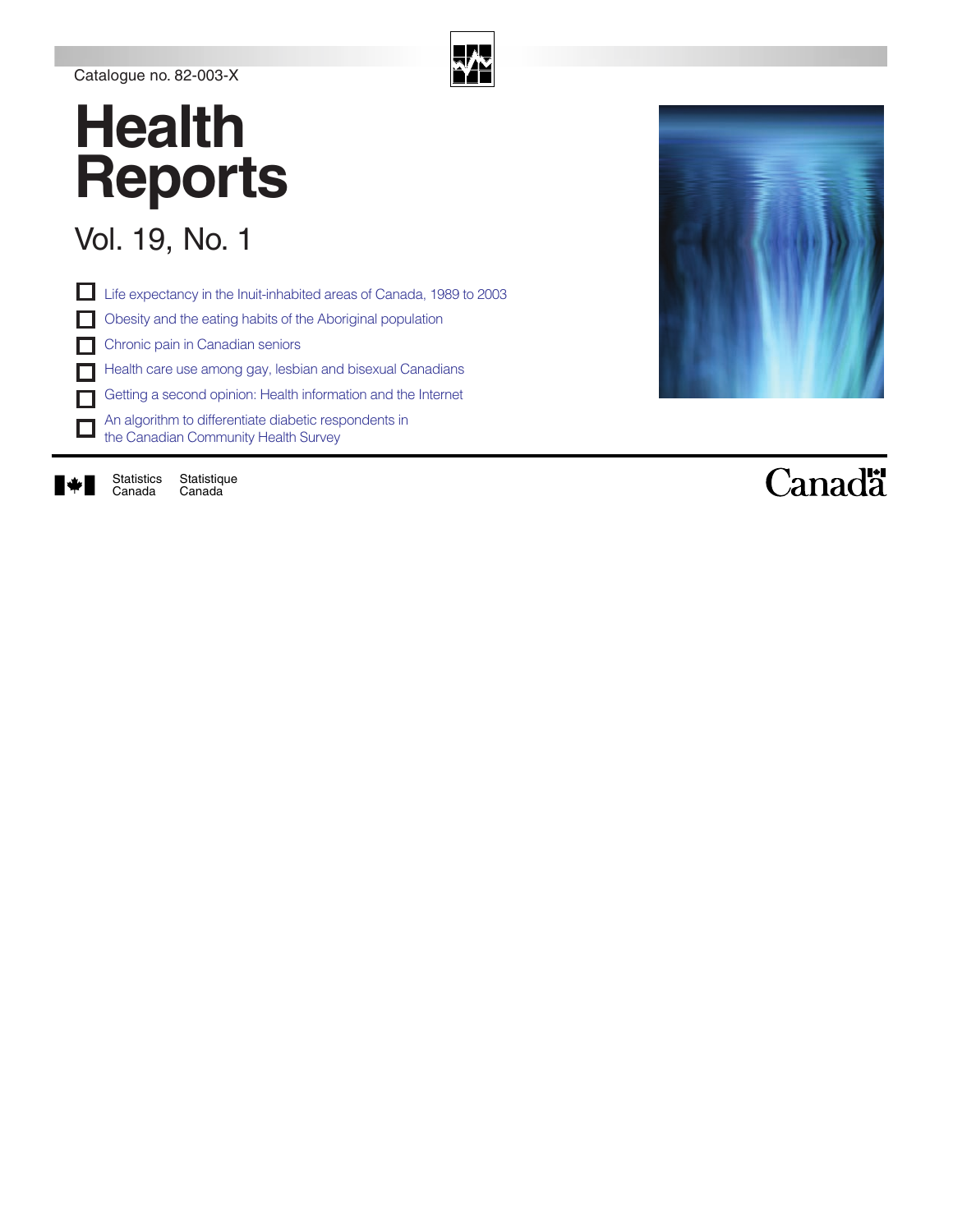#### **How to obtain more information**

Specific inquiries about this product and related statistics or services should be directed to: Health Information and Research Division, Statistics Canada, Ottawa, Ontario, K1A 0T6 (telephone: 613-951-1765).

For information about this product or the wide range of data available from Statistics Canada, visit our website at **www.statcan.ca** or contact us by e-mail at **infostats@statcan.ca** or by phone from 8:30am to 4:30pm Monday to Friday at:

| <b>Toll-free telephone</b> (Canada and the United States):  |                |
|-------------------------------------------------------------|----------------|
| Inquiries line                                              | 1-800-263-1136 |
| National telecommunications device for the hearing impaired | 1-800-363-7629 |
| Fax line                                                    | 1-877-287-4369 |
| Depository Services Program inquiries line                  | 1-800-635-7943 |
| Depository Services Program fax line                        | 1-800-565-7757 |
| <b>Statistics Canada national contact centre:</b>           | 1-613-951-8116 |
| Fax line                                                    | 1-613-951-0581 |

#### **Accessing and ordering information**

This product, catalogue no. 82-003-XIE, is available for free in electronic format. To obtain a single issue, visit our website at **www.statcan.ca** and select **Publications**.

This product, catalogue no. 82-003-XPE, is also available as a standard printed publication at a price of CAN\$24.00 per issue and CAN\$68.00 for a one-year subscription.

The following additional shipping charges apply for delivery outside Canada:

|                      |            | Single issue Annual subscription |  |  |
|----------------------|------------|----------------------------------|--|--|
| <b>United States</b> | CAN\$6.00  | CAN\$24.00                       |  |  |
| Other countries      | CAN\$10.00 | CAN\$40.00                       |  |  |

All prices exclude sales taxes.

The printed version of this publication can be ordered by

|                | • Phone (Canada and United States) | 1-800-267-6677       |
|----------------|------------------------------------|----------------------|
|                | • Fax (Canada and United States)   | 1-877-287-4369       |
| $\cdot$ E-mail |                                    | infostats@statcan.ca |
| • Mail         | Statistics Canada                  |                      |

Statistics Canada Finance Division R.H. Coats Bldg., 6th Floor 100 Tunney's Pasture Driveway Ottawa (Ontario) K1A 0T6

• In person from authorized agents and bookstores.

When notifying us of a change in your address, please provide both old and new addresses.

#### **Standards of service to the public**

Statistics Canada is committed to serving its clients in a prompt, reliable and courteous manner. To this end, the Agency has developed standards of service which its employees observe in serving its clients. To obtain a copy of these service standards, please contact Statistics Canada toll free at 1-800-263-1136. The service standards are also published on **www.statcan.ca** under **About us > Providing services to Canadians**.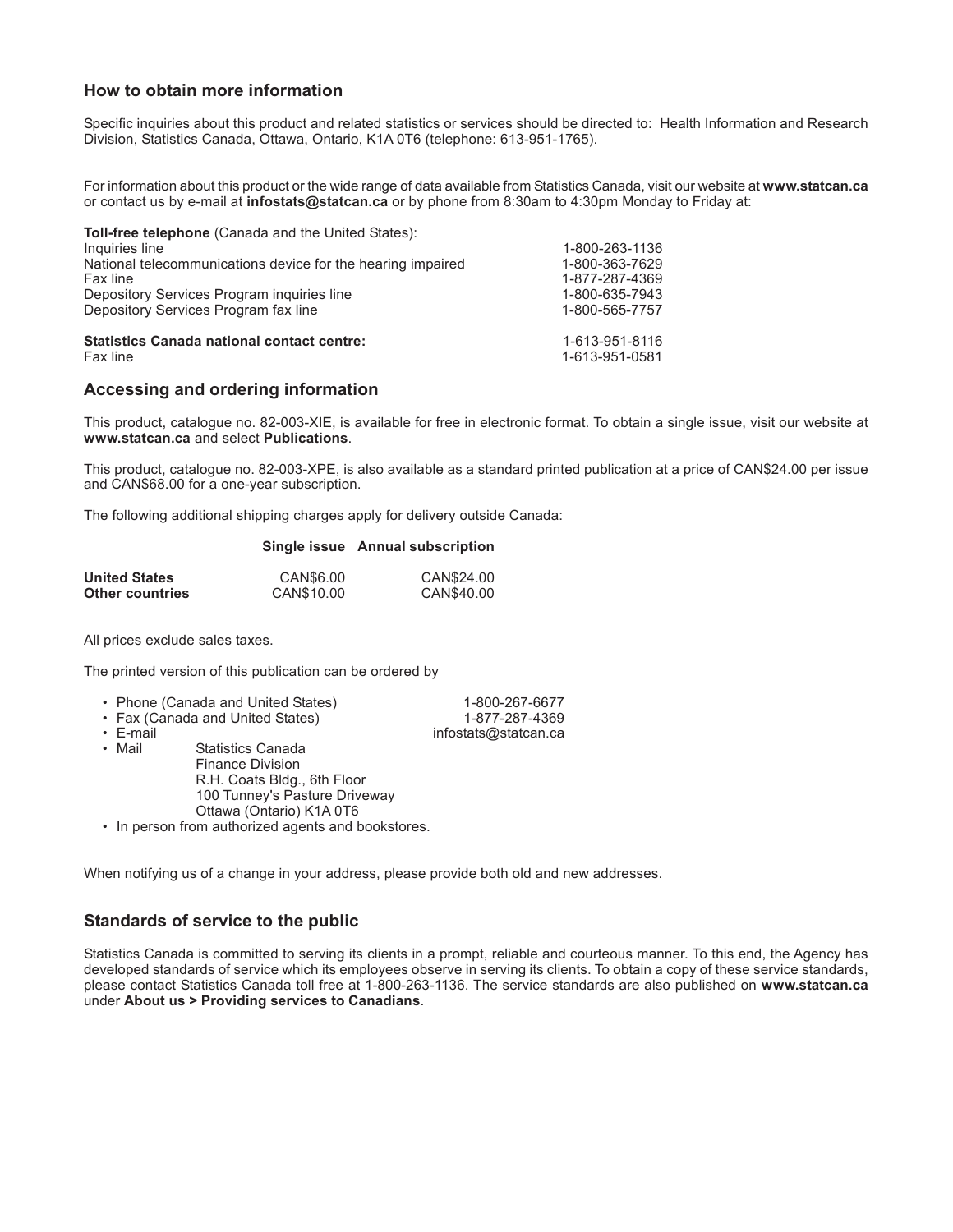

Published by authority of the Minister responsible for Statistics Canada

© Minister of Industry, 2008

All rights reserved. The content of this electronic publication may be reproduced, in whole or in part, and by any means, without further permission from Statistics Canada, subject to the following conditions: that it be done solely for the purposes of private study, research, criticism, review or newspaper summary, and/or for noncommercial purposes; and that Statistics Canada be fully acknowledged as follows: Source (or "Adapted from", if appropriate): Statistics Canada, year of publication, name of product, catalogue number, volume and issue numbers, reference period and page(s). Otherwise, no part of this publication may be reproduced, stored in a retrieval system or transmitted in any form, by any means-electronic, mechanical or photocopy-or for any purposes without prior written permission of Licensing Services, Client Services Division, Statistics Canada, Ottawa, Ontario, Canada K1A 0T6.

March 2008

Catalogue no. 82-003-XPE, Vol. 19, No. 1 ISSN 0840-6529

Catalogue no. 82-003-XIE, Vol. 19, No. 1 ISSN 1209-1367

Frequency: Quarterly

**Ottawa** 

#### **Note of Appreciation**

Canada owes the success of its statistical system to a long-standing partnership between Statistics Canada, the citizens of Canada, its businesses, governments and other institutions. Accurate and timely statistical information could not be produced without their continued cooperation and goodwill.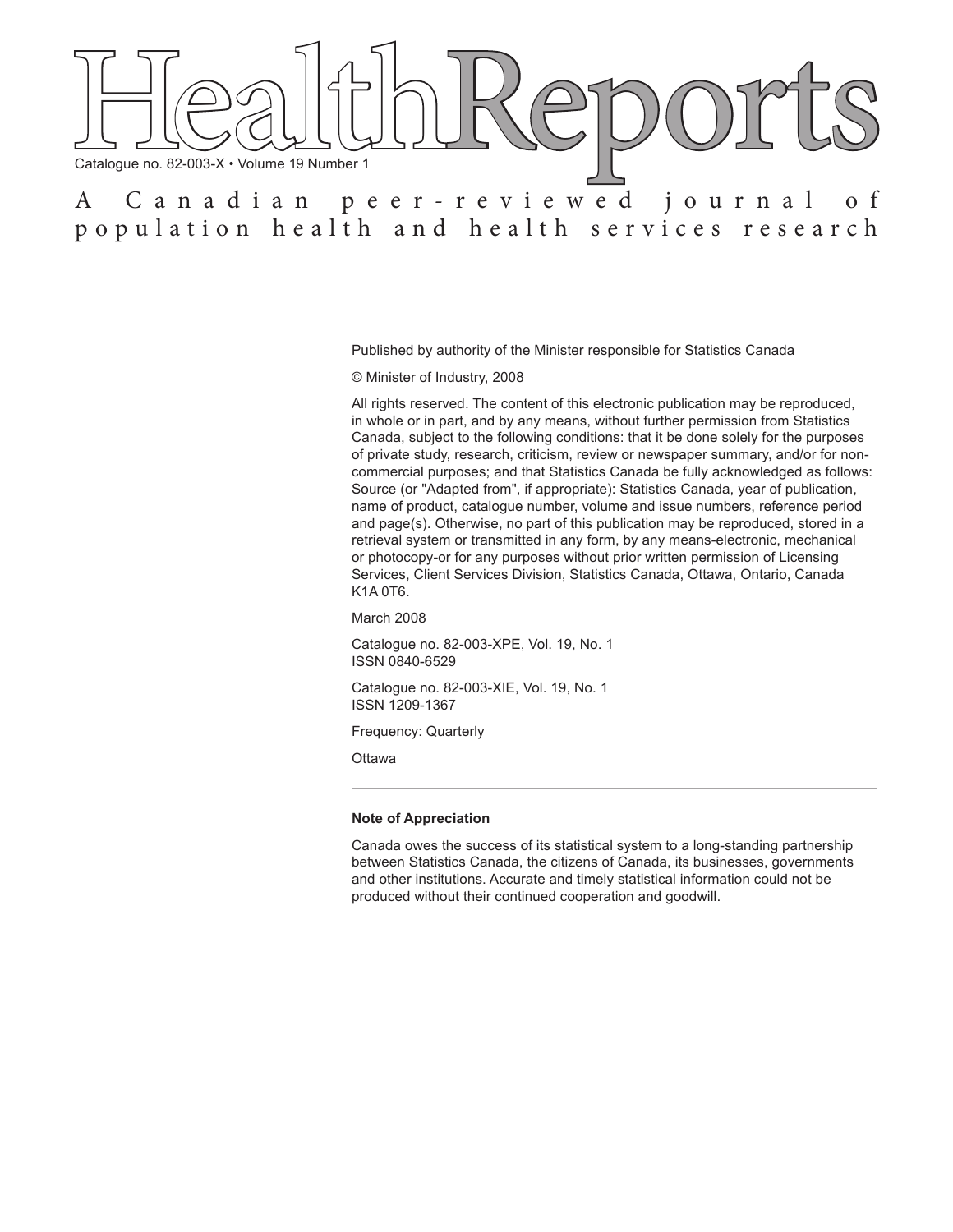*Editor-in-Chief Christine Wright*

*Senior Editor Mary Sue Devereaux*

*Assistant Editor Anne Marie Baxter*

*Production Manager Robert Pellarin*

*Administration Amber Doy-Yat*

*Associate Editors*

*David Buckeridge* McGill University

*Elizabeth Lin* The Clarke Institute of Psychiatry

*Doug Manuel* Institute of Clinical Evaluative Studies

*Nazeem Muhajarine* University of Saskatchewan

*Georgia Roberts* Statistics Canada

*Geoff Rowe* Statistics Canada

*Michelle Simard* Statistics Canada

**Author information:** We seek submissions from researchers based in government or academia. Submissions can come in the form of a traditional research article, a shorter descriptive piece that we call "Health Matters," or a contribution that addresses technical issues related to the analysis of complex health surveys or administrative databases—"Methodological Insights." For detailed author guidelines, please visit the journal's website at: *www.statcan.ca/healthreports*.

**Electronic version**: *Health Reports* is available free in PDF or HTML format. The current issue may be obtained at *www.statcan.ca/healthreports*. For previous issues, select "Other issues in the series" from the left sidebar of the *Health Reports* website.

#### Symbols

The following standard symbols are used in Statistics Canada publications:

- . not available for any reference period
- not available for specific reference period
- ... not applicable
- p preliminary
- r revised
- x suppressed to meet the confidentiality requirements of the Statistics Act
- $E$  use with caution
- F too unreliable to be published

The paper used in this publication meets the minimum requirements of American National Standard for Information Sciences – Permanence of Paper for Printed Library Materials, ANSI Z39.48 – 1984.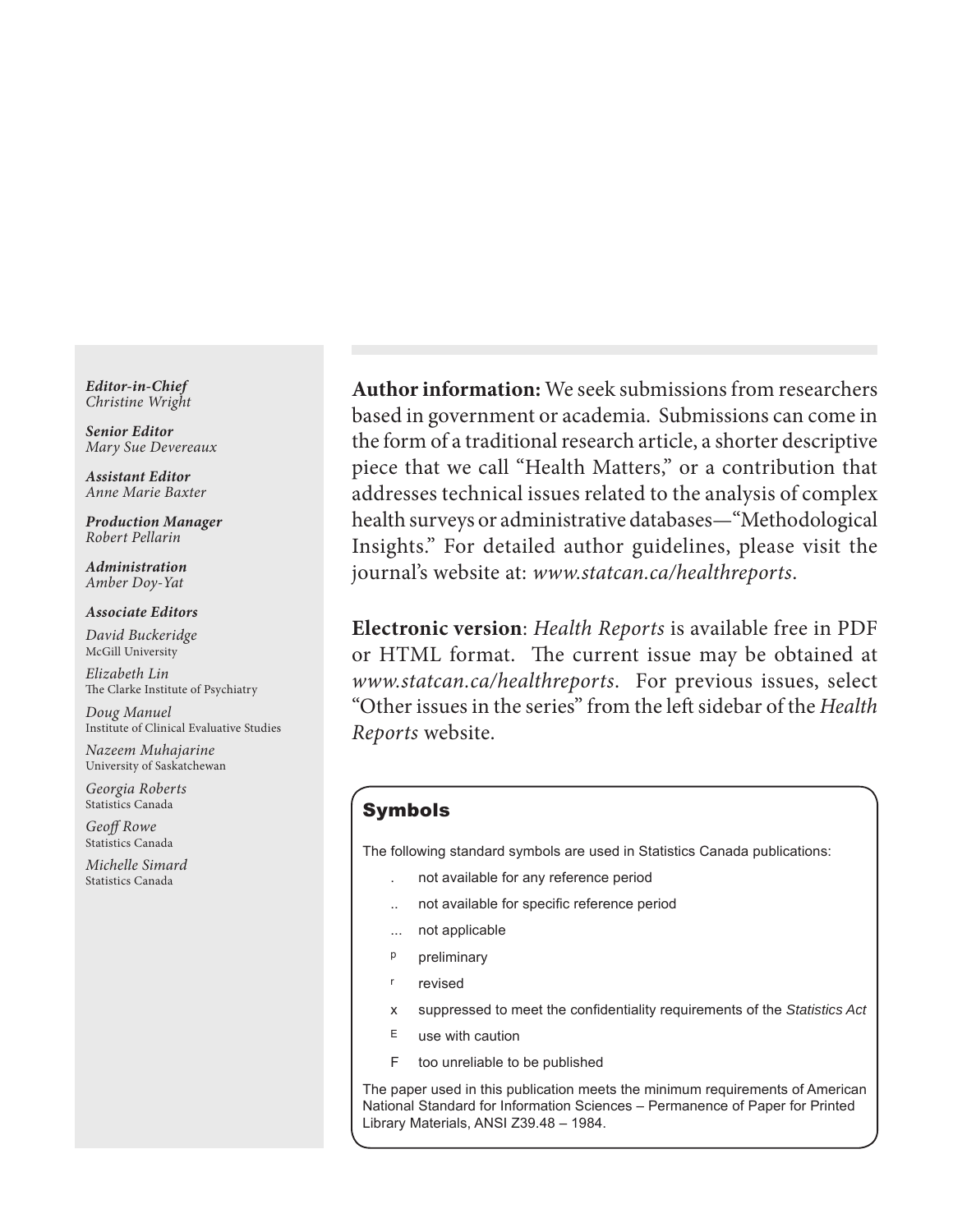# About Health Report

**Health Reports publishes original research on diverse**<br>topics related to the health of populations and the delivery of health care. The journal archives, for the research and policy communities and for the general public, discoveries from analyses of national/provincial surveys and administrative databases, as well as results of international comparative health research. *Health Reports* is also a forum for sharing methodological information by those using health surveys or administrative databases. *Health Reports* is produced by the Health Information and Research Division at Statistics Canada. Articles appear monthly in electronic format and quarterly in print, and are indexed in Index Medicus and MEDLINE.

For more information about *Health Reports*, contact the Editor-in-Chief, Health Information and Research Division, Statistics Canada, 24th Floor, R.H. Coats Building, Ottawa, Ontario, Canada K1A 0T6. Telephone: (613) 951-1765; fax: (613) 951-3959; email: Christine.Wright@statcan.ca

#### *Editorial Board*

*Nancy Ross, Scientic Editor* McGill University and Statistics Canada

*Bill Avison* University of Western Ontario

*Adam Baxter-Jones* University of Saskatchewan

*Lise Dubois* University of Ottawa

*James Dunn* University of Toronto and Centre for Research on Inner City Health

*Bob Evans* University of British Columbia

*David Feeny* Kaiser Permanente

*Rick Glazier* Institute for Clinical Evaluative Sciences and University of Toronto 

*Judy Guernsey* Dalhousie University

*Glenn Irwin* Health Canada

*Howard Morrison* Public Health Agency of Canada

*Cameron Mustard* Institute for Work and Health, University of Toronto

*Tom Noseworthy* University of Calgary

*Patricia O'Campo* University of Toronto and Centre for Research on Inner City Health

*Jennifer O'Loughlin* University of Montreal

*Indra Pulcins* Canadian Institute for Health Information

*Paul Veugelers* University of Alberta

*Michael Wolfson* Statistics Canada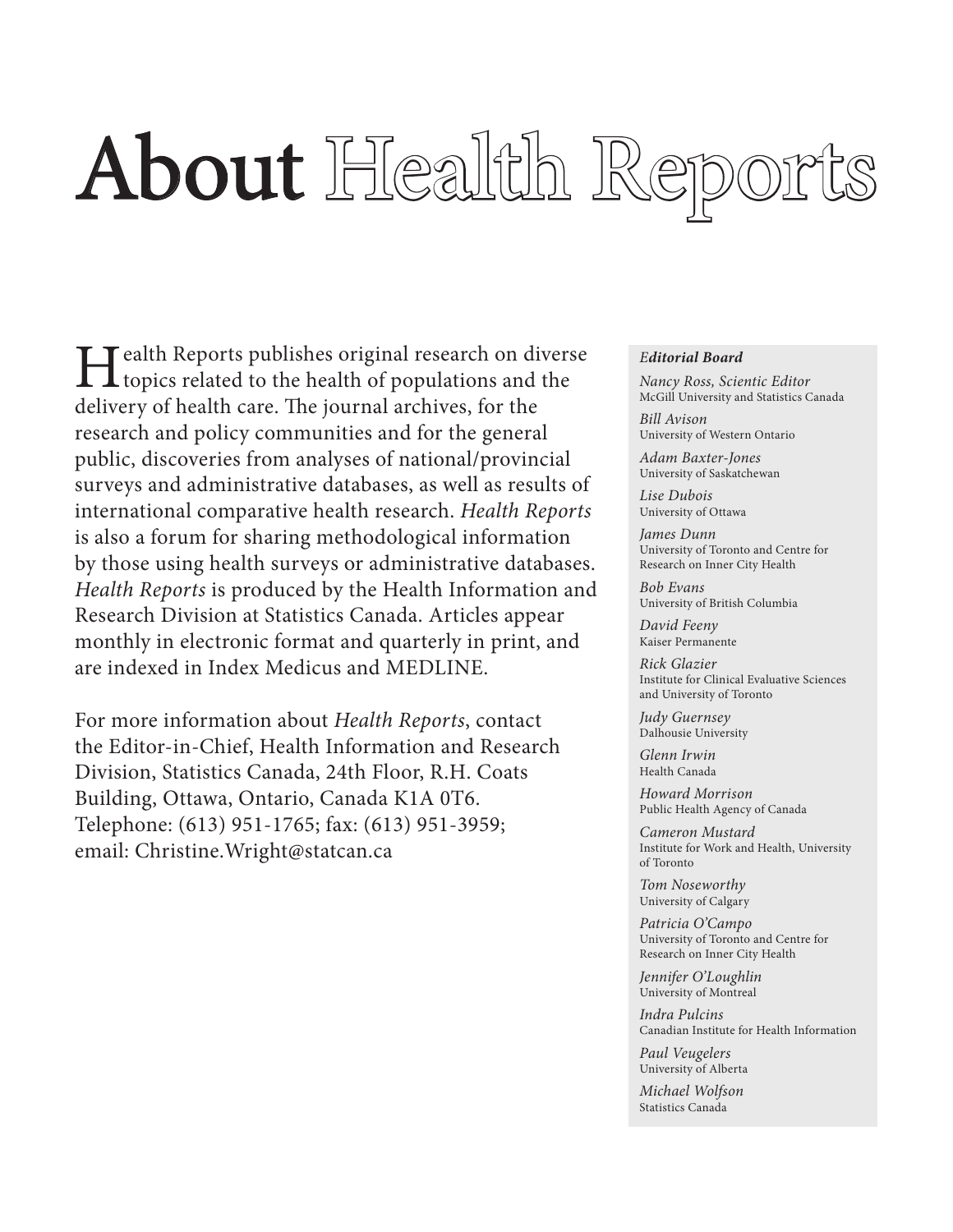## In this issue

### **Research articles**



#### **Life expectancy in the Inuit-inhabited areas of [Canada, 1989 to 2003 ............................................... 7](#page-8-0)**

*by Russell Wilkins, Sharanjit Uppal, Philippe Finès, Sacha Senécal, Éric Guimond and Rene Dion*

In 1991, life expectancy in the Inuit-inhabited areas of Canada was about 68 years, which was 10 years lower than in Canada overall. From 1991 to 2001, life expectancy in the Inuit-inhabited areas did not increase, although it rose by about two years for Canada as a whole.



#### **Obesity and the eating habits of the Aboriginal [population ..............................................................21](#page-22-0)**

#### *by Didier Garriguet*

Rates of overweight/obesity and obesity among off-reserve Aboriginal people aged 19 to 50 in Ontario and the western provinces in 2004 were higher than those of non-Aboriginal people of the same ages. The differences primarily reflected higher rates among Aboriginal women.



#### **[Chronic pain in Canadian seniors ..........................37](#page-38-0)**

#### *by Pamela L. Ramage-Morin*

More than a third of seniors living in institutions and over a quarter of those living in households experience chronic pain. Substantial proportions of these seniors report that pain interferes with most activities.



#### **Health care use among gay, lesbian and bisexual [Canadians ...............................................................53](#page-54-0)**

#### *by Michael Tjepkema*

Gay men, lesbians and bisexual Canadians have different healthcare-seeking behaviour than do other Canadians. Disparities in health care use are particularly evident among lesbians.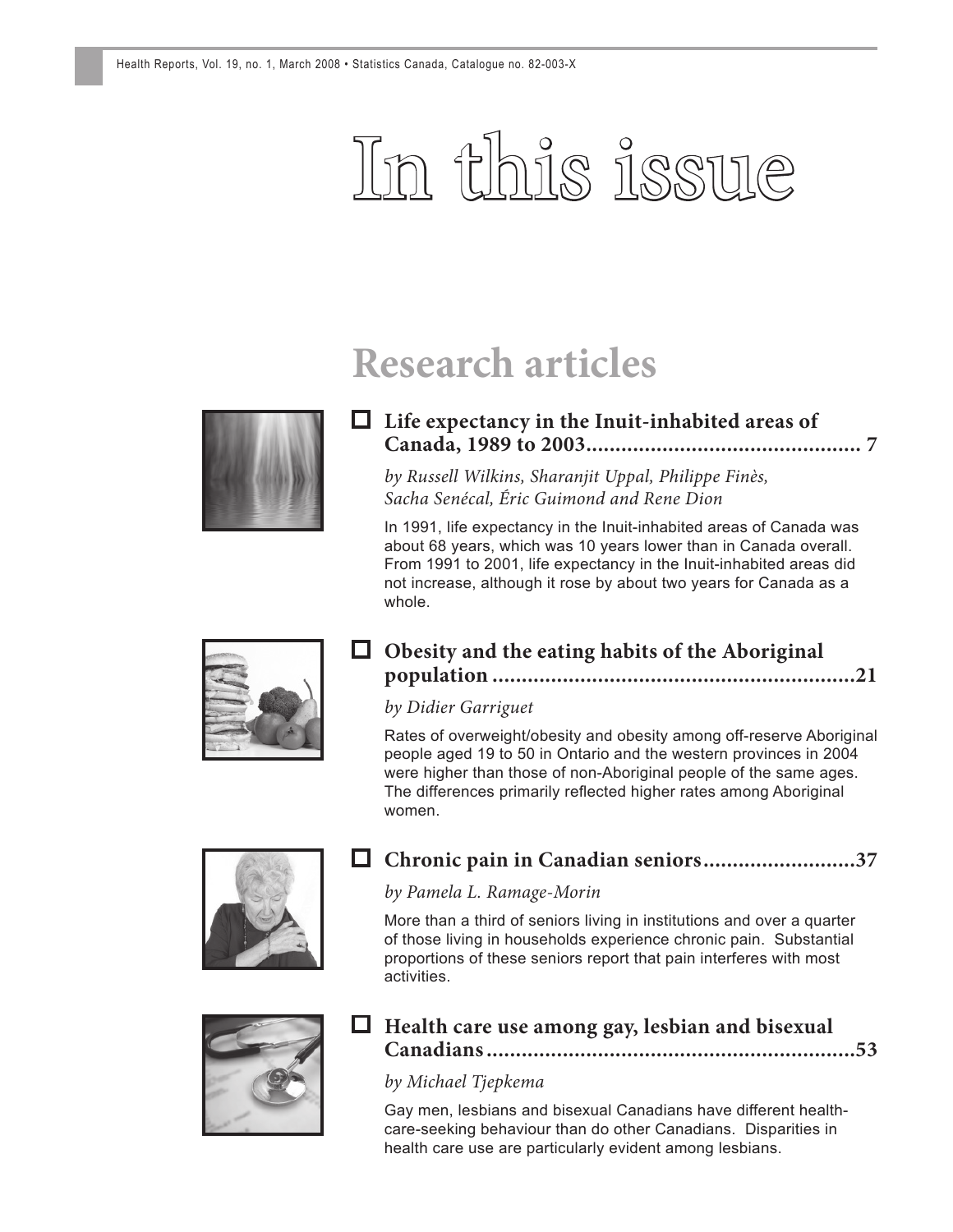### **Health matters**

#### **Getting a second opinion: Health information and [the Internet .............................................................65](#page-66-0)**

#### *by Cathy Underhill and Larry McKeown*

Close to 60% of the people who used the Internet from home in 2005 went online at some point to search for health information. The health topics most frequently investigated were specific diseases and lifestyle factors such as diet, nutrition and exercise.

### **Methodological insights**

#### □ An algorithm to differentiate diabetic respondents **[in the Canadian Community Health Survey ..........71](#page-72-0)**

*by Edward Ng, Kaberi Dasgupta and Jeff rey A. Johnson*

Application of the Ng-Dasgupta-Johnson algorithm to data from cycle 1.1 of the Canadian Community Health Survey yields a 5%-95% split for type 1 and type 2 diabetes among respondents who reported having been diagnosed with the condition.



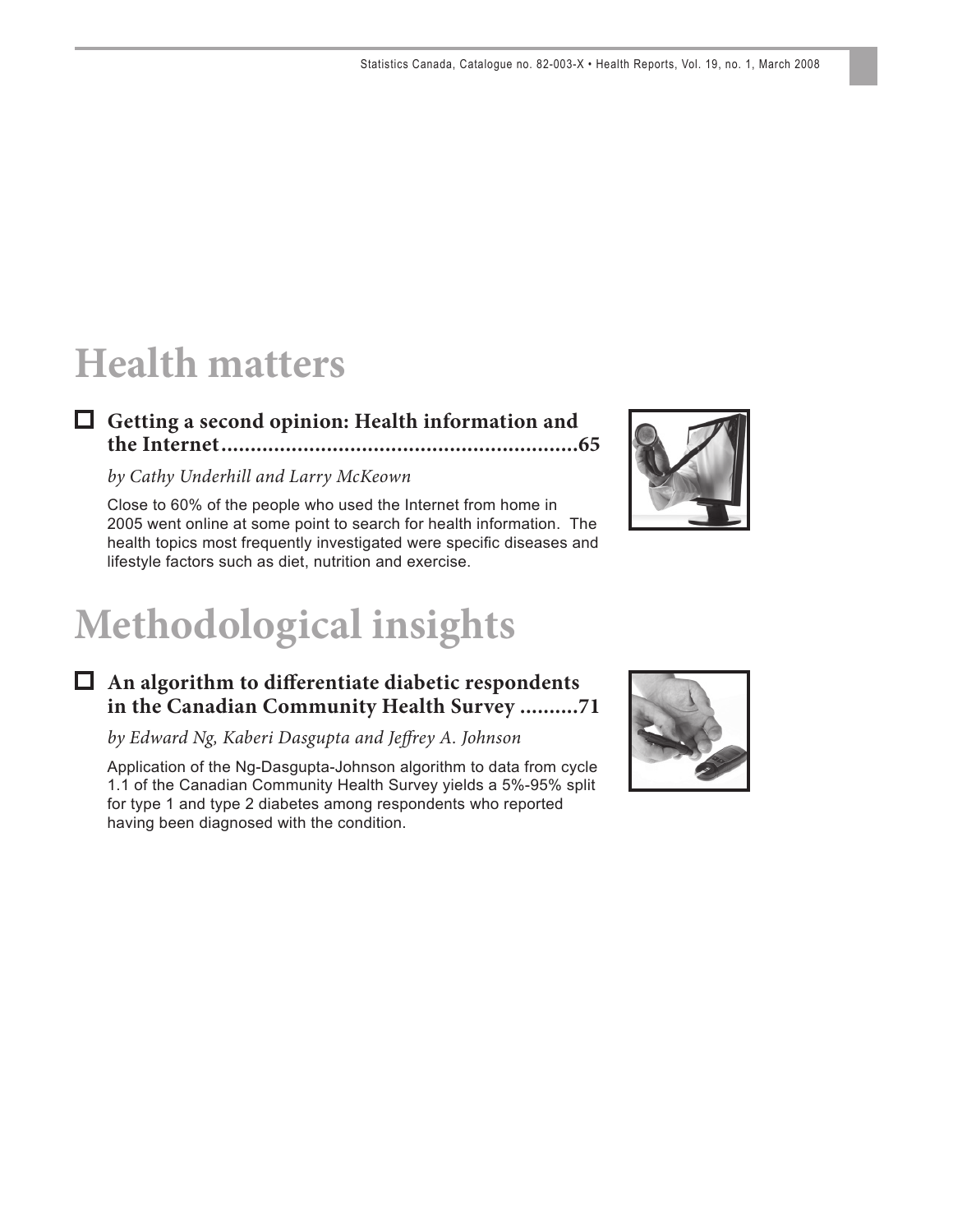

### ELECTRONIC PUBLICATIONS AVAILABLE AT www.statcan.ca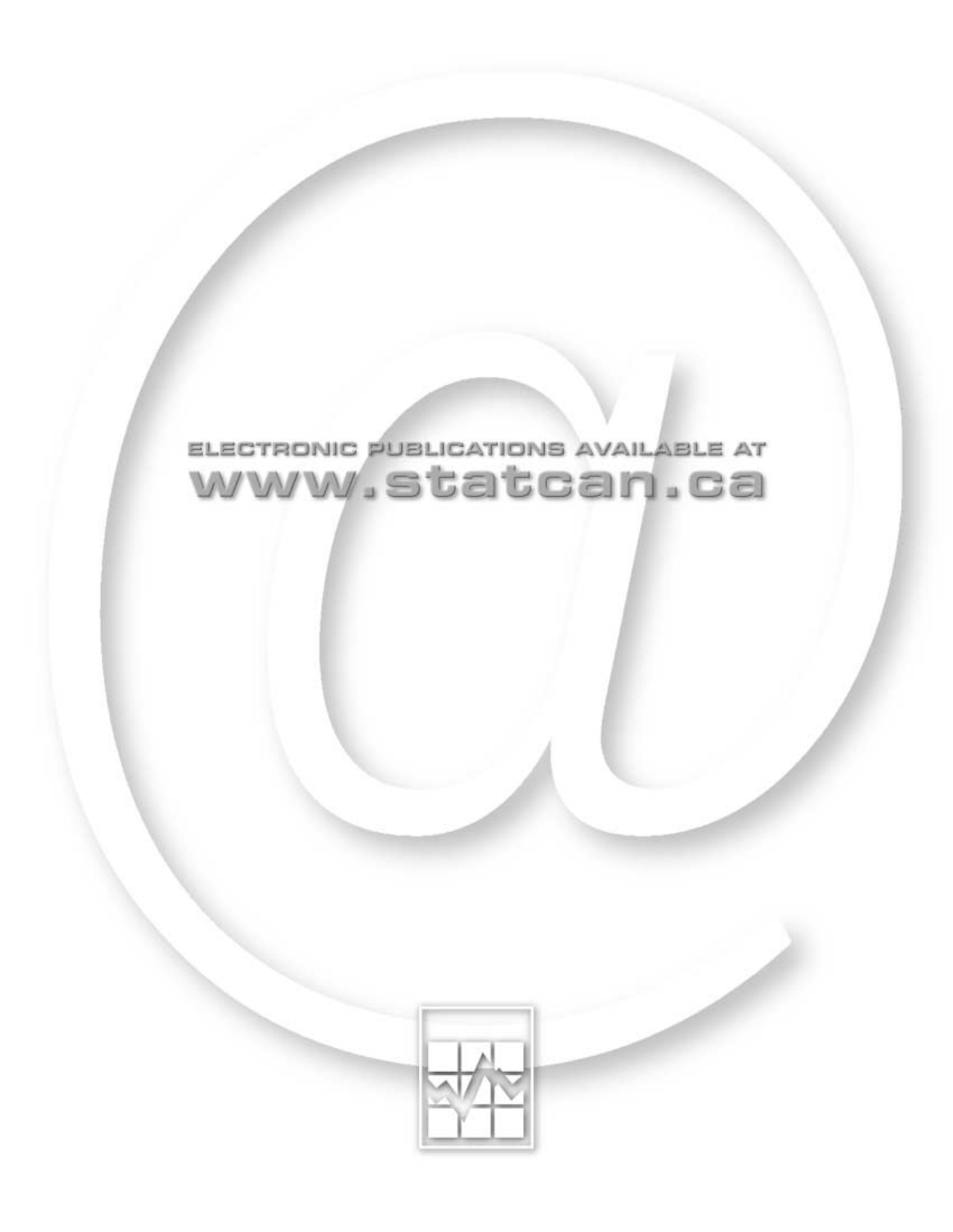### **L**ife expectancy in the Inuit-inhabited areas of Canada, 1989 to 2003

*Russell Wilkins, Sharanjit Uppal, Philippe Finès, Sacha Senécal, Éric Guimond and Rene Dion*

7

ccording to the 2001 census, 976,000 Canadians (3% of the total population) self-identified as Aboriginal: First Nations (North American Indian), Métis or Inuit. About 5% of the Aboriginal-identity population, numbering more than 45,000, were Inuit. Inuit are descended from Aboriginal people who historically inhabited the Arctic regions of Canada, Alaska, Greenland and Siberia. Most Inuit in Canada now reside in one of four regions: the Inuvialuit region (along the Arctic coast of the Northwest Territories), Nunavut (eastern Arctic territory), Nunavik (northern Quebec), and Nunatsiavut (northern coast of Labrador).

Data on Inuit identity are collected for deaths that occur in Canada's two northern territories—the Northwest Territories and Nunavut—but not for deaths that take place in the provinces. As a result, since one-fifth of deaths to residents of the Northwest Territories and Nunavut occur in the provinces,<sup>1</sup> and 20% of the total Inuit population of Canada (according to self-identification questions on the census) reside in the provinces, basic health indicators such

#### <span id="page-8-0"></span>**Abstract** *Objectives*

Because of a lack of Aboriginal identifiers on death registrations, standard data sources and methods cannot be used to estimate basic health indicators for Inuit in Canada. Instead, a geographic-based approach was used to estimate life expectancy for the entire population of Inuit-inhabited areas.

#### *Data sources*

The data are from the Canadian Mortality Database and the Census of Canada.

#### *Analytical techniques*

Areas where at least 33% of residents were Inuit were identified, based on census results. Vital statistics death records for 1989 through 2003 and census population counts for 1991, 1996 and 2001 were used to compute abridged life tables for the Inuit-inhabited areas in each of the three 5-year periods centered around those census years.

#### *Main results*

In 1991, life expectancy at birth in the Inuit-inhabited areas was about 68 years, which was 10 years lower than for Canada overall. From 1991 to 2001, life expectancy in the Inuit-inhabited areas did not increase, although it rose by about two years for Canada as a whole. As a result, the gap widened to more than 12 years. Life expectancy in the Inuit-inhabited areas was generally highest in the Inuvialuit region (Northwest Territories) and Nunavut (Territory), followed by Nunatsiavut (Labrador) and Nunavik (Quebec). While these results are not specific to the Inuit population, such geographic-based methods can be used with any administrative datasets that include postal codes or municipal-level locality codes.

#### **Keywords**

Ethnic groups, infant mortality, Northwest Territories, Nunavut, vital statistics

#### **Authors**

Russell Wilkins (1-613-951-5305; russell.wilkins@statcan.ca), Sharanjit Uppal and Philippe Finès are with the Health Information and Research Division at Statistics Canada, Ottawa, Ontario, K1A 0T6. Sacha Senécal and Éric Guimond are with the Strategic Research and Analysis Directorate at Indian and Northern Affairs Canada. Rene Dion is with the First Nations and Inuit Health Branch at Health Canada.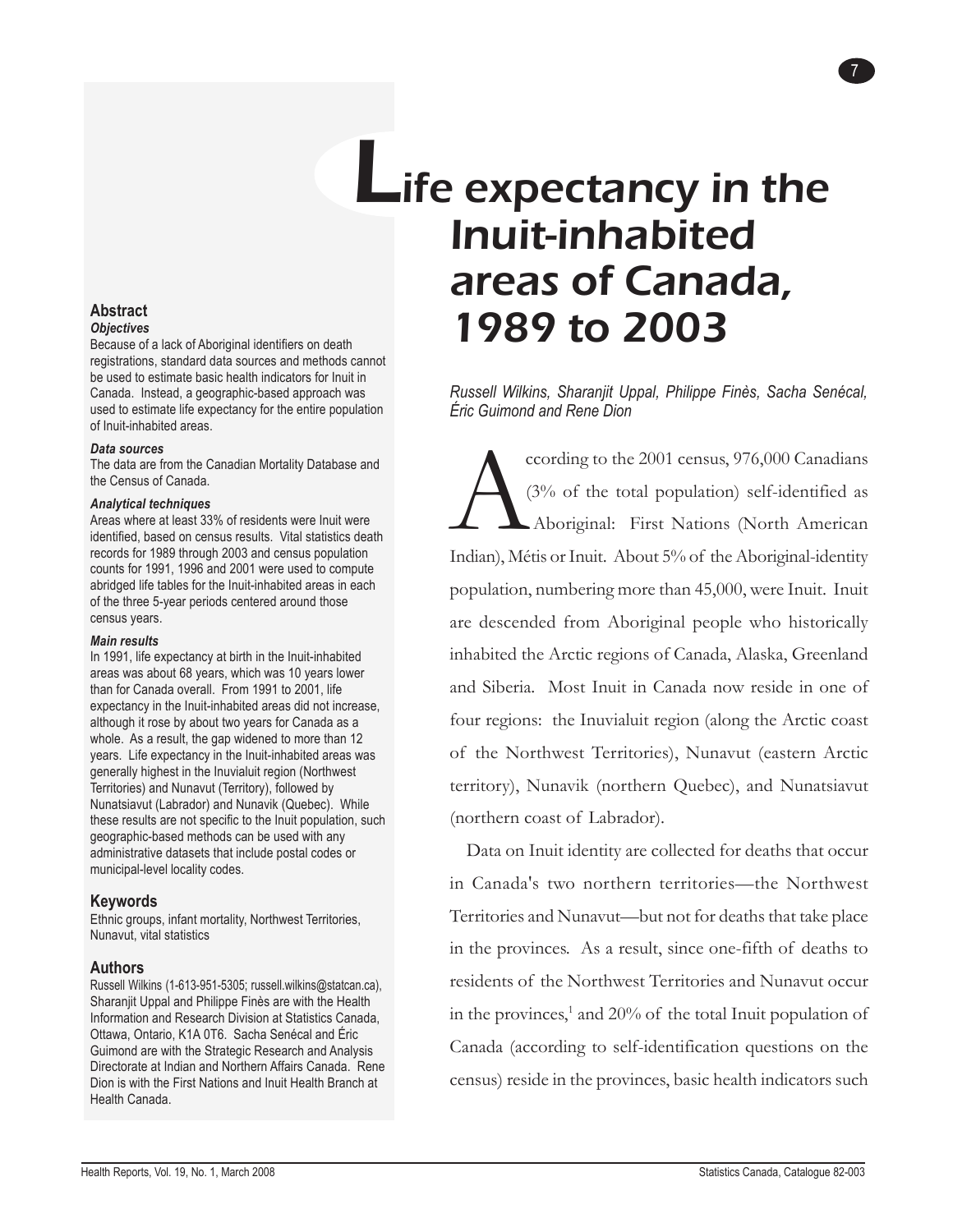as life expectancy at birth cannot be estimated for the Inuit using standard data sources and methods.

Previously, life expectancies had been calculated from nominal list data (no longer available) for Inuit in the former Northwest Territories (including what is now Nunavut) and in Nunavik (northern Quebec) for the years 1941-1950 through 1978-1982.2,3 Life expectancy at birth for Inuit of the former Northwest Territories rose from 29 years in 1941- 1950 (38 years less than for Canada overall), to 37 years in 1951-1960 (33 years less), to 51 years in 1963-1966 (21 years less), and to 66 years in 1978- 1982 (19 years less).<sup>4</sup> For Inuit in Nunavik, life expectancy in 1984-1988 was 14 years less than for the total population of Quebec.<sup>5</sup>

Life expectancy figures are regularly published for Quebec's Nunavik health region, and since 2000, for the territory of Nunavut, covering the entire population of those areas, including non-Inuit. Results for 2000-2002<sup>6</sup> showed that life expectancy at birth was about 67 years in Nunavik and about 69 years in Nunavut, or approximately 13 and 11 years less than for Canada as a whole at the time. However, the estimates are based on only three years of deaths; earlier results for what is now Nunavut are not available; and no figures have been published for the Inuit-inhabited areas of the Northwest Territories and Labrador.

Consequently, there are currently no national life expectancy estimates for the Inuit component of the Canadian population. To partially fill this data gap, a geographic-based approach was used to obtain life expectancy for all of the Inuit-inhabited areas of Canada over a 15-year period.

#### **Methods**

Areas with a relatively high proportion of Inuit residents were identified. Vital statistics death records and census population counts were used to compute life expectancy measures for these areas.

From census questions, Aboriginal groupings can be determined on the basis of ancestry, legal status (in the case of First Nations), or self-identification. The self-identification question was used to select communities for this study. The choice is important in the case of First Nations, but of less consequence for Inuit, since most who report Inuit ancestry also self-identify as Inuit.<sup>7,8</sup>

According to the Aboriginal identity question on the census, most Inuit live in Nunavut, followed by Nunavik, the Inuvialuit region and Nunatsiavut, and in each of these regions, the majority of the population self-identified as Inuit. The corresponding communities of residence can be readily determined on the basis of place-name-based locality codes, which are always included on vital statistics death records. Postal codes, which can also be used to determine these communities, are often missing on death records from Nunavut and the Northwest Territories.

For a given census subdivision, if the observed proportion of residents who self-identified as Inuit identity was equal to or greater than a chosen cutoff, it was included in the list of Inuit-inhabited areas. When two communities shared the same rural postal code, as was the case with Kuujjuarapik (predominately Inuit) and Whapmagoostui (predominately Cree) in northern Quebec, the population of the two communities was combined before calculation of the proportion Inuit, since assignment to the correct census subdivision based on postal code (or postal community name) would be uncertain.

The total Inuit-identity population of Canada (all provinces and territories) was 45,070. The proportion who would be included in this analysis depended on the cut-off chosen (Table 1). Choosing communities that were "at least 33% Inuit" rather than "at least 20% Inuit" did not change the number of Inuit-inhabited communities included (54). "At least 50% Inuit" would exclude North West River, Labrador (35% Inuit), Inuvik, Northwest Territories (36% Inuit), and Kuujjuuarapik/Whapmagoostui, Quebec (37% Inuit), leaving 51 Inuit-inhabited communities. "At least 67% Inuit" would also exclude Iqaluit, Nunavut (59% Inuit) and Aklavik, Northwest Territories (59% Inuit), leaving 49 Inuit-inhabited communities. (The list of communities defined by each of these potential cut-offs was virtually identical in 1991, 1996 and 2001.) In order to include all 54 of the largely Inuit communities (and all communities in

8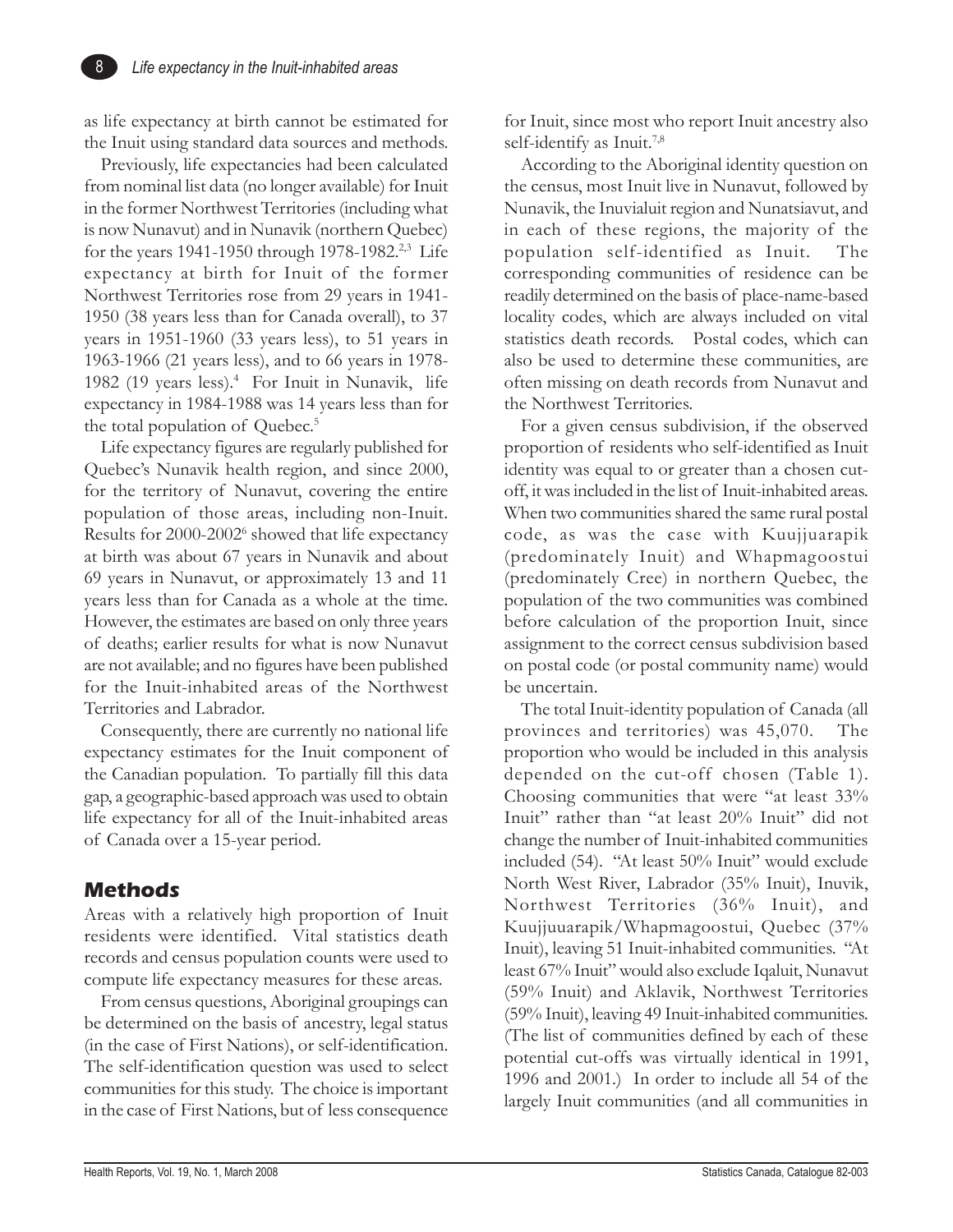#### **Table 1**

**Alternate geographic-based definitions of Inuit-inhabited areas: Aboriginal identity of population of census subdivisions† with a high proportion of Inuit residents, Canada, 2001**

|                                 |                     |                 |               | <b>Inuit</b> |                |
|---------------------------------|---------------------|-----------------|---------------|--------------|----------------|
| Cut-off                         | Total<br>population | Abo-<br>riginal | <b>Number</b> | Row          | Column<br>$\%$ |
| No cut-off<br>(all Canada)      | 29.639.030          | 976.305         | 45.070        | 0.2          | 100.0          |
| At least 20% Inuit              | 45.615              | 38.900          | 36.450        | 79.9         | 80.9           |
| At least 33% Inuit <sup>#</sup> | 45.615              | 38.900          | 36.450        | 79.9         | 80.9           |
| At least 50% Inuit              | 40,880              | 35.690          | 34.710        | 84.9         | 77.0           |
| At least 67% Inuit              | 35.055              | 32.065          | 31.320        | 89.4         | 69.5           |

† Areas based on complete census subdivisions, except Kuujjuarapik and Whapmagoosui (formerly Great Whale/Poste-de-la-Baleine), Quebec, which share the same postal code and must be combined. Even when municipal codes are assigned from place names, these two communities are not well distinguished; "Great Whale/Poste-de-la-Baleine" has been and may still be used, especially as a mailing address.

‡ used in all remaining tables

**Source:** 2001 Census of Canada, special tabulations.

the four Inuit land claims settlement areas), the 33% cut-off was selected for this analysis, although the area also includes a larger proportion of non-Inuit (20%: 5% other Aboriginal identity and 15% non-Aboriginal) than would have been the case with more restrictive cut-offs.

The census subdivisions selected were grouped into four regions: the Inuvialuit region (Northwest

#### **Map 1**

**Inuit-inhabited communities (33% or more Inuit identity), by region, Canada, 2001**



**Source:** Statistics Canada population data; Base map © 2002 Government of Canada with permission from Natural Resources Canada.

9

Territories, 6 communities), Nunavut (the entire territory, 28 communities), Nunavik (Quebec, 14 communities), and Nunatsiavut (Newfoundland and Labrador, 6 communities) (Map 1, Appendix Table A).

Calendar-year deaths were compiled for three 5-year periods: 1989 through 1993, 1994 through 1998, and 1999 through 2003. Person-years at risk were estimated by multiplying by 5 the unadjusted census population counts (100% data, including the institutional population if any) for each mid-period census (1991, 1996 and 2001, respectively). Deaths were compiled based on usual place of residence, regardless of where the death occurred. For example, deaths to Nunavut residents in Ontario or Quebec were assigned to their respective home communities in Nunavut.

Computations were done for males and females, separately and combined. Age was grouped into 19 strata (less than 1, 1-4, 5-9, 10-14, 15-19, 20-24, 25- 29, 30-34, 35-39, 40-44, 45-49, 50-54, 55-59, 60-64, 65-69, 70-74, 75-79, 80-84, 85 years or more). For each sex and age group, the death rate was calculated as the number of deaths divided by the estimated number of person-years at risk.

Abridged life tables and associated variances, standard errors, and 95% confidence intervals were calculated according to the method of Chiang<sup>9</sup>. The values of Chiang's *a* (the fraction of the last interval of life lived by those dying in the interval) was set at 0.1 for stratum 1 (to reflect the relatively high mortality in the first year of life) and to 0.5 for all other strata. Ninety-five percent confidence intervals for life expectancy were calculated as the estimate plus or minus 1.96 times its standard error. Ninety-five percent confidence intervals for differences in life expectancy (temporal increases or decreases) were calculated as the difference in life expectancy plus or minus 1.96 times the square root of the sum of the variances for each of the two life expectancies.

Special tabulations of 2001 census data were used to describe the socio-economic characteristics of the population of the Inuit-inhabited areas.

Trends in life expectancy in the Inuit-inhabited areas were compared with life expectancies reported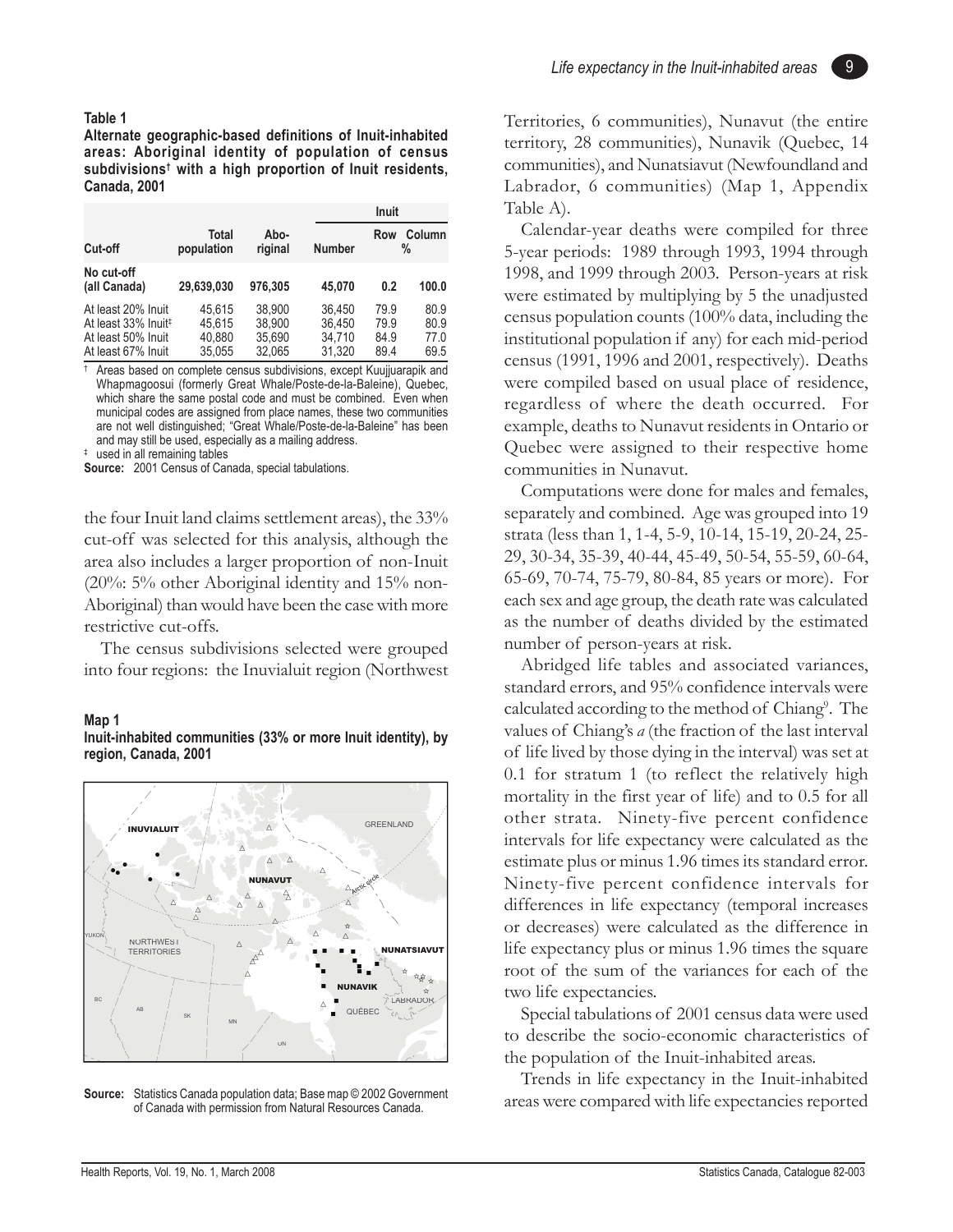

for all Canada from 1951 to 2001.<sup>10-14</sup> Results for 1999-2003 (2001) were compared with life expectancies reported for other circumpolar regions (Greenland and Alaska), for Canadian First Nations and for other developed and developing countries.15-18

#### **Results**

#### **Characteristics of the population**

The socio-demographic characteristics of the population in the Inuit-inhabited areas differed from those of the total population of Canada (Table 2). In 2001, adults in the Inuit-inhabited areas tended to have less formal education. As well, their employment-to-population ratio was somewhat lower, and while households were larger, household incomes were lower, resulting in much lower average income per person. Finally, the percentage of homes in need of major repairs was three times as high as in Canada overall.

To a large extent, these differences reflected the characteristics of Aboriginal people, particularly the Inuit, in the Inuit-inhabited areas. Among adults,

#### **Table 2**

**Selected socio-demographic characteristics, all Canada and population groups in the Inuit-inhabited areas, 2001**

|                                                                                                                                                                                      |                                             |                                           | Inuit-inhabited areas                     |                                           |                                            |  |  |
|--------------------------------------------------------------------------------------------------------------------------------------------------------------------------------------|---------------------------------------------|-------------------------------------------|-------------------------------------------|-------------------------------------------|--------------------------------------------|--|--|
|                                                                                                                                                                                      | Canada                                      | <b>Total</b>                              | Inuit                                     | <b>Other Aboriginal</b>                   | Non-Aboriginal                             |  |  |
| <b>Total population (number)</b>                                                                                                                                                     | 29,639,032                                  | 45,615                                    | 36,450                                    | 2,450                                     | 6,720                                      |  |  |
| $\%$                                                                                                                                                                                 | 100.0                                       | 100.0                                     | 100.0                                     | 100.0                                     | 100.0                                      |  |  |
| <b>Sex</b><br>Male                                                                                                                                                                   | 49.1                                        | 51.5                                      | 50.9                                      | 48.8                                      | 55.8                                       |  |  |
| Age (years)<br>0 to 14<br>15 to 64<br>65 or older                                                                                                                                    | 19.4<br>68.4<br>12.2                        | 36.6<br>60.3<br>3.2                       | 40.3<br>56.4<br>3.3                       | 37.7<br>58.0<br>4.3                       | 16.0<br>82.0<br>2.1                        |  |  |
| Education <sup>†</sup><br>Elementary or less<br>Some secondary<br>Secondary graduation<br>Some or completed postsecondary non-university<br>Some university<br>University graduation | 9.8<br>21.5<br>14.1<br>28.8<br>10.4<br>15.4 | 26.1<br>25.3<br>5.8<br>30.6<br>4.6<br>7.6 | 32.1<br>29.9<br>4.7<br>30.1<br>2.3<br>0.9 | 25.9<br>23.1<br>6.5<br>35.4<br>5.0<br>4.0 | 2.9<br>8.3<br>10.0<br>31.4<br>13.4<br>34.1 |  |  |
| Employment<br>Unemployment rate <sup>#</sup><br>Employment/Population ratio <sup>§</sup>                                                                                             | 7.3<br>70.8                                 | 16.9<br>57.8                              | 22.4<br>49.6                              | 13.6<br>55.1                              | 3.3<br>89.3                                |  |  |
| Occupation <sup>††</sup><br>Management<br>Professional<br>Skilled<br>Semi-skilled<br>Unskilled                                                                                       | 10.0<br>15.3<br>29.6<br>31.6<br>13.4        | 8.9<br>17.4<br>27.7<br>24.3<br>21.7       | 5.4<br>13.3<br>27.4<br>27.0<br>27.0       | 9.0<br>11.5<br>31.0<br>24.7<br>23.8       | 18.9<br>30.4<br>27.9<br>16.7<br>6.1        |  |  |
| Income <sup>##</sup><br>Average household income (\$)<br>Average household size (number)<br>Average income per person (\$)                                                           | 68,000<br>3.6<br>23,000                     | 60,000<br>5.1<br>15,000                   | 54,000<br>5.4<br>11,000                   | 58,000<br>4.8<br>14,000                   | 91,000<br>3.7<br>36,000                    |  |  |
| Housing <sup>§§</sup><br>In need of major repairs                                                                                                                                    | 8.3                                         | 23.0                                      | 24.7                                      | 26.1                                      | 13.1                                       |  |  |

 $\frac{1}{1}$  non-institutional population aged 15 or older

 $\frac{1}{2}$  non-institutional population aged 15 to 64, active in labour force (CANSIM table 282-0087 for Canada)

§ non-institutional population aged 15 to 64 (CANSIM table 282-0002 for Canada)

†† based on Human Resources Development Canada occupational coding (detailed definition available on request from first author); non-institutional population aged 15 or older who worked in 2001

# income in 2000, non-institutional population

§§ excluding collective dwellings and band housing

**Source:** 2001 Census of Canada, special tabulations.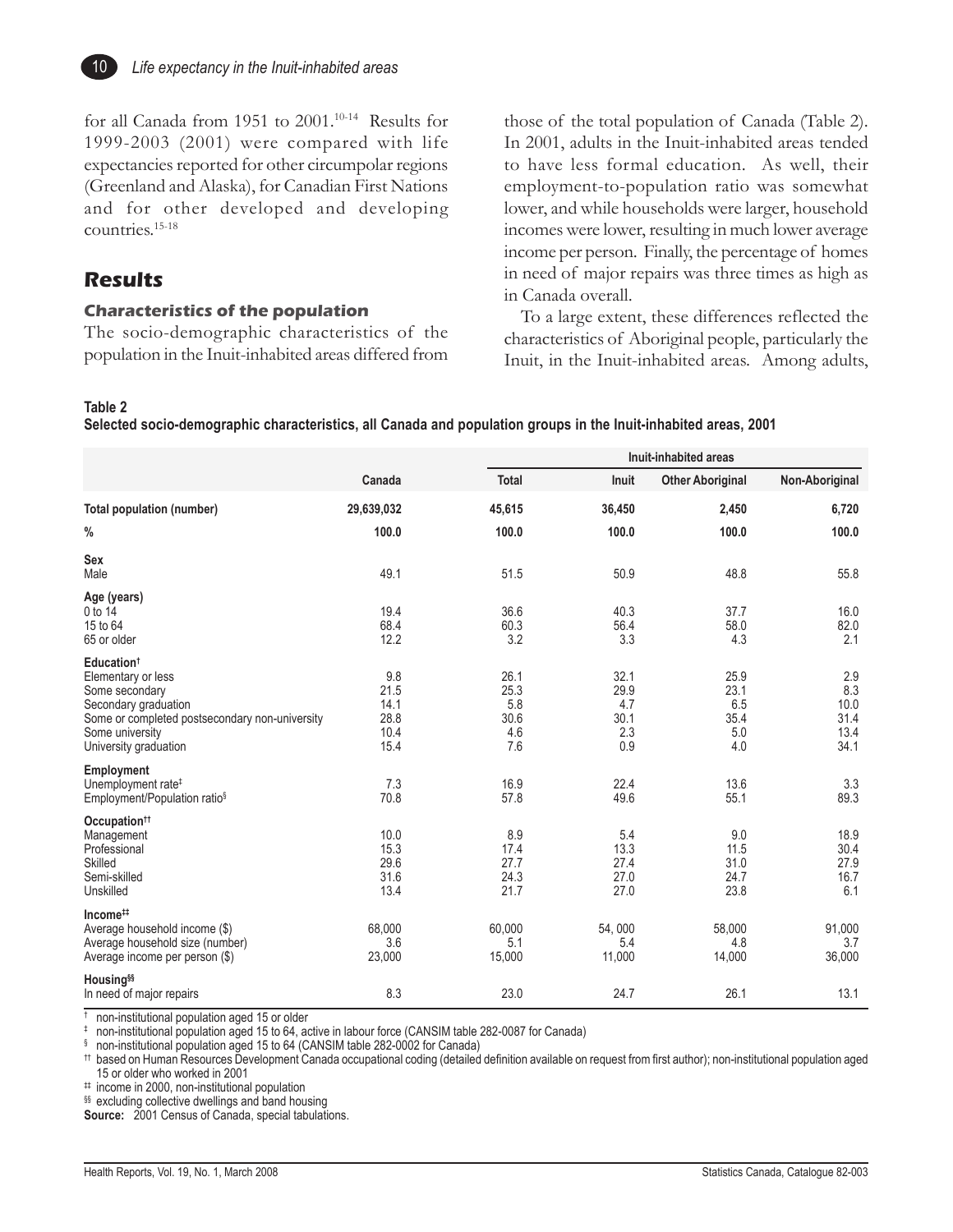32% of Inuit and 26% of other Aboriginal peoples in these areas had no more than elementary school, compared with just 3% of the non-Aboriginal population. By contrast, only 1% of Inuit and 4% of other Aboriginal peoples had a university degree, compared with 34% of non-Aboriginal people. In the Inuit-inhabited areas, about half of Inuit and other Aboriginal people aged 15 to 64 had a job, compared with nearly 90% of non-Aboriginal people. And among those who were employed, around a quarter of Inuit and other Aboriginal people performed unskilled labour (27% and 24%, respectively), compared with 6% of the non-Aboriginal population. Fewer than one-fifth of employed Inuit and other Aboriginal people, versus almost half the non-Aboriginal group, held professional or managerial positions. And while about a quarter of Inuit and other Aboriginal people lived in homes needing major repairs, this was the case for 13% of non-Aboriginal people in these areas. (For information on progress over time with respect to such socio-economic indicators, see the Inuit social trends series recently published by Indian and Northern Affairs Canada.<sup>19,20</sup> Related information about each community, based on the 2001 Census of Canada, is available as a published document.<sup>21</sup>)

The percentage of the population who were Inuit ranged from 54% in the Inuvialuit region, to 68%



#### **Table 3**

**Aboriginal identity of population of the Inuit-inhabited areas, by region, Canada, 2001**

| Region                                                 | <b>Number</b>                      | <b>Total</b>                     | <b>Inuit</b>                 | Other<br>Abo-<br>riginal   | Non-<br>Abo-<br>riginal     |
|--------------------------------------------------------|------------------------------------|----------------------------------|------------------------------|----------------------------|-----------------------------|
|                                                        |                                    |                                  |                              | %                          |                             |
| <b>Total</b>                                           | 46,070                             | 100.0                            | 79.9                         | 5.4                        | 14.7                        |
| Inuvialuit region<br>Nunavut<br>Nunavik<br>Nunatsiavut | 5,225<br>26.740<br>10,365<br>3.740 | 100.0<br>100.0<br>100.0<br>100.0 | 54.1<br>84.0<br>84.0<br>68.2 | 16.9<br>0.6<br>7.5<br>18.9 | 29.0<br>14.8<br>8.5<br>12.9 |

**Note:** Because total is summed from data by sex for 5-year age groups, each independently randomly rounded, it varies from total in Tables 1 and 2.

**Source:** 2001 Census of Canada, special tabulations.

in Nunatsiavut, and up to 84% in both Nunavut and Nunavik (Table 3).

#### **Population and death data**

From 1991 to 2001, the population of the Inuitinhabited areas increased considerably (Table 4), mainly because of high birth rates among the Inuit and other Aboriginal inhabitants.<sup>22</sup> In 2001, most of the population of the Inuit-inhabited areas resided in Nunavut (58%), followed by Nunavik (23%), the Inuvialuit region (11%), and Nunatsiavut  $(8\%)$ .

Over the 1991 to 2001 period, there were 3,474 deaths to residents of these areas out of a total of 643,275 person-years at risk. During this time, 18% of the deaths to residents of Nunavut and of the

#### **Table 4**

**Census population counts, person-years at risk and deaths in the Inuit-inhabited areas, by region, Canada, 1991, 1996 and 2001**

|                                                                                   | All<br>regions                | <b>Inuvialuit</b><br>region | <b>Nunavut</b>                | <b>Nunavik</b>             | <b>Nunatsiavut</b>         |
|-----------------------------------------------------------------------------------|-------------------------------|-----------------------------|-------------------------------|----------------------------|----------------------------|
| Population <sup>†</sup><br>1991<br>1996<br>2001                                   | 39,540<br>43,045<br>46,070    | 5,735<br>5,740<br>5,225     | 21,255<br>24,680<br>26,740    | 8,210<br>9,285<br>10,365   | 4,340<br>3,340<br>3,740    |
| Person-years at risk <sup>‡</sup><br>1989 to 1993<br>1994 to 1998<br>1999 to 2003 | 197,700<br>215,225<br>230.350 | 28,675<br>28,700<br>26.125  | 106.275<br>123,400<br>133.700 | 41.050<br>46,425<br>51.825 | 21,700<br>16,700<br>18.700 |
| <b>Deaths</b><br>1989 to 1993<br>1994 to 1998<br>1999 to 2003                     | 1,053<br>1,133<br>1,288       | 120<br>142<br>156           | 543<br>579<br>642             | 256<br>285<br>357          | 134<br>127<br>133          |

Because populations are summed from data by sex for 5-year age groups, each independently randomly rounded, they vary from total in Tables 1 and 2.

‡ person-years at risk during each 5-year period estimated at 5 times the population at mid-period census

**Source:** Population data and person-years at risk from special tabulations of 1991, 1996 and 2001 censuses, unadjusted for net undercoverage; deaths from Canadian Mortality Data Base.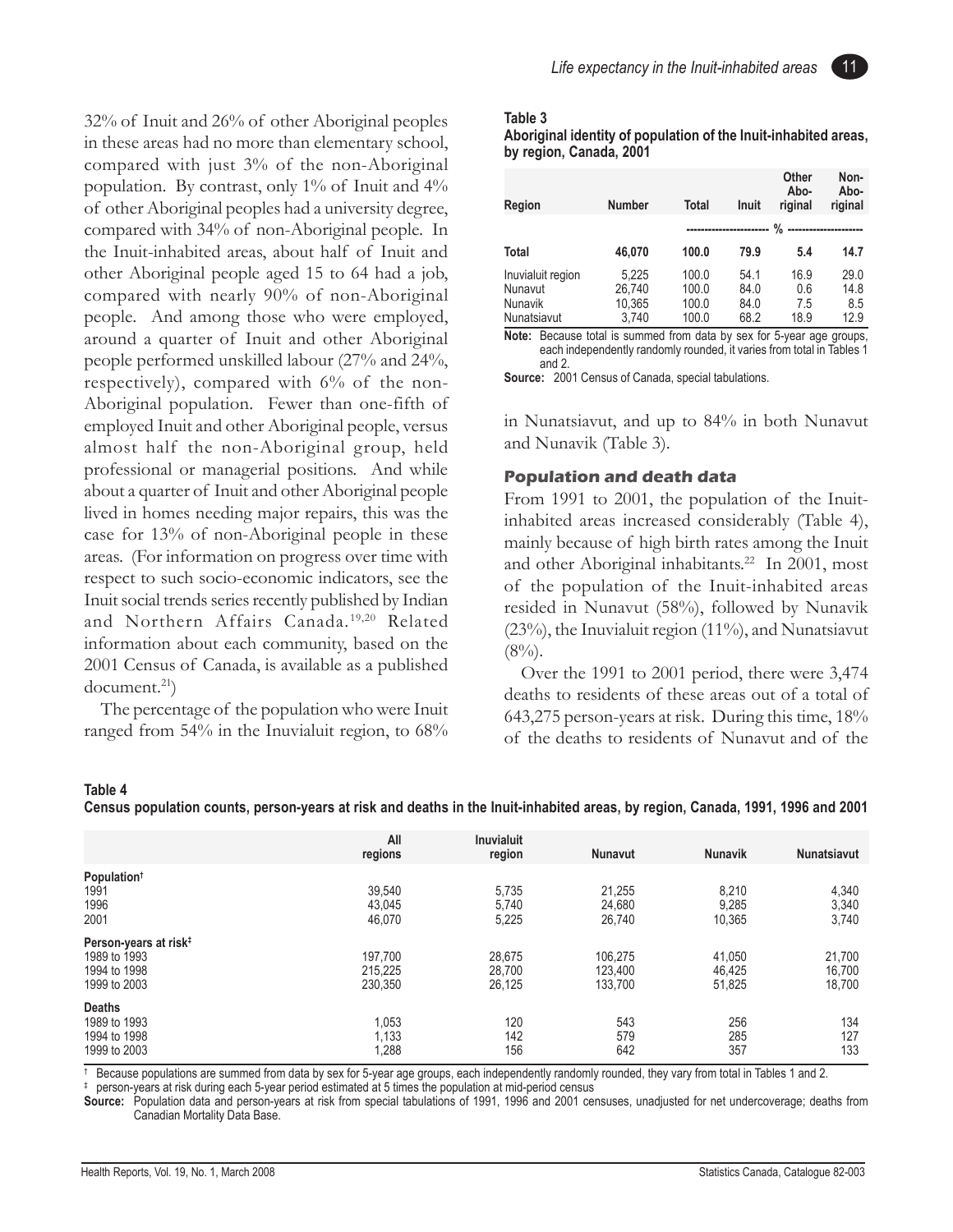Inuvialuit region occurred outside of those territories, mostly in the adjacent provinces to the south (data not shown). As previously explained, such deaths were included in this analysis, according to the decedents' usual place of residence. Almost all deaths to residents of Nunavik and Nunatsiavut occurred in their respective provinces (Quebec, and Newfoundland and Labrador, respectively).

#### **Life expectancy**

12

In 1991 (1989-1993), life expectancy at birth (both sexes combined) in the Inuit-inhabited areas was about 68 years (95% CI 66.8 to 68.8) (Chart 1, Table 5). By 2001 (1999-2003), life expectancy in these areas had not increased, and may even have declined by about a year  $(95\%$  CI-2.2 to +0.4). Life expectancy for males may have fallen by more than a year (95% CI -3.5 to +0.3) and was virtually unchanged for females  $(95\% \text{ CI} - 1.5 \text{ to } +1.9)$ .

However, levels and trends in life expectancy varied by region (Chart 2). In Nunavut, life expectancy may have increased by about a year (95% CI -0.4 to  $+3.0$ ), although the increase was limited to females, as that of males hardly changed. Life expectancy fell by nearly 4 years (95% CI -6.4 to -1.0) in Nunavik, and possibly, by about 3 years (95% CI  $-6.3$  to  $+0.5$ ) in the Inuvialuit region.

#### **Chart 1**





**Source:** Canadian Mortality Data Base; Census of Canada.

In 1991, life expectancy in the Inuit-inhabited areas had been 10 years less than in Canada overall, with a wider gap for females (11 years) than for males (9 years) (Table 6). By 2001, the difference was more than 12 years, and the gap was similar for males and females. At 67 years in 2001, life expectancy in the Inuit-inhabited areas was about what life expectancy had been for all Canada in 1946.

#### **Table 5**

**Life expectancy at birth in the Inuit-inhabited areas, by sex and region, Canada, 1991, 1996 and 2001**

|                                                                                                                          | Total                                                                                                | Inuvialuit region                                                                                    | <b>Nunavut</b>                                                                                       | <b>Nunavik</b>                                                                                        | Nunatsiavut                                                                                          |
|--------------------------------------------------------------------------------------------------------------------------|------------------------------------------------------------------------------------------------------|------------------------------------------------------------------------------------------------------|------------------------------------------------------------------------------------------------------|-------------------------------------------------------------------------------------------------------|------------------------------------------------------------------------------------------------------|
|                                                                                                                          | 95%<br>confidence<br>interval<br>Years                                                               | 95%<br>confidence<br>interval<br>Years                                                               | 95%<br>confidence<br>interval<br>Years                                                               | 95%<br>confidence<br><b>Years</b><br>interval                                                         | 95%<br>confidence<br>interval<br>Years                                                               |
| Both sexes <sup>t</sup><br>1991 (1989 to 1993)<br>1996 (1994 to 1998)<br>2001 (1999 to 2003)<br>Difference, 1991 to 2001 | 67.8 (66.8 to 68.8)<br>67.7 (66.8 to 68.6)<br>66.9 (66.1 to 67.7)<br>$-0.9$ $(-2.2 \text{ to } 0.4)$ | 73.1 (70.5 to 75.7)<br>69.3 (67.1 to 71.5)<br>70.2 (67.9 to 72.5)<br>$-2.9$ $(-6.3 \text{ to } 0.5)$ | 66.9 (65.6 to 68.2)<br>69.4 (68.0 to 70.8)<br>68.2 (67.0 to 69.4)<br>$1.3$ $(-0.4 \text{ to } 3.0)$  | 66.5 (64.3 to 68.7)<br>64.4 (62.8 to 66.0)<br>62.8 (61.2 to 64.4)<br>$-3.7$ $(-6.4 \text{ to } -1.0)$ | 66.7 (64.2 to 69.2)<br>65.9 (62.6 to 69.2)<br>65.3 (62.8 to 67.8)<br>$-1.4$ $(-5.0 \text{ to } 2.2)$ |
| Males<br>1991 (1989 to 1993)<br>1996 (1994 to 1998)<br>2001 (1999 to 2003)<br>Difference, 1991 to 2001                   | 66.0 (64.6 to 67.4)<br>64.8 (63.6 to 66.0)<br>64.4 (63.2 to 65.6)<br>$-1.6$ $(-3.5 \text{ to } 0.3)$ | 68.0 (64.7 to 71.3)<br>66.2 (63.1 to 69.3)<br>68.1 (64.4 to 71.8)<br>$0.1$ $(-4.9 \text{ to } 5.1)$  | 66.8 (64.6 to 69.0)<br>67.2 (65.3 to 69.1)<br>66.4 (64.8 to 68.0)<br>$-0.4$ $(-3.2 \text{ to } 2.4)$ | 63.6 (60.6 to 66.6)<br>60.6 (58.5 to 62.7)<br>57.5 (55.4 to 59.6)<br>$-6.1$ $(-9.7 \text{ to } -2.5)$ | 64.3 (60.5 to 68.1)<br>60.9 (56.7 to 65.1)<br>62.5 (58.2 to 66.8)<br>$-1.8$ $(-7.5 \text{ to } 3.9)$ |
| <b>Females</b><br>1991 (1989 to 1993)<br>1996 (1994 to 1998)<br>2001 (1999 to 2003)<br>Difference, 1991 to 2001          | 69.6 (68.3 to 70.9)<br>71.3 (70.0 to 72.6)<br>69.8 (68.7 to 70.9)<br>$0.2$ $(-1.5 \text{ to } 1.9)$  | 79.2 (74.9 to 83.5)<br>73.1 (69.8 to 76.4)<br>73.1 (70.0 to 76.2)<br>$-6.1$ ( $-11.3$ to $-0.9$ )    | 68.2 (66.5 to 69.9)<br>70.9 (69.0 to 72.8)<br>70.0 (68.3 to 71.7)<br>$1.8$ $(-0.6 \text{ to } 4.2)$  | 69.0 (65.8 to 72.2)<br>69.0 (66.4 to 71.6)<br>67.3 (65.1 to 69.5)<br>$-1.7$ $(-0.6 \text{ to } 4.2)$  | 68.5 (65.1 to 71.9)<br>73.4 (68.5 to 78.3)<br>72.2 (67.8 to 76.6)<br>$3.7$ $(-1.8 \text{ to } 9.2)$  |

† calculated from pooled deaths and person-years at risk

**Source:** Person-years at risk from mid-period census populations; deaths 1989 to 2003 from Canadian Mortality Data Base.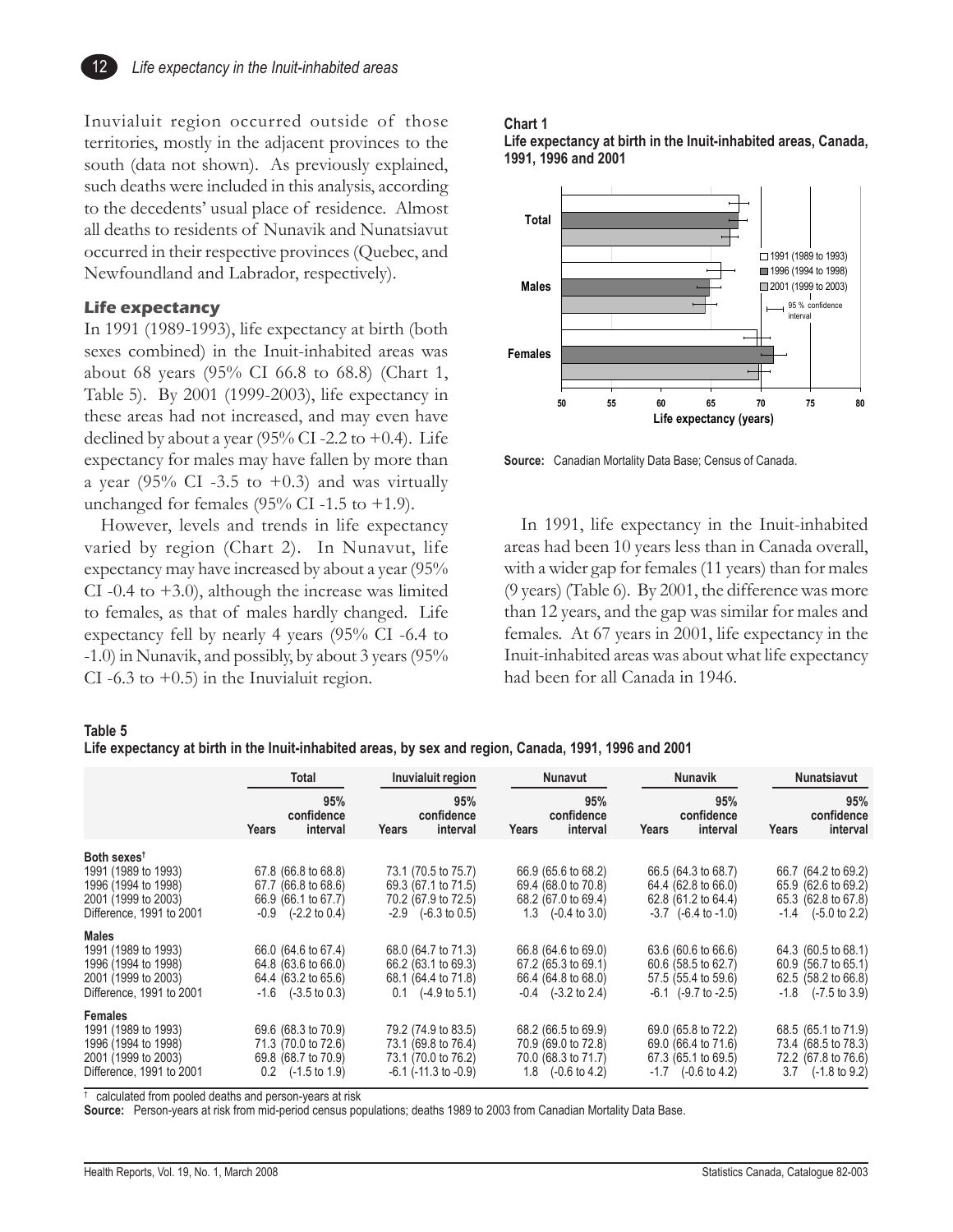#### **Chart 2**

**Life expectancy at birth in the Inuit-inhabited areas, by region, Canada, 1991, 1996 and 2001**



**Source:** Canadian Mortality Data Base; Census of Canada.

#### **Table 6**

**Life expectancy at birth in the Inuit-inhabited areas and all Canada, by sex, selected years**

| Area/Years                                                                                                                                                    | <b>Both</b><br>sexes                                 | <b>Males</b>                                         | <b>Females</b>                                       |
|---------------------------------------------------------------------------------------------------------------------------------------------------------------|------------------------------------------------------|------------------------------------------------------|------------------------------------------------------|
| Inuit-inhabited areas<br>1991 (1989 to 1993)<br>1996 (1994 to 1998)<br>2001 (1999 to 2003)                                                                    | 67.8<br>67.7<br>66.9                                 | 66.0<br>64.8<br>64.4                                 | 69.6<br>71.3<br>69.8                                 |
| All Canada<br>1926 (1925 to 1927)<br>1931 (1930 to 1932)<br>1936 (1935 to 1937)<br>1941 (1940 to 1942)                                                        | 61.4<br>61.0<br>62.5<br>64.6                         | 60.5<br>60.0<br>61.3<br>63.0                         | 62.3<br>62.1<br>63.7<br>66.3                         |
| 1946 (1945 to 1947)<br>1951 (1950 to 1952)<br>1956 (1955 to 1957)<br>1961 (1960 to 1962)<br>1966 (1965 to 1967)<br>1971 (1970 to 1972)<br>1976 (1975 to 1977) | 66.7<br>68.5<br>70.1<br>71.1<br>71.8<br>72.7<br>73.8 | 65.1<br>66.4<br>67.7<br>68.4<br>68.7<br>69.4<br>70.3 | 68.6<br>70.9<br>72.9<br>74.3<br>75.3<br>76.5<br>77.7 |
| 1981 (1980 to 1982)<br>1986 (1985 to 1987)<br>1991 (1990 to 1992)<br>1996 (1995 to 1997)<br>2001 (2000 to 2002)                                               | 75.4<br>76.4<br>77.8<br>78.3<br>79.5                 | 71.9<br>73.0<br>74.6<br>75.4<br>77.0                 | 79.1<br>79.7<br>80.9<br>81.2<br>82.0                 |

**Note:** All Canada life expectancy for both sexes is a simple average of life expectancies calculated for each sex separately.

**Sources:** Inuit-inhabited areas: Person-years at risk estimated from midperiod census populations; deaths 1989 to 2003 from Canadian Mortality Data Base.

All Canada: 1926 to 1981 (Nagnur, 1986); 1986 (Statistics Canada, 1991); 1991 (Millar and David, 1995); 1996 (Duchesne et al, 2002); 2001 (Statistics Canada, 2006).

13

In 2001, life expectancy in Canada's Inuitinhabited areas was the same as in Greenland, which is largely Inuit-populated<sup>16</sup>; slightly lower than for all Alaskan natives<sup>17</sup> (only 47% of whom are Inuit<sup>23</sup>); and about 6 years less than for Canada's First Nations (Table 7). Life expectancy in other developed countries tended to be considerably higher.<sup>18</sup> Only developing countries had levels of life expectancy similar to those in Canada's Inuitinhabited areas—for instance, the Dominican Republic, Egypt, and Guatemala,<sup>18</sup> which had much lower Gross Domestic Product (GDP) per capita (about \$4,000 to \$5,000 in international dollars in 2004) than did Canada (about \$31,000).<sup>24</sup>

#### **Infant mortality**

The infant mortality rate for the Inuit-inhabited areas fell from 25.6 deaths per 1,000 population younger than age 1 (95% CI 21.6 to 30.3) in 1989-1993, to 21.9 (95% CI 18.2 to 26.4) in 1994-1998, and to 18.5 (95% CI 15.0 to 22.9) in 1999-2003 (data not shown elsewhere). These rates were about four times higher than those for Canada overall: 6.0, 5.2 and 4.8 deaths per 1,000 live births, respectively.25 Nonetheless, the rate difference between the Inuitinhabited areas and all Canada fell from 19.6 deaths (95% CI 15.2 to 23.9) to 16.7 deaths (95% CI 12.7 to 20.7) to 13.8 deaths (95% CI 9.9 to 17.6) per 1,000 over those years, a decrease of 5.8 deaths per 1,000, or 30%.

#### **Discussion**

Life expectancy in the Inuit-inhabited areas was far below that for the country overall, and considerably below that for other Aboriginal peoples in Canada. As well, while life expectancy in Canada overall continued to rise, it appears to have stagnated in the Inuit-inhabited areas, so the gap widened by more than two years during this period.

The substantial decline in life expectancy in Nunavik during this period is particularly striking. The former extraordinary gains—from 35 years in 1946 (1941-1951) to 61 years in 1976 (1971-1981)2 —now appear to have stalled, with little if any lasting progress since the mid-1970s.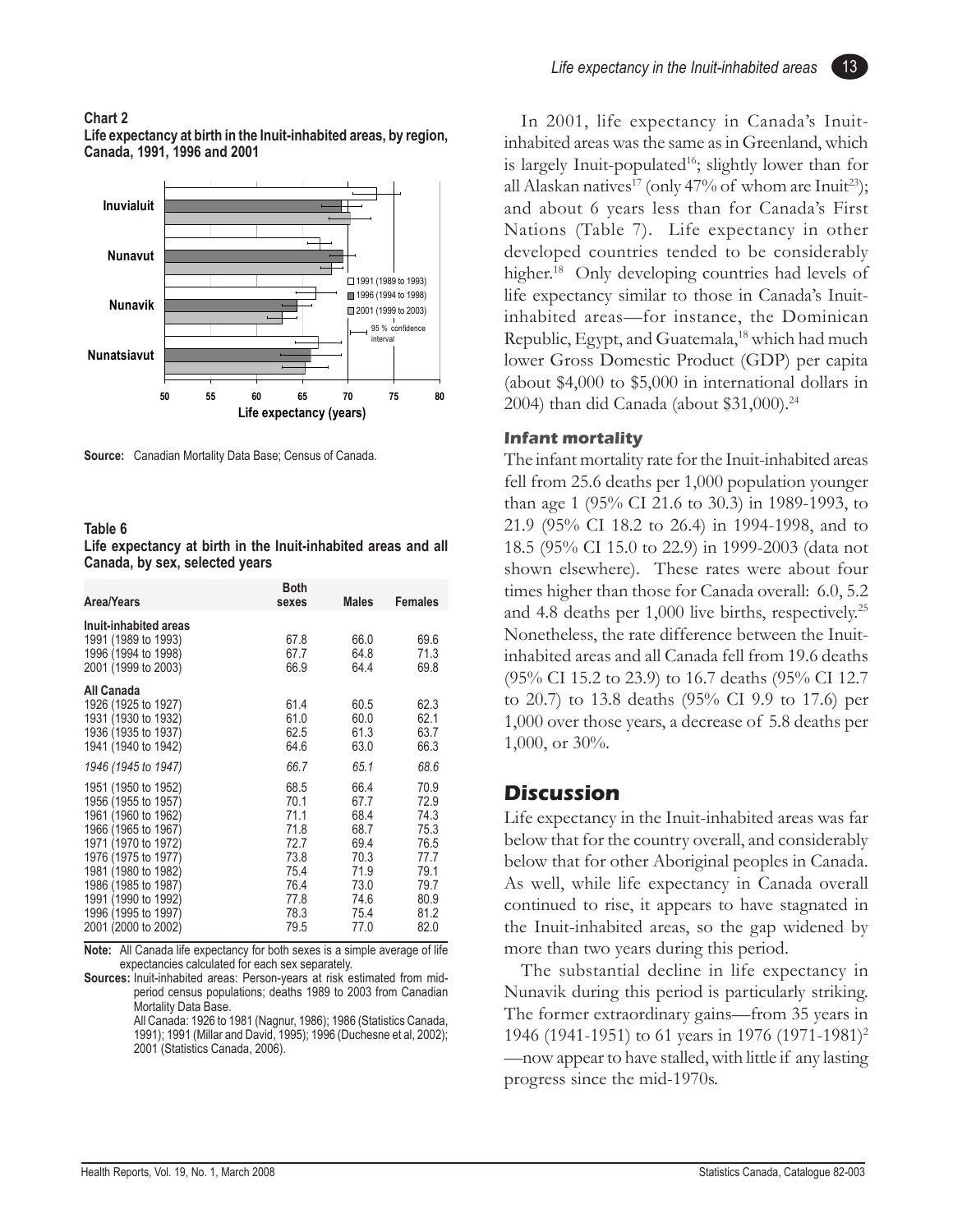

#### **Table 7**

#### **International comparisons of life expectancy at birth, by sex, selected years**

|                                                                                                                                                          |                                                                              | Life expectancy                                          |                                                          |                                                          |
|----------------------------------------------------------------------------------------------------------------------------------------------------------|------------------------------------------------------------------------------|----------------------------------------------------------|----------------------------------------------------------|----------------------------------------------------------|
|                                                                                                                                                          | <b>Years</b>                                                                 | <b>Both sexes</b>                                        | <b>Males</b>                                             | <b>Females</b>                                           |
| Circumpolar region and First Nations of Canada<br>Inuit-inhabited areas of Canada                                                                        | 1991 (1989 to 1993)<br>1996 (1994 to 1998)<br>2001 (1999 to 2003)            | 68<br>68<br>67                                           | 66<br>65<br>64                                           | 70<br>71<br>70                                           |
| First Nations of Canada<br>Greenland (total population)<br>Alaska natives                                                                                | 2001 (projected)<br>2001 (1999 to 2003)<br>1996 (1994 to 1998)               | 73<br>67<br>69                                           | 70<br>64<br>$\cdot$                                      | 76<br>70<br>$\ddot{\phantom{a}}$                         |
| <b>Developed countries</b><br>Japan<br>Canada<br>Portugal<br><b>United States</b><br>Mexico<br>Turkey                                                    | 2001<br>2001<br>2001<br>2001<br>2001<br>2001                                 | 81<br>79<br>77<br>77<br>74<br>69                         | 78<br>77<br>73<br>74<br>72<br>67                         | 85<br>82<br>$80\,$<br>80<br>77<br>71                     |
| <b>Developing countries</b><br>Armenia<br>Nicaragua<br>Thailand<br>Dominican Republic<br>Egypt<br>Guatemala<br>Bangladesh<br>Pakistan<br>Gambia<br>Nepal | 2001<br>2001<br>2001<br>2001<br>2001<br>2001<br>2001<br>2001<br>2001<br>2001 | 70<br>70<br>69<br>67<br>67<br>66<br>62<br>61<br>59<br>58 | 66<br>67<br>66<br>64<br>65<br>64<br>62<br>61<br>56<br>58 | 73<br>72<br>72<br>71<br>68<br>69<br>62<br>61<br>61<br>58 |

**Notes:** According to the 2000 US census, 47% of Alaska natives were "Eskimo" (Inuit) (Ogunwole, 2002). According to Statistics Greenland, in 2001, 88% of the population of Greenland was born in Greenland (Statbank Greenland, accessed 28 April 2007). .. not available

**Sources:** Inuit-inhabited areas from census populations and Canadian Mortality Data Base; Indian and Northern Affairs Canada, 2005; Statistics Greenland, 2003; Alaska Bureau of Statistics, 2000; World Health Organization, 2005.

However, these findings for the Inuit-inhabited areas do not distinguish life expectancy for Inuit from that of non-Inuit. If the life expectancy of the 15% of the population who were non-Aboriginal is assumed to be the same as that for all Canada  $(79.5 \text{ years in } 2001)$ ,<sup>14</sup> and that of the 5% of the population who were other Aboriginal to be the same as that of all Registered Indians in Canada  $(72.8 \text{ years in } 2000)$ , <sup>15,26,27</sup> then, taking into account the relative population sizes of each group, the life expectancy of Inuit-identity residents would have been 64.2 years (95% CI 63.4 to 65.0)—or 2.7 years less (95% CI -3.0 to -1.6) than that of all residents of the Inuit-inhabited areas, and 15 years less than that for Canada as a whole. Also, because the non-Inuit proportion of the population varied considerably by region, the ranking of the regions according to these rough calculations of life expectancy for the Inuit-identity residents would change, putting the two more southern regions on

the bottom and the two Arctic regions on top. Under these assumptions, Inuit life expectancy would have been 60.2 years (95% CI 58.6 to 61.8) in Nunavik, 60.6 years (95% CI 58.1 to 63.1) in Nunatsiavut, 64.4 years (95% CI 62.1 to 66.7) in the Inuvialuit region, and 66.2 years (95% CI 65.0 to 67.4) in Nunavut.

#### **Limitations**

This study used a geographic-based approach, and hence, the estimates (except those made hypothetically in the preceding Discussion) are for regions rather than for ethnic groups. That seriously limits how the findings may be interpreted, but it also has two useful implications.First, all residents of the Inuit-inhabited areas, regardless of ethnicity, may experience similar isolation and difficulty accessing health care and other services. Second, health care and other services are provided mainly on a geographic as opposed to an ethnic basis, so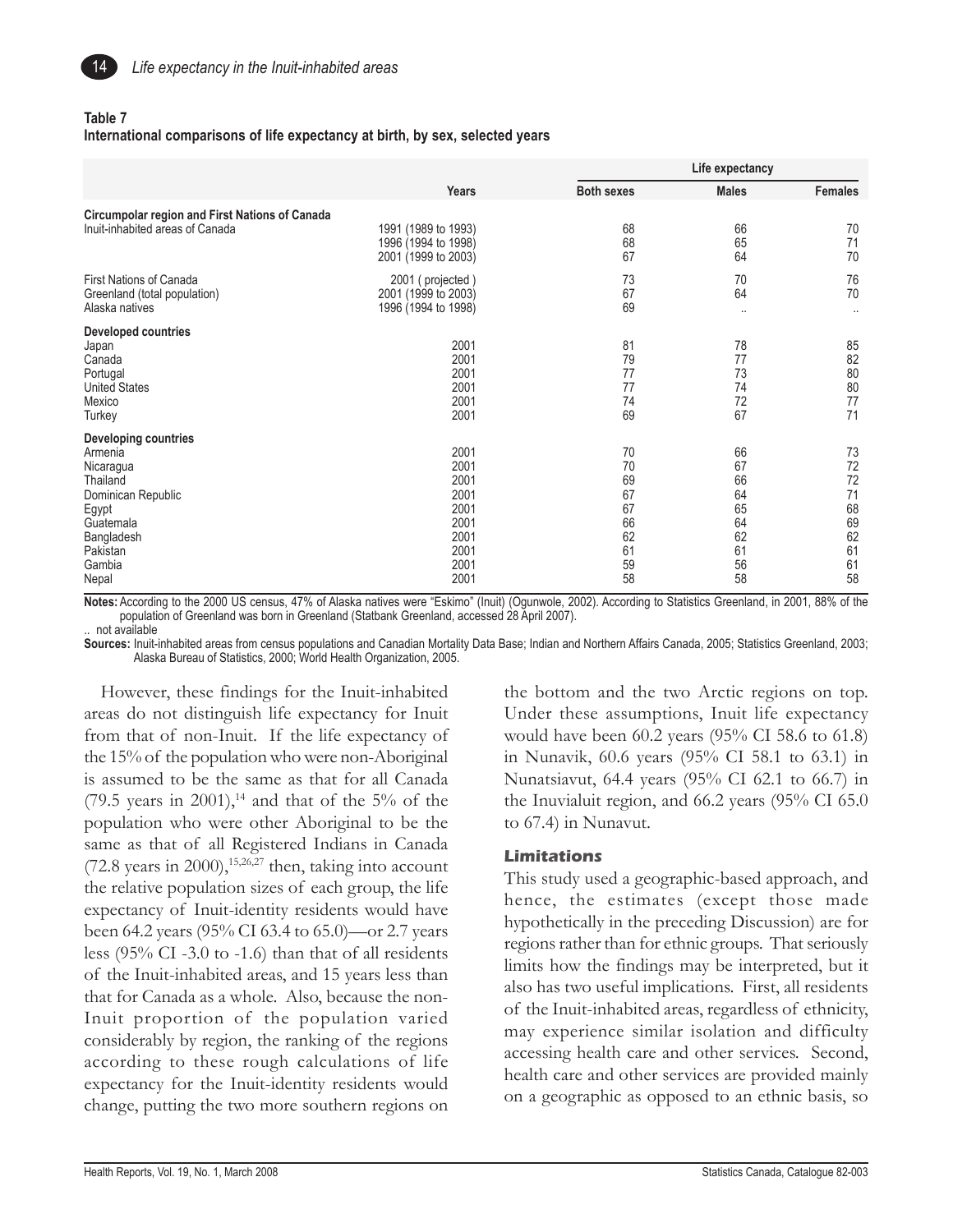15

the target population of such services is all residents of a particular area.

Annual population estimates corrected for net census undercount are not available for census subdivisions, so uncorrected population counts were used to determine person-years at risk. This would have led to a slight overestimate of mortality rates and a corresponding slight underestimate of life expectancy—by about -0.1 year, to judge by a comparison of life tables for Nunavut calculated for 1999-2003 (data not shown) with those based on corrected population estimates.<sup>6</sup>

In the life table calculations, arbitrary values for Chiang's *a* were used, rather than values published for other populations or values calculated specifically for this population. However, use of a wide range of plausible alternative values had only a slight impact on life expectancy at birth: less than onetenth of a year (data not shown), which is negligible compared with the typical 95% confidence intervals of roughly plus or minus one year in this study.

Deaths to residents of the Inuit-inhabited areas that occurred outside Canada or the United States are not included in Canadian vital statistics, so a few deaths may have been missed. This limitation also applies to deaths to residents of the rest of Canada.

Few long-term care facilities are located in the Inuit-inhabited areas. Former residents of those areas who moved south for long-term care could have been counted as residents of the south at the time of their death. This could result in an undercount of deaths at advanced ages for the usual residents of the regions considered in this study.

With a cut-off of at least 33% Inuit, 5% of the population of the Inuit-inhabited areas were other Aboriginal, and another 15%, non-Aboriginal. While the other Aboriginal group had socioeconomic characteristics similar to those of the Inuit and probably somewhat higher life expectancy, the non-Aboriginal group had much more favourable socio-economic characteristics and probably considerably higher life expectancy. This mixing of high- and low-mortality populations would be expected to reduce overall mortality rates, an effect that might have been apparent had it been possible to confine the study to Inuit rather than to Inuitinhabited areas.

#### **Summary and conclusion**

Areas where at least 33% of residents were Inuit were identified, and census population counts and vital statistics death data were used to calculate life tables for those areas during three five-year periods: 1989 through 1993 (centered around 1991), 1994 through 1998 (1996), and 1999 through 2003 (2001). The population of these areas was 80% Inuit, and included 81% of all Inuit in Canada. In 1991, life expectancy in the Inuit-inhabited areas was approximately 10 years less than for Canada as a whole. And from 1991 to 2001, while life expectancy for Canada overall rose by about two years, it did not increase in the Inuit-inhabited areas (and may have fallen by about a year), further widening the gap.

Analysis of 2001 census data revealed lower levels of education and income, and poorer employment and housing conditions in the Inuit-inhabited areas compared with Canada as a whole, and within the Inuit-inhabited areas, for Inuit compared with the non-Aboriginal population. Any or all of these factors, in addition to others such as lifestyle risk factors and environmental conditions,<sup>28</sup> about which information was not available from death registrations, could be at least partly responsible for the lower life expectancy in the Inuit-inhabited areas. Moreover, although the calculations for these areas are dominated by the life expectancy of Inuit residents, they likely also reflect the presumably higher life expectancies of non-Aboriginal and other Aboriginal residents.

Over the entire study period, the infant mortality rate was approximately four times higher in the Inuitinhabited areas, compared with all Canada. However, the absolute difference in the rates fell by 30% from 1989-1993 to 1999-2003, indicating considerable progress with respect to this key health indicator, although much remains to be accomplished.

This geographic-based method of identifying areas with a high proportion of Inuit residents could be useful for compiling a broad range of administrative data, including birth registrations, hospital morbidity statistics, and disease registry data. Future extensions of this research will examine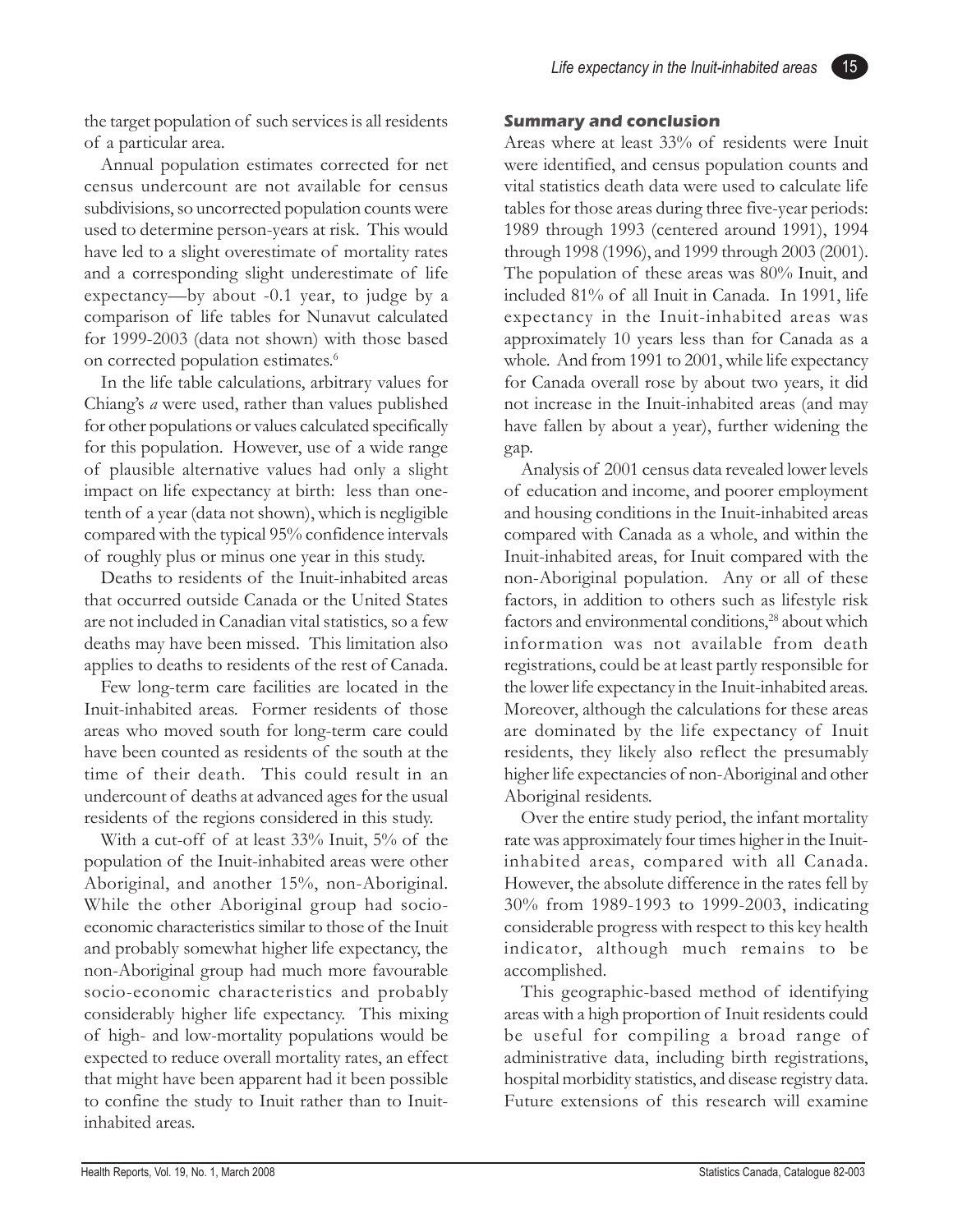

causes of death in the Inuit-inhabited areas, and conceptually similar analyses will be undertaken for areas with a high proportion of First Nations and of Métis people. However, other methods of compiling data relevant to Aboriginal health should be considered, such as data linkages to Aboriginal population registries<sup>29,30</sup> and self-reporting (or reporting by next-of-kin) in vital statistics<sup>31</sup> and other health records.

#### **References** ○○○○○○○○○○○○○○○○

- 1 Statistics Canada. *Births and Deaths, 1996*. Shelf tables (Catalogue 84F0210) Health Statistics Division, Statistics Canada: 1999.
- 2 Robitaille N, Choinière R. The Inuit population of Northern Québec: present situation, future trends. *Anthropologica* 1988: 137-54.
- 3 Choinière R, Robitaille N. Évolution démographique des Inuit du Nouveau-Québec, des Territoires-du-Nord-Ouest, du Groënland et de l'Alaska, de 1930 à nos jours*. Études Inuit Studies* 1983; 7(2): 125-50.
- 4 Bourbeau R, Légaré J, Émond V. *New Birth Cohort Life Tables for Canada and Quebec, 1801-1991.* Demographic Document No. 3 (Statistics Canada, Catalogue 91F0015MPE-no. 003) Ottawa: Statistics Canada, 1997. Available at http:// www.statcan.ca/english/research/91F0015MIE/ 91F0015MIE1997003.pdf. Accessed November 15, 2006.
- 5 Choinière R, Robitaille N. La mortalité des Inuit du Nouveau-Québec au milieu des années quatre-vingts. *Études Inuit Studies* 1993; 17(1): 91-102.
- 6 Statistics Canada. Life expectancy Abridged life table, at birth and confidence interval, by sex, three-year average, Canada, provinces, territories, health regions and peer groups, 2001. *Health Indicators* 2005 (Catalogue 82-221-XIE) 2005; 5(3). Available at http://www.statcan.ca/english/ freepub/82-221-XIE/2005002/tables/pdf/1431\_01.pdf. Accessed November 15, 2006.
- Statistics Canada. 1996 Census: Ethnic origin, visible minorities. *The Daily* (Catalogue 11-001-XIE) February 17, 1998. Available at http://www.statcan.ca/Daily/English/ 980217/d980217.htm. Accessed April 28, 2007.

#### **Acknowledgements**

We are grateful to the vital statistics registrars of the provinces and territories for providing the death data to Statistics Canada. We are also grateful to the First Nations and Inuit Health Branch of Health Canada and the Strategic Research and Analysis Directorate of Indian and Northern Affairs Canada for their sustained financial, intellectual and moral support. Jean-Marie Berthelot and François Gendron (formerly of the Health Analysis and Measurement Group, Statistics Canada) were instrumental in the early phases of this work. Chris Penney (First Nations and Inuit Health Branch, Health Canada) and Adam Probert (Physical Health Measures Division, Statistics Canada) provided valuable comments throughout the study.

- 8 Inuit Tapiriit Kanatami and Research and Analysis Directorate. *Determining the Inuit Population: Definitional Issues* and Differences (Catalogue R2-449/2006E-PDF) Ottawa: Indian and Northern Affairs Canada, 2006. Available at http://www.ainc-inac.gc.ca/pr/ra/dtip/dtip\_e.pdf. Accessed April 28, 2007.
- 9 Chiang CL. *The Life table and its Applications*. Malabar, Florida: Robert E. Krieger Publishing Company, 1984.
- 10 Nagnur D. *Longevity and Historical Life Tables 1921-1981 (abridged), Canada and the Provinces* (Statistic Canada, Catalogue 89-506) Ottawa: Statistics Canada, 1986. Available at http:/ /www.prdh.umontreal.ca/BDLC/data/pdfs/89- 506\_Nagnur.pdf. Accessed April 29, 2007.
- 11 Statistics Canada. Life tables, Canada and Provinces, 1985- 1987. *Health Reports* 1990; 2(4): supplement 13; reclassified as Statistics Canada Catalogue 84-537. Ottawa: Statistics Canada, 1991. Available at http://www.prdh.umontreal.ca/ bdlc/chmd/tables.htm. Accessed November 15, 2006.
- 12 Millar WJ, David P. *Life Tables, Canada and Provinces, 1990- 1992* (Statistics Canada, Catalogue 84-537) Ottawa: Statistics Canada, 1995. Available at http://www.prdh.umontreal.ca/ BDLC/data/pdfs/84-537.pdf. Accessed April 29, 2007.
- 13 Duchesne D, Tully P, Thomas B, Bourbeau R. *Life Tables, Canada, Provinces and Territories, 1995-1997* (Statistics Canada, Catalogue 84-537-XIE) Ottawa: Statistics Canada, 2002. Available at http://www.statcan.ca/english/freepub/84-537- XIE/84-537-XIE1997001.htm. Accessed November 15, 2006.
- 14 Statistics Canada. *Life Tables, Canada, Provinces and Territories, 2000 to 2002* (Catalogue 84-537-XIE) Ottawa: Statistics Canada, 2006. Available at http://www.statcan.ca/bsolc/ english/bsolc?catno=84-537-X. Accessed November 15, 2006.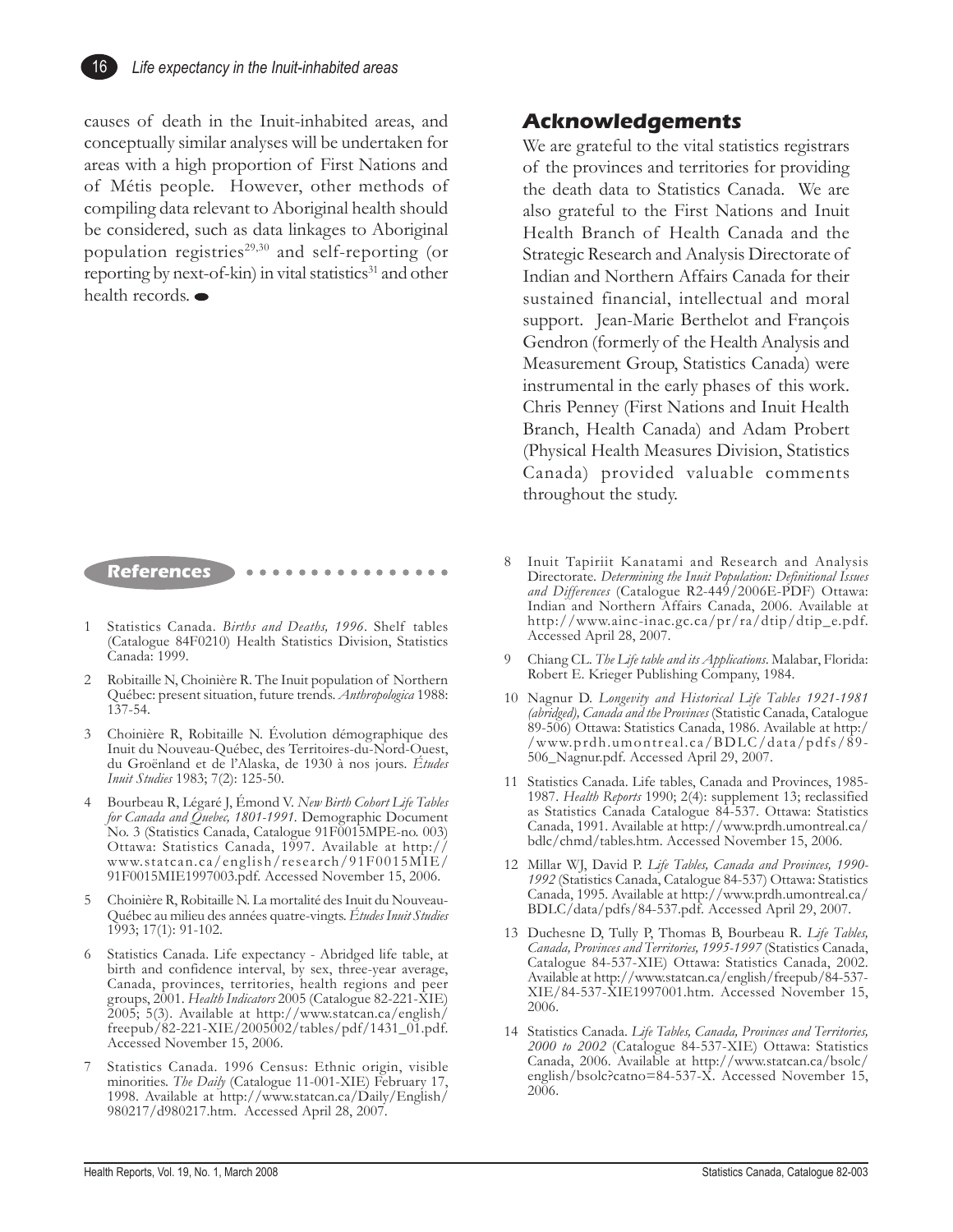17

- 15 Indian and Northern Affairs Canada. *Basic Departmental Data 2004.* Table 2.1. Life Expectancy at Birth by Gender, Registered Indian and Canadian Populations, Canada, 1980- 2001 (Catalogue R12-7/2003E) Ottawa: First Nations and Northern Statistics Section, Indian and Northern Affairs Canada, 2005. Available at http://www.ainc-inac.gc.ca/pr/ sts/bdd04/bdd04\_e.pdf. Accessed April 28, 2007.
- 16 Statistics Greenland, Statbank Greenland. Mortality tables. Total population life expectancy at birth, 1999-2003. Available at http://www.statgreen.gl/english/. Accessed April 28, 2007.
- 17 Alaska Bureau of Statistics. *1998 Annual Report*. Table A. Health status in Alaska. Juneau, Alaska: Alaska Bureau of Statistics, 2000. Available at http://www.hss.state.ak.us/dph/ targets/PDFs/history2000.pdf. Accessed 17 October 17, 2006.
- 18 World Health Organization. *Life Tables for WHO Member States*. Geneva: World Health Organization, 2005. Available at http:/ /www.who.int/healthinfo/bodlifeexpectancy/en/ index.html. Accessed November 15, 2006.
- 19 Inuit Tapiriit Kanatami and Research and Analysis Directorate. *Employment, Industry and Occupations of Inuit in Canada, 1981-2001* (Catalogue R2-455/2007E-PDF) Ottawa: Indian and Northern Affairs Canada, 2007. Available at http://www.ainc-inac.gc.ca/pr/ra/eio/index\_e.html. Accessed April 28, 2007.
- 20 Inuit Tapiriit Kanatami and Research and Analysis Directorate. *Gains Made by Inuit in Formal Education and School Attendance, 1981-2001* (Catalogue R2-452/2006E-PDF) Ottawa: Indian and Northern Affairs Canada, 2006. Available at http://www.ainc-inac.gc.ca/pr/ra/gmif/index\_e.html. Accessed April 28, 2007.
- 21 Statistics Canada. *2001 Census Aboriginal Population Profiles* (Catalogue 94F0043XIE) Ottawa: Minister of Industry. Available at http://www.statcan.ca/bsolc/english/ bsolc?catno=94F0043X. Accessed April 4, 2007.
- 22 Statistics Canada. *Aboriginal Peoples of Canada: A Demographic Profile, 2001 Census.* (Catalogue 96F0030XIE2001007) Ottawa: Minister of Industry, 2003. Available at http:// www.statcan.ca/bsolc/english/ bsolc?catno=96F0030XIE2001007. Accessed April 28, 2007.
- 23 Ogunwole SU. *The American Indian and Alaska Native Population: 2000.* Census 2000 Brief. Figure 6, Table 2. Washington, DC: US Census Bureau, 2002. Available at http://www.census.gov/prod/2002pubs/c2kbr01-15.pdf. Accessed November 15, 2006.
- 24 World Health Organization. *The WHOSIS Database*. Geneva: World Health Organization, 2007. Available at http:// www.who.int/whosis/en/. Accessed May 30, 2007.
- 25 Statistics Canada. CANSIM tables 051-0002 and 051-0013, for infant deaths and live births 1989-2003. Available at http:/ /www.statcan.ca/. Accessed May 1, 2007.
- 26 Health Canada. *First Nations Comparable Health Indicators*. Ottawa: Health Canada, First Nations and Inuit Health, 2005. Available at http://www.hc-sc.gc.ca/fnih-spni/pubs/gen/ 2005-01\_health-sante\_indicat/index\_e.html. Accessed November 15, 2006.
- 27 Health Canada. *A Statistical Profile on the Health of First Nations in Canada for the Year 2000.* Ottawa: First Nations and Inuit Health Branch, Health Canada, 2005. Summary available at http://www.hc-sc.gc.ca/fnih-spni/pubs/gen/ stats\_profil\_e.html. Accessed November 15, 2006.
- 28 Jenkins AL, Gyorkos TW, Culman KN, et al. An overview of factors influencing the health of Canadian Inuit infants. *International Journal of Circumpolar Health* 2003; 62(1):17-39. Available at http://ijch.oulu.fi/issues/621/621\_jenkins.pdf. Accessed November 15, 2006.
- 29 Choinière R, Robitaille N. Description et utilisation du registre de population des Inuit du Nouveau-Québec. *Cahiers québécois de démographie* 1982; 11(1): 69-99.
- 30 Luo ZC, Kierans WJ, Wilkins R, et al. Infant mortality among First Nations versus non-First Nations in British Columbia: temporal trends in rural versus urban areas, 1981-2000. *International Journal of Epidemiology* 2004; 33(6): 1252-9.
- 31 Joint Working Group on Aboriginal Infant Mortality. *Recommendations to the Vital Statistics Council of Canada*. November, 2006 (draft).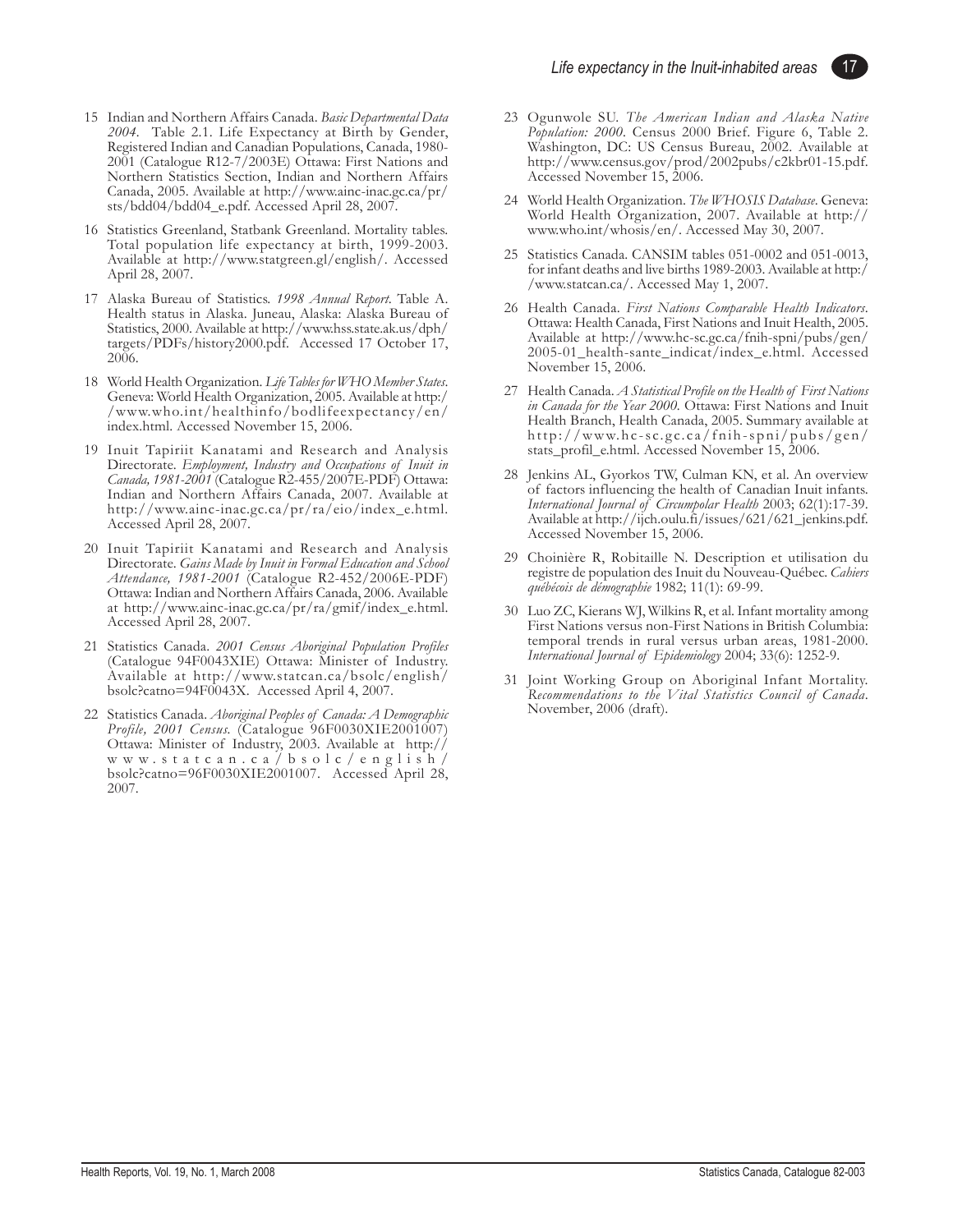

#### **Appendix**

#### **Table A**

**Inuit-inhabited communities and corresponding postal codes and census subdivision (CSD) codes, by region, Canada**

| <b>CSD</b>         | <b>CSD</b>                                                                                  | Postal           | <b>CSD</b> | CSD name (alternate names, notes)                                            |
|--------------------|---------------------------------------------------------------------------------------------|------------------|------------|------------------------------------------------------------------------------|
| 1996               | 2001                                                                                        | code             | type       |                                                                              |
|                    |                                                                                             |                  |            |                                                                              |
|                    | Inuvialuit region (Northwest Territories) - 6 communities (shown ordered from West to East) |                  |            |                                                                              |
| 6107025            | 6107025                                                                                     | X0E0A0           | HAM        | Aklavik                                                                      |
| 6107017            | 6107017                                                                                     | X0E0T0           | Τ          | <b>Inuvik</b>                                                                |
| 6107036            | 6107036                                                                                     | X0E1C0           | HAM        | Tuktoyatuk (formerly Port Brabant)                                           |
| 6107014            | 6107014                                                                                     | X0E1N0           | <b>SET</b> | Paulatuk                                                                     |
| 6107041            | 6107041                                                                                     | X0E0Z0           | HAM        | Sachs Harbour (Ikahuak)                                                      |
| 6108095            | 6107095                                                                                     | X0E0S0           | <b>HAM</b> | Holman (now Ulukhaktok as of 1 April 2006; note change of census division)   |
|                    | Nunavut (entire territory) - 28 communities (shown ordered by CSD 2001) <sup>†</sup>        |                  |            |                                                                              |
|                    | Qikiqtaaluq (formerly Baffin) Region - 14 communities + 1 unorganized area                  |                  |            |                                                                              |
| 6104001            | 6204001                                                                                     | X0A0W0           | <b>HAM</b> | Sanikiluaq                                                                   |
| 6104003            | 6204003                                                                                     | X0A1H0/0H0       | T.         | Iqaluit (formerly Frobisher Bay)                                             |
| 6104005            | 6204005                                                                                     | X0A0N0           | <b>HAM</b> | Kimmirut (formerly Lake Harbour)                                             |
| 6104007            | 6204007                                                                                     | X0A0C0           | HAM        | Cape Dorset (Kinngait)                                                       |
| 6104009            | 6204009                                                                                     | X0A0R0           | HAM        | Pangnirtung (Pangniqtuuq)                                                    |
| 6104010            | 6204010                                                                                     | X0A0B0           | HAM        | Qikiqtarjuaq (formerly Broughton Island)                                     |
| 6104011            | 6204011                                                                                     | X0A0K0           | <b>HAM</b> |                                                                              |
| 6104012            | 6204012                                                                                     | X0A0L0           | HAM        | Hall Beach (Sanirajak)                                                       |
| 6104015            |                                                                                             | X0A0E0           |            | Igloolik (Iglulik)                                                           |
|                    | 6204015                                                                                     |                  | HAM        | Clyde River (Kangiqtugaapik)                                                 |
| 6104018            | 6204018                                                                                     | X0A0A0           | HAM        | Arctic Bay (Ikpiarjuk)                                                       |
| 6104019            | 6204019                                                                                     | X0A0X0           | <b>SET</b> | Nanisivik                                                                    |
| 6104020            | 6204020                                                                                     | X0A0S0           | HAM        | Pond Inlet (Mittimatalik)                                                    |
| 6104022            | 6204022                                                                                     | X0A0V0           | HAM        | Resolute (Qausuittuq)                                                        |
| 6104025            | 6204025                                                                                     | X0A0J0           | HAM        | Grise Fiord (Aujuittug)                                                      |
| 6104030            | 6204030                                                                                     | X0A0G0           | <b>UNO</b> | Baffin, Unorganized (Canada Post=Eureka; weather station/military base)      |
|                    | Kivalliq (formerly Keewatin) Region - 7 communities + 1 unorganized area                    |                  |            |                                                                              |
| 6105014            | 6205014                                                                                     | X0C0C0           | HAM        | Coral Harbour (Salliq)                                                       |
| 6105015            | 6205015                                                                                     | X0C0E0           | HAM        | Arviat (formerly Eskimo Point)                                               |
| 6105016            | 6205016                                                                                     | X0C0J0           | HAM        | Whale Cove (Tikirarjuaq)                                                     |
| 6105017            | 6205017                                                                                     | X0C0G0           | HAM        | Rankin Inlet (Kangiqiniq or Kangirliniq)                                     |
| 6105019            | 6205019                                                                                     | X0C0B0           | <b>HAM</b> | Chesterfield Inlet                                                           |
| 6105023            | 6205023                                                                                     | X0C0A0           | HAM        | Baker Lake (Qamanit'uaq)                                                     |
| 6105027            | 6205027                                                                                     | X0C0H0           | HAM        | Repulse Bay (Naujaat)                                                        |
| 6105033            | 6205033                                                                                     | ******           | <b>UNO</b> | Keewatin, Unorganized                                                        |
|                    |                                                                                             |                  |            |                                                                              |
|                    | Kitikmeot Region - 7 communities + 1 unorganized area                                       |                  |            |                                                                              |
| 6108047            | 6208047                                                                                     | X0B0K0           | HAM        | Kugaaruk (formerly Pelly Bay)                                                |
| 6108059            | 6208059                                                                                     | X0B0E0           | <b>HAM</b> | Kugluktuk (Qurluqtuq; formerly Coppermine)                                   |
| 6108065            | 6208065                                                                                     | X0B2A0           | <b>SET</b> | Bathurst Inlet (Kingoak)                                                     |
| 6108068            | 6208068                                                                                     | X0B2A0           | <b>SET</b> | Umingmaktok (Umingmaktuuq formerly Bay Chimo and still that for Canada Post) |
| 6108073            | 6208073                                                                                     | X0B0C0           | HAM        | Cambridge Bay (Iqaluktuuttiaq)                                               |
| 6108081            | 6208081                                                                                     | X0B1J0           | <b>HAM</b> | Gjoa Haven (Uqsuquqtuuq)                                                     |
| 6108087            | 6208087                                                                                     | X0B1B0           | HAM        | Taloyoak (Talurjuaq; formerly Spence Bay)                                    |
| 6108098            | 6208098                                                                                     | ******           | <b>UNO</b> | Kitikmeot, Unorganized                                                       |
|                    | Nunavik (Quebec) - 14 communities (most of which each have two CSD codes)                   |                  |            |                                                                              |
|                    | Ungava Bay to Hudson Strait - 8 communities (shown ordered from East to West)               |                  |            |                                                                              |
| 2499090            | 2499090                                                                                     | JOM1NO           | VN         | Kangiqsualujjuaq (formerly George River)                                     |
|                    |                                                                                             |                  |            |                                                                              |
| 2499894<br>2499095 | 2499894<br>2499095                                                                          | J0M1N0           | TI<br>VN   | Kangigsualujjuag<br>Kuujjuaq (formerly Fort Chimo)                           |
| 2499893            | 2499893                                                                                     | J0M1C0<br>J0M1C0 | TI.        | Kuujjuaq                                                                     |
| 2499100            | 2499100                                                                                     |                  | VN         |                                                                              |
|                    |                                                                                             | JOM1T0           |            | Tasiujaq                                                                     |
| 2499892            | 2499892                                                                                     | J0M1T0           | TI.        | Tasiujaq                                                                     |
| 2499105            | 2499105                                                                                     | JOM1X0           | VN         | Aupaluk                                                                      |
| 2499891            | 2499891                                                                                     | J0M1X0           | TI.        | Aupaluk                                                                      |
| 2499110            | 2499110                                                                                     | J0M1A0           | VN         | Kangirsuk                                                                    |
| 2499890            | 2499890                                                                                     | J0M1A0           | TI.        | Kangirsuk                                                                    |
| 2499115            | 2499115                                                                                     | JOM1J0           | VN         | Quagtag (formerly Koartuk)                                                   |
| 2499889            | 2499889                                                                                     | J0M1J0           | TI         | Quaqtaq                                                                      |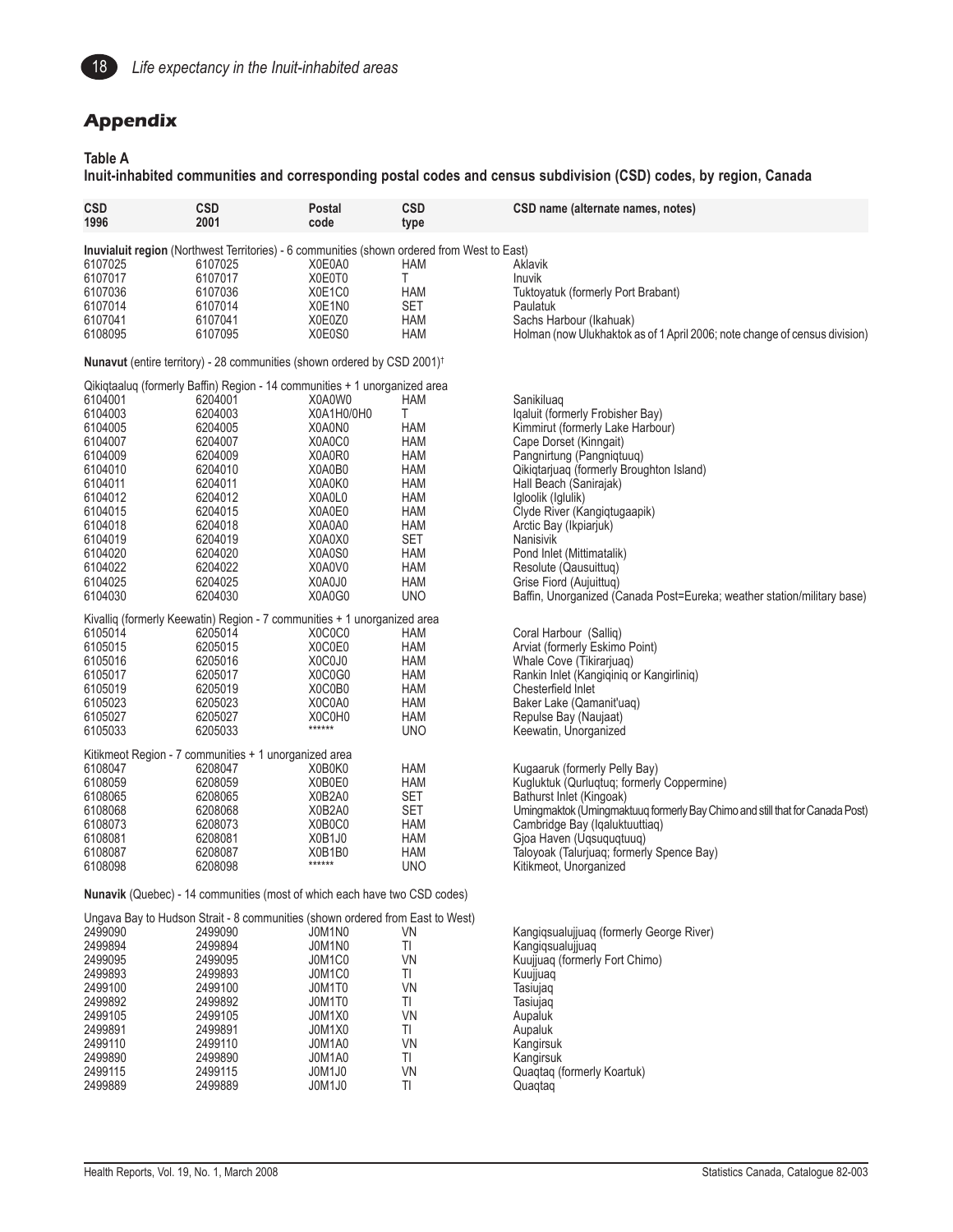19

| <b>Table A</b>                                                                                                             |  |  |
|----------------------------------------------------------------------------------------------------------------------------|--|--|
| Inuit-inhabited communities and corresponding postal codes and census subdivision (CSD) codes, by region, Canada continued |  |  |

| <b>CSD</b><br>1996                                                                                         | <b>CSD</b><br>2001                                                                                                                                                            | Postal<br>code                                                                                          | <b>CSD</b><br>type                                                                                 | CSD name (alternate names, notes)                                                                                                                                                                                                                                                                                                                                 |
|------------------------------------------------------------------------------------------------------------|-------------------------------------------------------------------------------------------------------------------------------------------------------------------------------|---------------------------------------------------------------------------------------------------------|----------------------------------------------------------------------------------------------------|-------------------------------------------------------------------------------------------------------------------------------------------------------------------------------------------------------------------------------------------------------------------------------------------------------------------------------------------------------------------|
|                                                                                                            |                                                                                                                                                                               |                                                                                                         |                                                                                                    |                                                                                                                                                                                                                                                                                                                                                                   |
| 2499130<br>2499888<br>2499135<br>2499887                                                                   | 2499130<br>2499888<br>2499135<br>2499887                                                                                                                                      | J0M1K0<br>J0M1K0<br><b>J0M1S0</b><br><b>J0M1S0</b>                                                      | <b>VN</b><br>TI<br><b>VN</b><br>TI                                                                 | Kangigsujuag (formerly Wakeham Bay)<br>Kangigsujuag (formerly Payne Bay)<br>Salluit (formerly Sugluk)<br>Salluit                                                                                                                                                                                                                                                  |
| 2499140<br>2499125<br>2499883<br>2499120<br>2499085<br>2499879<br>2499080<br>2499075<br>2499816<br>2499070 | Hudson Bay coast - 6 communities (shown ordered North to South)<br>2499140<br>2499125<br>2499883<br>2499120<br>2499085<br>2499879<br>2499080<br>2499075<br>2499816<br>2499070 | J0M1H0<br>J0M1V0<br>J0M1V0<br>J0M1P0<br>J0M1M0<br>J0M1M0<br>J0M1Y0<br>J0M1G0<br><b>J0M1G0</b><br>J0M1G0 | VN<br><b>VN</b><br>TI<br><b>VN</b><br><b>VN</b><br>TI<br><b>VN</b><br><b>VN</b><br>TR<br><b>VC</b> | <i>Ivujuvik</i><br>Akulivik<br>Akulivik<br>Puvirnitug (formerly Povungnituk, and still that for Canada Post)<br>Inukjuak (formerly Port Harrison)<br>Inukjuak<br>Umiujag<br>Kuujjuarapik (formerly Great Whale / Poste-de-la-Baleine)<br>Whapmagoostui (formerly Great Whale / Poste-de-la-Baleine)<br>Whapmagoostui (formerly Great Whale / Poste-de-la-Baleine) |
| 1010056<br>1010048<br>1010044<br>1010059<br>1010042<br>1010021<br>1010022                                  | Nunatsiavut (Labrador) - 6 communities and 1 unorganized area (shown ordered North to South)<br>1010056<br>1010048<br>1010044<br>1010059<br>1010042<br>1010021<br>1010022     | A0P1L0<br>A0P1G0<br>A0P1J0<br>A0P1N0<br>******<br>A0P1P0<br>A0P1M0                                      | <b>SUN</b><br>Т                                                                                    | Nain<br>Hopedale<br>Makkovik<br>Postville<br>Division No. 10 to Subd E (nr Nain, Hopedale, Makkovik, Postville)<br>Rigolet<br>North West River                                                                                                                                                                                                                    |

† Nunavut had only rural postal codes. All postal codes beginning with X0A or X0B or X0C are for Nunavut and only Nunavut.

**Notes:**Census subdivision (CSD) types defined as follows: HAM=Hamlet; T=Town; SET=Settlement; SUN=Subdivision of unorganized area; TI=Terre inuite (Inuit lands); UNO=Unorganized area; VN=Village nordique (Nordic village); VC=Village cri (Cree village). Asterisks in the postal code field means no postal code assigned for this unorganized and essentially unpopulated area. For most of these communities, 1991 and 1996 CSD codes were identical. Exceptions were 1996 CSD 6108095 (Holman) became 2001 CSD 6107095 (now Ulukhaktok), and the first two digits of each CSD in what is now Nunavut changed from "61" in the 1996 CSD to "62" in the 2001 CSD. To use these CSD-based definitions with vital statistics birth, death or stillbirth records, vital statistics geographic codes must first be translated to census standard geographic codes for the nearest census year or 'vintage,' since the vital statistics geographic codes contain various kinds of non-standard codes, including codes specific to vital statistics, inter-censal revised codes, and codes from previous vintages of census standards. Postal codes are shown for reference only, since death data for the northern territories frequently lacked postal codes, so only census subdivision codes (which were always present) were used in the definitions of Inuit-inhabited areas.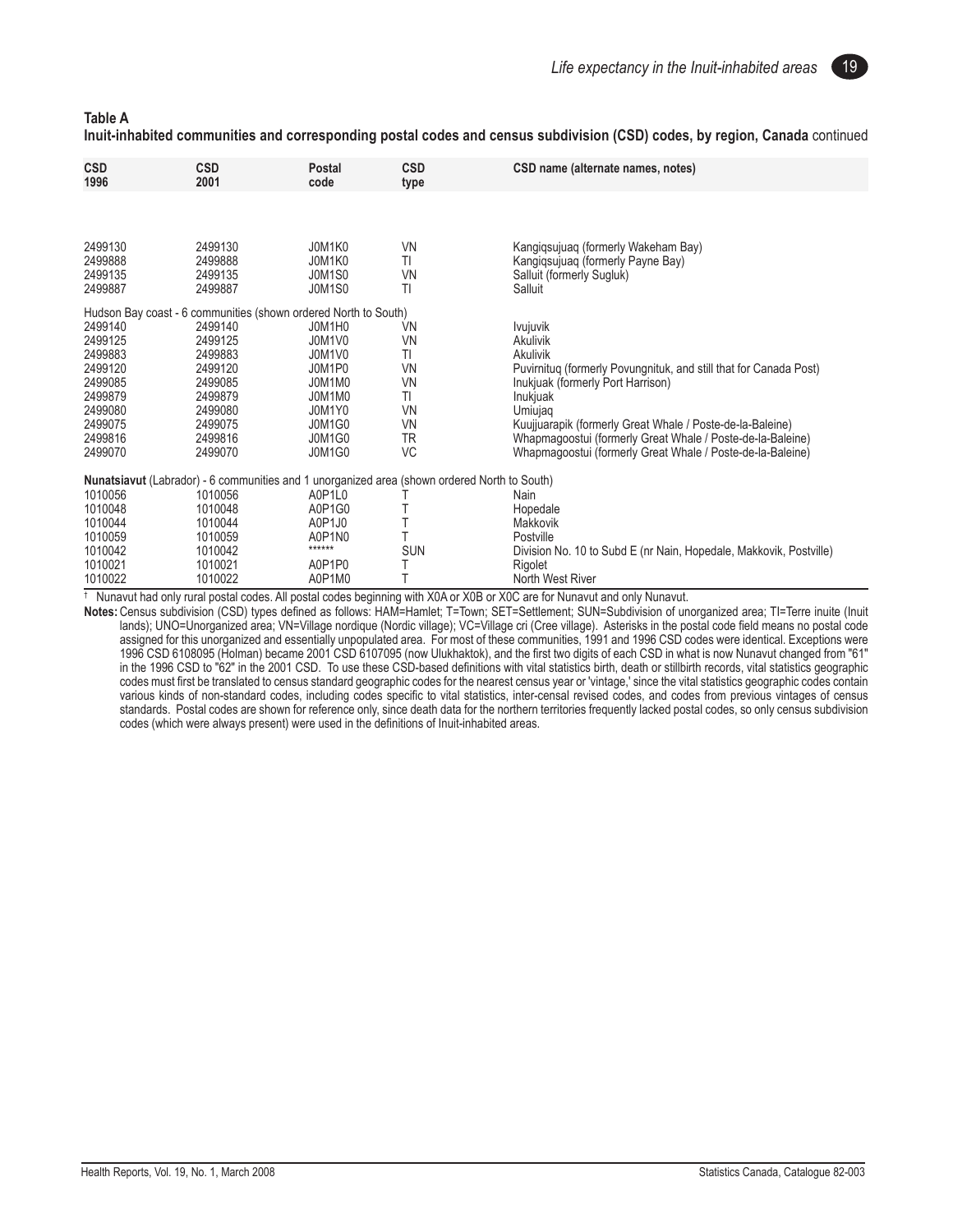

### ELECTRONIC PUBLICATIONS AVAILABLE AT www.statcan.ca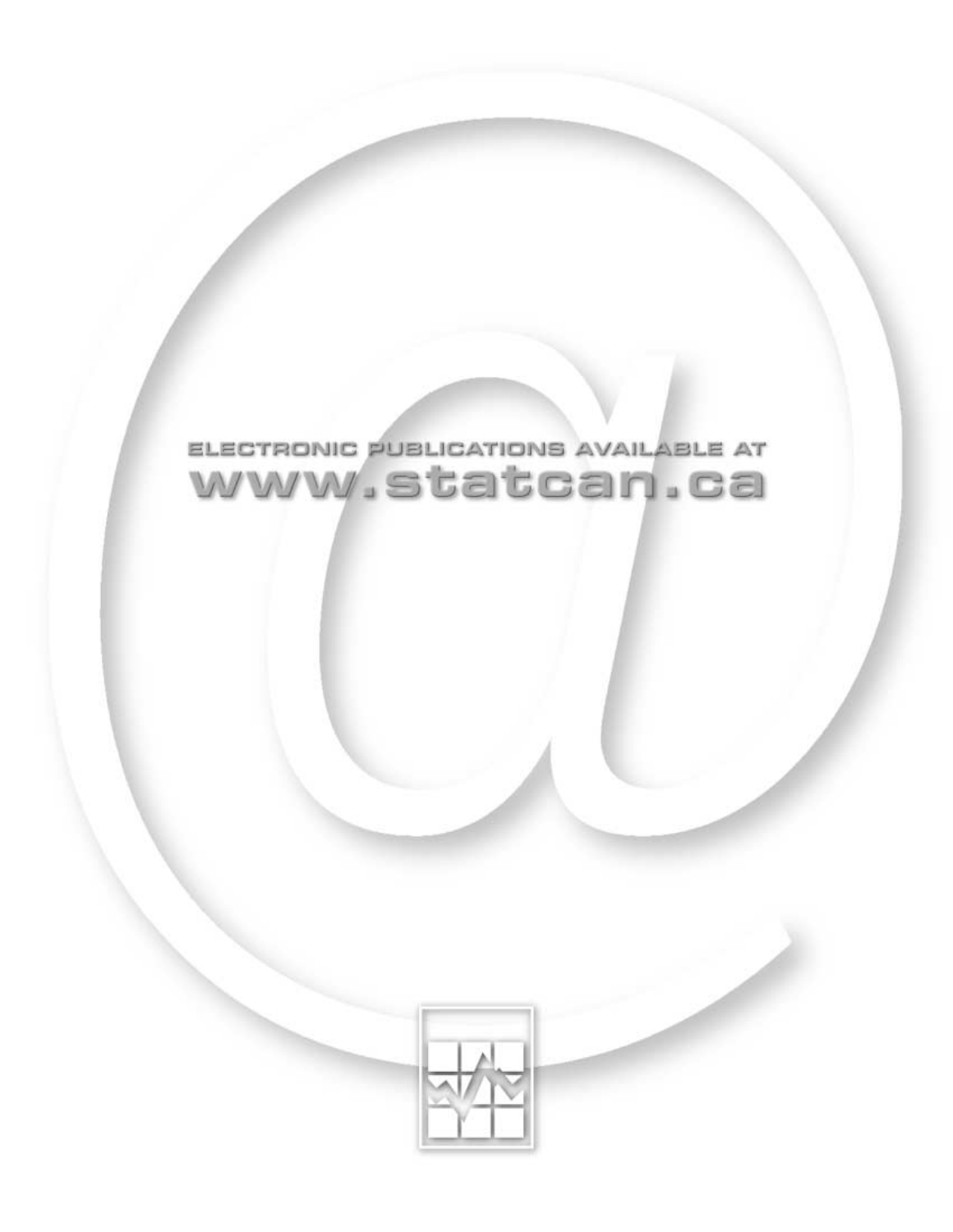### <span id="page-22-0"></span>**U** besity and the eating habits of the Aboriginal population

21

*Didier Garriguet*

This increase<br>is part of a global phenomenon that the World<br>Health Organization has described as an epidemic <sup>2</sup> Obesity in Canada has risen steadily.<sup>1</sup> This increase is part of a global phenomenon that the World Health Organization has described as an epidemic.<sup>2</sup> Obesity is recognized as a risk factor for a variety of serious health problems such as type 2 diabetes and cardiovascular diseases.<sup>2-6</sup>

While the causes of obesity are complex, excess weight is ultimately determined by the difference between energy consumed from food and drinks, and energy expended by an individual's basal metabolism and in daily physical activities. However, other factors—environmental and genetic, for example—can influence daily energy needs and expenditure.<sup>7</sup>

In Canada, the prevalence of overweight and obesity is much higher among Aboriginal people (data are available only for those living off-reserve) than among the rest of the population.8,9 But high obesity rates among Aboriginal people are not unique to Canada: the same patterns are evident in the United States,<sup>10</sup> Australia,<sup>11</sup> New Zealand,<sup>12</sup> and the Pacific Islands.13

#### **Abstract** *Objectives*

This article compares rates of overweight/obesity and obesity and food consumption patterns of off-reserve Aboriginal and non-Aboriginal people aged 19 to 50 in Ontario and the western provinces.

#### *Data sources*

The data are from the 2004 Canadian Community Health Survey: Nutrition (cycle 2.2).

#### *Analytical techniques*

Cross-sectional analyses were used to estimate the percentages of individuals who were overweight/obese or obese and average nutrient consumption, based on Aboriginal identity and other selected characteristics. Logistic regression was used to determine the independent influence of Aboriginal identity on overweight/obesity and obesity.

#### *Main results*

In 2004, the overweight/obesity and obesity rates of offreserve Aboriginal people aged 19 to 50 were higher than those of the non-Aboriginal population. These overall differences primarily reflected higher rates of overweight/obesity and obesity among Aboriginal women. At ages 19 to 30, these differences can partly be explained by higher calorie intake by Aboriginal women, despite identical energy needs, based on height, weight, age and physical activity. Most of the excess calories are eaten as snacks and come from "other foods."

#### **Keywords**

Aboriginal, nutrition, obesity, physical activity, diet

#### **Author**

Didier Garriguet (613-951-7187; didier.garriguet@statcan.ca) is with the Health Information and Research Division at Statistics Canada, Ottawa, Ontario, K1A 0T6.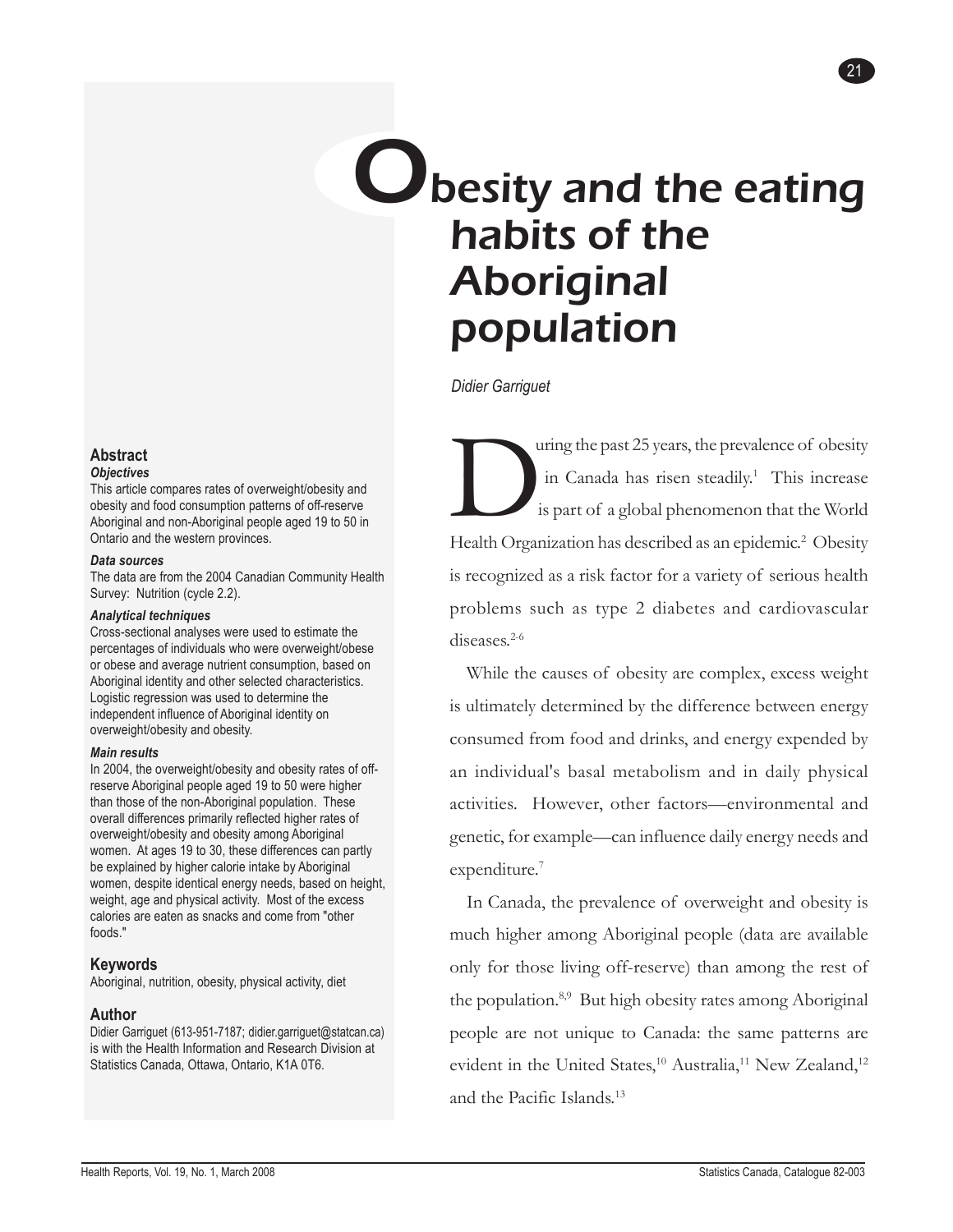

With data from the 2004 Canadian Community Health Survey (CCHS): Nutrition, this article analyses differences in overweight and obesity between off-reserve Aboriginal people and the non-Aboriginal population aged 19 to 50. Differences in the dietary habits of the two groups are also examined.

#### **Methods**

#### **Data source**

The data are from the 2004 Canadian Community Health Survey (CCHS): Nutrition, cycle 2.2. As the name implies, the 2004 CCHS collected information about the dietary habits of Canadians (http:// www.statcan.ca/english/concepts/hs). And unlike previous CCHS cycles, rates of overweight and obesity from this cycle are based on direct measurements rather than on self-reports, which tend to be associated with underestimates.<sup>8,14</sup>

The CCHS excludes members of the regular Canadian Forces and people living in the territories, on Indian reserves, in institutions, in some remote regions, and all residents (military and civilian) of Canadian Forces bases. Detailed descriptions of the CCHS design, sample and interview procedures are available in a published report.<sup>15</sup>

Because geographic location can affect nutritional choices, it is important that Aboriginal and non-Aboriginal people be adequately represented in each province. A minimum of 25 adults aged 19 to 50 per province and per sex was needed to ensure minimal representation. But even though a supplementary sample of Aboriginal people was

#### **Table 1**

**Sample size of off-reserve Aboriginal respondents aged 19 to 50, by province and sex, 2004 Canadian Community Health Survey: Nutrition**

|                                                          | Sample size |           |  |  |  |
|----------------------------------------------------------|-------------|-----------|--|--|--|
| <b>Province</b>                                          | Men         | Women     |  |  |  |
| Newfoundland and Labrador<br><b>Prince Edward Island</b> | 9<br>2      | 24<br>0   |  |  |  |
| New Brunswick                                            | 9           | 10        |  |  |  |
| Nova Scotia<br>Quebec                                    | 3<br>5      | 9<br>5    |  |  |  |
| Ontario                                                  | 26          | 64        |  |  |  |
| Manitoba<br>Saskatchewan                                 | 68<br>34    | 117<br>33 |  |  |  |
| Alberta                                                  | 33          | 41        |  |  |  |
| <b>British Columbia</b>                                  | 27          | 42        |  |  |  |

selected for the 2004 CCHS, the national sample of respondents substantially underrepresents Aboriginal people in Quebec and the Atlantic provinces. The sample of 19- to 50-year-olds for Quebec and the Atlantic provinces included only 76 Aboriginal people (Table 1). Consequently, this analysis is confined to Ontario, Manitoba, Saskatchewan, Alberta and British Columbia.

#### **Analytical techniques**

Descriptive statistics were used to estimate the percentages of people who were overweight/obese or obese by Aboriginal identity, sex, age group, level of leisure-time physical activity, highest level of education in the household, and household income. Logistic regression was used to determine associations between Aboriginal identity, these sociodemographic characteristics and overweight/ obesity and obesity. Because of the low response rate (57.5%) for the measured height and weight component of the CCHS, an adjusted survey weight that accounted for non-response was used for the analyses dealing with anthropometric measures. The analyses of overweight/obesity and obesity in this article were based on 3,544 respondents aged 19 to 50 (Aboriginal and non-Aboriginal) for whom measured height and weight data had been collected.

Respondents were asked to list all the foods and drinks they had consumed the previous day (24-hour food recall). A five-step method, based on the *Automated Multiple-Pass Method (AMPM)* 16,17 developed in the United States, was used to maximize their recollection:

- a quick enumeration of the foods;
- questions about specific food categories and frequently forgotten foods;
- questions about the time and type of meal;
- a detailed description of the foods and the quantities consumed;
- a final review.

A total of 35,107 people completed the initial 24 hour food recall. The response rate was 76.5%. This analysis is based on 6,224 respondents aged 19 to 50. Five cases with invalid food intake and 4 cases for which intake was null were excluded, as were pregnant women (108) and women who were breastfeeding (77).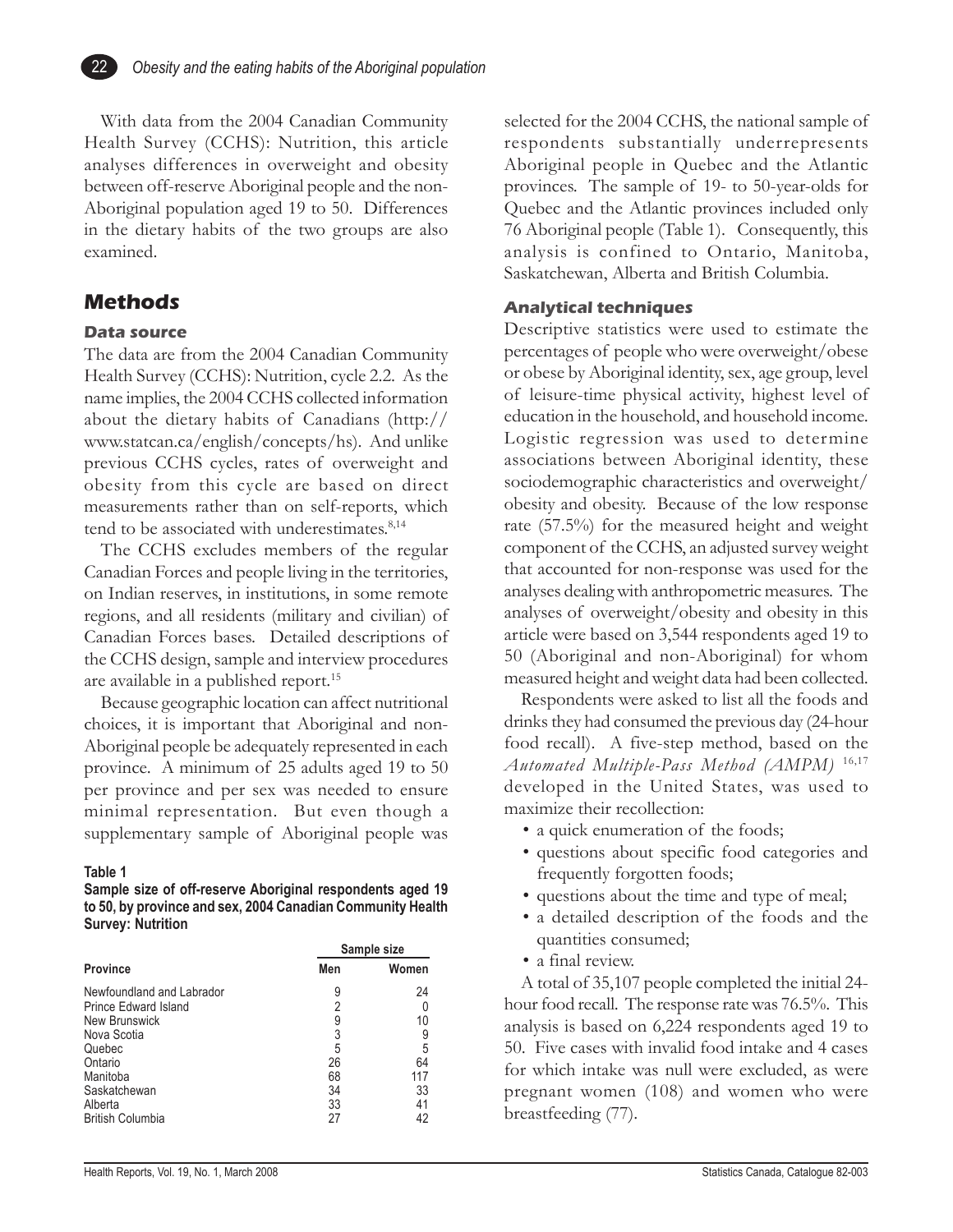The nutrient profile of the foods and drinks respondents reported having consumed was determined according to the Canadian Nutrient Data File 2001b Supplement of Health Canada.<sup>18</sup> For this analysis, the quantity and percentage of daily calories (when applicable) of each of the following nutrients was examined: alcohol,\* vitamin  $B_{12}$ , vitamin  $B_6$ , Vitamin C, caffeine, calcium, carbohydrates,\* cholesterol, folate, vitamin D, total calories, linoleic fatty acid,\* monounsaturated fatty acids,\* linolenic fatty acid,\* polyunsaturated fatty acids,\* saturated fatty acids,\* fats,\* dietary fibre, folic acid, folacin, naturally occurring folate, iron, magnesium, water, niacin, phosphorous, potassium, protein,\* vitamin A, riboflavin, sodium, thiamin, zinc. The asterisk (\*) indicates that the nutrient was analyzed for both quantity and percentage of calories; for example, fats was analyzed in grams and as a percentage of daily calories.

The foods (basic foods, recipes or ingredients) were classified into one of the four food groups, according to the 1992 publication, *Canada's Food Guide to Healthy Eating for People Four Years Old and Over*19—vegetables and fruit, milk products, grain products, and meat and alternatives—or in the "other foods" category. No food was counted twice; for example, if a recipe was classified as "other foods," the recipe rather than the ingredients was used, and vice versa.

Quantities expressed in grams were transformed into servings for vegetables and fruit, milk products and grain products, using the Canadian Nutrient Data File.<sup>18</sup> Quantities for the meat and alternatives group were expressed in terms of cooked meat, with one serving containing 50 to 100 grams of meat. Servings without a defined range (peanut butter, for example) were multiplied by a factor equal to 50 grams of cooked meat.

Descriptive statistics based on the 24-hour food recall were used to estimate average nutrient consumption. The original survey weights were used in order to maximize sample size.

The bootstrap method, $^{20,21}$  which accounts for the complex survey design, was used to estimate standard errors, coefficients of variation and confidence intervals. The significance level was set at  $p < 0.05$ .

23

#### **Definitions**

Ethnicity was determined with the following question: "People living in Canada come from many different cultural and racial backgrounds. Are you:

- 1. White?"
- 2. Chinese?"
- 3. South Asian (e.g., East Indian, Pakistani, Sri Lankan)?"
- 4. Black?"
- 5. Filipino?"
- 6. Latin American?"
- 7. Southeast Asian (e.g., Cambodian, Indonesian, Laotian, Vietnamese)?"
- 8. Arab?"
- 9. West Asian (e.g., Afghan, Iranian)?"
- 10. Japanese?"
- 11. Korean?"
- 12. Aboriginal (North American Indian, Métis or Inuit)?"
- 13. Other Specify."

Respondents could indicate more than one category. Category 12 was used to identify off-reserve *Aboriginal* people, including those who also selfidentified with another group. The other categories together represented the *non-Aboriginal* population.

The definitions of *overweight* and *obesity* were based on body mass index (BMI), which is calculated by dividing weight in kilograms by height in metres squared. For this analysis, BMI categories for adults were established according to Health Canada guidelines.22 Respondents whose BMI was equal to or greater than 30  $\text{kg/m}^2$  were considered to be obese, and those whose BMI was greater than or equal to 25kg/m<sup>2</sup> were considered to be overweight (overweight includes obese).

Level of *leisure-time physical activity* was based on total energy expenditure (EE) during leisure time. EE was calculated from the reported frequency and duration of all of a respondent's leisure-time physical activities in the three months before his or her 2004 CCHS interview and the metabolic energy demand (MET value) of each activity, which had been independently established:<sup>23</sup>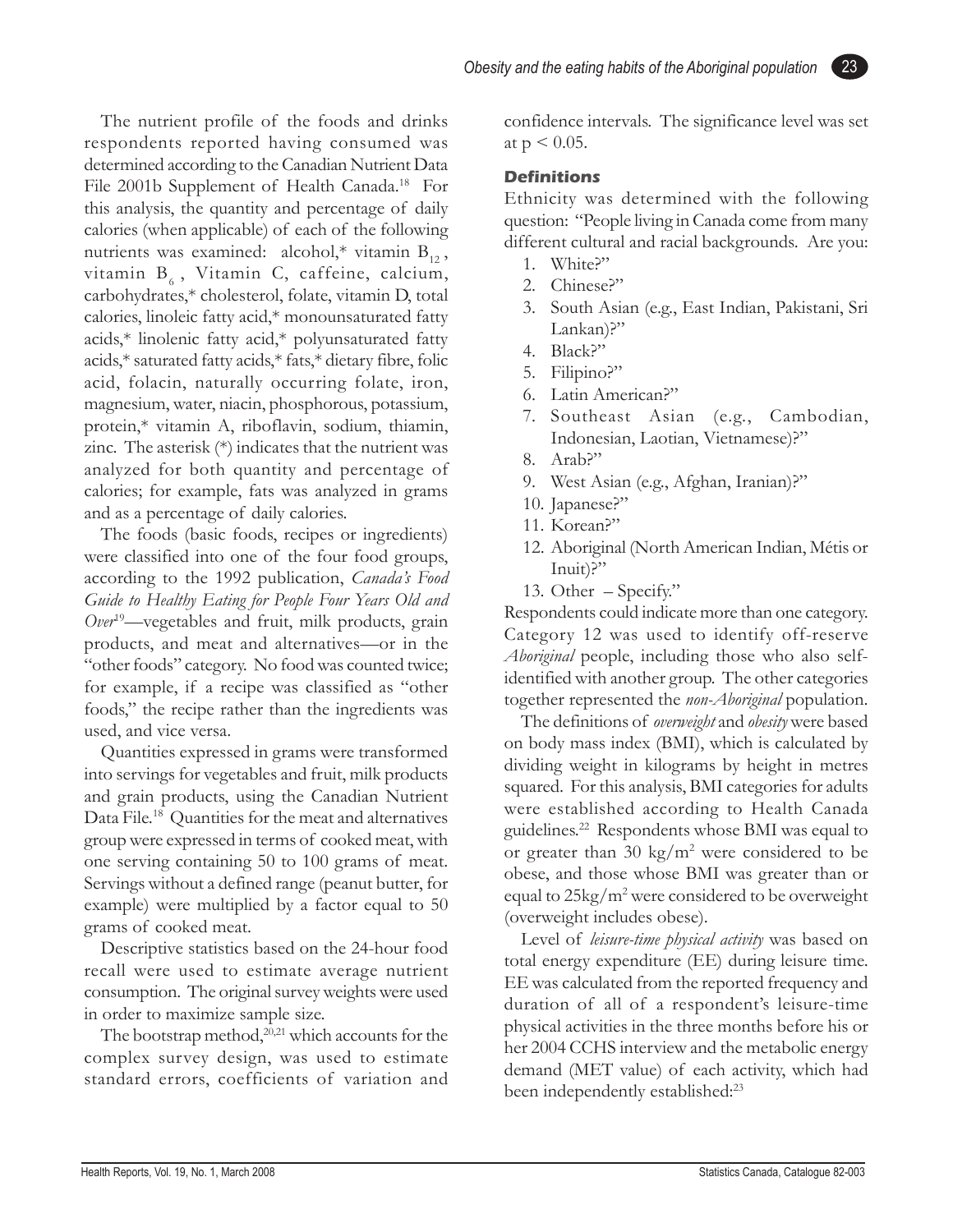EE =  $\Sigma(Ni*Di*METi / 365 \text{ days})$  where

24

 $Ni =$  number of occasions of activity i in a year,  $Di =$  average duration in hours of activity i, and  $METi = a constant value for the metabolic energy$ cost of activity i.

For this analysis, respondents whose EE was less than 1.5 kilocalories per kilogram per day (KKD) were considered *inactive*, and those with higher EEs were considered *active*.

The highest level of e*ducation* in the household was defined according to whether at least one household member had graduated from secondary school.

*Household income* was based on the number of people living in the household and total income from all sources during the 12 months before the interview. For this analysis, two groups were defined:

| Household<br>income group | People in<br>household        | <b>Total household</b><br>income                               |
|---------------------------|-------------------------------|----------------------------------------------------------------|
| Lowest                    | 1 or 2<br>3 or 4<br>5 or more | Less than \$10,000<br>Less than \$15,000<br>Less than \$20,000 |
| Middle or high            | 1 or 2<br>3 or 4<br>5 or more | \$10,000 or more<br>\$15,000 or more<br>\$20,000 or more       |

Regular (as opposed to diet) soft drinks and sandwiches were defined using the Bureau of Nutritional Sciences (BNS) groups developed at Health Canada and based on British and American food groups systems. *Regular soft drinks* refers to category 46A, and *sandwiches*, to categories 219, A through F.

For each food that they had eaten, respondents specified the occasion: breakfast, lunch, dinner, or between-meal consumption. *Between-meal consumption* covers anything that was not reported as breakfast (or brunch), lunch or dinner. It includes snacks, drinks consumed outside of meal, extended consumption (eating or drinking something throughout the day), and other unspecified occasions.

#### **Results**

#### **Overweight and obesity**

In Ontario and the western provinces, the prevalence of overweight/obesity and obesity among 19- to

#### **Chart 1**

**Percentage overweight/obese (BMI** ≥ **25) and obese (BMI** ≥ **30), by sex and Aboriginal identity, household population aged 19 to 50, Ontario and western provinces, 2004**



significantly different from corresponding estimate for non-Aboriginal  $(p < 0.05)$ 

 $E$  coefficient of variation 16.6% to 33.3% (interpret with caution) **Note:** BMI = body mass index

**Source:** 2004 Canadian Community Health Survey: Nutrition.

50-year-olds was much higher among off-reserve Aboriginal people than among non-Aboriginal people. To a considerable extent, this overall difference reflected higher rates among Aboriginal women; differences between Aboriginal and non-Aboriginal men were not significant (Chart 1).

To some extent, these differences may reflect socio-demographic characteristics of Aboriginal and non-Aboriginal people that have previously been shown to be related to excess weight:<sup>8</sup> leisure-time physical activity, education, and income.

A majority—56%— of both Aboriginal and non-Aboriginal 19- to 50-year-olds were "inactive" during their leisure time (data not shown). And whether they were Aboriginal or non-Aboriginal, inactive people had high rates of overweight/obesity and obesity. However, the association seemed to be stronger for the Aboriginal population. Among those who were inactive, 50% of Aboriginal people were obese, compared with 23% of non-Aboriginal people (Chart 2).

The association between education and excess weight differed for Aboriginal and non-Aboriginal people. Among non-Aboriginal people, excess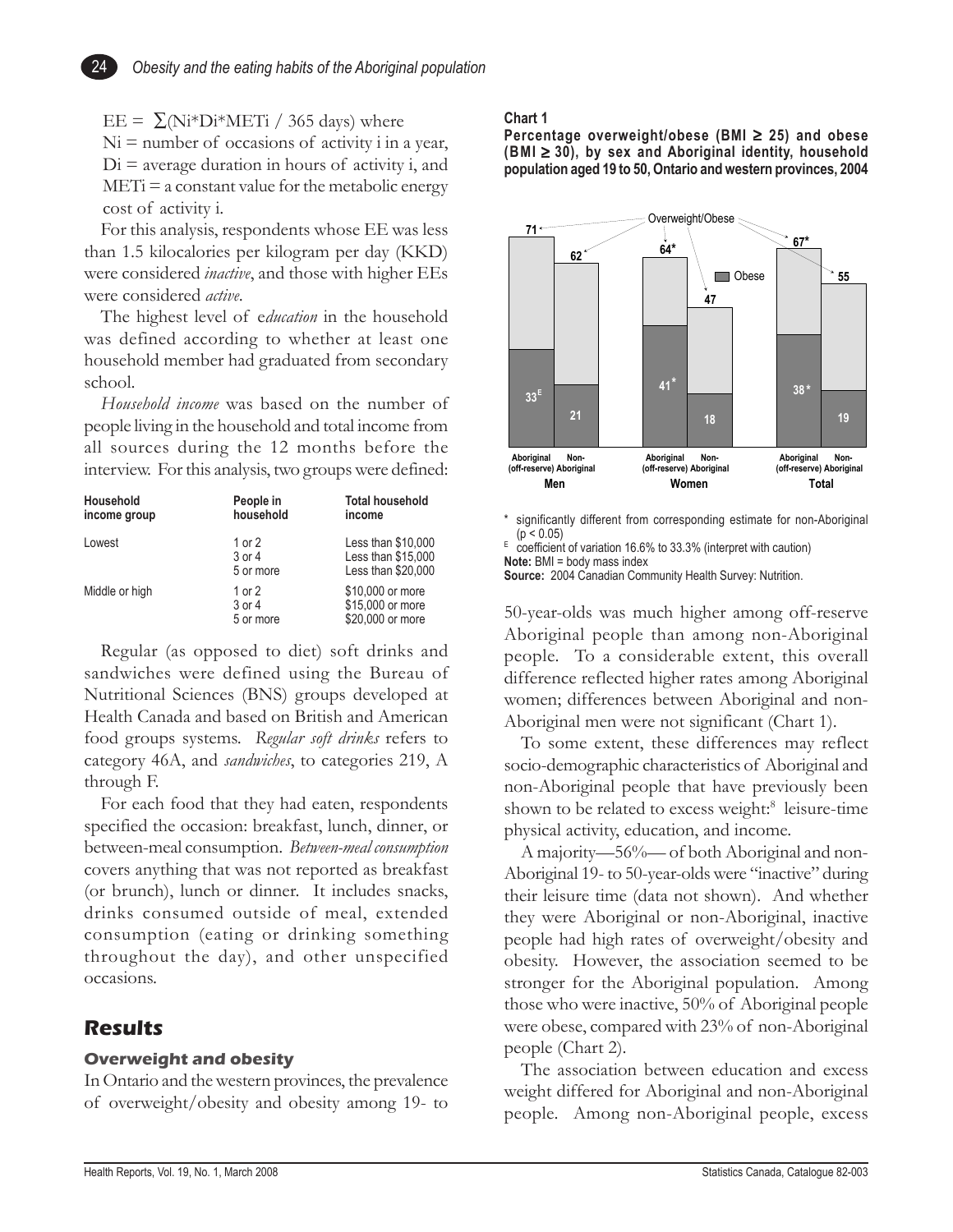#### **Chart 2**

**Percentage overweight/obese (BMI** ≥ **25) or obese (BMI** ≥ **30), by leisure-time physical activity and Aboriginal identity, household population aged 19 to 50, Ontario and western provinces, 2004**



significantly different from corresponding estimate for non-Aboriginal  $(p < 0.05)$ 

† significantly different from estimate for "inactive" in same Aboriginal identity group ( $p < 0.05$ )

 $E$  coefficient of variation 16.6% to 33.3% (interpret with caution)

**Note:** BMI = body mass index

Source: 2004 Canadian Community Health Survey: Nutrition.

weight was more common in households where no member had graduated from high school (Chart 3). By contrast, Aboriginal people in such households were less likely than those living in higher-education households to be overweight/obese. In fact, among residents of lower-education households, Aboriginal people were actually less likely than non-Aboriginal people to be overweight/obese.

Living in a low-income household was associated with a higher rate of obesity for Aboriginal people, but household income was not related to obesity among non-Aboriginal people (Chart 4).

Separate multivariate models for Aboriginal and non-Aboriginal people confirm some of these univariate results (Table 2). Even when the other variables were taken into account, the odds of obesity among people who were inactive in their leisure time, whether they were Aboriginal or non-Aboriginal, were significantly higher than those for active people. The association between household educational attainment and overweight also persisted: among Aboriginal people, the odds of overweight/obesity were significantly lower for

#### **Chart 3**

**Percentage overweight/obese (BMI** ≥ **25) or obese (BMI** ≥ **30), by highest level of schooling and Aboriginal identity, household population aged 19 to 50, Ontario and western provinces, 2004**



- significantly different from corresponding estimate for non-Aboriginal  $(p < 0.05)$
- † significantly different from estimate for "secondary graduation or more" in same Aboriginal identity group (p < 0.05)

 $E$  coefficient of variation 16.6% to 33.3% (interpret with caution) **Note:** BMI = body mass index

**Source:** 2004 Canadian Community Health Survey: Nutrition

#### **Chart 4**

**Percentage overweight/obese (BMI** ≥ **25) or obese (BMI** ≥ **30), by household income and Aboriginal identity, household population aged 19 to 50, Ontario and western provinces, 2004**



significantly different from corresponding estimate for non-Aboriginal  $(p < 0.05)$ 

 $E$  coefficient of variation 16.6% to 33.3% (interpret with caution) **Note:** BMI = body mass index

**Source:** 2004 Canadian Community Health Survey: Nutrition.

25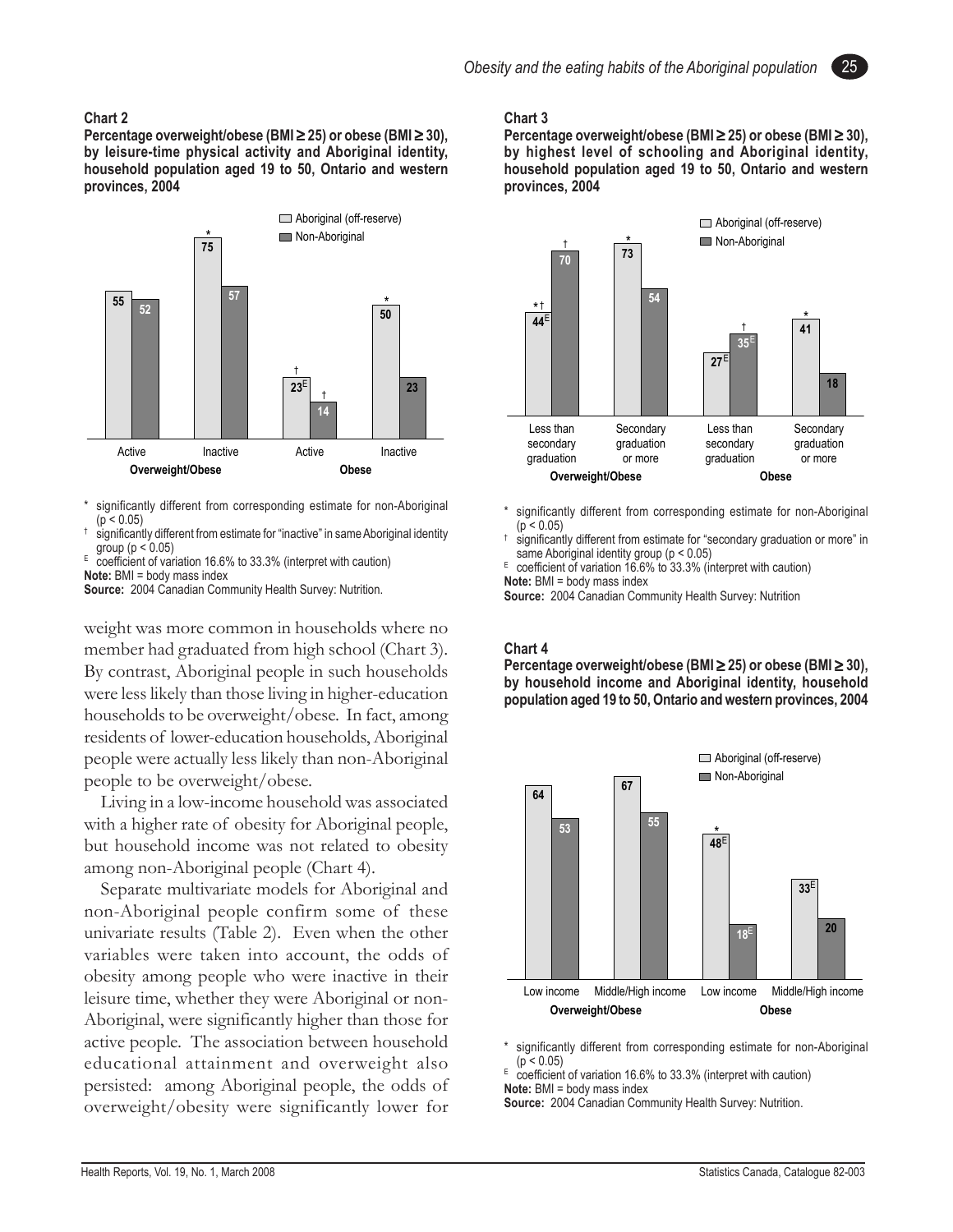

#### **Table 2**

**Adjusted odds ratios relating overweight/obesity and obesity to selected characteristics, by Aboriginal identity, household population aged 19 to 50, Ontario and western provinces, 2004**

|                                                                                                 | Overweight/Obesity (BMI $\geq$ 25) |                               |                           |                               | Obesity (BMI $\geq$ 30)   |                               |                           |                               |
|-------------------------------------------------------------------------------------------------|------------------------------------|-------------------------------|---------------------------|-------------------------------|---------------------------|-------------------------------|---------------------------|-------------------------------|
|                                                                                                 | Aboriginal (off-reserve)           |                               | Non-Aboriginal            |                               | Aboriginal (off-reserve)  |                               | Non-Aboriginal            |                               |
|                                                                                                 | Adjusted<br>odds<br>ratio          | 95%<br>confidence<br>interval | Adjusted<br>odds<br>ratio | 95%<br>confidence<br>interval | Adjusted<br>odds<br>ratio | 95%<br>confidence<br>interval | Adjusted<br>odds<br>ratio | 95%<br>confidence<br>interval |
| <b>Sex</b><br>Men<br>Women <sup>t</sup>                                                         | 1.7<br>1.0                         | 0.6 to 4.5<br>$\cdots$        | $1.9*$<br>1.0             | 1.5 to 2.5<br>$\cdots$        | 0.9<br>1.0                | 0.3 to 2.5<br>$\cdots$        | 1.2<br>1.0                | 0.9 to 1.7<br>$\cdots$        |
| Leisure-time physical activity<br>Active <sup>†</sup><br>Inactive                               | 1.0<br>$2.8*$                      | $\cdots$<br>1.1 to 7.2        | 1.0<br>1.2                | $\cdots$<br>1.0 to 1.6        | 1.0<br>$3.2*$             | $\cdots$<br>1.3 to 7.7        | 1.0<br>$1.8*$             | 1.3 to 2.4                    |
| <b>Education</b><br>Less than secondary graduation<br>Secondary graduation or more <sup>†</sup> | $0.3*$<br>1.0                      | $0.1$ to $0.9$<br>$\cdots$    | 1.9<br>1.0                | 1.0 to 3.5<br>$\cdots$        | 0.4<br>1.0                | 0.1 to 1.4<br>$\cdots$        | $2.1*$<br>1.0             | 1.1 to 4.0<br>$\cdots$        |
| <b>Household income</b><br>Low<br>Middle/High <sup>+</sup>                                      | 0.9<br>1.0                         | $0.3$ to $2.6$<br>$\cdots$    | 1.0<br>1.0                | 0.6 to 1.6<br>$\cdots$        | 1.7<br>1.0                | 0.7 to 4.5<br>$\cdots$        | 0.8<br>1.0                | 0.5 to 1.5<br>$\cdots$        |

† reference category

\* significantly different from reference category (p < 0.05)

... not applicable

**Note:** BMI = body mass index

Source: 2004 Canadian Community Health Survey: Nutrition.

#### **Table 3**

**Adjusted odds ratios relating overweight/obesity and obesity to selected characteristics, household population aged 19 to 50, Ontario and western provinces, 2004**

|                                                                                                       |                    | Overweight/Obesity<br>$(BMI \geq 25)$ |                    | <b>Obesity</b><br>$(BMI \geq 30)$  |
|-------------------------------------------------------------------------------------------------------|--------------------|---------------------------------------|--------------------|------------------------------------|
|                                                                                                       | Adjusted<br>ratios | 95%<br>odds confidence<br>interval    | Adjusted<br>ratios | 95%<br>odds confidence<br>interval |
| Sex<br>Men<br>Women <sup>t</sup>                                                                      | $1.9*$<br>1.0      | 1.5 to $2.4$                          | 1.2<br>1.0         | $0.9$ to 1.6                       |
| Leisure-time physical<br>activity<br>Active <sup>t</sup><br>Inactive                                  | 1.0<br>1.3         | 1.0 to $1.6$                          | 1.0<br>$1.9*$      | 1.4 to 2.5                         |
| <b>Education</b><br>Less than secondary<br>graduation<br>Secondary graduation<br>or more <sup>t</sup> | 1.6<br>1.0         | 0.9 to 2.9                            | 1.8<br>1.0         | 1.0 to 3.5                         |
| <b>Household income</b><br>Low<br>Middle/High <sup>t</sup>                                            | 1.0<br>1.0         | 0.6 to 1.5                            | 0.9<br>1.0         | 0.5 to 1.5                         |
| Aboriginal identity<br>Aboriginal (off-reserve)<br>Non-Aboriginal <sup>t</sup>                        | $1.8*$<br>1.0      | 1.1 to 2.9                            | $2.6*$<br>1.0      | 1.5 to 4.3                         |

† reference category

significantly different from estimate for reference category ( $p < 0.05$ ) ... not applicable

**Note:** BMI = body mass index

**Source:** 2004 Canadian Community Health Survey: Nutrition.

those in households with a low level of education, whereas non-Aboriginal people in such households had significantly higher odds of obesity. By contrast, the association between excess weight and low household income was no longer significant for Aboriginal people.

Despite the associations between these factors and excess weight, when their effects were controlled, Aboriginal identity emerged as being related to overweight/obesity and obesity among people aged 19 to 50 in Ontario and the western provinces (Table 3). In fact, the odds of obesity were more than two and a half times greater for Aboriginal people.

#### **Calorie consumption**

Differences between the average daily calorie intake of Aboriginal and non-Aboriginal people aged 19 to 50 were relatively minor (131 calories more for Aboriginal men; 103 calories more for Aboriginal women) and not statistically significant (Appendix Table A). However, these overall results hide a significant discrepancy among women aged 19 to 30. In this age range, Aboriginal women's average daily intake exceeded that of non-Aboriginal women by 359 calories (Appendix Table B). Yet these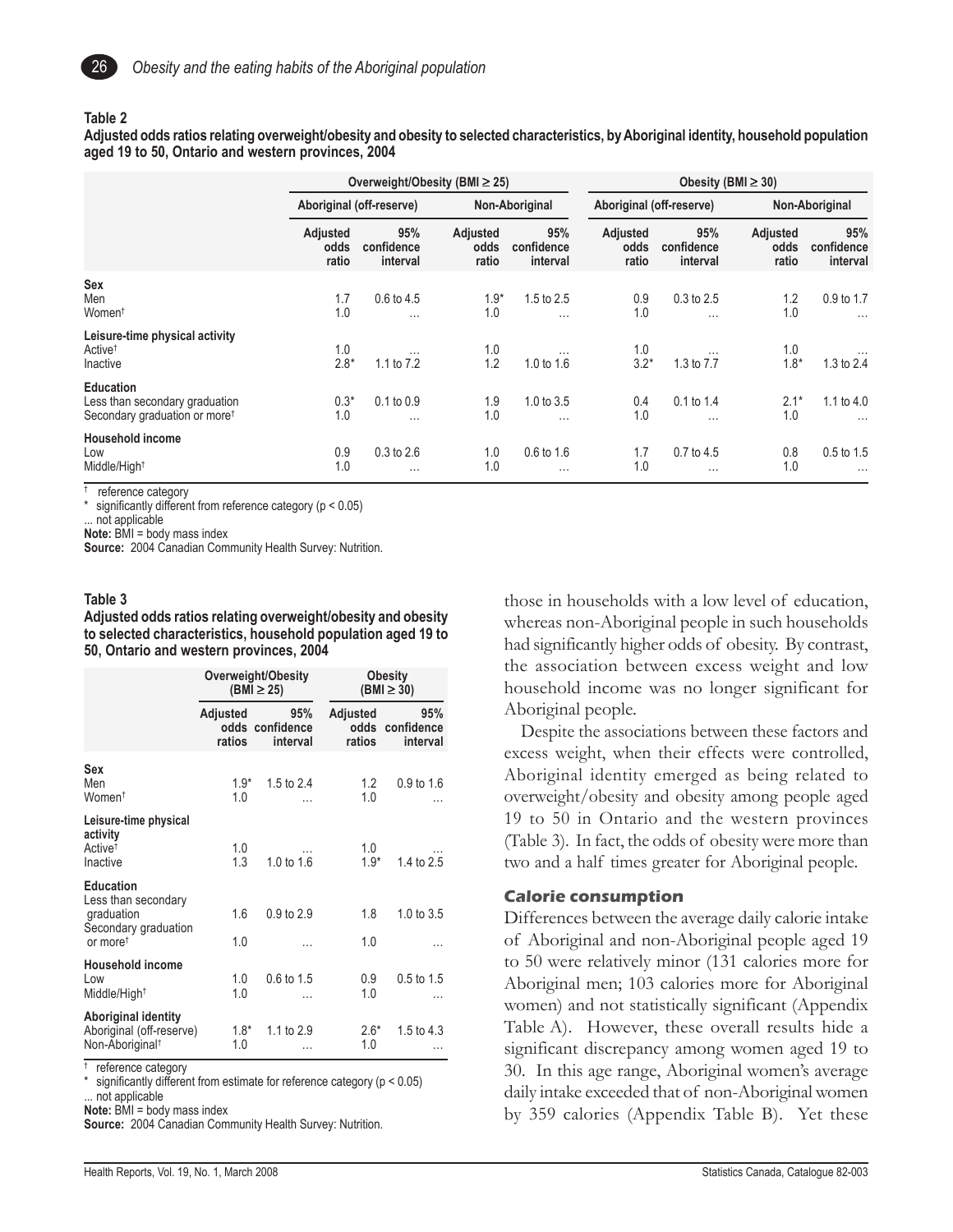Aboriginal women did not expend more energy or have greater caloric needs, and were not more likely to be active during leisure time (data not shown). The average age of the two groups was the same (24 years), as was their average height (1.64 metres or 5 feet 4.5 inches), and the difference in their average weight (70.3 kilograms or 154.7 pounds for Aboriginal women versus 66.7 kilograms or 146.7 pounds for non-Aboriginal women) accounted for only 37 of the 359 excess calories<sup>24</sup> (data not shown). Therefore, Aboriginal women's higher rates of overweight/obesity and obesity were, in part, associated with higher calorie intake.

#### **Food groups**

When the 2004 CCHS was conducted, *Canada's Food Guide to Healthy Eating for People Four Years Old and Over*, 19 which had been prepared in 1992, was in effect. The *Guide* identified four food groups: vegetables and fruit, milk products, grain products, and meat and alternatives. Items not belonging to one of these groups (for example, candy, oils, soft drinks, condiments) were categorized as "other foods." The *Guide* recommended a certain number of servings from each of the four groups, and suggested that consumption of "other foods" be limited.

#### **Table 4**

**Average daily servings (or grams) from the four food groups, by sex and Aboriginal identity, household population aged 19 to 50, Ontario and western provinces, 2004**

|                                                                                               |                                | Aboriginal (off-reserve)                                                   |                          | Non-Aboriginal                                       |  |  |
|-----------------------------------------------------------------------------------------------|--------------------------------|----------------------------------------------------------------------------|--------------------------|------------------------------------------------------|--|--|
|                                                                                               | <b>Servings</b>                | 95%<br>confidence<br>interval                                              | <b>Servings</b>          | 95%<br>confidence<br>interval                        |  |  |
| Men<br>Grain products<br>Vegetables and fruit<br>Milk products<br>Meat and alternatives (q)   | 7.3<br>4.6<br>$1.2*$<br>230    | 5.7 to 8.8<br>$3.2 \text{ to } 6.1$<br>0.9 to 1.5<br>176 to 284            | 6.8<br>5.1<br>1.6<br>261 | 6.5 to 7.1<br>4.8 to 5.3<br>1.5 to 1.7<br>248 to 273 |  |  |
| Women<br>Grain products<br>Vegetables and fruit<br>Milk products<br>Meat and alternatives (q) | $3.9*$<br>$3.6*$<br>1.3<br>182 | $3.2 \text{ to } 4.6$<br>$3.0 \text{ to } 4.3$<br>0.8 to 1.8<br>155 to 209 | 4.9<br>4.7<br>1.5<br>159 | 4.7 to 5.1<br>4.5 to 4.9<br>1.4 to 1.6<br>152 to 166 |  |  |

significantly different from corresponding estimate for non-Aboriginal  $(p < 0.05)$ 

**Notes:**Meats and alternatives are expressed in grams (g) of cooked meat. Excludes pregnant or breastfeeding women.

**Source:** 2004 Canadian Community Health Survey: Nutrition.

Aboriginal men consumed significantly less milk products than did non-Aboriginal men—about half a serving less per day (Table 4). Among women, those who were Aboriginal had one serving less per day of vegetables and fruit and of grain products than did those who were non-Aboriginal.

The impact of these differences is evident in the share of daily calories coming from the various food groups and from "other foods." Among men, the difference in the proportion of calories derived from milk products was statistically significant (Chart 5). Among women, those who were Aboriginal obtained a smaller percentage of their calories from grain products and from milk products, but a larger

#### **Chart 5**

**Percentage distribution of sources of calories, by food group, sex and Aboriginal identity, household population aged 19 to 50, Ontario and western provinces, 2004**



significantly different from corresponding estimate for non-Aboriginal  $(p < 0.05)$ 

27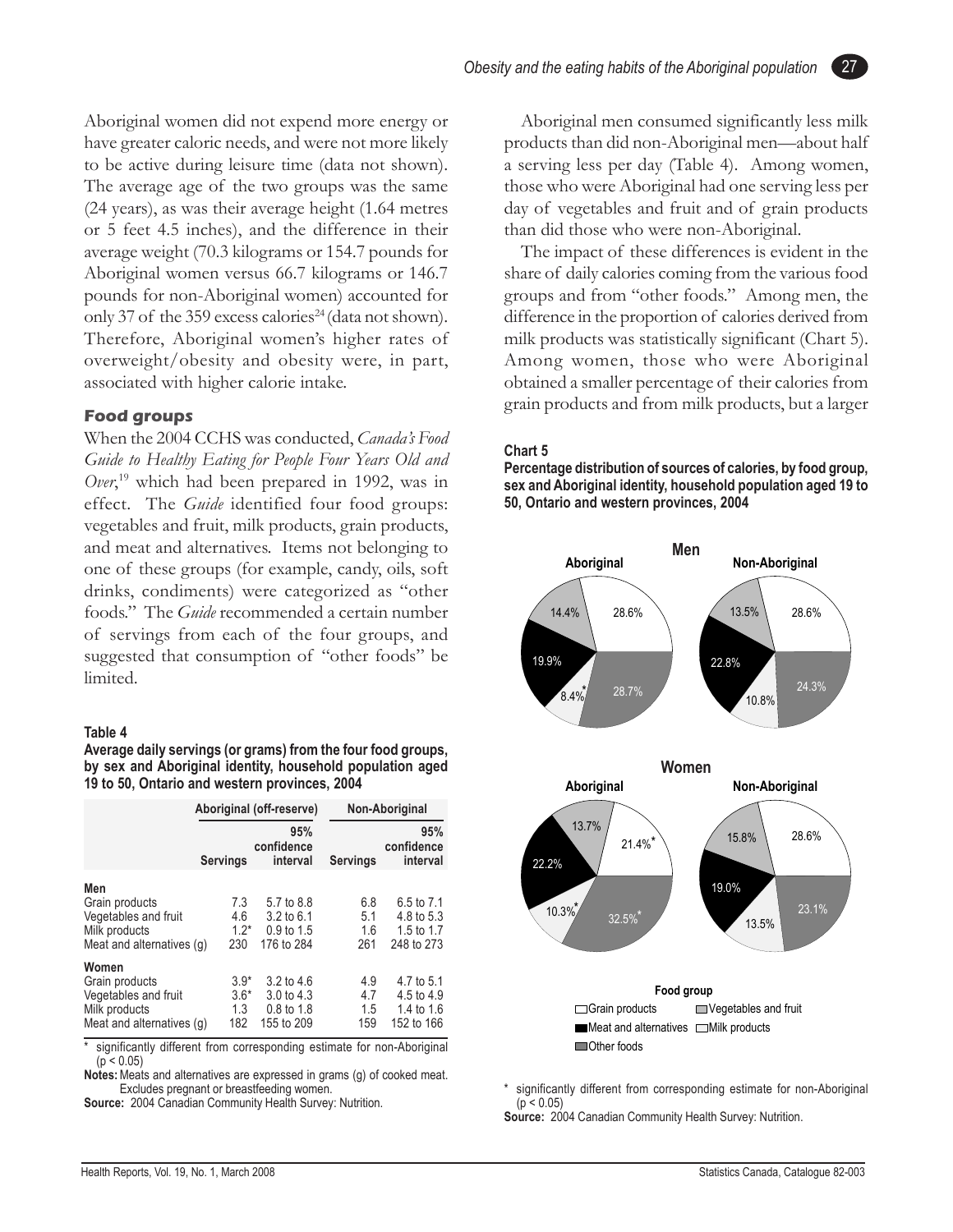

percentage from "other foods." In fact, at ages 19 to 30, "other foods" made up more than 35% of the average daily calories of Aboriginal women, compared with 24% for non-Aboriginal women (data not shown). This difference alone explains 90% of the higher daily caloric intake of Aboriginal women aged 19 to 30.

#### **Soft drinks and sandwiches**

An earlier analysis of the 2004 CCHS showed that regular (as opposed to diet) soft drinks were the leading source of calories from "other foods" for the Canadian population overall.25 Among 19- to 50-year-olds, the soft drink consumption of Aboriginal people significantly exceeded that of non-Aboriginal people. For example, at ages 19 to 30, Aboriginal women averaged 450 grams of regular soft drinks a day, about three times as much as non-Aboriginal women (139 grams) (Table 5).

#### **Table 5**

**Daily consumption of regular soft drinks, by Aboriginal identity, age group and sex, household population aged 19 to 50, Ontario and western provinces, 2004**

|                                                             |                            | Aboriginal (off-reserve)        | Non-Aboriginal  |                               |  |
|-------------------------------------------------------------|----------------------------|---------------------------------|-----------------|-------------------------------|--|
|                                                             | <b>Estimate</b>            | 95%<br>confidence<br>interval   | <b>Estimate</b> | 95%<br>confidence<br>interval |  |
| Ages 19 to 30                                               |                            |                                 |                 |                               |  |
| Men<br>% of consumers<br>Average consumption (g)            |                            | 42.4 <sup>E</sup> 24.1 to 60.7  | 47.0            | 42.5 to 51.6                  |  |
| Consumers                                                   |                            | 961* 712 to 1,211               | 632             | 589 to 674                    |  |
| Total aged 19 to 30                                         | 408 <sup>E</sup>           | 206 to 609                      | 297             | 264 to 330                    |  |
| Women<br>% of consumers<br>Average consumption (g)          |                            | 61.6* 47.4 to 75.8              | 26.3            | 22.2 to 30.4                  |  |
| Consumers<br>Total aged 19 to 30                            | 732 <sup>E</sup><br>$450*$ | 488 to 975<br>267 to 634        | 529<br>139      | 465 to 594<br>113 to 165      |  |
| Ages 31 to 50                                               |                            |                                 |                 |                               |  |
| Men                                                         |                            |                                 |                 |                               |  |
| % of consumers                                              |                            | 56.2* 38.6 to 73.9              | 29.4            | 25.7 to 33.0                  |  |
| Average consumption (g)<br>Consumers<br>Total aged 31 to 50 | 725<br>407*E               | 518 to 931<br>243 to 572        | 598<br>176      | 534 to 661<br>148 to 203      |  |
| Women<br>% of consumers                                     |                            | 38.0 <sup>*E</sup> 22.7 to 53.2 | 18.5            | 15.4 to 21.6                  |  |
| Average consumption (g)<br>Consumers<br>Total aged 31 to 50 | 641<br>243*E               | 452 to 830<br>129 to 358        | 473<br>88       | 411 to 536<br>70 to 106       |  |

significantly different from corresponding estimate for non-Aboriginal  $(p < 0.05)$ 

 $E = \frac{1}{2}$  coefficient of variation 16.6% to 33.3% (interpret with caution)

**Note:** Excludes pregnant or breastfeeding women; g = gram. **Source:** 2004 Canadian Community Health Survey: Nutrition.

Higher average intake generally reflected a larger proportion of Aboriginal people reporting having consumed soft drinks the day before the interview. When the daily intake of "consumers" was compared, the difference between Aboriginal and non-Aboriginal people was not statistically significant. The exception was men aged 19 to 30: at these ages, Aboriginal and non-Aboriginal men were equally likely to consume soft drinks, but among those who did, Aboriginal men consumed significantly more (961 grams versus 632 grams).

The previous analysis of the eating habits of the total population<sup>25</sup> also found that the "sandwich" category (which includes not only sandwiches per se, but also pizza, submarines, hamburgers and hot dogs) contributed more fat to the Canadian diet than did any other single category. This type of food

#### **Table 6**

**Daily consumption of pizza, sandwiches, submarines, hamburgers and hot dogs, by Aboriginal identity, age group and sex, household population aged 19 to 50, Ontario and western provinces, 2004**

|                                                                                                |                          | Aboriginal (off-reserve)                     | Non-Aboriginal       |                                              |  |
|------------------------------------------------------------------------------------------------|--------------------------|----------------------------------------------|----------------------|----------------------------------------------|--|
|                                                                                                | <b>Estimate</b>          | 95%<br>confidence<br>interval                | <b>Estimate</b>      | 95%<br>confidence<br>interval                |  |
| Ages 19 to 30                                                                                  |                          |                                              |                      |                                              |  |
| Men<br>Percentage of consumers<br>Percentage of calories                                       | 67.5                     | 47.7 to 87.2                                 | 59.3                 | 54.7 to 63.9                                 |  |
| Consumers<br>Total aged 19 to 30                                                               | 29.0<br>20.0E            | 20.5 to 37.5<br>11.5 to 28.5                 | 24.6<br>15.5         | 23.1 to 26.0<br>14.0 to 16.9                 |  |
| Women<br>Percentage of consumers<br>Percentage of calories<br>Consumers<br>Total aged 19 to 30 | 68.3*<br>24.7<br>$18.5*$ | 56.3 to 80.4<br>18.6 to 30.8<br>13.6 to 23.5 | 48.0<br>24.2<br>12.5 | 43.4 to 52.6<br>22.2 to 26.2<br>10.9 to 14.0 |  |
| Ages 31 to 50                                                                                  |                          |                                              |                      |                                              |  |
| Men<br>Percentage of consumers<br>Percentage of calories<br>Consumers<br>Total aged 31 to 50   | 69.2<br>24.9<br>16.8     | 54.7 to 83.7<br>20.8 to 29.0<br>11.9 to 21.7 | 55.3<br>25.2<br>14.8 | 51.0 to 59.6<br>23.6 to 26.8<br>13.4 to 16.2 |  |
| Women<br>Percentage of consumers<br>Percentage of calories                                     |                          | $34.8^{\text{E}}$ 20.8 to 48.8               | 40.6                 | 36.6 to 44.6                                 |  |
| Consumers<br>Total aged 31 to 50                                                               | 25.9<br>8.5E             | 21.6 to 30.2<br>4.5 to 12.6                  | 23.7<br>10.3         | 22.1 to 25.3<br>9.1 to 11.5                  |  |

significantly different from corresponding estimate for non-Aboriginal  $(p < 0.05)$ 

 $E_{\text{coefficient}}$  of variation 16.6% to 33.3% (interpret with caution)

**Note:** Excludes pregnant or breastfeeding women.

**Source:** 2004 Canadian Community Health Survey: Nutrition.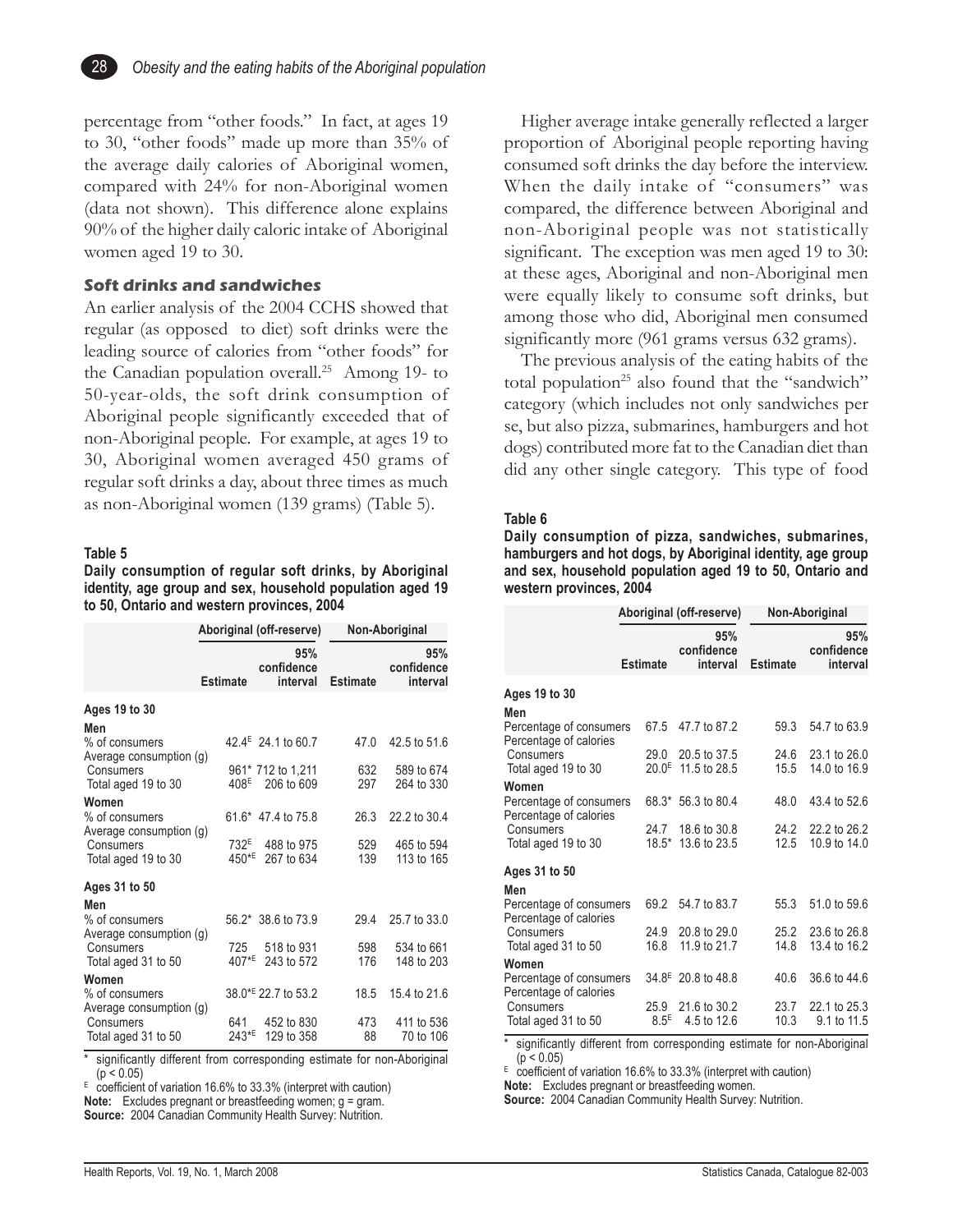was also a popular choice for Aboriginal people aged 19 to 50. However, differences in consumption between Aboriginal and non-Aboriginal people were significant only for women aged 19 to 30 (Table 6). Aboriginal women in this age range were more likely to have consumed "sandwiches" the day before their CCHS interview (68% versus with 48%) and derived a greater share of their calories from such foods (19% versus 13%). But if only consumers are considered, the proportion of calories was the same.

#### **Snacks**

A closer examination of women's eating habits also shows a significant difference in between-meal food consumption. At ages 19 to 30, Aboriginal women got 36% of their daily calories between meals, compared with 28% of calories for non-Aboriginal women (data not shown). The pattern was similar at ages 31 to 50, with Aboriginal women deriving 28% of their calories from snacks, compared with 24% for non-Aboriginal women. No significant differences in between-meal calorie intake were evident among men (data not shown).

Aboriginal and non-Aboriginal women aged 19 to 30 also differed in their choice of snacks. "Other foods" accounted for 63% of the calories consumed between meals by Aboriginal women in this age range, compared with 43% of the calories of their non-Aboriginal contemporaries.

#### **Macronutrients and nutrients**

A balanced diet requires adequate, but not excessive, intake of "macronutrients" (fats, carbohydrates and proteins) and "nutrients" (vitamins and minerals).<sup>24</sup>

Overall, Aboriginal men derived a lower percentage of their calories from protein and consumed less calcium and vitamin A than did non-Aboriginal men (Table A). However, the significant differences in calories from protein and in calcium consumption reflected the dietary choices of men aged 19 to 30 (Table B). As well, at ages 19 to 30, Aboriginal men consumed less riboflavin than did non-Aboriginal men. By contrast, the macronutrient and nutrient consumption of Aboriginal and non-Aboriginal men aged 31 to 50 did not differ significantly (Table C).

As noted above, the excess calories consumed by Aboriginal women aged 19 to 30 were mainly attributable to "other foods." These foods tend to be high in fat, sugar and salt. And indeed, significant differences in the consumption of fat and sodium were evident between Aboriginal and non-Aboriginal women in this age range (Table B). As well, carbohydrate consumption and the proportion of calories derived from carbohydrates were higher among Aboriginal women. Aboriginal women aged 19 to 30 derived fewer calories from proteins, but consumed more grams of fat, than did non-Aboriginal women.

29

At ages 31 to 50, Aboriginal women consumed less fibre, magnesium, vitamin A, folic acid, naturally occurring folic acid and dietary folate equivalent than did non-Aboriginal women (Table C).

#### **Discussion**

#### **Conclusion**

This analysis of data from the 2004 Canadian Community Health Survey shows that off-reserve Aboriginal people aged 19 to 50 in Ontario and the western provinces had significantly higher rates of overweight/obesity and obesity than did non-Aboriginal people. A similar discrepancy between Aboriginal and non-Aboriginal people was reported in an earlier study using 2004 CCHS data to examine the entire adult population aged 18 or older.<sup>8</sup> Moreover, analyses of self-reported data from the 2001 and 2003 CCHS showed higher rates of overweight and obesity among Aboriginal people than among any other ethnic group.<sup>9</sup>

However, in this study, the relationships between sociodemographic factors and obesity among Aboriginal people were not necessarily the same as those reported for the total population in previous analyses. Inactive leisure time was associated with excess weight for the total adult population<sup>8</sup> and also for Aboriginal people. But while the proportions reporting inactivity were the same, the consequences seemed somewhat stronger for Aboriginal people.

Low educational attainment has been related to obesity for adults overall,<sup>8</sup> but for Aboriginal people,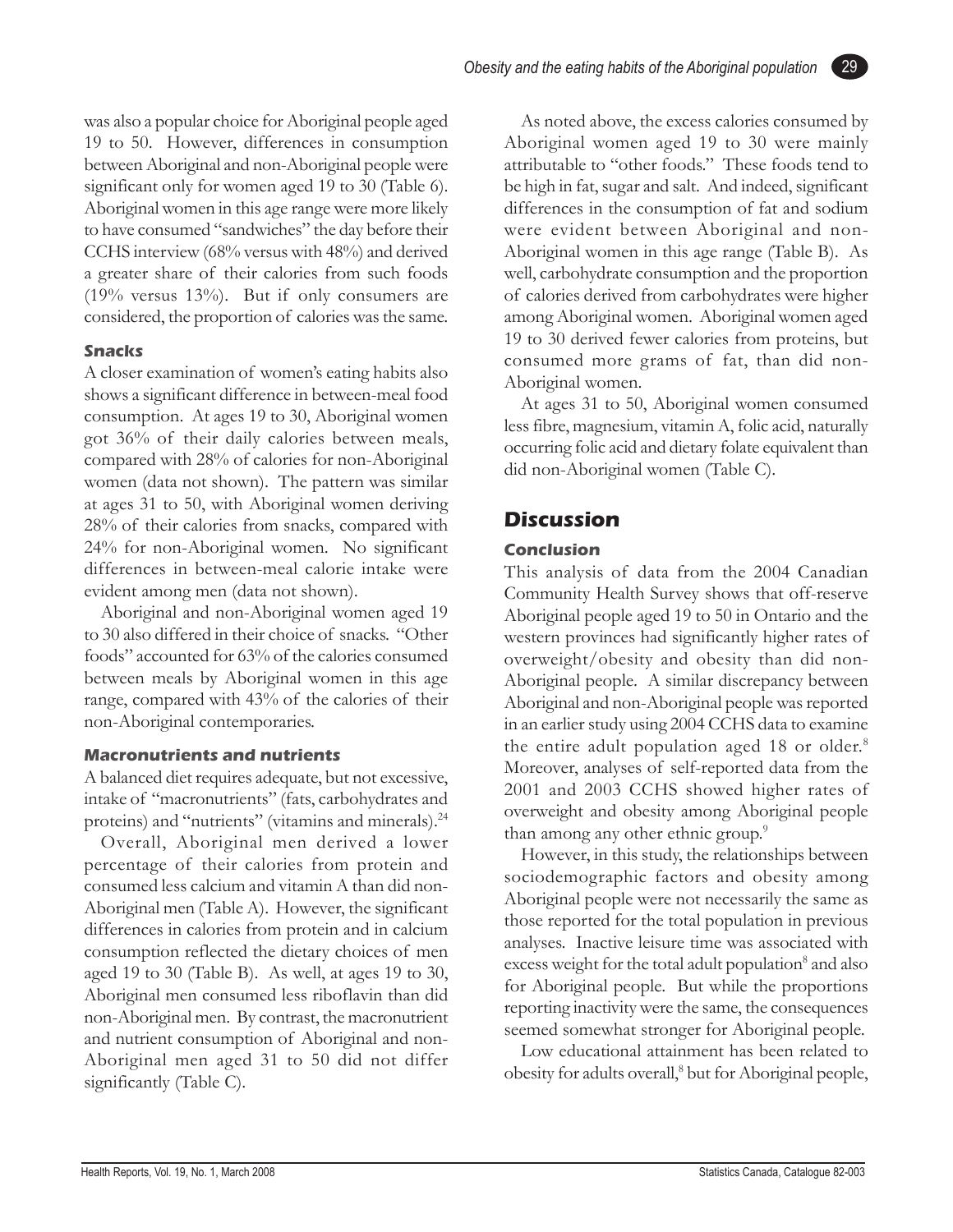

excess weight tended to be more common among those in households where the level of education was relatively high. As well, for the total adult population, low household income has been linked to lower rates of overweight and obesity,<sup>8</sup> but the trend was the opposite for Aboriginal people—those in lower-income households were more likely to be obese. Nonetheless, as was found in the earlier study based on self-reported data,<sup>9</sup> when sex, physical activity, education and household income were taken into account, Aboriginal identity remained significantly associated with overweight/obesity and obesity.

In this study, the overall differences in overweight/obesity and obesity between the Aboriginal and non-Aboriginal populations were largely attributable to Aboriginal women, specifically those aged 19 to 30. Despite identical energy needs, they consumed more calories than did non-Aboriginal women, mainly foods not belonging to one of the four food groups in the *Food Guide*. 19 Much of the consumption of these "other foods," as was noted in an earlier report,<sup>25</sup> occurred between meals as snacks. "Other foods" also explain differences in carbohydrate, fat and sodium intake between Aboriginal and non-Aboriginal women in this age range.

Links between obesity among Aboriginal women aged 19 to 30 and their high consumption of fat are not unexpected. However, several other dietary patterns among Aboriginal people may be related to obesity. Higher protein consumption has been associated with lower rates of abdominal obesity, $26$ but Aboriginal men consumed less protein than did non-Aboriginal men. High fibre consumption, too, has been associated with lower levels of obesity,<sup>26</sup> and Aboriginal women consumed significantly less than did non-Aboriginal women. And although it is not directly related to excess weight, overconsumption of sodium, which was common among Aboriginal women aged 19 to 30, has been associated with an increased risk of hypertension.27

Nonetheless, there were many similarities between the health-related characteristics of the Aboriginal and non-Aboriginal populations in Ontario and the western provinces. As was the case for Canadians

overall,25 many Aboriginal people did not follow the recommendations of the *Food Guide*. For example, a substantial percentage do not consume the suggested number of servings of vegetables and fruit, grain products, and milk products.

Further study may be needed to determine whether recommendations for the total population are appropriate for Aboriginal people living offreserve. Other factors, environmental or genetic, for example, could influence rates of overweight and obesity in the Aboriginal population.

#### **Limitations**

For various reasons, the weight and height of many respondents to the 2004 CCHS could not be measured directly. Although this non-response was taken into account, the estimates could still be biased if the characteristics of respondents who were not measured differed systematically from those of respondents from whom direct measurements were obtained.

Reliance on body mass index (BMI) to identify overweight and obesity is problematic. BMI is a good measure at the population level, but not necessarily for individuals. It may misclassify young adults who are still growing, people who are very thin, very muscular, very heavy or very small, and some ethnic or racial groups.<sup>9</sup> BMI cannot assess the distribution of fatty tissue, notably excess abdominal fat, which is associated with increased health risks.<sup>22</sup> And because of the small sample size, people who were classified as overweight (BMI 25.0 to 29.9), but not obese, could not be examined separately in this analysis.

Respondents' leisure-time activities pertained only to the three months before the CCHS interview, and it is possible that these results were subject to recall errors. As well, leisure-time does not reflect an individual's total physical activity; activity at work, at school or for transportation (for example, bicycling) was not considered in this analysis.

The nutrition data are self-reported, and respondents may not recall exactly what they ate or how much. To minimize recall errors, the 2004 CCHS used the five-step multiple-pass method. $16,17$ Under controlled conditions, this method has

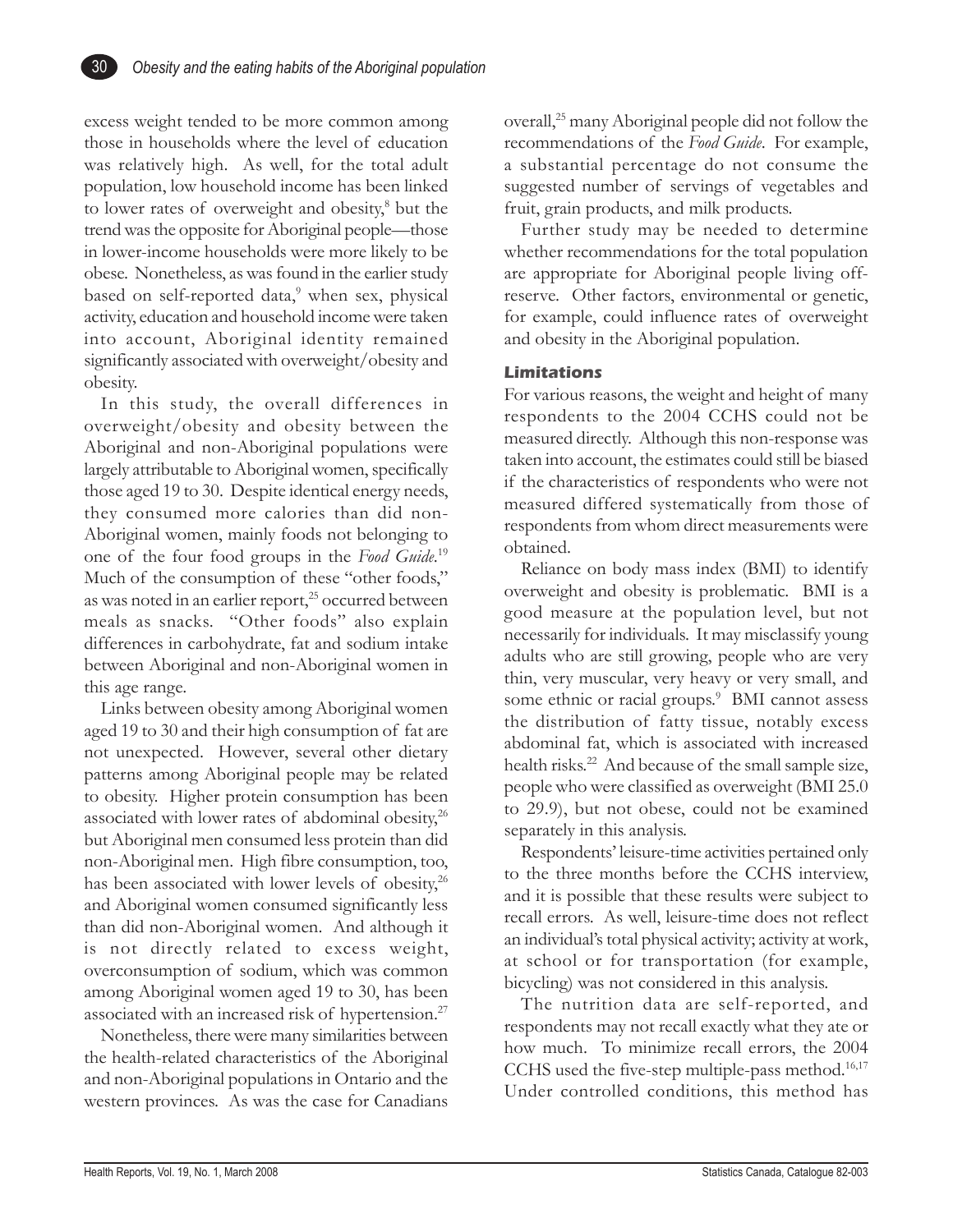effectively assessed average calorie intake.<sup>28,29</sup> However, under other conditions, some studies have found under-reporting,<sup>30-32</sup> and others, overreporting.33-35

Despite efforts to ensure an equitable representation of days of the week during data collection, some days could be under-represented. This could affect the results for average dietary intake.

The results for Aboriginal people indicate a high prevalence of overweight/obesity and obesity. However, the data pertain only to the off-reserve population in Ontario and the western provinces.

As well, the small sample size precluded separate analyses of specific Aboriginal groups (North American Indians, Métis and Inuit).

Because the CCHS is a cross-sectional survey, no cause-and-effect relations between obesity and health-related behaviour or other factors can be inferred.

31

As well, the term "cultural and racial background" in the CCHS questionnaire may have been a source of confusion for some respondents.<sup>36</sup> $\bullet$ 

More information about the limitations of the survey is available in *Canadian Community Health Survey (CCHS) Cycle 2.2, Nutrition Focus, A Guide to Accessing and Interpreting the Data*, published by Health Canada (http://www.hc-sc.gc.ca/fnan/surveill/nutrition/commun/index\_f.html).

#### **References •••••••••••••••**

- 1. Shields M, Tjekema M. Trends in adult obesity. *Health Reports* (Statistics Canada, Catalogue 82-003) 2006; 17(3): 53-9.
- 2. World Health Organization. *Obesity: Preventing and Managing the Global Epidemic* (WHO Technical Report Series, No. 894) Geneva: World Health Organization, 2000.
- 3. US Department of Health and Human Services. *The Surgeon General's Call to Action to Prevent and Decrease Overweight and Obesity.* Pittsburgh, Pennsylvania: US Department of Health and Human Services, Public Health Service, Office of the Surgeon General, 2001.
- 4. Wilson PW, d'Agostino RB, Sullivan L, et al. Overweight and obesity determinants of cardiovascular risk: The Framingham experience. *Archives of Internal Medicine* 2002; 162: 1867-72.
- 5. Bray GB. Overweight, mortality and morbidity. In: Bouchard C, ed. *Physical Activity and Obesity.* Champaign, Illinois: Human Kinetics, 2000: 31-53.
- 6. Katzmarzyk PT, Janssen I, Ardern C. Physical inactivity, excess adiposity and premature mortality. *Obesity Reviews* 2003; 4: 257-90.
- 7. Beamer BA. Genetic influences on obesity. In: Andersen RE, ed. *Obesity: Etiology, Assessment, Treatment and Prevention.* Champaign, Illinois: Human Kinetics, 2003: 43-56.
- 8. Tjepkema M. Adult obesity. *Health Reports* (Statistics Canada, Catalogue 82-003) 2006; 17(3): 9-25.
- 9. Tremblay MS, Pérez CE, Ardern CI, et al. Obesity, overweight and ethnicity. *Health Reports* (Statistics Canada, Catalogue 82-003) 2005; 16(4): 23-34.
- 10. Story M, Evans M, Fabsitz RR, et al. The epidemic of obesity in American Indian communities and the need for childhood obesity-prevention programs. *American Journal of Clinical Nutrition* 1999; 69(suppl): 747S-54S.
- 11. Department of Health and Ageing. *Factbook 2006.* Sydney, Australia, 2006. Available at http://www.health.gov.au/ internet/wcms/publishing.nsf/Content/Factbook2006-l.
- 12. Ministry of Social Development. *The Social Report 2006.* Auckland, New Zealand, 2006. Available at http:// www.socialreport.msd.govt.nz.
- 13. Secretariat of the Pacific Community. *Obesity in the Pacific: Too Big to Ignore.* Noumea, New Caledonia: Secretariat of the Pacific Community, 2002.
- 14. Shields M. Overweight and obesity among children and youth. *Health Reports* (Statistics Canada, Catalogue 82-003) 2006; 17(3): 27-42.
- 15. Béland Y. Canadian Community Health Survey Methodological overview. *Health Reports* (Statistics Canada, Catalogue 82-003) 2002; 13(3): 9-14.
- 16. Moshfegh AJ, Borrud L, Perloff B, et al. Improved method for the 24-hour dietary recall for use in national surveys. *The FASEB Journal: Official Publication of the Federation of American Societies for Experimental Biology* 1999; 13: A603 (abstract).
- 17. Moshfegh AJ, Raper N, Ingwersen L, et al. An improved approach to 24-hour dietary recall methodology. *Annals of Nutrition and Metabolism* 2001; 45(suppl): 156 (abstract).
- 18. Health Canada. *Canadian Nutrient File, 2005 Version.* Available at http: //www.hc-sc.gc.ca/fn-an/nutrition/fiche-nutridata/index\_e.html.
- 19. Health Canada. *Canada's Food Guide to Healthy Eating for People Four Years Old and Over* (Catalogue H39-2521/1992E) Ottawa: Minister of Public Works and Government Services Canada, 1997.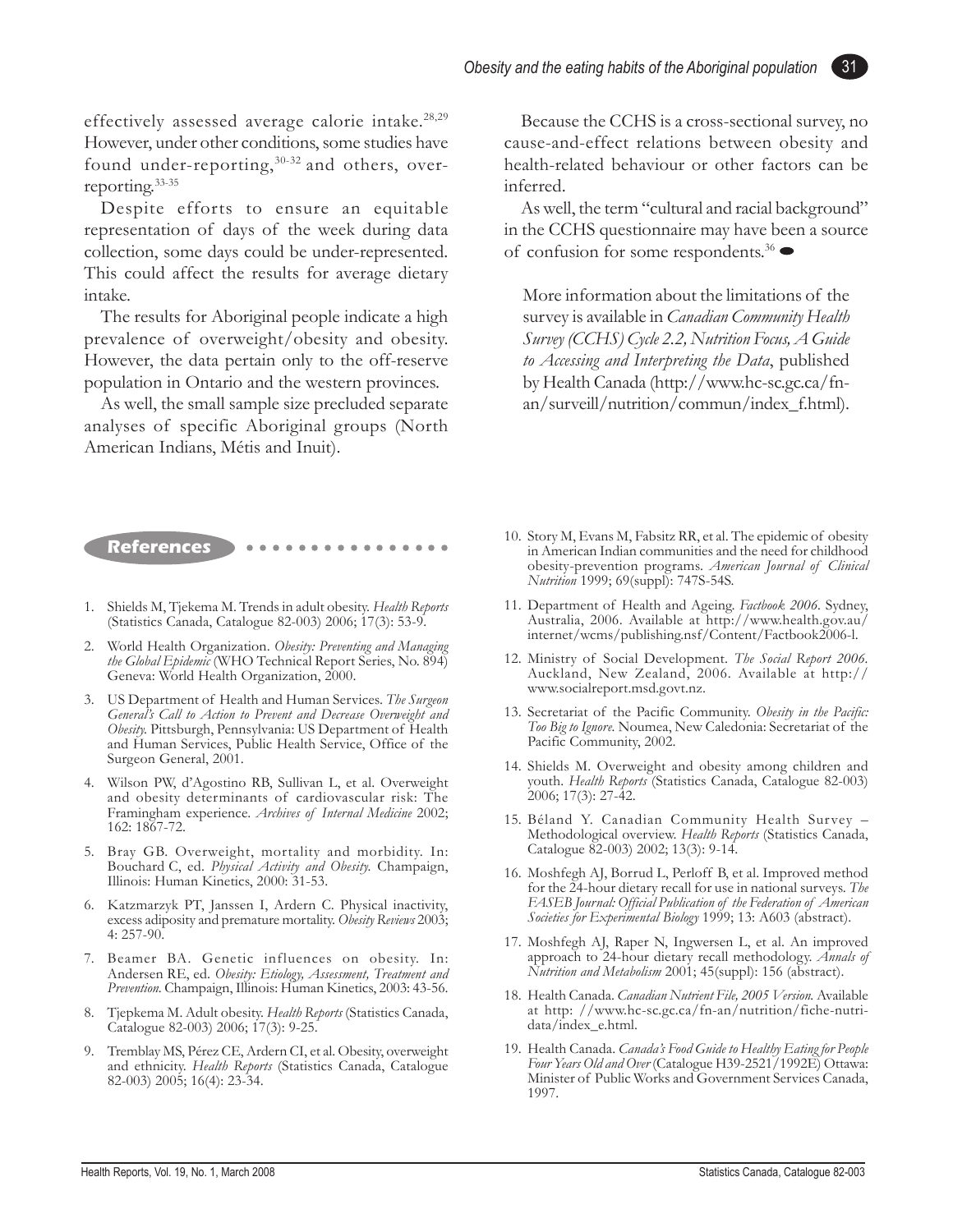

- 20. Rao JNK, Wu CFJ, Yue K. Some recent work on resampling methods for complex surveys using replication techniques. *Survey Methodology* (Statistics Canada, Catalogue 12-001) 1992; 18(2): 209-17.
- 21. Rust KF, Rao JNK. Variance estimation for complex surveys using replication techniques. *Statistical Methods in Medical Research* 1996; 5(3): 281-310.
- 22. Health Canada. *Canadian Guidelines for Body Weight Classification in Adults* (Catalogue H49-179/2003E) Ottawa: Health Canada, 2003.
- 23. Stephens T, Craig CL, Ferris BF. Adult physical activity in Canada: Findings from the Canada Fitness Survey I. *Canadian Journal of Public Health* 1986; 77(4): 285-90.
- 24. Institute of Medicine. *Dietary Reference Intakes for Energy, Carbohydrate, Fiber, Fat, Fatty Acids, Cholesterol, Protein and Amino Acids.* Washington, DC: National Academy Press, 2005.
- 25. Garriguet D. Canadians'eating habits. *Health Reports* (Statistics Canada, Catalogue 82-003) 2007; 18(2): 17-32.
- 26. Merchant AT, Anand SS, Vuksan V, et al. Protein intake is inversely associated with abdominal obesity in a multi-ethnic population. *Journal of Nutrition* 2005; 135(5): 1196-201.
- 27. Institute of Medicine. *Dietary Reference Intakes for Water, Potassium, Sodium, Chloride and Sulfate*. Washington DC: National Academy Press, 2004.
- 28. Conway JM, Ingwersen LA, Vinyard BT, et al. Effectiveness of the US Department of Agriculture 5-step multiple-pass method in assessing food intake in obese and nonobese women. *American Journal of Clinical Nutrition* 2003: 77: 1171-8.
- 29. Conway JM, Ingwersen LA, Moshfegh AJ. Accuracy of dietary recall using the USDA fivestep multiple-pass method in men: an observational validation study. *Journal of the American Dietetic Association* 2004; 104(4): 595-603.
- 30. Johnson RK, Soultanakis RP, Matthews DE. Literacy and body fatness are associated with underreporting of energy intake in US low income women using the multiple-pass 24 hour recall, a doubly labelled water study. *Journal of the American Dietetic Association* 1998; 98(10): 1136-40.
- 31. Jonnalagadda SS, Mitchell DC, Smiciklas-Wright H, et al. Accuracy of energy intake data estimated by a multi-pass 24-hour dietary recall technique. *Journal of the American Dietetic Association* 2000; 100(3): 303-8.
- 32. Johansson G, Wikman A, Ahren AM, et al. Underreporting of energy intake in repeated 24-hour recalls related to gender, age, weight status, day of interview, educational level, reported food intake, smoking habits and area of living. *Public Health Nutrition* 2001; 4(4): 919-27.
- 33. Gersovitz M, Madden JP, Smicklas-Wright H. Validity of the 24-hr. dietary recall and sevenday record for group comparisons. *Journal of the American Dietetic Association* 1978; 73: 48-55.
- 34. Myers RJ, Klesges RC, Eck LH, et al. Accuracy of self-reports of food intake in obese and normal-weight individuals: effect of obesity on self-reports of dietary intake in adult females. *American Journal of Clinical Nutrition* 1988; 48: 1248-51.
- 35. Kahn HA., Whelton PK, Appel LJ, et al. Validity of 24 hour dietary recall interviews conducted among volunteers in an adult working community. *Annals of Epidemiology* 1995; 5: 484-9.
- 36. Hahn RA, Truman BI, Barker ND. Identifying ancestry: the reliability of ancestral identification in the United States by self, proxy, interviewer, and funeral director. *Epidemiology* 1996; 7: 75-80.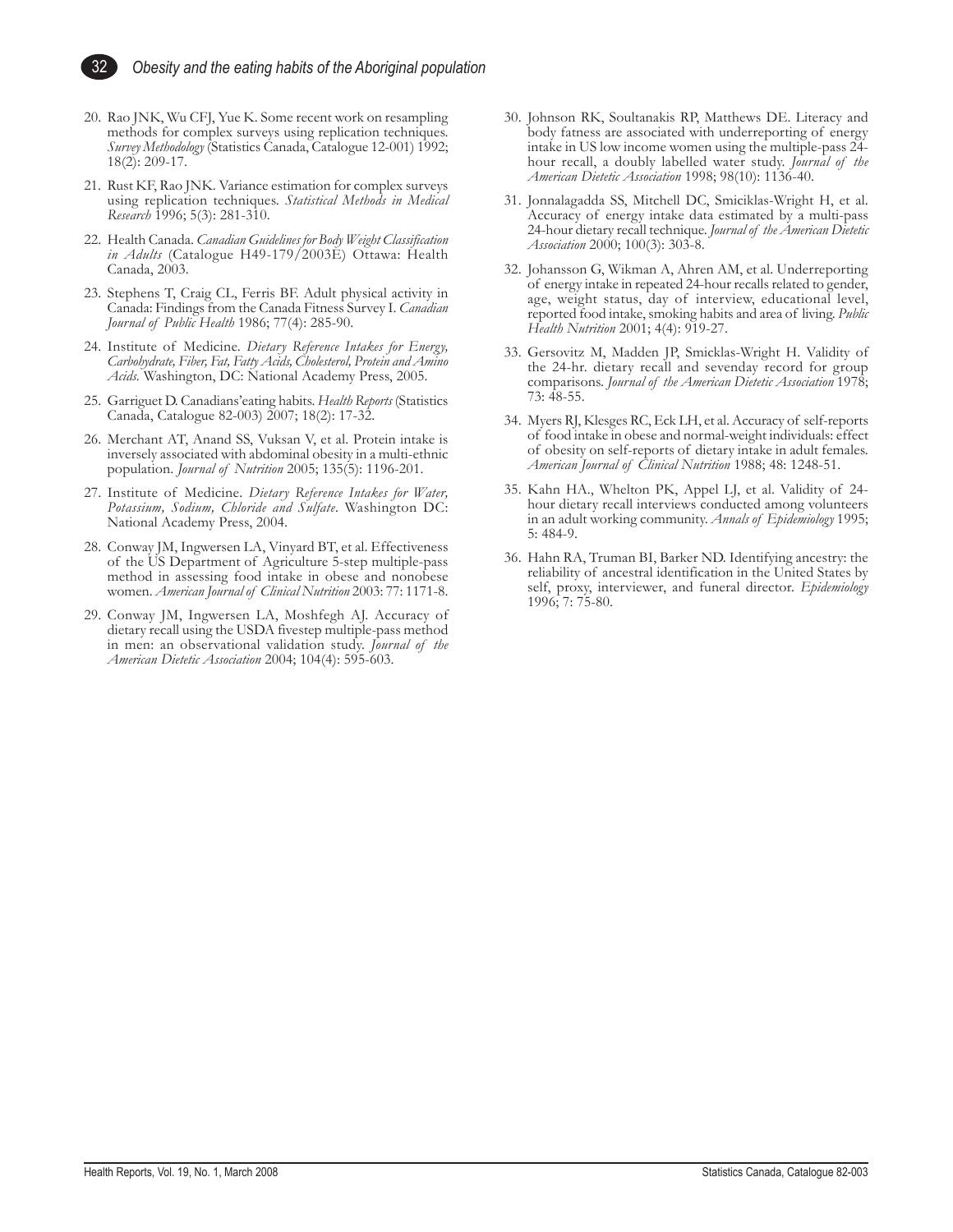33

#### **Appendix**

#### **Table A**

**Average daily nutrient intake, by sex and Aboriginal identity, household population aged 19 to 50, Ontario and western provinces, 2004**

|                                                                                                                                                                                                                                                                                                                                                                                                                                                    |                                                                                                                                      | Men                                                                                                                                                                                                                                                                                       |                                                                                                                        |                                                                                                                                                                                                                                                                                                          |                                                                                                                                  | Women                                                                                                                                                                                                                                                                                     |                                                                                                                       |                                                                                                                                                                                                                                                                                                |  |
|----------------------------------------------------------------------------------------------------------------------------------------------------------------------------------------------------------------------------------------------------------------------------------------------------------------------------------------------------------------------------------------------------------------------------------------------------|--------------------------------------------------------------------------------------------------------------------------------------|-------------------------------------------------------------------------------------------------------------------------------------------------------------------------------------------------------------------------------------------------------------------------------------------|------------------------------------------------------------------------------------------------------------------------|----------------------------------------------------------------------------------------------------------------------------------------------------------------------------------------------------------------------------------------------------------------------------------------------------------|----------------------------------------------------------------------------------------------------------------------------------|-------------------------------------------------------------------------------------------------------------------------------------------------------------------------------------------------------------------------------------------------------------------------------------------|-----------------------------------------------------------------------------------------------------------------------|------------------------------------------------------------------------------------------------------------------------------------------------------------------------------------------------------------------------------------------------------------------------------------------------|--|
|                                                                                                                                                                                                                                                                                                                                                                                                                                                    |                                                                                                                                      | Aboriginal (off-reserve)                                                                                                                                                                                                                                                                  |                                                                                                                        | Non-Aboriginal                                                                                                                                                                                                                                                                                           |                                                                                                                                  | Aboriginal (off-reserve)                                                                                                                                                                                                                                                                  |                                                                                                                       | Non-Aboriginal                                                                                                                                                                                                                                                                                 |  |
|                                                                                                                                                                                                                                                                                                                                                                                                                                                    | Average<br>intake                                                                                                                    | 95%<br>confidence<br>interval                                                                                                                                                                                                                                                             | Average<br>intake                                                                                                      | 95%<br>confidence<br>interval                                                                                                                                                                                                                                                                            | Average<br>intake                                                                                                                | 95%<br>confidence<br>interval                                                                                                                                                                                                                                                             | Average<br>intake                                                                                                     | 95%<br>confidence<br>interval                                                                                                                                                                                                                                                                  |  |
| Energy (kilocalories)                                                                                                                                                                                                                                                                                                                                                                                                                              |                                                                                                                                      | 2,652 2,389 to 2,915                                                                                                                                                                                                                                                                      |                                                                                                                        | 2,521 2,452 to 2,590                                                                                                                                                                                                                                                                                     |                                                                                                                                  | 1,913 1,711 to 2,115                                                                                                                                                                                                                                                                      |                                                                                                                       | 1,810 1,762 to 1,858                                                                                                                                                                                                                                                                           |  |
| Carbohydrates (g)<br>% of calories<br>Proteins (g)<br>% of calories<br>Fats (g)<br>% of calories<br>Monounsaturated fats (g)<br>% of calories<br>Polyunsaturated fats (g)<br>% of calories<br>Saturated fats (g)<br>% of calories<br>Linoleic acid (g)<br>% of calories<br>Linolenic acid (g)<br>% of calories                                                                                                                                     | 333<br>49.9<br>99<br>$14.2*$<br>93.1<br>30.3<br>39.5<br>12.7<br>17.0<br>5.4<br>28.6<br>9.5<br>14.0<br>4.4<br>2.4<br>0.8              | 293 to 372<br>46.7 to 53.1<br>81 to 118<br>12.5 to 16.0<br>79.9 to 106.3<br>27.2 to 33.4<br>33.4 to 45.6<br>11.2 to 14.2<br>13.8 to 20.3<br>4.5 to 6.3<br>24.4 to 32.8<br>8.5 to 10.5<br>11.3 to 16.7<br>3.7 to 5.2<br>1.8 to 3.1<br>0.6 to 0.9                                           | 305<br>48.4<br>105<br>16.8<br>90.6<br>31.0<br>37.2<br>12.6<br>16.2<br>5.5<br>28.6<br>9.9<br>13.0<br>4.4<br>2.3<br>0.7  | 296 to 314<br>47.7 to 49.2<br>102 to 109<br>16.4 to 17.2<br>87.2 to 94.1<br>30.4 to 31.7<br>35.6 to 38.7<br>12.3 to 13.0<br>15.4 to 17.0<br>5.3 to 5.7<br>27.4 to 29.8<br>9.6 to 10.1<br>12.4 to 13.7<br>4.3 to 4.6<br>2.0 to 2.5<br>0.7 to 0.8                                                          | 237<br>49.4<br>73<br>15.5<br>71.6<br>32.2<br>29.1<br>13.0<br>12.4<br>5.5<br>23.2<br>10.4<br>9.9<br>4.4<br>1.7<br>0.8             | 211 to 264<br>47.2 to 51.6<br>63 to 82<br>13.9 to 17.1<br>61.6 to 81.5<br>30.6 to 33.9<br>25.2 to 33.1<br>12.2 to 13.8<br>10.6 to 14.2<br>5.1 to 6.0<br>18.9 to 27.6<br>9.4 to 11.3<br>8.4 to 11.4<br>4.0 to 4.8<br>1.4 to 2.0<br>0.7 to 0.9                                              | 226<br>50.0<br>73<br>16.3<br>66.0<br>31.4<br>26.4<br>12.5<br>12.0<br>5.7<br>21.3<br>10.2<br>9.5<br>4.5<br>1.7<br>0.8  | 220 to 233<br>49.3 to 50.8<br>71 to 75<br>15.9 to 16.7<br>63.5 to 68.5<br>30.8 to 32.0<br>25.3 to 27.5<br>12.2 to 12.7<br>11.5 to 12.5<br>5.5 to 5.8<br>20.4 to 22.1<br>9.9 to 10.4<br>9.1 to 9.9<br>4.3 to 4.6<br>1.6 to 1.8<br>0.8 to 0.8                                                    |  |
| Dietary fibre (g)<br>Sodium (mg)<br>Water (g)<br>Caffeine (mg)                                                                                                                                                                                                                                                                                                                                                                                     | 17.8<br>293                                                                                                                          | 14.9 to 20.7<br>3,798 3,224 to 4,372<br>3,339 2,988 to 3,690<br>201 to 384                                                                                                                                                                                                                | 19.2<br>255                                                                                                            | 18.4 to 19.9<br>3,611 3,473 to 3,749<br>3,116 3,033 to 3,198<br>238 to 272                                                                                                                                                                                                                               | $13.1*$<br>243                                                                                                                   | 11.2 to 14.9<br>2,807 2,511 to 3,103<br>2,895 2,611 to 3,179<br>195 to 291                                                                                                                                                                                                                | 15.2<br>201                                                                                                           | 14.6 to 15.9<br>2,702 2,603 to 2,801<br>2,754 2,673 to 2,835<br>187 to 215                                                                                                                                                                                                                     |  |
| Vitamin A to retinol activity equivalent (mcg)<br>Vitamin $B_{\epsilon}$ (mg)<br>Vitamin $B_{12}^{\prime}$ (mcg)<br>Riboflavin (mg)<br>Thiamine (mg)<br>Niacin (mg)<br>Vitamin C (mg)<br>Calcium (mg)<br>Cholesterol (mg)<br>Dietary folate equivalent (mcg)<br>Vitamin D (mcg)<br>Folic acid (mcq)<br>Naturally occurring folate (mcg)<br>Total folacin (mcg)<br>Iron (mg)<br>Magnesium (mcg)<br>Phosphorus (mg)<br>Potassium (mg)<br>$Zinc$ (mg) | $535*$<br>2.0<br>4.5<br>2.1<br>2.1<br>46.8<br>151E<br>801*<br>343<br>545<br>5.4<br>185<br>245<br>433<br>16.8<br>350<br>1,514<br>14.2 | 431 to 639<br>1.8 to 2.3<br>3.5 to 5.4<br>1.8 to 2.3<br>1.7 to 2.5<br>38.8 to 54.8<br>98 to 203<br>695 to 908<br>253 to 434<br>454 to 637<br>4.3 to 6.5<br>127 to 243<br>207 to 282<br>368 to 499<br>14.0 to 19.5<br>309 to 391<br>1,332 to 1,696<br>3,418 2,849 to 3,987<br>11.0 to 17.4 | 662<br>2.2<br>5.3<br>2.2<br>2.0<br>48.5<br>131<br>950<br>341<br>531<br>5.7<br>159<br>259<br>425<br>16.7<br>372<br>14.0 | 620 to 704<br>$2.2$ to $2.3$<br>4.9 to 5.8<br>$2.2$ to $2.3$<br>2.0 to 2.1<br>46.9 to 50.1<br>123 to 139<br>910 to 989<br>321 to 362<br>510 to 552<br>5.4 to 6.1<br>150 to 169<br>250 to 269<br>410 to 440<br>16.1 to 17.2<br>361 to 384<br>1,566 1,517 to 1,616<br>3,463 3,359 to 3,566<br>13.4 to 14.5 | 496<br>1.5<br>3.3<br>1.6<br>1.4<br>33.5<br>113<br>742<br>273<br>375<br>4.8<br>93<br>185*<br>285*<br>11.6<br>262*<br>1,151<br>9.5 | 400 to 591<br>1.3 to 1.7<br>2.6 to $4.1$<br>1.4 to 1.9<br>1.2 to $1.5$<br>29.8 to 37.1<br>90 to 136<br>555 to 928<br>207 to 340<br>329 to 422<br>3.3 to 6.3<br>71 to 115<br>156 to 214<br>247 to 323<br>10.3 to 12.9<br>232 to 292<br>986 to 1,316<br>2,539 2,263 to 2,816<br>8.3 to 10.6 | 596<br>1.6<br>3.6<br>1.7<br>1.4<br>33.8<br>117<br>806<br>237<br>405<br>4.6<br>109<br>216<br>330<br>12.1<br>294<br>9.6 | 561 to 630<br>1.6 to 1.6<br>3.2 to 4.1<br>1.6 to 1.7<br>1.4 to 1.5<br>32.8 to 34.7<br>112 to 123<br>775 to 836<br>224 to 251<br>390 to 419<br>4.4 to 4.9<br>103 to 115<br>206 to 226<br>319 to 342<br>11.7 to 12.4<br>286 to 302<br>1,183 1,150 to 1,216<br>2,738 2,667 to 2,808<br>9.3 to 9.9 |  |

\* significantly different from corresponding estimate for non-Aboriginal (p < 0.05)

 $E_{\text{coefficient of variation}}$  16.6% to 33.3% (interpret with caution)

**Note:** Excludes pregnant or breastfeeding women; g = gram; mg = milligram; mcg = microgram.

**Source:** 2004 Canadian Community Health Survey: Nutrition.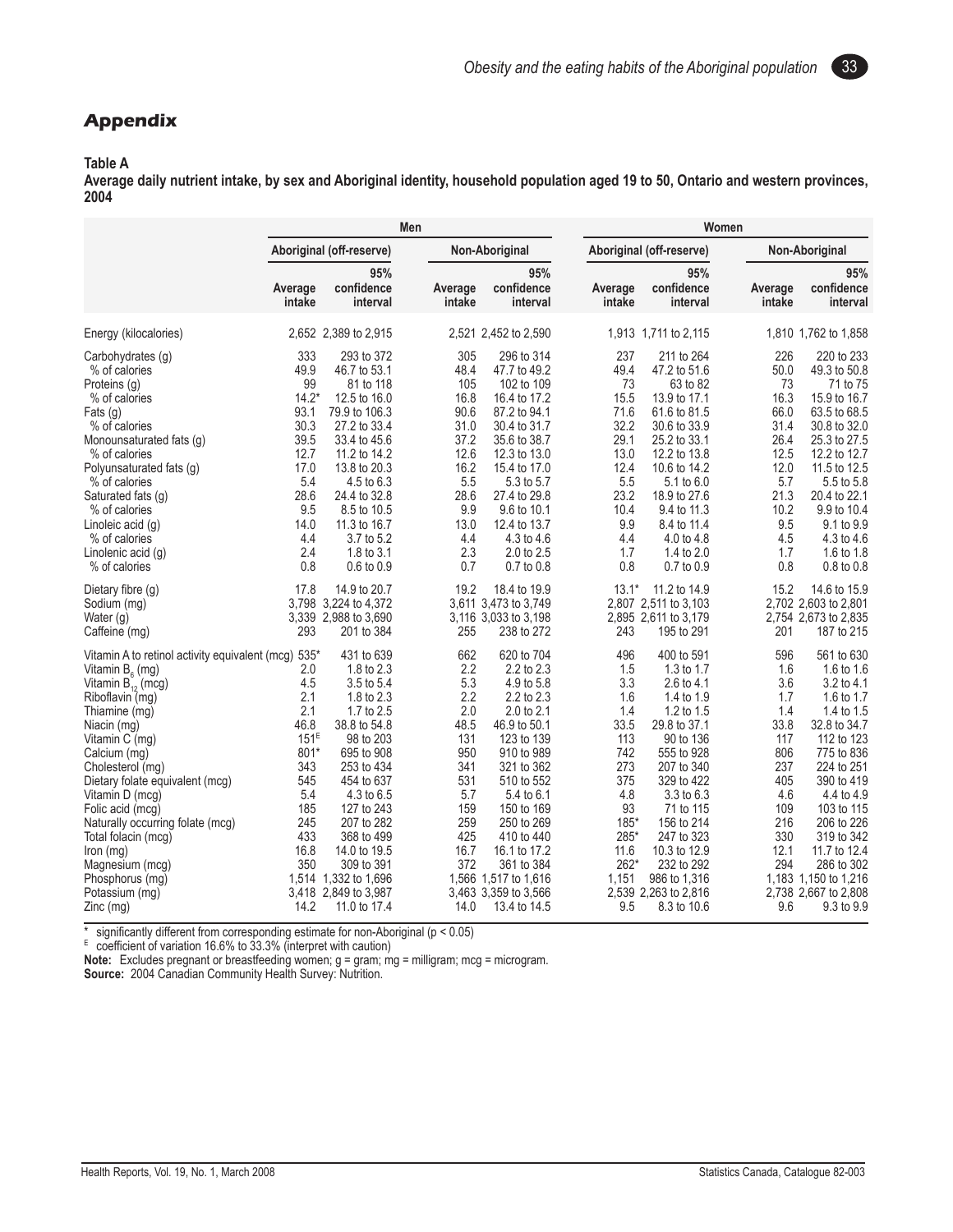

#### **Table B**

**Average daily nutrient intake, by sex and Aboriginal identity, household population aged 19 to 30, Ontario and western provinces, 2004**

|                                                                                                                                                                                                                                                                                                                                                                                                                                                              | Men                                                                                                                                                  |                                                                                                                                                                                                                                                                                                                   |                                                                                                                          |                                                                                                                                                                                                                                                                                                                            |                                                                                                                                                 | Women                                                                                                                                                                                                                                                                                                                   |                                                                                                                       |                                                                                                                                                                                                                                                                                                                        |  |
|--------------------------------------------------------------------------------------------------------------------------------------------------------------------------------------------------------------------------------------------------------------------------------------------------------------------------------------------------------------------------------------------------------------------------------------------------------------|------------------------------------------------------------------------------------------------------------------------------------------------------|-------------------------------------------------------------------------------------------------------------------------------------------------------------------------------------------------------------------------------------------------------------------------------------------------------------------|--------------------------------------------------------------------------------------------------------------------------|----------------------------------------------------------------------------------------------------------------------------------------------------------------------------------------------------------------------------------------------------------------------------------------------------------------------------|-------------------------------------------------------------------------------------------------------------------------------------------------|-------------------------------------------------------------------------------------------------------------------------------------------------------------------------------------------------------------------------------------------------------------------------------------------------------------------------|-----------------------------------------------------------------------------------------------------------------------|------------------------------------------------------------------------------------------------------------------------------------------------------------------------------------------------------------------------------------------------------------------------------------------------------------------------|--|
|                                                                                                                                                                                                                                                                                                                                                                                                                                                              |                                                                                                                                                      | Aboriginal (off-reserve)                                                                                                                                                                                                                                                                                          |                                                                                                                          | Non-Aboriginal                                                                                                                                                                                                                                                                                                             |                                                                                                                                                 | Aboriginal (off-reserve)                                                                                                                                                                                                                                                                                                |                                                                                                                       | Non-Aboriginal                                                                                                                                                                                                                                                                                                         |  |
|                                                                                                                                                                                                                                                                                                                                                                                                                                                              | Average<br>intake                                                                                                                                    | 95%<br>confidence<br>interval                                                                                                                                                                                                                                                                                     | Average<br>intake                                                                                                        | 95%<br>confidence<br>interval                                                                                                                                                                                                                                                                                              | Average<br>intake                                                                                                                               | 95%<br>confidence<br>interval                                                                                                                                                                                                                                                                                           | Average<br>intake                                                                                                     | 95%<br>confidence<br>interval                                                                                                                                                                                                                                                                                          |  |
| Energy (kilocalories)                                                                                                                                                                                                                                                                                                                                                                                                                                        |                                                                                                                                                      | 2,673 2,296 to 3,049                                                                                                                                                                                                                                                                                              |                                                                                                                          | 2,665 2,556 to 2,774                                                                                                                                                                                                                                                                                                       |                                                                                                                                                 | 2,176*1,886 to 2,467                                                                                                                                                                                                                                                                                                    |                                                                                                                       | 1,817 1,743 to 1,890                                                                                                                                                                                                                                                                                                   |  |
| Carbohydrates (g)<br>% of calories<br>Proteins (g)<br>% of calories<br>Fats (g)<br>% of calories<br>Monounsaturated fats (g)<br>% of calories<br>Polyunsaturated fats (g)<br>% of calories<br>Saturated fats (g)<br>% of calories<br>Linoleic acid (q)<br>% of calories<br>Linolenic acid (g)<br>% of calories                                                                                                                                               | 355<br>52.6<br>$91*$<br>$13.5*$<br>89.7<br>29.2<br>38.7<br>12.3<br>16.3<br>5.1<br>26.7<br>9.2<br>13.0<br>4.1<br>2.7 <sup>E</sup><br>0.8 <sup>E</sup> | 286 to 423<br>47.5 to 57.8<br>75 to 106<br>12.0 to 15.0<br>70.4 to 109.0<br>24.7 to 33.7<br>28.8 to 48.6<br>10.1 to 14.5<br>11.7 to 20.9<br>4.0 to 6.2<br>21.4 to 32.1<br>7.4 to 11.0<br>9.7 to 16.4<br>3.3 to 4.9<br>1.5 to 3.9<br>$0.5$ to 1.1                                                                  | 328<br>49.8<br>107<br>16.1<br>94.9<br>30.8<br>39.3<br>12.6<br>16.9<br>5.5<br>29.9<br>9.8<br>13.7<br>4.4<br>2.4<br>0.8    | 315 to 342<br>48.7 to 50.8<br>102 to 113<br>15.6 to 16.7<br>89.6 to 100.3<br>29.9 to 31.6<br>36.8 to 41.7<br>12.2 to 13.0<br>15.8 to 18.1<br>5.2 to 5.7<br>28.1 to 31.6<br>9.4 to 10.2<br>12.8 to 14.6<br>4.2 to 4.6<br>2.2 to 2.6<br>0.7 to 0.8                                                                           | 295*<br>$54.2*$<br>74<br>$13.5*$<br>76.0*<br>30.5<br>$31.3*$<br>12.6<br>$14.3*$<br>5.6<br>23.2<br>9.3<br>$11.5*$<br>4.5<br>1.9<br>0.8           | 252 to 338<br>52.1 to 56.3<br>62 to 86<br>12.2 to 14.8<br>65.2 to 86.8<br>28.6 to 32.4<br>26.7 to 35.9<br>11.6 to 13.5<br>11.4 to 17.2<br>4.9 to 6.4<br>19.3 to 27.0<br>8.2 to 10.4<br>9.2 to 13.8<br>3.9 to 5.1<br>1.5 to 2.4<br>$0.6 \text{ to } 0.9$                                                                 | 236<br>51.9<br>71<br>15.8<br>63.1<br>30.2<br>24.9<br>11.9<br>11.2<br>5.3<br>21.0<br>10.0<br>9.0<br>4.2<br>1.5<br>0.7  | 226 to 245<br>50.8 to 52.9<br>67 to 74<br>15.3 to 16.3<br>59.7 to 66.6<br>29.3 to 31.1<br>23.5 to 26.4<br>11.4 to 12.3<br>10.4 to 11.9<br>5.1 to 5.6<br>19.6 to 22.3<br>9.6 to 10.4<br>8.3 to 9.6<br>4.0 to 4.4<br>1.4 to 1.6<br>0.7 to 0.7                                                                            |  |
| Dietary fibre (g)<br>Sodium (mg)<br>Caffeine (mg)                                                                                                                                                                                                                                                                                                                                                                                                            | 17.9<br>222 <sup>E</sup>                                                                                                                             | 13.2 to 22.5<br>3,681 2,810 to 4,552<br>92 to 352                                                                                                                                                                                                                                                                 | 19.1<br>176                                                                                                              | 18.1 to 20.1<br>3,884 3,665 to 4,103<br>155 to 198                                                                                                                                                                                                                                                                         | 13.5<br>194 <sup>E</sup>                                                                                                                        | 10.9 to 16.2<br>3,226*2,750 to 3,702<br>129 to 258                                                                                                                                                                                                                                                                      | 13.9<br>144                                                                                                           | 13.1 to 14.6<br>2,617 2,481 to 2,753<br>127 to 162                                                                                                                                                                                                                                                                     |  |
| Vitamin A to retinol activity equivalent (mcg) 546<br>Vitamin $B_6$ (mg)<br>Vitamin $B_{12}^{\prime}$ (mcg)<br>Riboflavin (mg)<br>Thiamine (mg)<br>Niacin (mg)<br>Vitamin C (mg)<br>Calcium (mg)<br>Cholesterol (mg)<br>Dietary folate equivalent (mcg)<br>Vitamin D (mcg)<br>Folic acid (mcq)<br>Naturally occurring folate (mcg)<br>Total folacin (mcg)<br>$lron$ (mg)<br>Magnesium (mcg)<br>Water (g)<br>Phosphorus (mg)<br>Potassium (mg)<br>$Zinc$ (mg) | 2.0<br>4.3<br>$2.0*$<br>1.9<br>43.1<br>168 <sup>E</sup><br>847*<br>293<br>593<br>5.3<br>215E<br>252<br>467<br>16.0<br>353<br>3,451<br>13.0           | 397 to 696<br>1.7 to 2.4<br>3.1 to 5.5<br>1.7 to 2.3<br>1.5 to 2.4<br>35.3 to 50.9<br>99 to 237<br>696 to 998<br>226 to 359<br>400 to 787<br>3.9 to 6.6<br>101 to 329<br>188 to 315<br>348 to 586<br>12.6 to 19.4<br>292 to 414<br>2,782 to 4,121<br>1,479 1,270 to 1,688<br>3,282 2,635 to 3,929<br>10.5 to 15.4 | 683<br>2.3<br>5.4<br>2.3<br>2.1<br>49.7<br>146<br>1,047<br>348<br>565<br>6.0<br>177<br>265<br>448<br>17.3<br>373<br>14.2 | 616 to 749<br>2.2 to 2.4<br>4.7 to 6.1<br>2.2 to 2.4<br>2.0 to 2.2<br>47.3 to 52.1<br>131 to 160<br>983 to 1,111<br>324 to 372<br>535 to 596<br>5.4 to 6.5<br>160 to 193<br>248 to 282<br>421 to 474<br>16.5 to 18.1<br>356 to 390<br>3,157 3,034 to 3,281<br>1,625 1,556 to 1,694<br>3,445 3,286 to 3,603<br>13.5 to 15.0 | 511<br>1.5<br>3.0<br>1.8<br>1.5<br>34.8<br>142 <sup>E</sup><br>883<br>210<br>438<br>4.6 <sup>E</sup><br>117<br>194<br>319<br>12.9<br>271<br>9.7 | 357 to 664<br>1.2 to 1.7<br>2.4 to 3.7<br>1.5 to 2.2<br>1.3 to 1.7<br>29.5 to 40.1<br>95 to 190<br>668 to 1,098<br>172 to 248<br>365 to 510<br>3.0 to 6.3<br>91 to 142<br>135 to 253<br>254 to 384<br>11.0 to 14.9<br>226 to 316<br>2,824 2,405 to 3,244<br>1,230 1,022 to 1,438<br>2,647 2,136 to 3,159<br>8.2 to 11.1 | 531<br>1.5<br>3.4<br>1.7<br>1.4<br>32.3<br>126<br>826<br>209<br>387<br>4.4<br>110<br>199<br>315<br>11.8<br>275<br>9.3 | 492 to 570<br>1.5 to 1.6<br>2.8 to 4.0<br>1.6 to 1.7<br>1.3 to 1.5<br>30.7 to 33.9<br>116 to 136<br>775 to 877<br>195 to 222<br>368 to 406<br>4.0 to 4.8<br>103 to 118<br>187 to 211<br>300 to 330<br>11.3 to 12.4<br>263 to 288<br>2,558 2,453 to 2,662<br>1,150 1,099 to 1,201<br>2,573 2,462 to 2,685<br>8.8 to 9.8 |  |

\* significantly different from corresponding estimate for non-Aboriginal (p < 0.05)

 $E_{\text{co}}$  coefficient of variation 16.6% to 33.3% (interpret with caution)

**Note:** Excludes pregnant or breastfeeding women; g = gram; mg = milligram; mcg = microgram.

**Source:** 2004 Canadian Community Health Survey: Nutrition.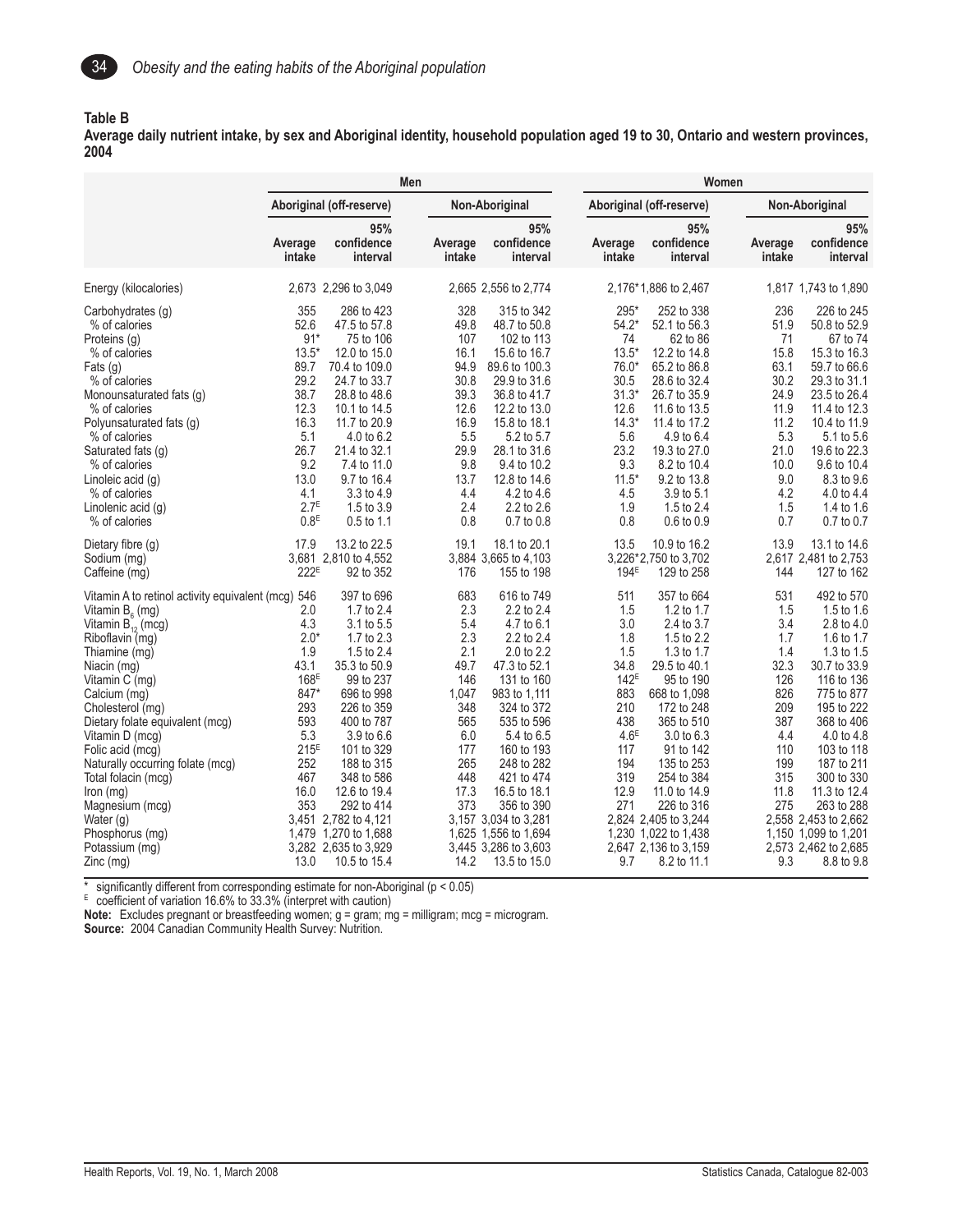#### **Table C**

**Average daily nutrient intake, by sex and Aboriginal identity, household population aged 31 to 50, Ontario and western provinces, 2004**

|                                                                                                                                                                                                                                                                                                                                                                                                                                                                 |                                                                                                                                                                         |                                                                                                                                                                                                                                                                                                                      | Men                                                                                                                    |                                                                                                                                                                                                                                                                                                                          |                                                                                                                                                                                                        | Women                                                                                                                                                                                                                                                                                                          |                                                                                                                       |                                                                                                                                                                                                                                                                                                                         |  |  |
|-----------------------------------------------------------------------------------------------------------------------------------------------------------------------------------------------------------------------------------------------------------------------------------------------------------------------------------------------------------------------------------------------------------------------------------------------------------------|-------------------------------------------------------------------------------------------------------------------------------------------------------------------------|----------------------------------------------------------------------------------------------------------------------------------------------------------------------------------------------------------------------------------------------------------------------------------------------------------------------|------------------------------------------------------------------------------------------------------------------------|--------------------------------------------------------------------------------------------------------------------------------------------------------------------------------------------------------------------------------------------------------------------------------------------------------------------------|--------------------------------------------------------------------------------------------------------------------------------------------------------------------------------------------------------|----------------------------------------------------------------------------------------------------------------------------------------------------------------------------------------------------------------------------------------------------------------------------------------------------------------|-----------------------------------------------------------------------------------------------------------------------|-------------------------------------------------------------------------------------------------------------------------------------------------------------------------------------------------------------------------------------------------------------------------------------------------------------------------|--|--|
|                                                                                                                                                                                                                                                                                                                                                                                                                                                                 |                                                                                                                                                                         | Aboriginal (off-reserve)                                                                                                                                                                                                                                                                                             |                                                                                                                        | Non-Aboriginal                                                                                                                                                                                                                                                                                                           |                                                                                                                                                                                                        | Aboriginal (off-reserve)                                                                                                                                                                                                                                                                                       |                                                                                                                       | Non-Aboriginal                                                                                                                                                                                                                                                                                                          |  |  |
|                                                                                                                                                                                                                                                                                                                                                                                                                                                                 | Average<br>intake                                                                                                                                                       | 95%<br>confidence<br>interval                                                                                                                                                                                                                                                                                        | Average<br>intake                                                                                                      | 95%<br>confidence<br>interval                                                                                                                                                                                                                                                                                            | Average<br>intake                                                                                                                                                                                      | 95%<br>confidence<br>interval                                                                                                                                                                                                                                                                                  | Average<br>intake                                                                                                     | 95%<br>confidence<br>interval                                                                                                                                                                                                                                                                                           |  |  |
| Energy (kilocalories)                                                                                                                                                                                                                                                                                                                                                                                                                                           |                                                                                                                                                                         | 2,638 2,265 to 3,011                                                                                                                                                                                                                                                                                                 |                                                                                                                        | 2,444 2,358 to 2,531                                                                                                                                                                                                                                                                                                     |                                                                                                                                                                                                        | 1,734 1,462 to 2,007                                                                                                                                                                                                                                                                                           |                                                                                                                       | 1,807 1,747 to 1,867                                                                                                                                                                                                                                                                                                    |  |  |
| Carbohydrates (q)<br>% of calories<br>Proteins (g)<br>% of calories<br>Fats (g)<br>% of calories<br>Monounsaturated fats (g)<br>% of calories<br>Polyunsaturated fats (g)<br>% of calories<br>Saturated fats (g)<br>% of calories<br>Linoleic acid (g)<br>% of calories<br>Linolenic acid (g)                                                                                                                                                                   | 317<br>48.0<br>105<br>14.8<br>95.5<br>31.1<br>40.0<br>13.0<br>17.6<br>5.6<br>29.9<br>9.8<br>14.7<br>4.7<br>2.3<br>0.7                                                   | 271 to 364<br>43.9 to 52.1<br>77 to 134<br>12.2 to 17.3<br>77.5 to 113.6<br>26.9 to 35.2<br>32.2 to 47.9<br>11.1 to 15.0<br>13.1 to 22.1<br>4.3 to 6.9<br>23.9 to 35.9<br>8.6 to 10.9<br>10.7 to 18.7<br>3.6 to 5.8<br>1.7 to 2.9                                                                                    | 293<br>47.7<br>104<br>17.2<br>88.3<br>31.1<br>36.0<br>12.6<br>15.8<br>5.5<br>27.9<br>9.9<br>12.7<br>4.4<br>2.2         | 281 to 304<br>46.7 to 48.8<br>99 to 109<br>16.6 to 17.8<br>83.9 to 92.7<br>30.3 to 32.0<br>34.1 to 38.0<br>12.2 to 13.1<br>14.8 to 16.8<br>5.3 to 5.7<br>26.4 to 29.4<br>9.6 to 10.2<br>11.8 to 13.5<br>4.2 to 4.6<br>1.9 to 2.5                                                                                         | 198<br>46.2<br>72<br>16.9<br>68.6<br>33.4<br>27.7<br>13.3<br>11.1<br>5.5<br>23.3<br>11.1<br>8.8<br>4.3<br>1.5<br>0.8                                                                                   | 170 to 226<br>43.3 to 49.1<br>57 to 86<br>14.6 to 19.2<br>53.1 to 84.0<br>31.1 to 35.7<br>21.8 to 33.6<br>12.2 to 14.4<br>8.8 to 13.3<br>4.9 to 6.0<br>16.4 to 30.2<br>9.8 to 12.4<br>6.9 to 10.8<br>3.8 to 4.9<br>1.2 to 1.9                                                                                  | 222<br>49.1<br>74<br>16.5<br>67.3<br>32.0<br>27.0<br>12.7<br>12.4<br>5.8<br>21.4<br>10.2<br>9.7<br>4.6<br>1.8         | 214 to 230<br>48.1 to 50.2<br>71 to 76<br>16.0 to 17.0<br>64.0 to 70.7<br>31.2 to 32.8<br>25.6 to 28.5<br>12.4 to 13.1<br>11.7 to 13.1<br>5.6 to 6.0<br>20.2 to 22.5<br>9.9 to 10.6<br>9.2 to 10.2<br>4.4 to 4.8<br>1.7 to 2.0                                                                                          |  |  |
| % of calories<br>Dietary fibre (g)<br>Sodium (mg)<br>Caffeine (mg)                                                                                                                                                                                                                                                                                                                                                                                              | 17.7<br>342 <sup>E</sup>                                                                                                                                                | 0.5 to 0.9<br>13.8 to 21.6<br>3,880 3,104 to 4,656<br>223 to 460                                                                                                                                                                                                                                                     | 0.7<br>19.2<br>296                                                                                                     | 0.7 to 0.8<br>18.2 to 20.2<br>3,466 3,297 to 3,634<br>273 to 319                                                                                                                                                                                                                                                         | $12.7*$<br>276                                                                                                                                                                                         | 0.6 to 0.9<br>10.2 to 15.3<br>2,522 2,137 to 2,908<br>205 to 347                                                                                                                                                                                                                                               | 0.8<br>15.9<br>228                                                                                                    | $0.8$ to $0.9$<br>15.0 to 16.8<br>2,742 2,610 to 2,874<br>210 to 247                                                                                                                                                                                                                                                    |  |  |
| Vitamin A to retinol activity equivalent (mcg)<br>Vitamin $B_{\epsilon}$ (mg)<br>Vitamin $B_{12}^{\prime}$ (mcg)<br>Riboflavin (mg)<br>Thiamine (mg)<br>Niacin (mg)<br>Vitamin C (mg)<br>Calcium (mg)<br>Cholesterol (mg)<br>Dietary folate equivalent (mcg)<br>Vitamin D (mcg)<br>Folic acid (mcg)<br>Naturally occurring folate (mcg)<br>Total folacin (mcg)<br>$lron$ (mg)<br>Magnesium (mcg)<br>Water (g)<br>Phosphorus (mg)<br>Potassium (mg)<br>Zinc (mg) | 527<br>2.0<br>4.6<br>2.1<br>2.2<br>49.3<br>139 <sup>E</sup><br>769<br>379 <sup>E</sup><br>512<br>5.4<br>164 <sup>E</sup><br>240<br>410<br>17.3<br>348<br>3.260<br>3,514 | 383 to 671<br>1.7 to 2.3<br>3.2 to 6.1<br>1.7 to 2.5<br>1.6 to 2.7<br>37.3 to 61.4<br>62 to 215<br>619 to 919<br>239 to 519<br>432 to 592<br>3.8 to 7.1<br>108 to 221<br>188 to 291<br>332 to 488<br>13.4 to 21.2<br>291 to 406<br>2,875 to 3,645<br>1,538 1,261 to 1,815<br>2,649 to 4,378<br>$15.1^E$ 10.1 to 20.0 | 651<br>2.2<br>5.3<br>2.2<br>2.0<br>47.9<br>124<br>898<br>338<br>513<br>5.6<br>150<br>256<br>413<br>16.3<br>372<br>13.9 | 600 to 703<br>2.1 to 2.3<br>4.7 to 5.8<br>2.1 to 2.3<br>1.9 to 2.1<br>45.8 to 50.0<br>114 to 134<br>851 to 945<br>310 to 366<br>486 to 539<br>5.1 to 6.1<br>139 to 161<br>245 to 268<br>394 to 431<br>15.6 to 17.0<br>358 to 387<br>3,093 2,987 to 3,200<br>1,535 1,470 to 1,600<br>3,472 3,341 to 3,604<br>13.1 to 14.6 | 486*<br>1.5<br>3.6 <sup>E</sup><br>1.5<br>1.2<br>32.5<br>93<br>646 <sup>E</sup><br>316 <sup>E</sup><br>333*<br>4.9 <sup>E</sup><br>77 <sup>E</sup><br>$179*$<br>262*<br>10.7<br>$256*$<br>1,097<br>9.4 | 355 to 616<br>1.3 to 1.8<br>2.3 to 4.8<br>1.2 to 1.8<br>1.0 to $1.5$<br>27.5 to 37.6<br>73 to 113<br>369 to 923<br>212 to 420<br>275 to 391<br>2.7 to 7.1<br>45 to 110<br>153 to 206<br>218 to 306<br>9.0 to 12.3<br>215 to 297<br>2.943 2.530 to 3.357<br>848 to 1,346<br>2,466 2,115 to 2,817<br>7.7 to 11.0 | 626<br>1.6<br>3.8<br>1.7<br>1.4<br>34.5<br>113<br>796<br>251<br>413<br>4.7<br>108<br>224<br>338<br>12.2<br>303<br>9.8 | 579 to 673<br>1.6 to 1.7<br>3.2 to 4.3<br>1.6 to 1.8<br>1.4 to 1.5<br>33.3 to 35.6<br>106 to 120<br>757 to 835<br>233 to 269<br>394 to 432<br>4.4 to 5.1<br>100 to 116<br>212 to 236<br>323 to 352<br>11.7 to 12.7<br>293 to 314<br>2,847 2,737 to 2,956<br>1,199 1,157 to 1,240<br>2,816 2,729 to 2,902<br>9.4 to 10.2 |  |  |

\* significantly different from corresponding estimate for non-Aboriginal (p < 0.05)

 $E_{\text{coefficient of variation}}$  16.6% to 33.3% (interpret with caution)

**Note:** Excludes pregnant or breastfeeding women; g = gram; mg = milligram; mcg = microgram **Source:** 2004 Canadian Community Health Survey: Nutrition.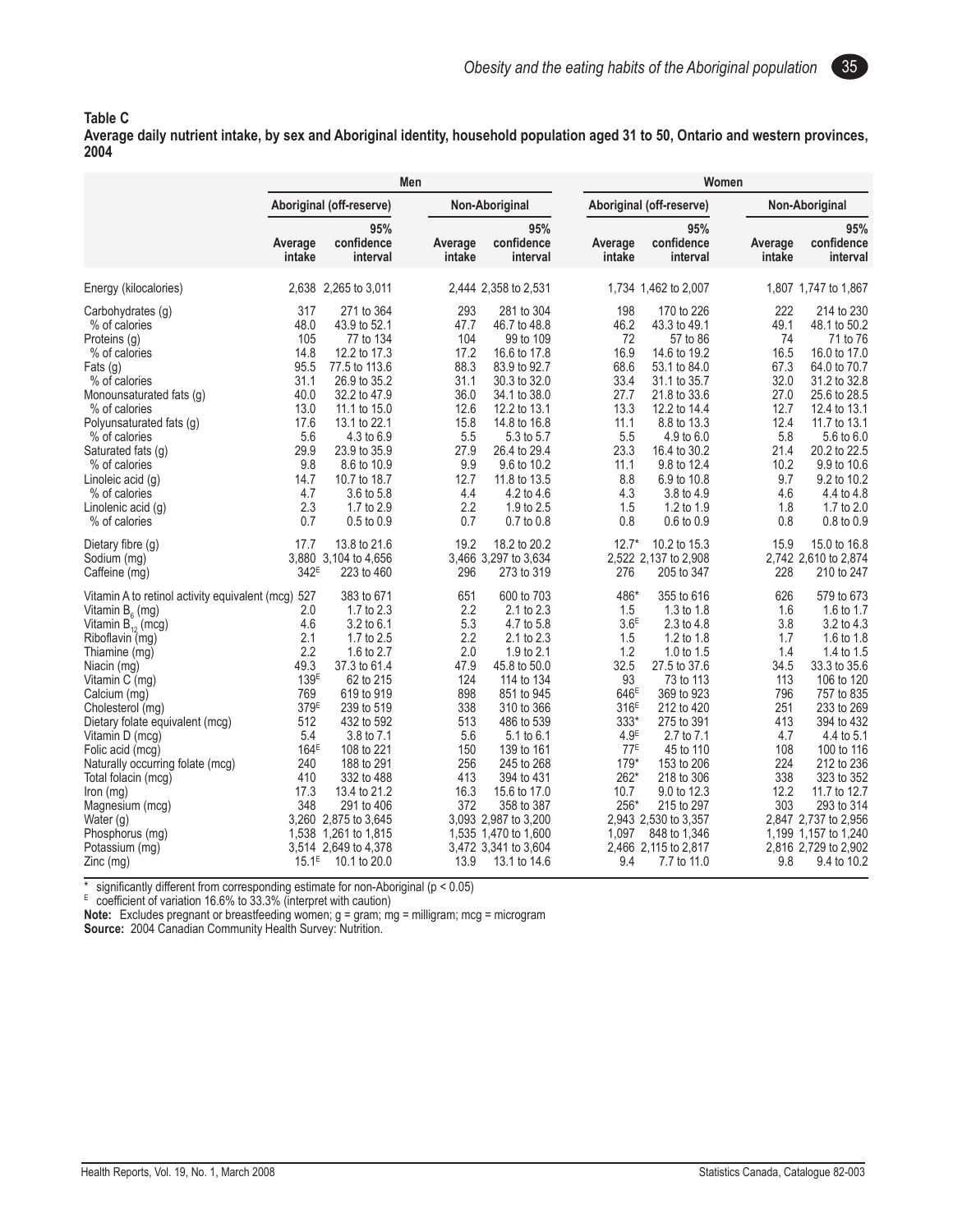

# ELECTRONIC PUBLICATIONS AVAILABLE AT www.statcan.ca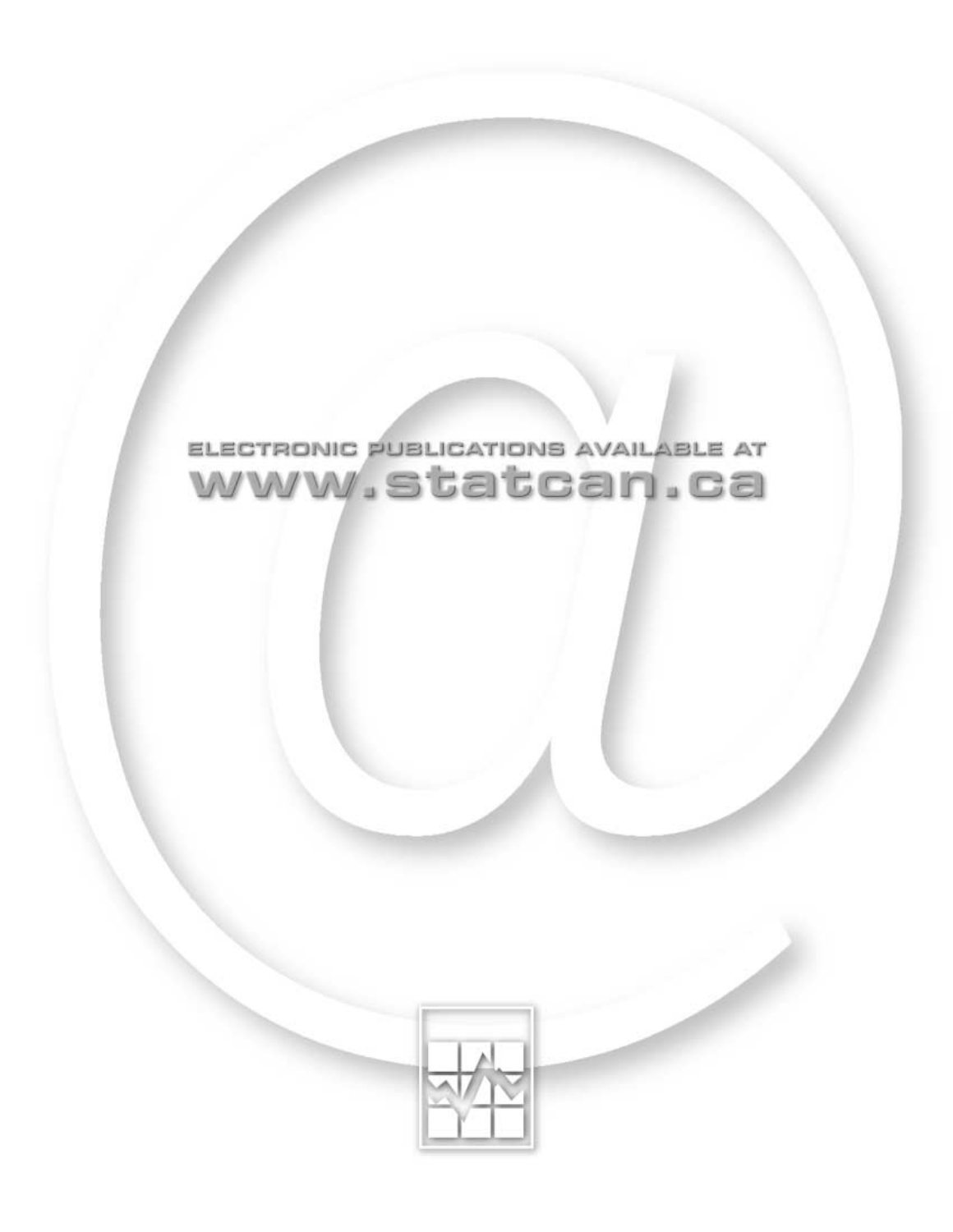# Chronic pain in Canadian seniors

*Pamela L. Ramage-Morin*

Throughout our lives we experience pain. It could<br>be a temporary discomfort such as infant colic or<br>a more chronic level of pain resulting from injury<br>or disease. Although not pleasant, pain may be protective<sup>1</sup> be a temporary discomfort such as infant colic or a more chronic level of pain resulting from injury or disease. Although not pleasant, pain may be protective,<sup>1</sup> helping us survive.<sup>2</sup> As a symptom of injury, illness or disease, pain motivates us to seek treatment and teaches us to change our behaviour—the child who touches a hot surface, for example, learns to avoid further injury and heed parents' warnings. However, pain may be chronic and destructive, serving no useful purpose for survival.<sup>2</sup> Pain is usually considered chronic if it lasts anywhere from 3 to 6 months or more<sup>3</sup> or, alternatively, if it persists after an injury has healed.<sup>2</sup>

37

The importance of pain as a public health issue lies in the high prevalence and impact of this problem.<sup>4-6</sup> Professor

#### Harald Breivik stated:

"Chronic pain is one of the most underestimated health care problems in the world today, causing major consequences for the quality of life of the sufferer and a major burden on the health care system in the Western world. We believe chronic pain is a disease in its own right."7

Studies consistently show that the likelihood of experiencing pain increases with age.<sup>6,8-10</sup> Chronic pain threatens the quality of life for many seniors who are often

#### **Abstract** *Objectives*

This study describes the prevalence of chronic pain among seniors living in private households and in longterm health care institutions. Associations between an increase in chronic pain and unhappiness and negative self-perceived health are examined.

#### *Data sources*

Data are from the Health Institutions and Household components of Statistics Canada's 1994/1995 through 2002/2003 National Population Health Survey (NPHS) and 2005 Canadian Community Health Survey (CCHS).

#### *Analytical techniques*

Prevalence rates of chronic pain were estimated using cross-sectional data from the 1996/1997 NPHS and the 2005 CCHS. Multiple logistic regression was used to model an increase in chronic pain in relation to quality of life outcomes, controlling for chronic conditions, medication use, age, sex, proxy response, and socioeconomic status.

#### *Main results*

Thirty-eight percent of institutionalized seniors experienced pain on a regular basis, compared with 27% of seniors living in households. In both populations, rates were higher for women than men. An increase in pain over a two-year period was associated with higher odds of being unhappy or having negative self-perceived health at the end of the period.

#### *Conclusions*

Chronic pain is a major health issue for seniors, particularly those in health care institutions. The reduction of pain symptoms, independent of the presence of chronic conditions, would have a positive impact on the well-being of seniors.

#### **Keywords**

Aging, cross-sectional studies, epidemiology, health surveys, logistic models, longitudinal studies, pain, prevalence, self-perceived health, unhappiness

#### **Author**

Pamela L. Ramage-Morin (1-613-951-1760; Pamela.Ramage-Morin@statcan.ca) is with the Health Information and Research Division at Statistics Canada, Ottawa, Ontario, K1A 0T6.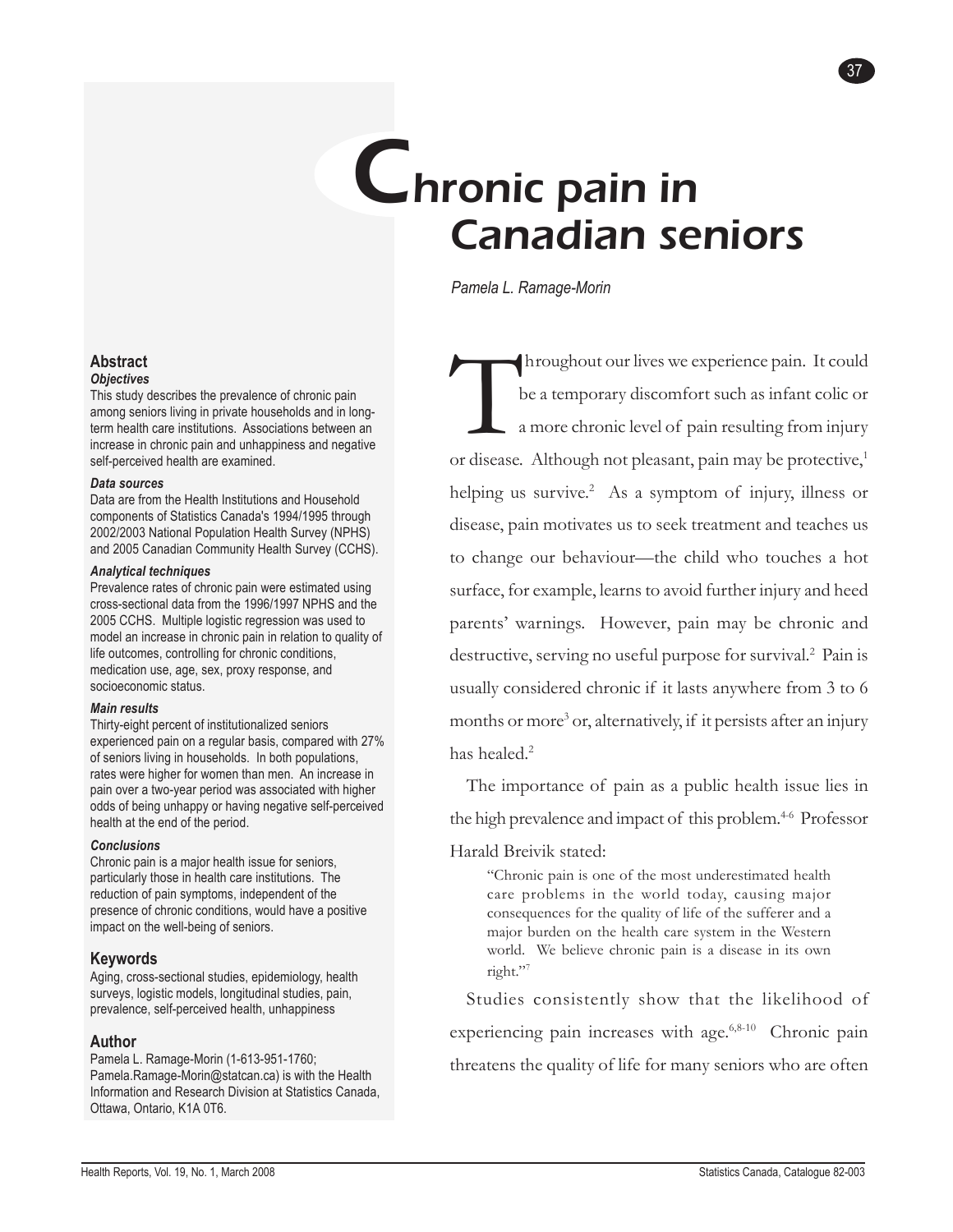coping with other physical conditions, activity limitations, and cognitive changes.<sup>8,11-14</sup> Studies have shown that chronic pain is related to fatigue, malnutrition, addiction, loneliness, and loss of independence.1,11,14-15 Pain control is identified by seniors as an important health care priority;<sup>16,17</sup> some fear a life in pain more than death.<sup>2</sup>

Anywhere from a quarter to as many as threequarters of older adults suffer from chronic pain and are consequently limited in their mobility and dexterity.<sup>11,14,18,19</sup> For those residing in health care institutions, the range of chronic pain prevalence is estimated to be even higher.<sup>4,5,20-22</sup>

This is a concern in Canada where the number and proportion of seniors (aged 65 or older) are projected to grow. In 2005, seniors comprised 13% of the population.23 By 2031, when the last of the baby boom generation has reached age 65, it is estimated that there will be between 8.9 and 9.4 million seniors in Canada, representing almost a quarter of the population.<sup>24</sup>

With an aging population, there is a need for chronic pain studies that focus specifically on seniors, including those residing in private households as well as in long-term health care institutions. Many studies have been based on samples from specific nursing homes or community groups,3,10,12,13,25,26 but larger, population-based studies are required. Such needs are addressed in this study, which is based on cross-sectional and longitudinal data from the National Population Health Survey and the Canadian Community Health Survey. National estimates of the prevalence of pain are provided for seniors in private households and in long-term health care institutions. A unique feature of this study is the use of longitudinal data to assess how the onset of chronic pain is associated with the happiness and self-perceived health of senior Canadians.

## **Methods**

#### **Data sources**

This article is based on data from the National Population Health Survey (NPHS) and the Canadian Community Health Survey (CCHS). Detailed documentation on both surveys can be found at Statistics Canada's Web site (http://www.statcan.ca). Descriptions of the NPHS design, sample, and interview procedures are available in published reports.27,28 Sample sizes and response rates for the NPHS and CCHS are presented in Table 1.

#### National Population Health Survey

The NPHS, which began in 1994/1995, collects information about the health of the Canadian population every two years. It includes crosssectional samples and longitudinal panels. The NPHS has three components: health care institutions, private households, and the North. This study is based on the first two components.

The NPHS *Health Institutions component* collected data from people living in hospitals, nursing homes, and facilities for people with disabilities. The institutions were sampled from a list of residential

**Table 1**

**Response rates, National Population Health Survey and Canadian Community Health Survey**

|                                             |                       |                                                                            |                                                                                                 |                                               | <b>Institutions</b>                                 | <b>Households</b>                                |                                                            |                                                  |
|---------------------------------------------|-----------------------|----------------------------------------------------------------------------|-------------------------------------------------------------------------------------------------|-----------------------------------------------|-----------------------------------------------------|--------------------------------------------------|------------------------------------------------------------|--------------------------------------------------|
| <b>Survey</b>                               | Cycle                 | Year                                                                       | Panel                                                                                           | Sample                                        | Institution<br>response<br>rate $(\%)$              | Individual<br>response<br>rate $(\%)$            | Sample                                                     | Cycle<br>response<br>rate $(\%)$                 |
| National Population<br><b>Health Survey</b> | ⌒<br>n<br>3<br>4<br>5 | 1994/1995<br>1996/1997<br>1996/1997<br>1998/1999<br>2000/2001<br>2002/2003 | Longitudinal<br>Longitudinal<br>Cross-sectional<br>Longitudinal<br>Longitudinal<br>Longitudinal | 2,287<br>2,287<br>2.118<br>2,287<br>2,287<br> | 95.5<br>100.0<br>100.0<br>100.0<br>99.3<br>$\cdots$ | 93.6<br>95.9<br>89.9<br>98.4<br>96.9<br>$\cdots$ | 20.095<br>17,276<br>$\cdots$<br>17.276<br>17,276<br>17,276 | 83.6<br>92.8<br>$\cdots$<br>88.2<br>84.8<br>80.6 |
| Canadian Community<br><b>Health Survey</b>  | 3.1                   | 2005                                                                       | Cross-sectional                                                                                 | $\cdots$                                      | $\cdots$                                            | $\cdots$                                         | 132,947                                                    | 78.9                                             |

... not applicable

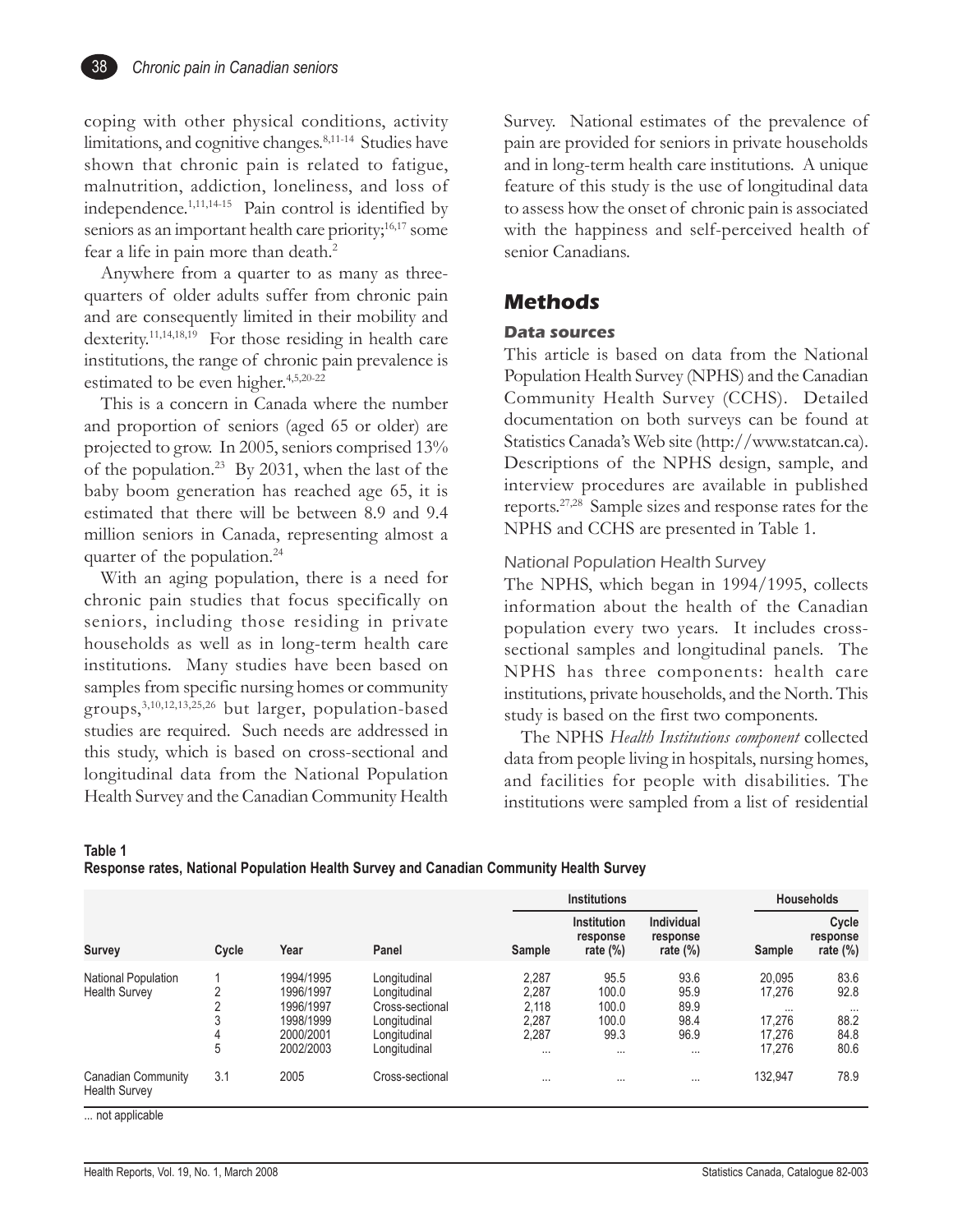care facilities collected by the Canadian Institute for Health Information and a list of hospitals maintained by the Health Statistics Division of Statistics Canada. The sample was restricted to facilities with at least four beds. In-scope institutions were stratified in three stages: first by geography (five regions excluding the territories); then by type of institution (institutions for the elderly, institutions for those who are cognitively impaired, and other rehabilitative institutions); and finally, by size (number of beds). The first two cycles (1994/1995 and 1996/1997) were both cross-sectional and longitudinal (collecting health information from the same individuals each cycle). Beginning in cycle 3 (1998/1997), the institutional component became strictly longitudinal.

Interviewers initially met with institution administrators to establish which residents would require proxy interviews because of illness or incapacity. Next-of-kin were contacted and given the option of completing the interview on their relative's behalf or having a knowledgeable staff member or volunteer respond for their relative. Most interviews were done in person, although telephone interviews were accepted for proxy respondents who could not be met in person.

The *household component* of the NPHS covers household residents in all provinces, except persons living on Indian reserves, on Canadian forces bases, and in some remote areas. The first three cycles (1994/1995, 1996/1997, and 1998/1999) were both cross-sectional and longitudinal. Beginning in cycle 4 (2000/2001), the household component became strictly longitudinal. People in the longitudinal sample are interviewed every two years. This analysis uses the cycle  $5(2002/03)$  longitudinal "square" file, which contains records for all responding members of the original panel whether or not information about them was obtained in all subsequent cycles.

#### Canadian Community Health Survey

The CCHS targets persons aged 12 or older who are living in private dwellings in the ten provinces and the three territories. People living on Indian Reserves or Crown lands, residents of institutions, full-time members of the Canadian Forces, civilian and military residents of Canadian Forces bases, and residents of certain remote regions are excluded. The CCHS covers approximately 98% of the Canadian population aged 12 or older. Cycle 3.1 began in January 2005 and was conducted over the following 12 months.

The CCHS is a sample survey with a crosssectional design. Cycle 3.1 used three sampling frames to select the sample of households: 49% of the sample of households came from an area frame, 50% from a list frame of telephone numbers, and the remaining 1%, from a Random Digit Dialing sampling frame. The area frame designed for the Canadian Labour Force Survey was used to select sample for the CCHS. A multi-stage stratified cluster design was used to sample dwellings within this area frame. One person aged 12 or older was randomly selected from the sampled households.

The CCHS is composed of modules categorized as common, subsample and optional content. Common content comprises the major part of the questionnaire and is asked of all respondents. The subsample content is designed to reduce respondent burden by including only enough respondents to yield reliable estimates at the national and provincial levels. The optional content allows health regions to focus on issues of local importance.

This research is based on 25,672 respondents who were selected as part of the subsample that included the Health Utility Index module, which has questions about chronic pain. There are an additional 14,020 respondents from British Columbia, the only province that selected this module as optional content.

#### **Definitions**

Unless otherwise stated, definitions apply to both the CCHS and NPHS variables.

*Chronic pain*, the primary independent variable, is based on a response of "no" to the question: "Are you usually free of pain or discomfort?" People who experience chronic pain were asked about the severity: "How would you describe the usual intensity of your pain or discomfort?" They categorized their pain as mild, moderate or severe.

*Activity interference* was derived from the question: "How many activities does your pain or discomfort prevent?" A dichotomous variable was created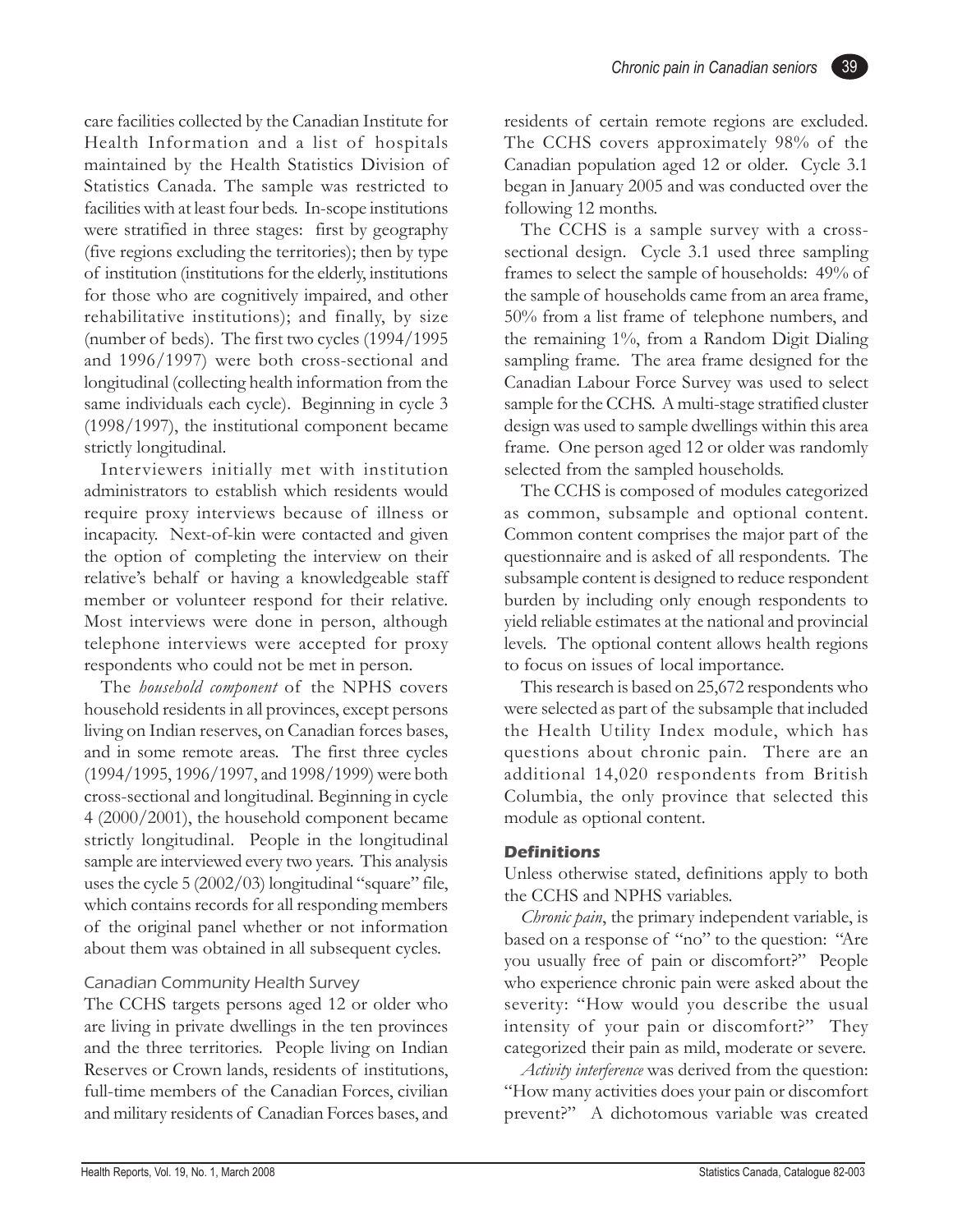whereby responses of "none," "a few," or "some" were coded "0" (minor interference). Responses of "most," coded as "1," indicated a more major perception of interference.

*Self-perceived health* is one of two outcome variables. It is based on the question: "In general, would you say your health is: ..." The five response categories were combined into two: good/very good/excellent health comprises "positive" self-perceived health, while fair/poor health constitutes "negative" selfperceived health.

The second outcome variable, *self-perceived happiness*, is derived from the question: "How would you describe yourself as being usually?" People were considered "happy" if they indicated either of two categories: happy and interested in life/somewhat happy. The other three response categories were combined to indicate "unhappiness": somewhat unhappy/unhappy with little interest in life/so unhappy that life is not worthwhile.

An *increase in pain* is the primary independent variable in the longitudinal analysis. The analysis was limited to those with either no pain or mild pain at the start of each two-year period; those who reported "moderate" or "severe" pain at the end of the period were classified as having an increase in pain. The sample size for the household population was sufficient to further compare those who had experienced increases to moderate pain with those whose pain had increased to severe levels.

The presence of *chronic conditions* was established by asking respondents if they had been diagnosed by a health professional with a long-term chronic condition, one that had lasted, or was expected to last, at least six months. Respondents were read a list of conditions that included arthritis or rheumatism, high blood pressure, asthma, chronic bronchitis or emphysema, diabetes, epilepsy, heart disease, cancer, effects of a stroke, partial or complete paralysis, incontinence, Alzheimer's disease or other dementia, osteoporosis, cataracts, glaucoma, kidney disease, and other chronic condition. Only conditions that were listed at every cycle were included in the analyses. The list of conditions differs slightly between the household and institutional files. Conditions in the institutional file were used as a starting point and, where possible, matched to conditions from the household file. For institutions in 1994/1995, respondents were asked if they had difficulty controlling their bladder or bowels. In subsequent years, they were asked separate questions about urinary incontinence and bowel control. To be consistent with 1994/1995, these were combined into one chronic condition for all years. For household respondents, the incontinence question refers only to urinary incontinence. Appendix Table A contains a list of the chronic condition variables used in the longitudinal analysis.

The number of chronic conditions at baseline was included in the longitudinal analysis, categorized as none, one, or two or more conditions. New *chronic conditions* were those reported at follow-up that were not reported at baseline. They were counted and categorized in the same manner as the baseline chronic conditions.

All respondents were asked how many different medications they had taken in the past two days. People who had taken one or more were asked the names of their medications. These were subsequently coded using the Canadian edition of the *Anatomical Therapeutic Chemical (ATC) Classification System for Human Medications*. Pain medications were those that commenced with codes: MO1 (antiinflammatory and anti-rheumatic agents), MO2 (topical products for joint and muscular pain), or N02 (analgesics). Medication use over the past two days was categorized as "no medication use," "medication use, but not pain medication," or "pain medication."

In addition to *sex*, a number of sociodemographic and administrative variables were used in this study. *Age* is included as a continuous variable in the multivariate models. The *working-age* population covers people aged 18 to 64. *Seniors* are aged 65 or older.

*Education*, a dichotomous variable, distinguishes those who had graduated from secondary school from those who had not.

*Income* was used for the cross-sectional analysis only. Total *personal income* over the past 12 months was used for the institutional population. This

40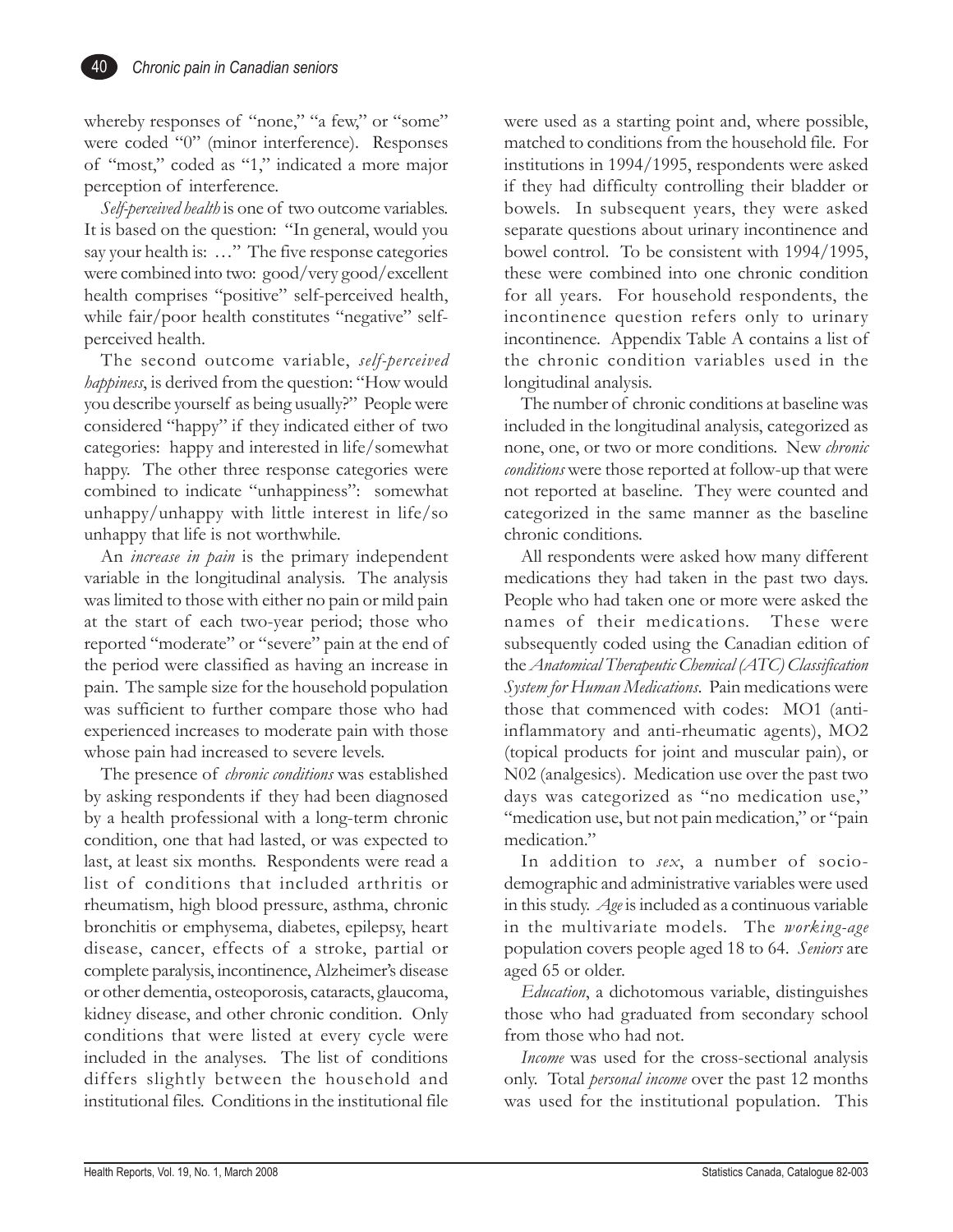includes income from all sources, before taxes and deductions. Based on the distribution, people were categorized into the following income groups:

| Lower  | No income to less than \$10,000 |
|--------|---------------------------------|
| Middle | \$10,000 to less than \$15,000  |
| Higher | $$15,000$ or more               |

For the household population, total *household income* from all sources in the previous 12 months was adjusted for the 2004 low-income cutoff (LICO) specific to the household and community size. (The low-income cutoff is the threshold at which a family would typically spend a larger portion of its income than the average family on the necessities of food, clothing and shelter.) Adjusted household incomes were then grouped into deciles (10 groups each containing approximately equal numbers of respondents). Deciles were generated using weighted data. These deciles were grouped into three income categories: lower (deciles 1 to 3), middle (deciles 4 to 6), and higher (deciles 7 to 10) income.

Interviewers recorded whether the questionnaire was completed by the respondent or by *proxy*. This is a dichotomous variable where "1" indicates a questionnaire completed by proxy and "0" refers to interviews completed by respondents.

#### **Statistical analyses**

#### Cross-sectional analyses

Cycle 2 (1996/1997) of the NPHS institutional component and Cycle 3.1 (2005) of the CCHS were used for these analyses. Weighted frequencies and cross-tabulations were used to estimate the proportion of people with chronic pain by selected characteristics. In addition, cross-sectional data were used to calculate the excess number of cases of chronic pain in order to demonstrate how the burden of this condition is unequally distributed among Canadians.

#### Longitudinal analyses

Associations between an increase in pain over a twoyear period and unhappiness and negative selfperceived health were based on data from the NPHS. Data were used from four cycles of the health institutions component (1994/1995 through 2000/ 2001) and five cycles of the private households component (1994/1995 through 2002/2003). Pooling of repeated observations was combined with logistic regression analysis. Three cohorts of observations were pooled for the institutional population with baseline years of 1994/1995, 1996/ 1997 and 1998/1999. Four cohorts of observations were used for the household population with baseline years of 1994/1995, 1996/1997, 1998/ 1999 and 2000/2001.

The study sample was limited to those who, at each baseline year:

- reported no pain or mild pain;
- were 65 or older; and
- provided a full response at baseline and follow-up (two years later).

Respondents were excluded if they moved between a health care institution and private household over the study period.

## **Text table A**

#### **Sample sizes for longitudinal analysis**

| Cohort                                   | <b>Baseline</b><br>(Time 1)                      | Follow-up<br>(Time 2)                            | <b>Institutions</b>            | <b>Households</b>                         |
|------------------------------------------|--------------------------------------------------|--------------------------------------------------|--------------------------------|-------------------------------------------|
| $\overline{2}$<br>3<br>4<br><b>Total</b> | 1994/1995<br>1996/1997<br>1998/1999<br>2000/2001 | 1996/1997<br>1998/1999<br>2000/2001<br>2002/2003 | 798<br>414<br>253<br><br>1.465 | 1.826<br>1,863<br>1.747<br>1.694<br>7,130 |

.. not available

It is possible that seniors contributed more than one record to the analysis. For example, a senior with no or mild pain in 1994/1995 is followed up two years later, contributing one record to the analysis. If that person reported no or mild pain in 1996/1997, or in any subsequent baseline year, they were followed up again two years later, contributing another record to the analysis. The bootstrap method accounts for the increase in variance that may result from having repeated observations, because the same individual is always in the same bootstrap sample. $^{29}$ 

Logistic models were used on the pooled set of observations to estimate associations between an increase in pain over a two-year period and each quality of life outcome (unhappiness and negative self-perceived health). The restricted models contain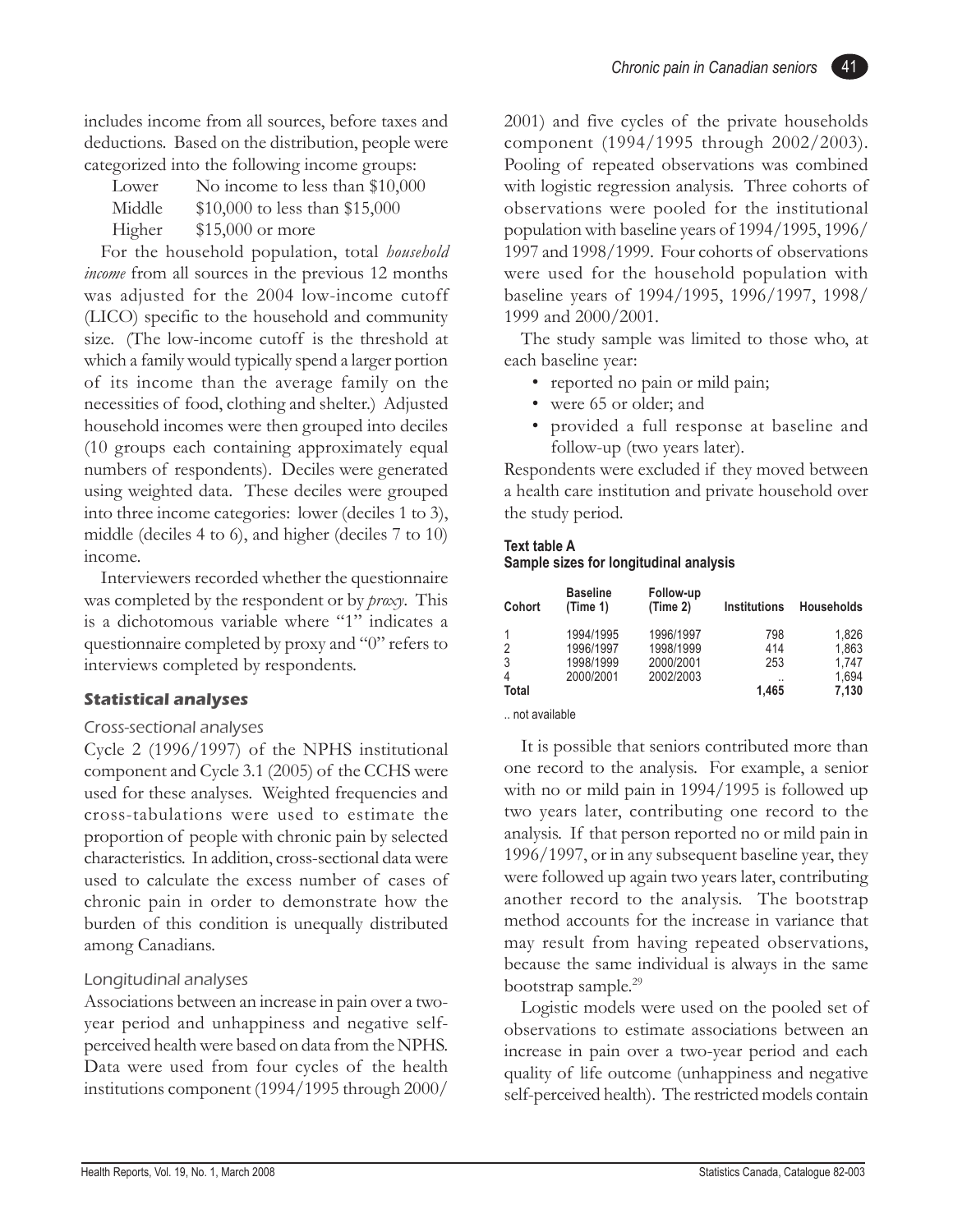baseline characteristics (age, sex, education, existing chronic conditions, proxy status, and unhappiness or negative self-perceived health). A variable, "cycle," was included to control for differences between each two-year cohort. In addition, followup characteristics were entered into the restricted models (medication use, new chronic conditions, and proxy status). The full models contain the main exposure of interest (an increase in pain) in addition to the variables entered in the restricted models.

The longitudinal analyses were conducted on both sexes combined. Tests for interaction were carried out to establish whether the impact of an increase of pain on quality of life varied by sex. There were no significant interaction terms for either negative self-perceived health or unhappiness.

To account for survey design effects of the NPHS and CCHS, coefficients of variation and p-values were estimated, and significance tests were performed using the bootstrap technique.30-32 The significance level was set at  $p < 0.05$ .

## **Results**

The cross-sectional analysis for health care institutions is based on a sample of 1,711 seniors aged 65 or older, with a mean age of 84. Almost three-quarters (73%) of the sample were women. For the household population, the cross-sectional analysis includes 39,692 respondents, most of whom (30,713) were working age (18 to 64). Information from these respondents provides some context against which to compare seniors (8,979 respondents), the main focus of the study. The mean age of the senior sample was 75. Fifty-nine percent of the senior sample were women.

#### **Prevalence and associated factors**

Chronic pain is common among seniors, who are more likely to experience it than are younger, working-age people: 27% of seniors living in private households reported chronic pain, compared with 16% of people aged 18 to 64 (Table 2, Chart 1). Seniors living in long-term health care institutions were even more likely to experience chronic pain  $(38\%)$ .

Although seniors were more likely to report chronic pain than were working-age people, there was little difference between seniors of different ages. In institutions, those aged 85 or older were no more or less likely to report chronic pain than were younger residents. In the household population, there was no difference between the oldest and youngest seniors, although those aged 75 to 84 were more likely to report pain (30%) than were 65- to 74-year-olds (24%).

Among seniors, chronic pain was more common than a number of other major chronic conditions

#### **Table 2**

**Prevalence of chronic pain, by selected characteristics, household and institutional populations aged 18 to 64 and 65 or older, Canada excluding territories, 2005 (households) and 1996/1997 (institutions)**

|                                                                                                 | <b>Households</b>                                                | <b>Institutions</b>  |
|-------------------------------------------------------------------------------------------------|------------------------------------------------------------------|----------------------|
|                                                                                                 | $\%$                                                             | $\frac{0}{0}$        |
| 18 to 64                                                                                        |                                                                  |                      |
| <b>Total</b>                                                                                    | $15.5^{\ddagger}$                                                |                      |
| Sex<br>Men                                                                                      | $14.0^{**}$                                                      |                      |
| Women <sup>t</sup>                                                                              | $16.9*$                                                          | .                    |
| 65 or older                                                                                     |                                                                  |                      |
| <b>Total</b>                                                                                    | $26.7$ <sup>§</sup>                                              | 37.9                 |
| Sex<br>Men<br>Women <sup>t</sup>                                                                | $21.0$ <sup>§*</sup><br>$31.2$ <sup>§</sup>                      | $33.9*$<br>39.4      |
| Age group<br>65 to 74 <sup>t</sup><br>75 to 84<br>85 or older                                   | 24.4\$<br>29.9§*<br>$29.5$ <sup>§</sup>                          | 37.3<br>40.7<br>36.2 |
| <b>Education</b><br>Less than secondary graduation<br>Secondary graduation or more <sup>†</sup> | $29.5$ <sup>§*</sup><br>$23.3$ <sup>§</sup>                      | $40.7*$<br>32.6      |
| Income<br>Lower<br>Middle<br>Higher <sup>t</sup>                                                | $28.1$ <sup>§*</sup><br>$25.4$ <sup>§</sup><br>22.8 <sup>§</sup> | 40.2<br>37.2<br>34.7 |
| Proxy response<br>Yes<br>No <sup>t</sup>                                                        | $39.7*$<br>$26.0$ <sup>§</sup>                                   | $34.7*$<br>42.4      |

reference category

significantly different from estimate for household population aged 65 or older ( $p < 0.05$ )

significantly different from estimate for institutional population ( $p < 0.05$ )

significantly different from estimate for reference category ( $p < 0.05$ ) ... not applicable

**Sources**: 2005 Canadian Community Health Survey; 1996/1997 National Population Health Survey, cross-sectional sample, Health Institutions component.

42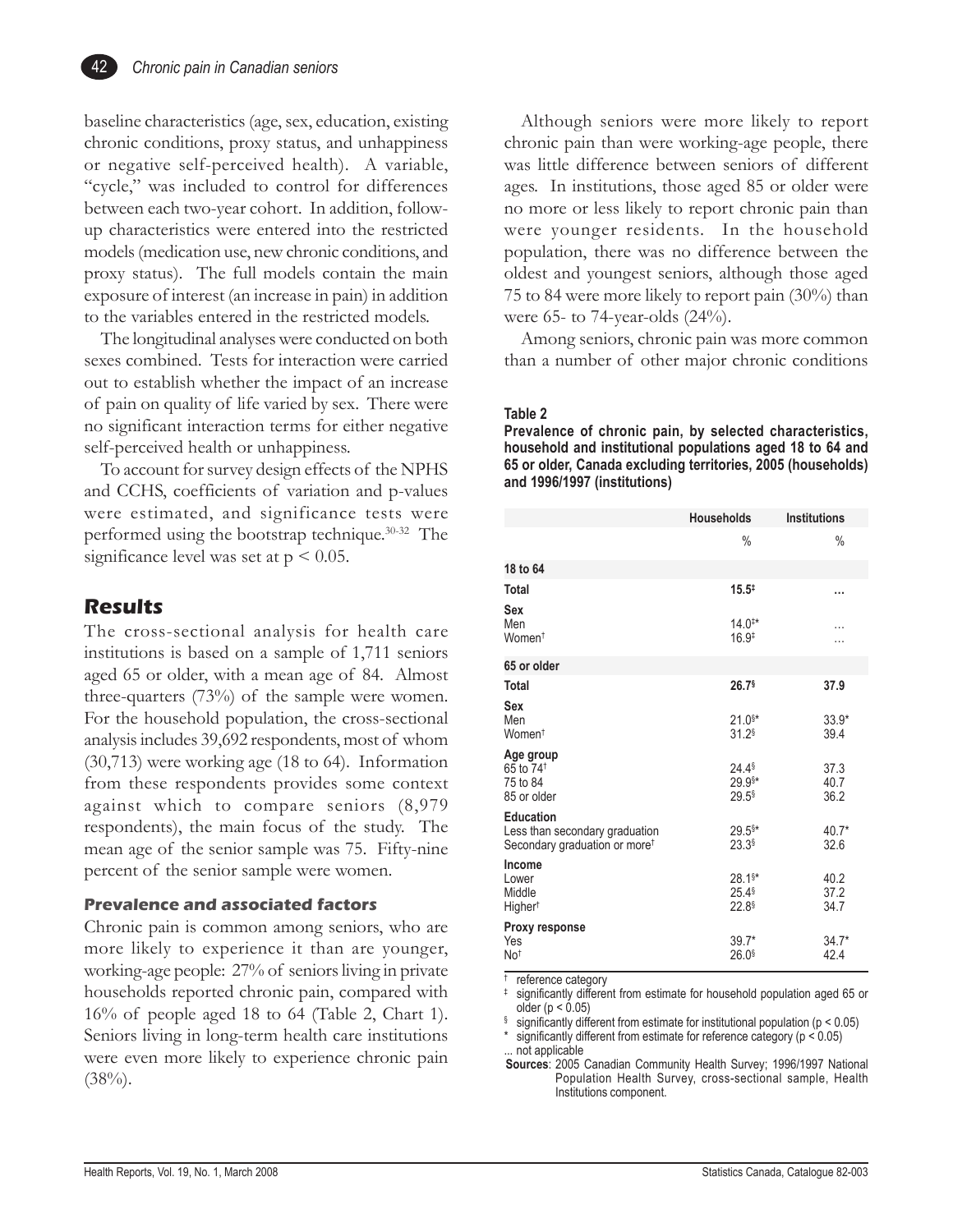#### **Chart 1**

**Prevalence of chronic pain, by sex, household and institutional populations aged 18 to 64 and 65 or older, Canada excluding territories, 2005 (households) and 1996/1997 (institutions)**



significantly different from estimate for women ( $p < 0.05$ )

 $\ddagger$  significantly different from estimate for institutional population ( $p < 0.05$ ) **Sources**: 2005 Canadian Community Health Survey; 1996/1997 National Population Health Survey, cross-sectional sample, Health Institutions component.

(Chart 2). For those residing in private households, it was more common than diabetes, heart disease, Alzheimer's disease, incontinence, cataracts or suffering from the effects of stroke. In institutions, only incontinence, arthritis and Alzheimer's disease were more common than chronic pain.

However, pain and chronic conditions were closely related. Over half of seniors living in households (56%) reported two or more chronic conditions, as did 83% of institutionalized seniors. And those with at least two chronic conditions were more likely to experience chronic pain than were those with fewer conditions (Chart 3).

Seniors with some common chronic conditions, such as arthritis, heart disease and diabetes, were generally more likely to report chronic pain than were those without the condition (Chart 4). A notable exception was institutionalized seniors with Alzheimer's disease, 28% of whom were reported to have chronic pain, compared with 43% of institutional residents who did not have Alzheimer's disease.

#### **Chart 2**

**Prevalence of chronic pain and selected chronic conditions, household and institutional populations aged 65 or older, Canada excluding territories, 2005 (households) and 1996/ 1997 (institutions)**



significantly different from estimate for women ( $p < 0.05$ ) limited to urinary incontinence for the household population, but also includes bowel incontinence for the institutional population

E use with caution (coefficient of variation  $16.6\%$  to  $33.3\%$ )

**Sources**: 2005 Canadian Community Health Survey; 1996/1997 National Population Health Survey, cross-sectional sample, Health Institutions component.

Women were consistently more likely than men to report chronic pain, regardless of whether they were working-age or older, living in an institution or not (Table 2). However, for the most part, among seniors with chronic pain, women were no more or less likely than men to report their pain as moderate or severe (Table 3). The exception was household residents: men reporting pain were more likely than women to rate their pain as mild.

Education and income were used as markers of socio-economic status (Table 2). For education, 33% of institutional residents who had graduated from secondary school experienced chronic pain, compared with 41% of residents with less than secondary graduation. Prevalences were lower among the household population, but a similar pattern existed; 23% of secondary graduates had

<sup>†</sup> significantly different from estimate for household population aged 65 or older (p < 0.05)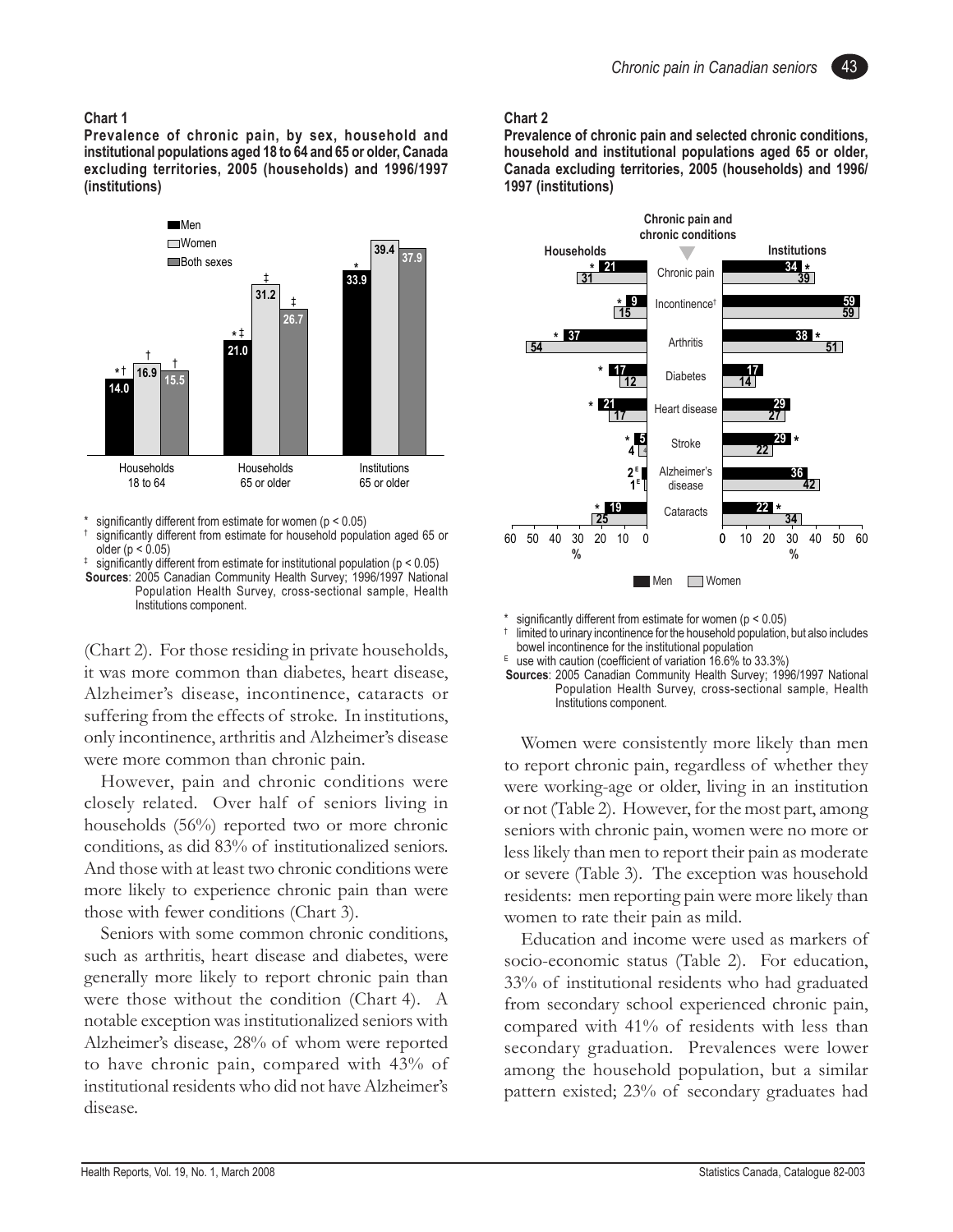

#### **Chart 3**

**Prevalence of chronic pain, by number of chronic conditions, household and institutional populations aged 65 or older, Canada excluding territories, 2005 (households) and 1996/ 1997 (institutions)**



significantly different from estimate for "None" ( $p < 0.05$ )

- significantly different from estimate for previous category ( $p < 0.05$ )
- use with caution (coefficient of variation between 16.6% and 33.3%)
- **Notes:** The count of chronic conditions is based on arthritis, high blood pressure, asthma, bronchitis / emphysema, diabetes, epilepsy, heart disease, incontinence, cataracts, Alzheimer's disease, glaucoma, and the effects of stroke. Cancer is included for the household population; partial or complete paralysis, osteoporosis, kidney disease and other chronic conditions are included for the institutional population.
- **Sources**: 2005 Canadian Community Health Survey; 1996/1997 National Population Health Survey, cross-sectional sample, Health Institutions component.

#### **Table 3**

**Percentage distribution of people reporting chronic pain, by intensity of pain and sex, household and institutional populations aged 65 or older, Canada excluding territories, 2005 (households) and 1996/1997 (institutions)**

| Intensity of pain | <b>Households</b> | <b>Institutions</b> |
|-------------------|-------------------|---------------------|
|                   | $\%$              | $\%$                |
| Mild              | 27.4              | 22.4                |
| Men               | $34.1**$          | 18.7 <sup>E</sup>   |
| Women             | 23.7              | 23.6                |
| Moderate          | 54.7              | 50.0                |
| Men               | 50.5              | 57.0                |
| Women             | $56.9^{\dagger}$  | 47.8                |
| <b>Severe</b>     | $18.0^+$          | 27.6                |
| Men               | 15.4              | $24.4^E$            |
| Women             | $19.4^{\dagger}$  | 28.6                |

significantly different from estimate for institutional population ( $p < 0.05$ )

significantly different from estimate for women ( $p < 0.05$ )

use with caution (coefficient of variation between 16.6% and 33.3%) **Note:** Percentages based on people reporting chronic pain.

**Sources**: 2005 Canadian Community Health Survey; 1996/1997 National Population Health Survey, cross-sectional sample, Health Institutions component.

#### **Chart 4**

**Prevalence of chronic pain, by presence or absence of selected chronic conditions, household and institutional populations aged 65 or older, Canada excluding territories, 2005 (households) and 1996/1997 (institutions)**



\* significantly different from estimate for those without condition  $(p < 0.05)$ <br>the hourshald population but also included

limited to urinary incontinence for the household population, but also includes bowel incontinence for the institutional population

 $E$  use with caution (coefficient of variation 16.6% to 33.3%)

**Sources**: 2005 Canadian Community Health Survey; 1996/1997 National Population Health Survey, cross-sectional sample, Health Institutions component.

chronic pain, compared with 30% of those with less education.

Seniors whose household income was in the lower range were more likely to have chronic pain than were those with higher household incomes: 28% versus 23%. For institutional residents, despite a gradient in the prevalence of chronic pain, no significant differences existed between income groups.

#### **The burden of chronic pain**

The socio-economic gradient in chronic pain indicates a potential for improvement. Currently, the burden of this condition is not shared equally among Canadians. If seniors with less than secondary graduation experienced chronic pain to the same extent as those with more education, the prevalence of chronic pain in the former group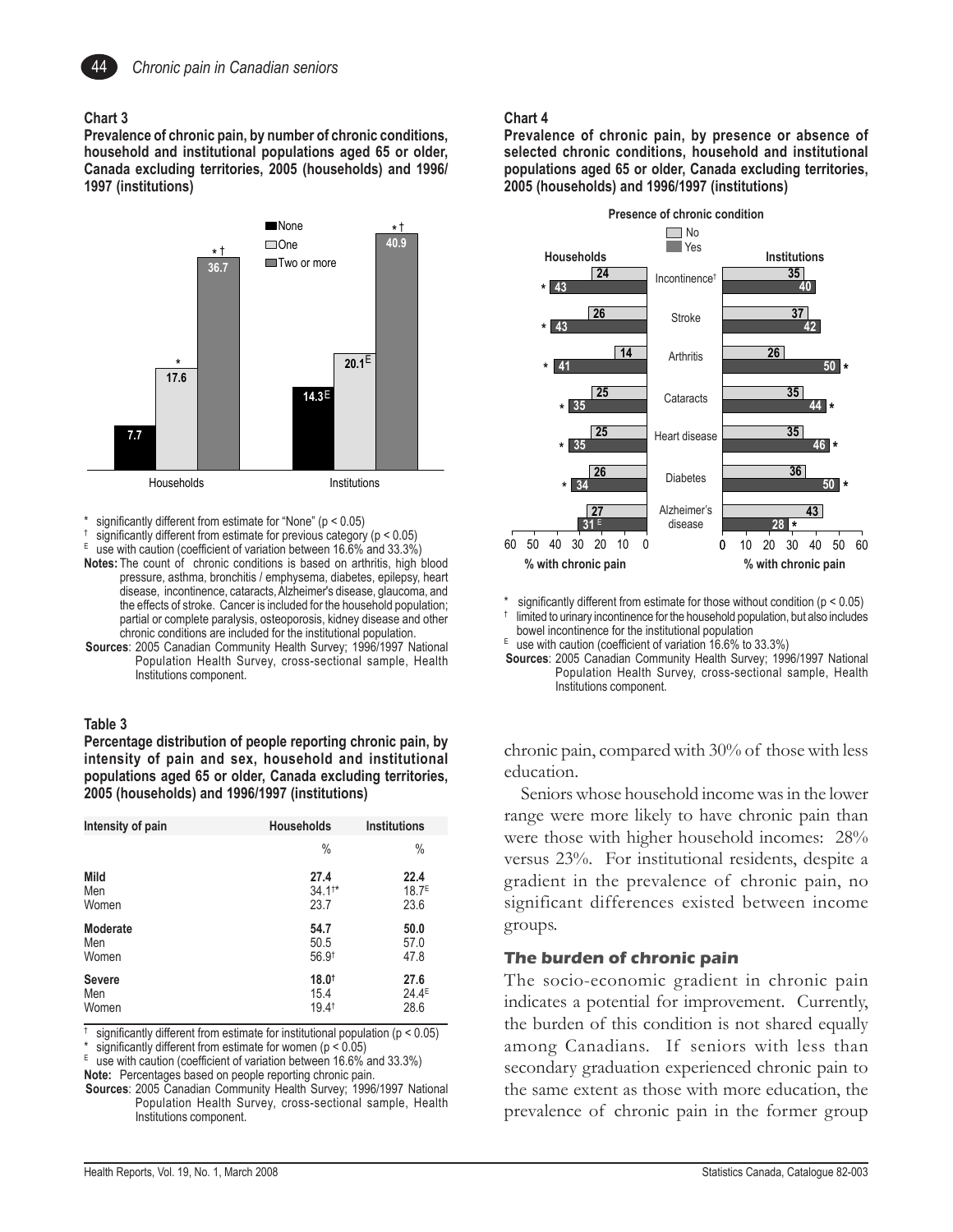#### *Chronic pain in Canadian seniors*

45

#### **Chart 5**

**Prevalence of chronic pain, by educational attainment, household and institutional populations aged 65 or older, Canada excluding territories, 2005 (households) and 1996/ 1997 (institutions)**



**Sources**: 2005 Canadian Community Health Survey; 1996/1997 National Population Health Survey, cross-sectional sample, Health Institutions component.

would be 6.2 percentage points lower in the household population and 8.1 percentage points lower among those in institutions (Chart 5). These percentages represent around 125,600 residents of private households and almost 9,300 residents of institutions.

#### **Table 4**

**Percentage whose pain interferes with most activities, by intensity of pain, household and institutional populations aged 65 or older, Canada excluding territories, 2005 (households) and 1996/1997 (institutions)**

|                                                 | <b>Households</b>                        | <b>Institutions</b>                   |
|-------------------------------------------------|------------------------------------------|---------------------------------------|
|                                                 | $\frac{0}{0}$                            | %                                     |
| Total with pain                                 | $21.8^+$                                 | 42.3                                  |
| Intensity of pain<br>Mild<br>Moderate<br>Severe | $6.7^{+5}$<br>$19.1^{+*}$<br>$52.7^{**}$ | 15.1 <sup>E</sup><br>$42.7*$<br>63.8* |

significantly different from estimate for institutional population ( $p < 0.05$ )

\* significantly different from estimate for "Mild"  $(p < 0.05)$ <br> $E = \text{UCD}$  with on the (equipment of veriorities between 16.6%)

use with caution (coefficient of variation between 16.6% and 33.3%)

**Note:** Percentages based on people reporting chronic pain.

**Sources**: 2005 Canadian Community Health Survey; 1996/1997 National Population Health Survey, cross-sectional sample, Health Institutions component.

Many people reported that chronic pain interfered with their activities, and the more intense the pain, the more likely it was to interfere with most activities (Table 4). For the household population with severe pain, 53% stated that it interfered with most activities. Among institutional residents in severe pain, 64% reported major activity interference.

#### **Pain and unhappiness**

While the cross-sectional analysis provides a portrait of seniors who experienced pain, it is limited when discussing the temporal order between pain and quality of life. The following longitudinal analyses of NPHS data address this issue. The analyses are based on 1,465 responses for institutions and 7,130 responses for the household population (see Statistical analyses).

Apart from interfering with regular activities, it is evident from the NPHS that pain can contribute to feelings of unhappiness. The odds of being unhappy at the end of a two-year period were estimated, comparing seniors who had experienced an increase of pain over the two years with those who had not (Table 5). Having two or more chronic conditions to begin with, or two or more new chronic conditions diagnosed over the two-year period, contributed to people's unhappiness. However, even when these chronic conditions and other factors (socio-demographic factors and medication use) were taken into account, seniors who experienced an increase in pain had greater odds of being unhappy. In other words, it was not just illness that contributed to unhappiness; pain in and of itself had a profound impact. In institutions, after experiencing an increase in pain, seniors had over twice the odds (2.2) of being unhappy. Seniors living in private households had higher odds of being unhappy when they experienced an increase to moderate (2.0) or severe (6.4) pain, compared with those who did not report an increase in pain.

#### **Pain and self-perceived health**

As with unhappiness, many factors can account for negative self-perceived health, including existing and emerging chronic conditions, medication use, and socio-demographic factors (Table 6). However, it is clear from the NPHS that an increase in pain has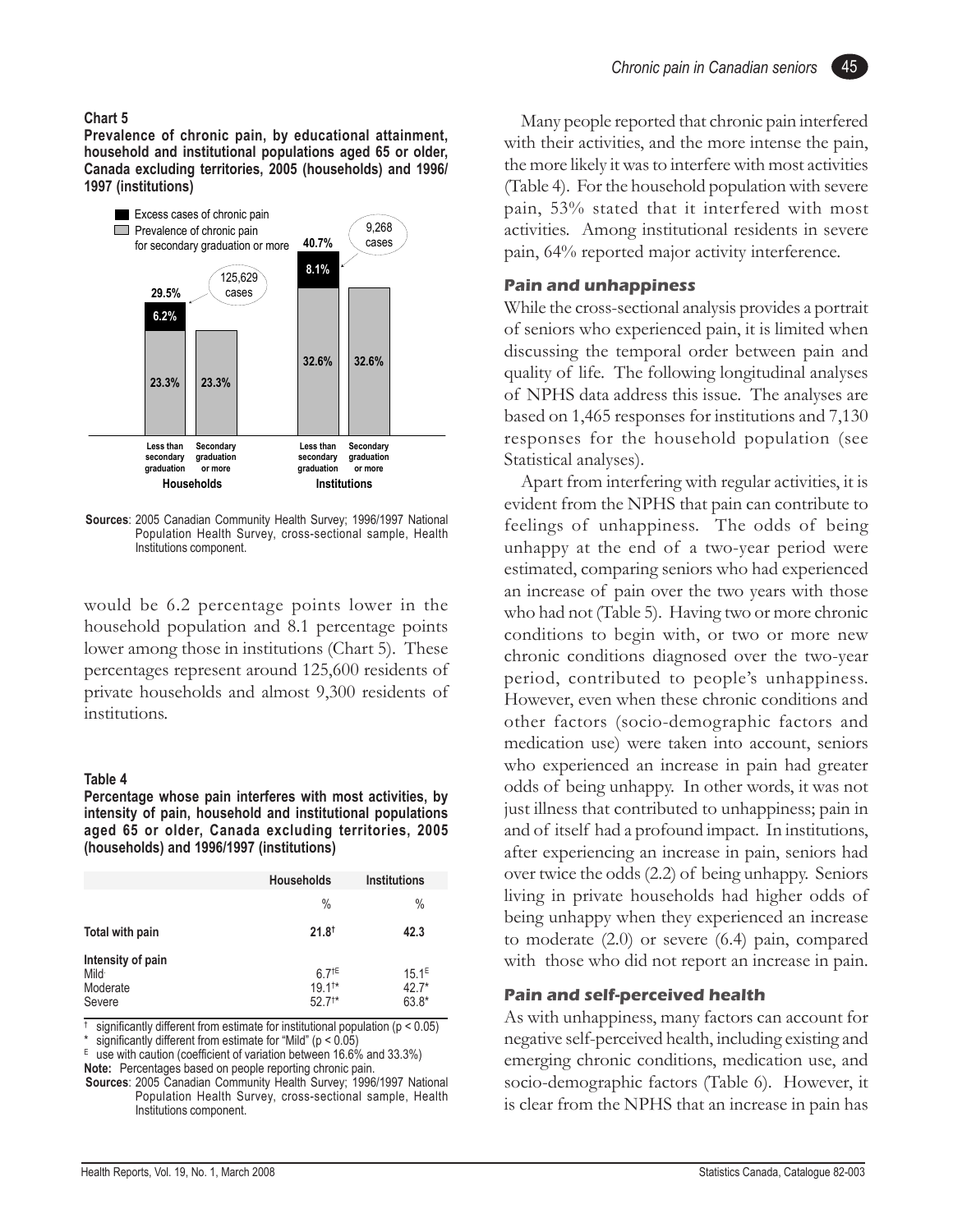

#### **Table 5**

**Odds ratios relating unhappiness to selected characteristics with and without controlling for an increase in chronic pain, household and institutional populations aged 65 or older, Canada excluding territories, 1994/1995 to 2002/2003 (households) and 1994/1995 to 2000/2001 (institutions)**

|                                                                                                                                                                         |                                  | <b>Households</b>                    |                                     |                                       | <b>Institutions</b>            |                               |                                       |                                                |
|-------------------------------------------------------------------------------------------------------------------------------------------------------------------------|----------------------------------|--------------------------------------|-------------------------------------|---------------------------------------|--------------------------------|-------------------------------|---------------------------------------|------------------------------------------------|
|                                                                                                                                                                         |                                  | Not controlling for pain             |                                     | <b>Controlling for pain</b>           |                                | Not controlling for pain      |                                       | <b>Controlling for pain</b>                    |
|                                                                                                                                                                         | Adjusted<br>odds<br>ratio        | 95%<br>confidence<br>interval        | Adjusted<br>odds<br>ratio           | 95%<br>confidence<br>interval         | Adjusted<br>odds<br>ratio      | 95%<br>confidence<br>interval | Adjusted<br>odds<br>ratio             | 95%<br>confidence<br>interval                  |
| Two-year follow-up characteristics                                                                                                                                      |                                  |                                      |                                     |                                       |                                |                               |                                       |                                                |
| Increase in pain over 2 years<br>No/Mild pain to moderate/severe pain<br>No/Mild pain to moderate pain<br>No/Mild pain to severe pain<br>No change in pain <sup>t</sup> | $\cdots$<br>$\cdots$<br>$\cdots$ | .<br>.<br>.<br>$\cdots$              | $\cdots$<br>$2.0*$<br>$6.4*$<br>1.0 | 1.3 to 3.1<br>3.0 to 13.8<br>$\cdots$ | $\cdots$<br>.<br>.<br>$\cdots$ | .<br>.<br>.<br>.              | $2.2*$<br>$\cdots$<br>$\cdots$<br>1.0 | 1.5 to 3.3<br>$\cdots$<br>$\cdots$<br>$\cdots$ |
| <b>Medication</b><br>No medication <sup>†</sup><br>Medication, but not pain medication<br>Pain medication                                                               | 1.0<br>$0.6*$<br>0.9             | 0.4 to 1.0<br>$0.6 \text{ to } 1.4$  | 1.0<br>$0.6*$<br>0.8                | 0.4 to 0.9<br>0.5 to 1.3              | 1.0<br>1.2<br>1.4              | 0.5 to 3.0<br>0.6 to 3.3      | 1.0<br>1.2<br>1.3                     | $0.5$ to $3.1$<br>$0.6 \text{ to } 3.1$        |
| <b>Chronic conditions</b><br>No new chronic conditions <sup>t</sup><br>1 new chronic condition<br>2 or more new chronic conditions                                      | 1.0<br>1.4<br>$2.0*$             | $\cdots$<br>0.9 to 2.2<br>1.2 to 3.4 | 1.0<br>1.4<br>$1.8*$                | $\cdots$<br>0.9 to 2.2<br>1.0 to 3.1  | 1.0<br>$2.0*$<br>$2.4*$        | 1.2 to 3.3<br>1.6 to 3.5      | 1.0<br>$2.0*$<br>$2.3*$               | 1.2 to 3.4<br>1.6 to 3.5                       |
| <b>Proxy status</b><br>No <sup>t</sup><br>Yes                                                                                                                           | 1.0<br>$2.6*$                    | 1.3 to 5.5                           | 1.0<br>$2.6*$                       | 1.2 to 5.7                            | 1.0<br>$3.0*$                  | 2.0 to 4.5                    | 1.0<br>$3.0*$                         | 2.0 to 4.6                                     |
| <b>Baseline characteristics</b>                                                                                                                                         |                                  |                                      |                                     |                                       |                                |                               |                                       |                                                |
| <b>Unhappiness</b><br>No <sup>t</sup><br>Yes                                                                                                                            | 1.0<br>$11.6*$                   | 6.3 to 21.3                          | 1.0<br>$10.3*$                      | 5.3 to 19.8                           | 1.0<br>$2.7*$                  | 1.9 to 3.8                    | 1.0<br>$2.7*$                         | 1.9 to 3.8                                     |
| <b>Sex</b><br>Men<br>Women†                                                                                                                                             | 1.1<br>1.0                       | 0.8 to 1.6<br>$\cdots$               | 1.1<br>1.0                          | 0.7 to 1.6<br>$\ldots$                | 0.9<br>1.0                     | 0.6 to 1.2<br>$\cdots$        | 0.9<br>1.0                            | 0.6 to 1.3<br>$\cdots$                         |
| Age (continuous)                                                                                                                                                        | 1.02                             | 0.99 to 1.05                         | 1.01                                | 0.99 to 1.05                          | 1.00                           | 0.98 to 1.02                  | 1.00                                  | 0.98 to 1.02                                   |
| <b>Education</b><br>Less than secondary graduation<br>Secondary graduation or more <sup>t</sup>                                                                         | 1.0<br>1.0                       | 0.7 to 1.5<br>$\ldots$               | 1.0<br>1.0                          | 0.7 to 1.4<br>$\ldots$                | 0.9<br>1.0                     | 0.6 to 1.1<br>$\cdots$        | 0.8<br>1.0                            | 0.6 to 1.1<br>$\cdots$                         |
| <b>Chronic conditions</b><br>No chronic conditions <sup>†</sup><br>1 chronic condition<br>2 or more chronic conditions                                                  | 1.0<br>1.1<br>$2.5*$             | 0.6 to 2.0<br>1.5 to $4.1$           | 1.0<br>0.9<br>$2.1*$                | 0.5 to 1.7<br>1.2 to 3.5              | 1.0<br>1.7<br>$2.1*$           | 0.9 to 3.3<br>1.1 to 3.9      | 1.0<br>1.6<br>1.9                     | 0.8 to 3.1<br>1.0 to $3.5$                     |
| <b>Proxy status</b><br>No <sup>†</sup><br>Yes                                                                                                                           | 1.0<br>1.5                       | $\cdots$<br>0.6 to 3.6               | 1.0<br>1.4                          | 0.5 to 3.6                            | 1.0<br>1.0                     | $\cdots$<br>0.7 to 1.5        | 1.0<br>1.1                            | $\cdots$<br>0.7 to 1.6                         |
|                                                                                                                                                                         |                                  | Not controlling<br>for pain          |                                     | Controlling<br>for pain               |                                | Not controlling<br>for pain   |                                       | Controlling<br>for pain                        |
| <b>Model information</b><br>Sample size<br>Sample with unhappiness (at follow-up)<br>Records dropped because of missing values                                          |                                  | 6,735<br>218<br>395                  |                                     | 6,729<br>216<br>401                   |                                | 1,202<br>357<br>263           |                                       | 1,178<br>344<br>287                            |

† reference category

significantly different from estimate for reference category ( $p < 0.05$ )

not applicable

**Notes:** A variable, "cycle," was included to control for differences between each two-year cohort; the odds ratios are not shown. All models are based on weighted data. Missing values for chronic conditions at baseline and new chronic conditions at two-year follow-up were included in models to maximize sample size; the odds ratios are not shown. Because of rounding, some odds ratios with lower or upper confidence limits of 1.0 were statistically significant.

**Sources:** 1994/1995 through 2002/2003 National Population Health Survey, longitudinal file, Household component and 1994/1995 through 2000/2001 National Population Health Survey, longitudinal file, Health Institutions component.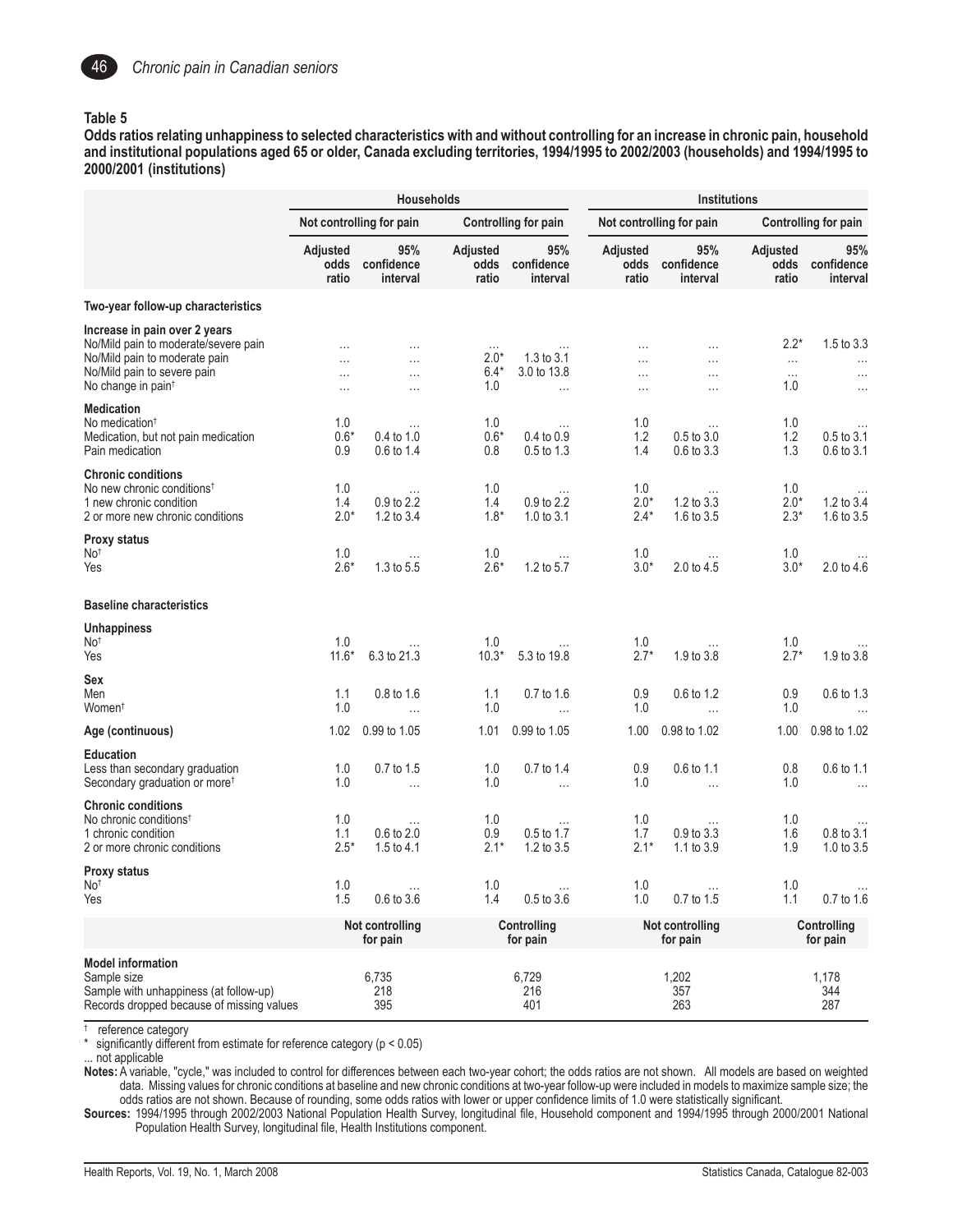#### **Table 6**

**Odds ratios relating negative self-perceived health to selected characteristics with and without controlling for an increase in chronic pain, household and institutional populations aged 65 or older, Canada excluding territories, 1994/1995 to 2002/2003 (households) and 1994/1995 to 2000/2001 (institutions)**

|                                                                                                                                                                         |                                  | <b>Households</b>                            |                                     |                                       | <b>Institutions</b>       |                               |                                       |                                                |
|-------------------------------------------------------------------------------------------------------------------------------------------------------------------------|----------------------------------|----------------------------------------------|-------------------------------------|---------------------------------------|---------------------------|-------------------------------|---------------------------------------|------------------------------------------------|
|                                                                                                                                                                         |                                  | Not controlling for pain                     |                                     | <b>Controlling for pain</b>           |                           | Not controlling for pain      |                                       | <b>Controlling for pain</b>                    |
|                                                                                                                                                                         | Adjusted<br>odds<br>ratio        | 95%<br>confidence<br>interval                | Adjusted<br>odds<br>ratio           | 95%<br>confidence<br>interval         | Adjusted<br>odds<br>ratio | 95%<br>confidence<br>interval | Adjusted<br>odds<br>ratio             | 95%<br>confidence<br>interval                  |
| Two-year follow-up characteristics                                                                                                                                      |                                  |                                              |                                     |                                       |                           |                               |                                       |                                                |
| Increase in pain over 2 years<br>No/Mild pain to moderate/severe pain<br>No/Mild pain to moderate pain<br>No/Mild pain to severe pain<br>No change in pain <sup>t</sup> | $\cdots$<br>$\cdots$<br>$\cdots$ | $\cdots$<br>$\cdots$<br>$\cdots$<br>$\cdots$ | $\cdots$<br>$3.5*$<br>$6.9*$<br>1.0 | 2.7 to 4.7<br>4.2 to 11.3<br>$\ldots$ | .<br>.<br>.<br>$\cdots$   | .<br>$\cdots$<br>.<br>.       | $2.3*$<br>$\ldots$<br>$\cdots$<br>1.0 | 1.7 to 3.1<br>$\cdots$<br>$\cdots$<br>$\cdots$ |
| <b>Medication</b><br>No medication <sup>†</sup><br>Medication, but not pain medication<br>Pain medication                                                               | 1.0<br>$1.5*$<br>$1.5*$          | 1.2 to 2.0<br>1.1 to 2.0                     | 1.0<br>$1.5*$<br>$1.4*$             | 1.2 to 2.0<br>1.0 to $1.8$            | 1.0<br>1.3<br>1.2         | 0.7 to 2.5<br>0.7 to 2.2      | 1.0<br>1.3<br>1.2                     | 0.7 to 2.6<br>0.7 to 2.1                       |
| <b>Chronic conditions</b><br>No new chronic conditions <sup>t</sup><br>1 new chronic condition<br>2 or more new chronic conditions                                      | 1.0<br>$1.7*$<br>$2.6*$          | $\cdots$<br>1.4 to 2.1<br>2.0 to 3.4         | 1.0<br>$1.6*$<br>$2.4*$             | 1.3 to 1.9<br>1.8 to 3.1              | 1.0<br>1.1<br>$1.9*$      | 0.7 to 1.6<br>1.3 to 2.8      | 1.0<br>1.1<br>$1.8*$                  | 0.7 to 1.6<br>1.2 to 2.6                       |
| <b>Proxy status</b><br>No <sup>†</sup><br>Yes                                                                                                                           | 1.0<br>$2.1*$                    | 1.3 to 3.3                                   | 1.0<br>$2.0*$                       | 1.3 to 3.3                            | 1.0<br>$2.8*$             | 2.0 to 3.9                    | 1.0<br>$2.6*$                         | 1.8 to 3.7                                     |
| <b>Baseline characteristics</b>                                                                                                                                         |                                  |                                              |                                     |                                       |                           |                               |                                       |                                                |
| Negative self-perceived health<br>No <sup>†</sup><br>Yes                                                                                                                | 1.0<br>$5.6*$                    | 4.5 to 7.1                                   | 1.0<br>$5.4*$                       | 4.3 to 6.8                            | 1.0<br>$2.4*$             | 1.8 to 3.0                    | 1.0<br>$2.3*$                         | 1.8 to 2.9                                     |
| Sex<br>Men<br>Women <sup>t</sup>                                                                                                                                        | $1.4*$<br>1.0                    | 1.2 to 1.7<br>$\cdots$                       | $1.4*$<br>1.0                       | 1.2 to 1.8<br>$\ldots$                | 0.9<br>1.0                | 0.7 to 1.2<br>.               | 0.9<br>1.0                            | 0.7 to 1.2<br>$\cdots$                         |
| Age (continuous)                                                                                                                                                        | $1.02*$                          | 1.00 to 1.03                                 | 1.01                                | 1.00 to 1.03                          | 0.99                      | 0.97 to 1.00                  |                                       | 0.99* 0.97 to 1.00                             |
| <b>Education</b><br>Less than secondary graduation<br>Secondary graduation or more <sup>†</sup>                                                                         | $1.5*$<br>1.0                    | 1.3 to 1.9<br>$\ldots$                       | $1.5*$<br>1.0                       | 1.3 to 1.8<br>$\cdots$                | 0.8<br>1.0                | 0.6 to 1.0<br>$\cdots$        | 0.7<br>1.0                            | 0.5 to 1.0<br>$\cdots$                         |
| <b>Chronic conditions</b><br>No chronic conditions <sup>†</sup><br>1 chronic condition<br>2 or more chronic conditions                                                  | 1.0<br>$1.4*$<br>$2.4*$          | $\cdots$<br>1.1 to 1.9<br>1.9 to $3.2$       | 1.0<br>$1.3*$<br>$2.1*$             | 1.0 to 1.8<br>1.6 to 2.8              | 1.0<br>1.3<br>$2.5*$      | 0.7 to 2.3<br>1.5 to $4.1$    | 1.0<br>1.2<br>$2.2*$                  | 0.7 to 2.2<br>1.3 to 3.7                       |
| <b>Proxy status</b><br>No <sup>†</sup><br>Yes                                                                                                                           | 1.0<br>1.1                       | $\sim$ $\sim$<br>0.7 to 1.8                  | 1.0<br>1.0                          | 0.6 to 1.7                            | 1.0<br>$0.7*$             | 0.6 to 1.0                    | 1.0<br>0.8                            | $\cdots$<br>0.6 to 1.0                         |
|                                                                                                                                                                         |                                  | Not controlling<br>for pain                  |                                     | Controlling<br>for pain               |                           | Not controlling<br>for pain   |                                       | Controlling<br>for pain                        |
| <b>Model information</b><br>Sample size<br>Sample with unhappiness (at follow-up)<br>Records dropped because of missing values                                          |                                  | 6,760<br>1,295<br>370                        |                                     | 6,748<br>1,288<br>382                 |                           | 1,311<br>716<br>154           |                                       | 1,267<br>678<br>198                            |

† reference category

significantly different from estimate for reference category ( $p < 0.05$ )

not applicable

**Notes:** A variable, "cycle," was included to control for differences between each two-year cohort; the odds ratios are not shown. All models are based on weighted data. Missing values for chronic conditions at baseline and new chronic conditions at two-year follow-up were included in models to maximize sample size; the odds ratios are not shown. Because of rounding, some odds ratios with lower or upper confidence limits of 1.0 were statistically significant.

**Sources:** 1994/1995 through 2002/2003 National Population Health Survey, longitudinal file, Household component and 1994/1995 through 2000/2001 National Population Health Survey, longitudinal file, Health Institutions component.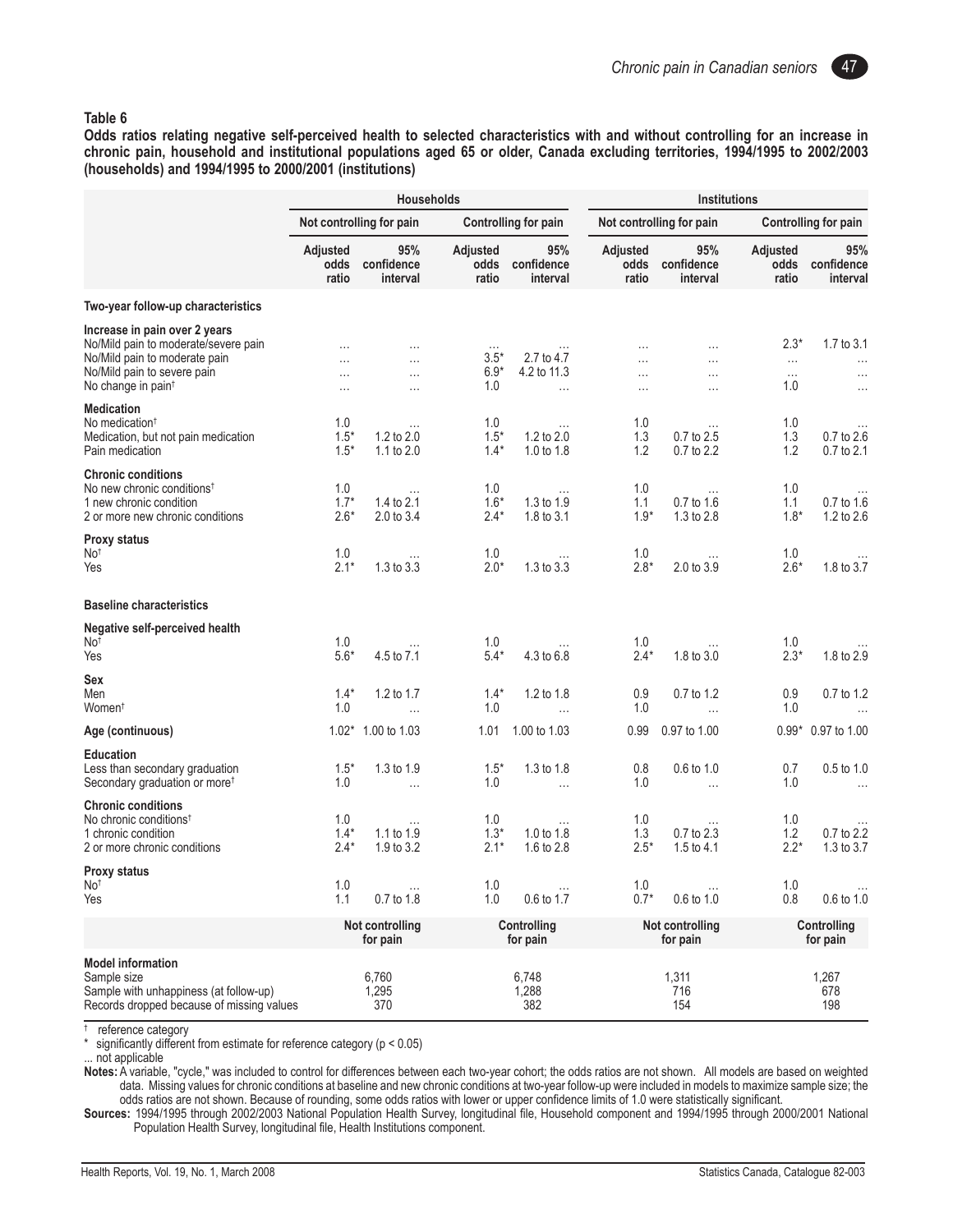

an independent effect on self-perceived health. Seniors living in private households had higher odds (3.5) of reporting negatively on their general health after their pain increased to moderate levels, compared with those who remained pain-free or with low levels of pain. The odds were even higher (6.9) for those who suffered an increase to severe levels of pain. A similar relationship between an increase in pain and negative self-perceived health existed among institutionalized seniors, with an odds ratio of 2.3 for any increase in pain to moderate or severe levels.

### **Discussion**

The present study provides benchmarks for the prevalence of chronic pain in Canada. In the household population, seniors were more likely to report chronic pain (27%) than were people of working age (16%). The prevalence of chronic pain, however, was highest among seniors in long-term care institutions (38%). It is possible that these prevalences are underestimates, as seniors have been known to underreport their pain.3 This may result from the belief that pain is a natural part of aging, which must be endured with the passage of time.<sup>1,11,33</sup> Alternatively, some seniors who fail to report their pain may do so because they fear that their complaints could negatively influence their care.18

A comparison with other population-based studies revealed a wide range in the reported prevalence of chronic pain. A third of of US seniors (70 or older) living in private households had pain often.19 A Finnish study revealed that 35% of the general population aged 15 to 74 reported chronic pain.10 An earlier Canadian study found that 29% of adults reported chronic, non-cancer pain,<sup>34</sup> while an Australian study reported chronic pain among 17% of men and 20% of women.<sup>6</sup> Finally, a UK study<sup>8,9</sup> estimated that almost half  $(47%)$  the general population aged 25 or older had "any chronic pain," while estimates for "significant" and "severe" chronic pain were 12% and 6%, respectively.

Studies based on specific communities and nursing homes report sample prevalences that are generally higher than the population-based studies.

From a community sample of seniors admitted to home care programs in Italy, Landi et al.<sup>35</sup> reported that 40% experienced pain daily. Three-quarters of subjects studied by Ross et al.<sup>11</sup> were frequently troubled with pain or experienced pain of a noteworthy nature within the two-week period before their interview. This was based on a small sample (66) of seniors aged 64 to 99 years who received care from the Ottawa-Carleton branch of the Victorian Order of Nurses. From nonrepresentative samples of studies of nursing home residents, the prevalences of pain ranged between  $50\%$  and  $83\%$ ,<sup>5,20-22,36</sup> far higher than the prevalence from the NPHS (38%) for health care institutions.

The variety of prevalences may reflect real geographic and cultural differences in chronic pain or differences in research methods. With regard to research methods, the nature of the different samples is a factor, as well as different survey questions and time-frames. NPHS and CCHS respondents were asked about the absence of pain ("Are you usually free of pain or discomfort?"). In contrast, other studies ask directly about pain. For example "How much bodily pain have you had during the past four weeks?"37 and "Have you been troubled by pain for the last three months?"38 In addition, it is clear that many different time-frames are used, such as the experience of pain in the past four weeks, $37$  two weeks, $11$  preceding week, $10,35$  and current pain.<sup>20</sup> Alternatively, the time-frame may not be specified, asking respondents if they are *usually* free of pain (present study) or *often* bothered by pain.19 The different time-frames, or absence of a specific time-frame, likely contribute to different prevalences.

Other differences between studies include definitions of pain, the use of direct (self-reported or chart review) or indirect (analgesic use) measures of pain, the type of pain being assessed (chronic or acute), and whether non-communicative respondents were included.<sup>5</sup> Ross et al.<sup>11</sup> recognize these issues when they recommend that researchers adopt standard ways of defining pain sufferers and measuring pain.

The inclusion or exclusion of seniors with cognitive or communication impairments is an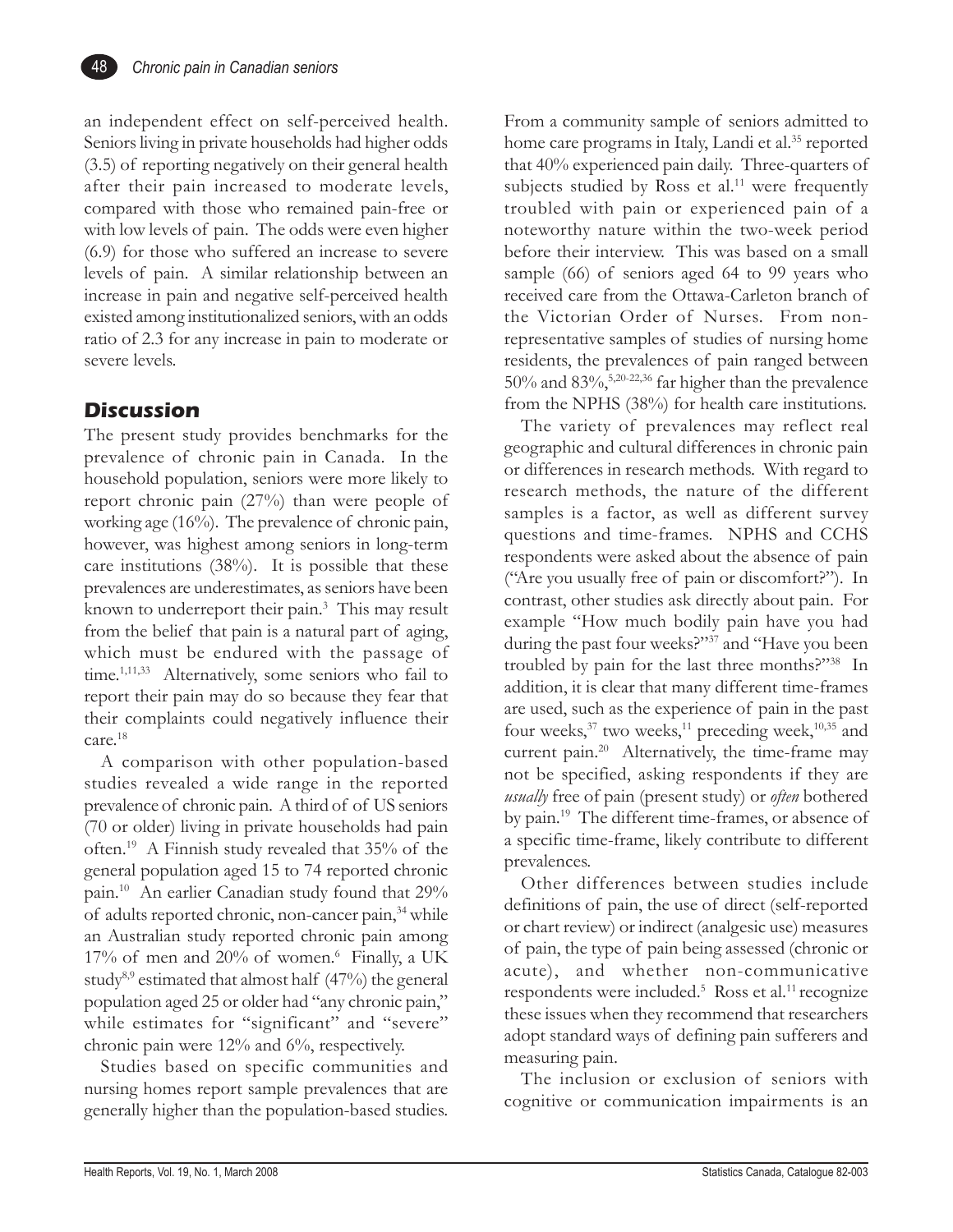important consideration that likely has an impact on the reported prevalence of pain.13 Pain, by definition, is subjective;<sup>3</sup> in Levy's words: "Pain is what the patient says it is and occurs when he or she says it does."39 How then to work with seniors who are unable to communicate the presence or extent of their pain because of cognitive problems, speech, hearing, or other difficulties? Studies consistently show that the prevalence of pain is lower among seniors with higher levels of cognitive impairment.<sup>13,36</sup> These studies highlight the need for better assessment and management of pain for those who cannot advocate on their own behalf.<sup>20</sup> Seniors with cognitive or communication impairments rely on a family member, staff person or friend to speak on their behalf.<sup>26</sup> People regularly make objective assessments about the pain of others through signs such as limping, flinching from physical contact, groaning, facial expressions, guarding parts of the body, and so on. Although these objective assessments are useful, they are subject to interpretation (or misinterpretation).<sup>13</sup> People may also gauge pain by the amount of damage that has been done to a person's body certain conditions look very painful. However, while chronic pain may be related to a particular disease or injury, for many, the cause remains unexplained, persisting in the absence of injury or after the healing process appears complete.<sup>2,20,40</sup>

It is evident from this study that in institutions there is a lower prevalence of pain among those with Alzheimer's disease, compared with those without this condition. Most people (93%) in the institutional sample with Alzheimer's disease relied on a family member, friend or staff member to respond on their behalf. This suggests that proxy respondents are less likely to report the presence of pain, at least in institutions. In fact, the estimate of chronic pain among institutional residents was significantly lower for proxy reports  $(35\%)$ , compared with self-reports (42%). Consequently, the overall estimate for chronic pain within institutions (38%) is more conservative than it would be if the proxy respondents (and therefore, most people suffering from Alzheimer's disease) had been excluded. In contrast, proxy respondents for the household population were more likely to report chronic pain (40%) than those with self-reports  $(26\%)$ . However, because only  $4\%$  of sampled seniors in private households relied on proxy respondents (compared with 59% of seniors in institutions), this "overestimation" of chronic pain in households did not have a great impact on the overall prevalence of pain (27%). These results emphasize the need to control for proxy respondents in the multivariate analyses.

As with many conditions, chronic pain is not evenly distributed among the population. Women are more likely to report chronic pain,<sup>8,9,13,19</sup> as are people with lower socio-economic status.8,9,19 The present study supports these findings. When measuring socio-economic status for people residing in institutions, only education was significant. It is possible that for seniors, level of education is more sensitive than current income as a measure of socioeconomic status, reflecting past lifestyle and environmental factors that may affect health.

Pain has been implicated as interfering with physical activity, recreation, family responsibilities and self-care.4,11,14,37 Findings from the CCHS and NPHS support the association between pain and activity interference. The survey question does not specify the type or number of activities and so leaves respondents free to rate the interference of pain relative to normal activities and expectations. What is interesting is that although seniors living in health care institutions may be perceived as having fewer activities in their daily lives (with the institutions being responsible for grocery shopping, laundry, cooking, and other daily activities), their reported interference was greater regardless of the level of pain they experienced.

In addition to interfering with activities and responsibilities, chronic pain has been shown to have an impact on happiness and self-perceived health. Institutionalized seniors who were usually pain-free had higher odds of reporting positive self-perceived health than did those with chronic pain.<sup>41</sup> Among non-institutionalized adults, those who suffered chronic pain had higher odds of reporting poor selfrated health.<sup>10,19</sup> The longitudinal nature of the present study provides even stronger evidence for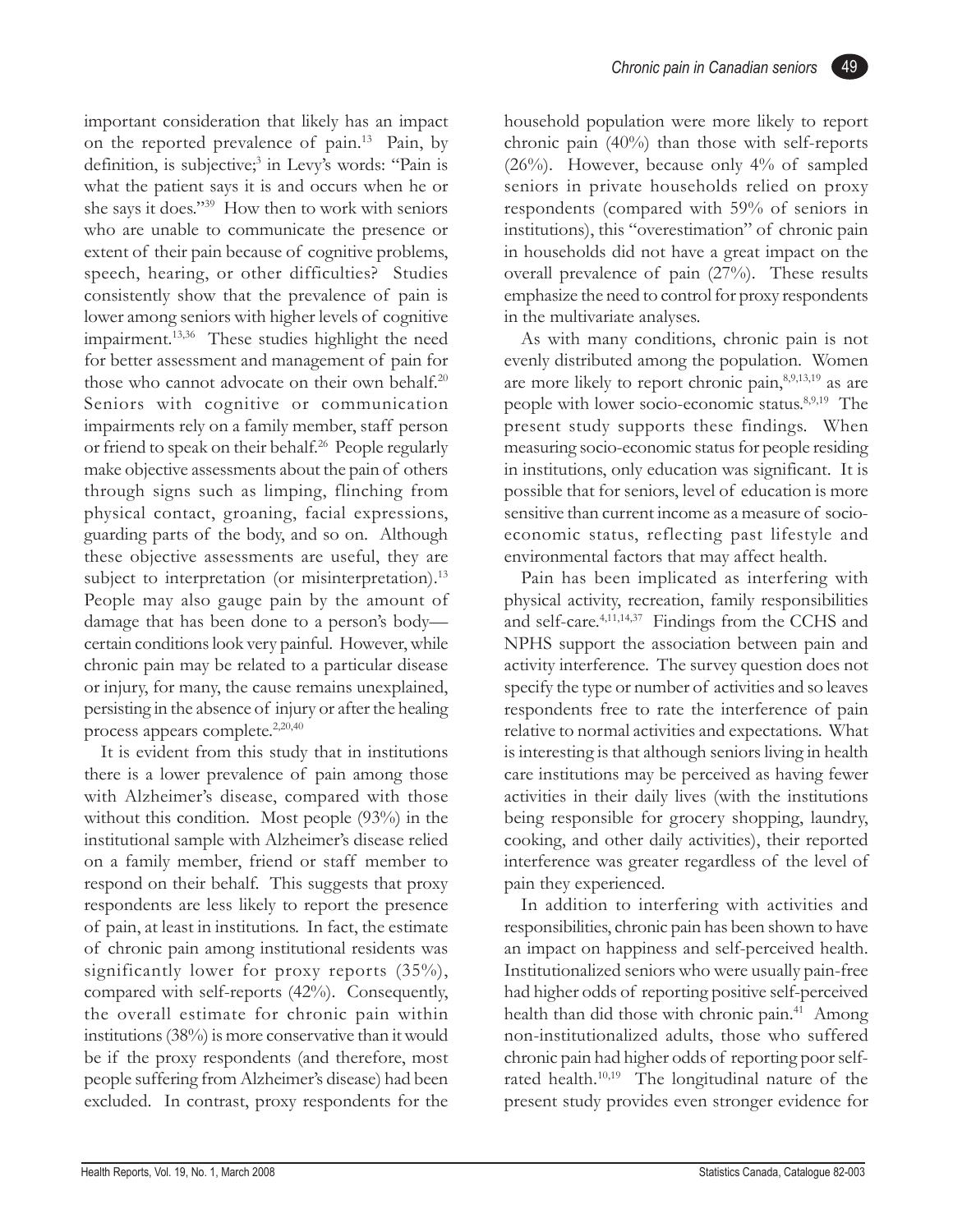

the relationship between pain and self-perceived health or unhappiness. When people who were initially free of pain or reported only mild pain experienced an increase in pain to moderate or severe levels over a two-year period, they had higher odds of being unhappy or reporting negatively about their health.

#### **Limitations**

The current study has a number of limitations. Chronic conditions are self-reported. Respondents were asked if they had chronic conditions diagnosed by a health professional, but their responses were not verified by any other source. The list of chronic conditions in the institutional questionnaire differed from those presented to the household population. Consequently, the count of chronic conditions may vary between household and institutional residents, in part because the lists of conditions were not identical. In addition, some chronic conditions were omitted because they were not included in every cycle of the longitudinal file.

While recent data (2005) are available for the cross-sectional analysis of the household population, the latest cross-sectional data for people living in institutions are for 1996/1997. Thus, the prevalence of pain reported for residents of health care institutions is at least 10 years old. The absence of current data from representative samples of institutionalized seniors limits the ability to conduct relevant analysis on this sector of the population.

Finally, as already discussed, 59% of the seniors' interviews were completed by proxy respondents in the 1996/1997 NPHS Health Institutions component, compared with 4% of interviews for seniors residing in households in the 2005 CCHS. As demonstrated, this appears to introduce a bias into the prevalences.

#### **Conclusion**

Chronic pain is a debilitating condition that affects many aspects of people's lives.

It is a major health concern for seniors, many of whom are already coping with the changes wrought by aging—chronic diseases, cognitive problems, and the need for medications, for example. Chronic pain is common, affecting 27% of seniors living in households and 38% of those in health care institutions. The impact of this public health problem will likely grow as Canada's population ages. What is evident from this analysis is that efforts focused on reducing pain would have a positive impact on the happiness and self-perceived health of seniors. Seniors likely accept that many diseases cannot be cured, but would experience a better quality of life if their pain could be adequately assessed and controlled.

**References** ○○○○○○○○○○○○○○○○

- 1. Morris CE, Goli V. The physiology and biomedical aspects of chronic pain in later life. In: Roberto KA, ed. *Older Women with Chronic Pain*. New York: The Haworth Press, 1994: 9-24.
- 2. Melzak R, Wall PD. *The Challenge of Pain*. Markham: Penguin Books, 1988.
- 3. Sengstaken EA, King SA. The problems of pain and its detection among geriatric nursing home residents. *Journal of the American Geriatric Society* 1993; 41: 541-4.
- 4. Ferrell BA. Pain evaluation and management in the nursing home. *Annals of Internal Medicine* 1995; 123(9): 681-7.
- 5. Fox PL, Raina P, Jadad AR. Prevalence and treatment of pain in older adults in nursing homes and other long-term care institutions: a systematic review. *Canadian Medical Association Journal* 1999; 160(3): 329-33.
- 6. Blyth FM, March LM, Brnabic AJ, et al. Chronic pain in Australia: a prevalence study. *Pain* 2001; 89(2-3): 127-34.
- 7. Breivik H. *World Health Organization supports global effort to relieve chronic pain*. Available at: http://www.who.int/ mediacentre/news/releases/2004/pr70/en/print.html. Accessed June 4, 2007.
- 8. Smith BH, Elliott AM, Chambers WA, et al. The impact of chronic pain in the community. *Family Practice* 2001; 18(3): 292-9 .
- 9. Elliott AM, Smith BH, Penny KI, et al. The epidemiology of chronic pain in the community. *Lancet* 1999; 354: 1248-52.
- 10. Mäntyselkä PT, Turunen JHO, Ahonen RS, Kumpusalo EA. Chronic pain and poor self-rated health. *Journal of the American Medical Association* 2003; 290(18): 2435-42.
- 11. Ross MM, Crook J. Elderly recipients of home nursing services: pain, disability and functional competence. *Journal of Advanced Nursing* 1998; 27: 1117-26.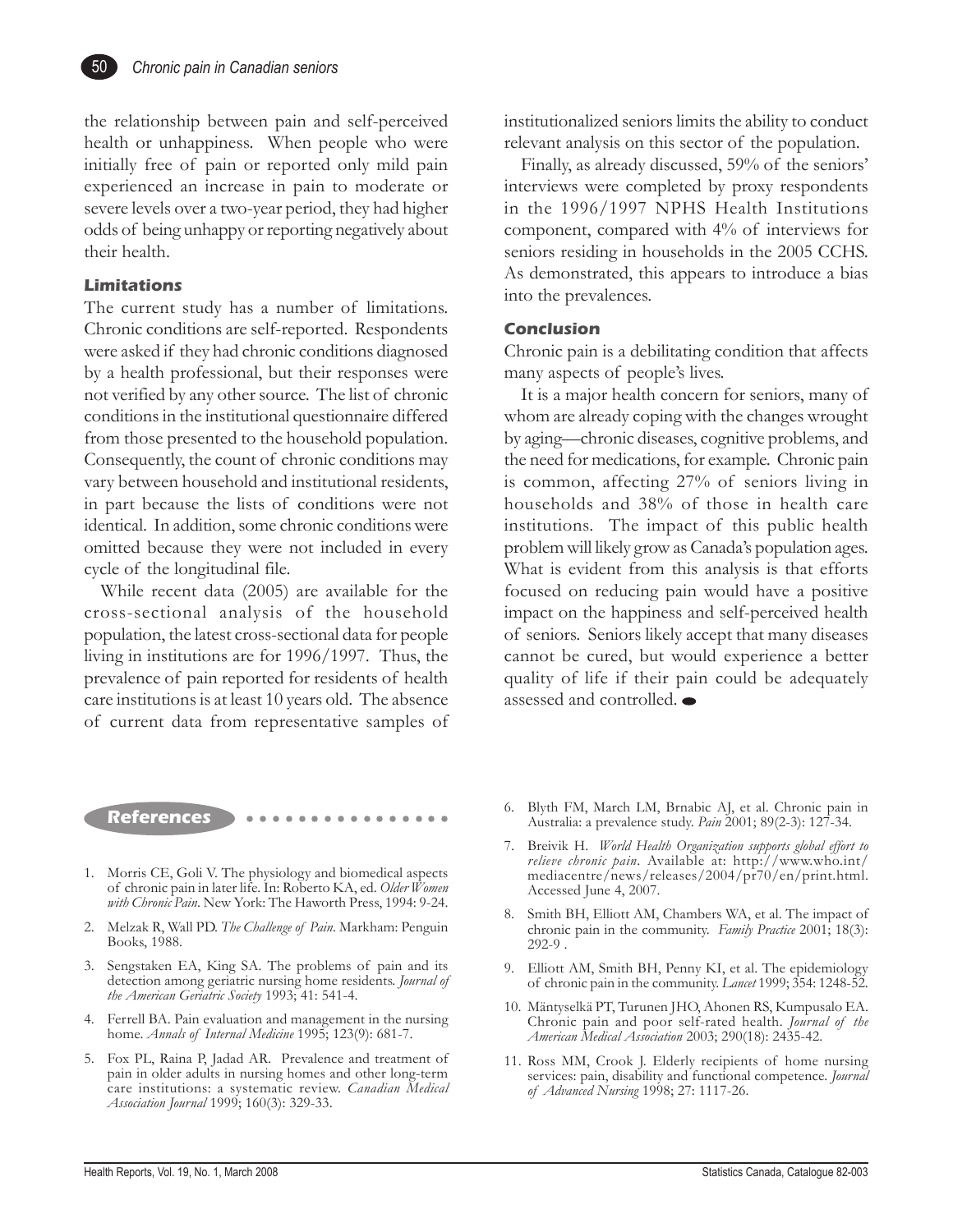- 12. Brummel-Smith K, London MR, Drew N, et al. Outcomes of pain in frail older adults with dementia. *Journal of the American Geriatrics Society* 2002; 50(11): 1847-51.
- 13. Cohen-Mansfield J, Lipson S. Pain in cognitively impaired nursing home residents: how well are physicians diagnosing it? *Journal of the American Geriatrics Society* 2002; 50(6): 1039-44.
- 14. Jakobsson U, Hallberg IR, Westergren A. Overall and health related quality of life among the oldest old in pain. *Quality of Life Research* 2004; 13: 125-36.
- 15. Roberto KA, Reynolds SG. Older women's experiences with chronic pain: daily challenges and self-care practices. *Journal of Women and Aging* 2002; 14(3-4): 5-23.
- 16. Tannenbaum C, Mayo N, Ducharme F. Older women's health priorities and perceptions of care delivery: results of the WOW health survey. *Canadian Medical Association Journal* 2005; 173(2): 153-9.
- 17. Heyland DK, Dodek P, Rocker G, et al. for the Canadian Researchers' End-of-Life Network (CARENET). What matters most in end-of-life care: perceptions of seriously ill patients and their family members. *Canadian Medical Association Journal* 2006; 174(5): 627.
- 18. Roberto KA. The study of chronic pain in later life: where are the women? In: Roberto KA, ed. *Older Women with Chronic Pain*. New York: The Haworth Press, 1994: 1-7.
- 19. Reyes-Gibby CC, Aday LA, Cleeland C. Impact of pain on self-rated health in community-dwelling older adults. *Pain* 2002; 95: 75-82.
- 20. Roy R, Thomas M. A survey of chronic pain in an elderly population. *Canadian Family Physician* 1986; 32: 513-6.
- 21. Ferrell BA, Ferrell BR, Osterweil D. Pain in the nursing home. *Journal of the American Geriatrics Society* 1990; 38(4): 409-14.
- 22. Ferrell BA, Ferrell BR, Rivera L. Pain in cognitively impaired nursing home patients. *Journal of Pain Symptom Management* 1995; 10(8): 591-8.
- 23. Statistics Canada. Table 051-0001 Estimates of population by age group and sex for Canada, provinces and territories, annual. Available at: http://cansim2.statcan.ca. Accessed July 21, 2006.
- 24. Statistics Canada. *Population Projections for Canada, Provinces and Territories, 2005-2031* (Catalogue 91-520). Available at: http://www.statcan.ca/english/freepub/91-520-XIE/ 0010591-520-XIE.htm. Accessed July 21, 2006.
- 25. Parmelee PA, Smith B, Katz IR. Pain complaints and cognitive status among elderly institution residents. *Journal of the American Geriatrics Society* 1993; 41: 517-22.
- 26. Fisher SE, Burgio LD, Thorn BE, et al. Pain assessment and management in cognitively impaired nursing home residents: association of certified nursing assistant pain report, minimum data set pain report, and analgesic medication use. *Journal of the American Geriatrics Society* 2002; 50(1): 152-6.
- 27. Swain L, Catlin G, Beaudet MP. The National Population Health Survey–its longitudinal nature. *Health Reports* (Statistics Canada, Catalogue 82-003) 1999; 10(4): 62-82.
- 28. Tambay J-L, Catlin G. Sample design of the National Population Health Survey. *Health Reports* (Statistics Canada, Catalogue 82-003) 1995; 7(1): 29-38.
- 29. Statistics Canada. *National Population Health Survey, Cycle 6 (2004-2005), Household Component, Longitudinal Documentation.* Ottawa: Health Statistics Division, 2006.
- 30. Rao JNK, Wu CFJ, Yue K. Some recent work on resampling methods for complex surveys. *Survey Methodology* (Statistics Canada, Catalogue 12-001) 1992; 18(2): 209-17.
- 31. Rust KF, Rao JN. Variance estimation for complex surveys using replication techniques. *Statistical Methods in Medical Research* 1996; 5(3): 283-310.
- 32. Yeo D, Mantel H, Liu T-P. Bootstrap variance estimation for the National Population Health Survey. *American Statistical Association: Proceedings of the Survey Research Methods Section.* Baltimore: August, 1999.
- 33. Malloy DC, Hadjistavropoulos T. The problem of pain management among persons with dementia, personhood, and the ontology of relationships. *Nursing Philosophy* 2004; 5: 147-59.
- 34. Moulin DE, Clark AJ, Speechley M, Morley-Forster PK. Chronic pain in Canada – Prevalence, treatment, impact and the role of opioid analgesia. *Pain Research and Management* 2002; 7(4): 179-84.
- 35. Landi F, Onder G, Cesari M, et al. on behalf of the SILVERNET-HC Study Group. Pain and its relation to depressive symptoms in frail older people living in the community: An observational study. *Journal of Pain and Symptom Management* 2005; 29(3): 255-62.
- 36. Proctor WR, Hirdes JP. Pain and cognitive status among nursing home residents in Canada. *Pain Research and Management* 2001; 6(3): 119-25.
- 37. Scudds RJ, Østbye T. Pain and pain-related interference with function in older Canadians: the Canadian study of health and aging. *Disability and Rehabilitation* 2001; 23(1): 654-64.
- 38. Jakobsson U, Hallberg IR, Westergren A. Pain management in elderly persons who require assistance with activities of daily living: a comparison of those living at home with those in special accommodations. *European Journal of Pain* 2004; 8: 335-44.
- 39. Levy M. Pain control research in the terminally ill. *Omega* 1988; 18(4): 265-79.
- 40. Osterweis M, Kleinman A, Mecanic D, eds. *Pain and Disability: Clinical, Behavioral, and Public Policy Perspectives*. Washington: National Academy Press, 1987.
- 41. Ramage-Morin P. Successful aging in health care institutions. *Health Reports* (Statistics Canada, Catalogue 82-003) 2006; 16(Supplement): 47-56.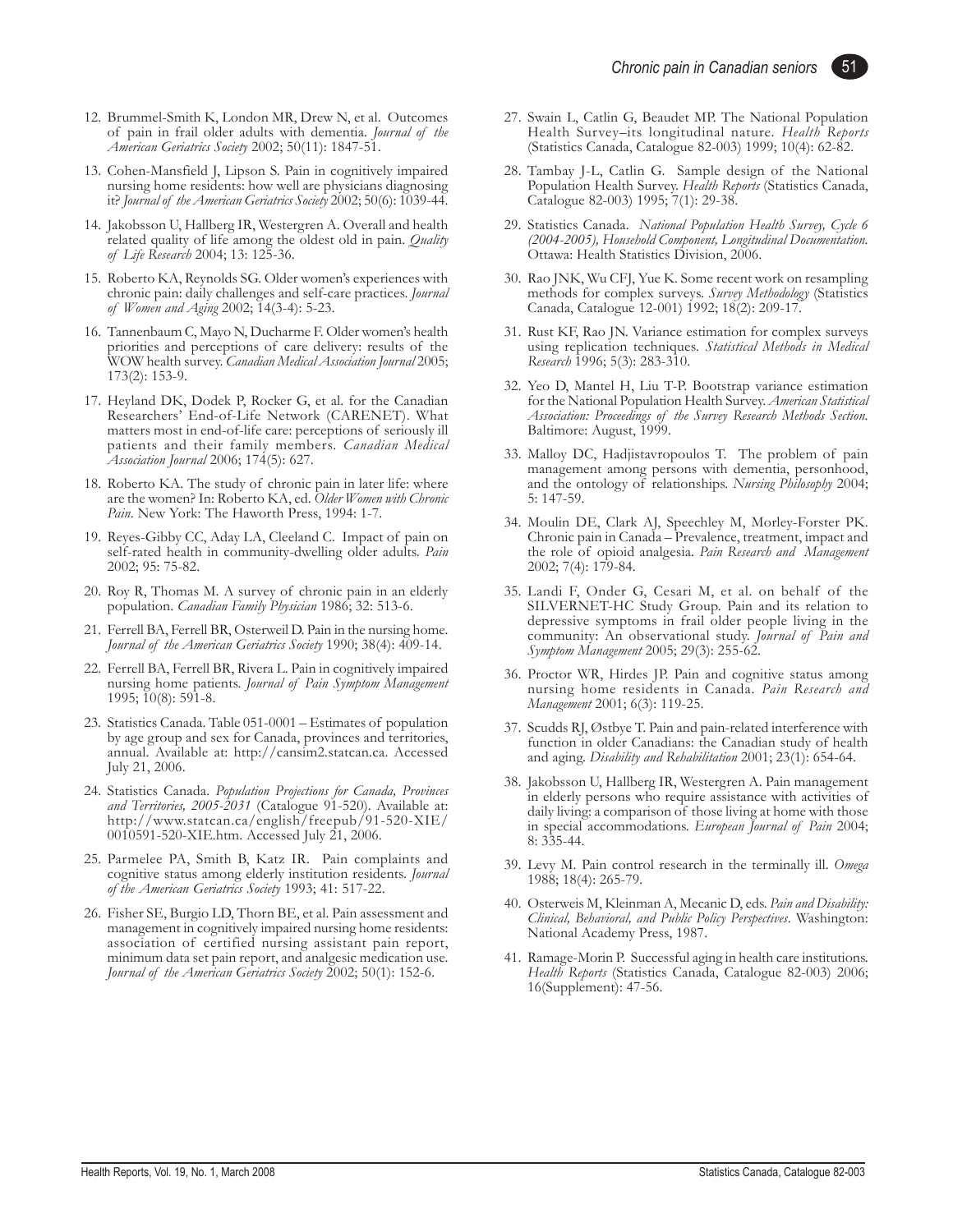

## **Appendix**

#### **Table A**

**Chronic diseases included in Health Institutions and Household components of National Population Health Survey, by cycle, 1994/ 1995 to 2002/2003**

|                                                | <b>Health institutions component</b> |  |                                         |  | <b>Household component</b>                        |  |  |  |
|------------------------------------------------|--------------------------------------|--|-----------------------------------------|--|---------------------------------------------------|--|--|--|
|                                                |                                      |  | 1994/1995 1996/1997 1998/1998 2000/2001 |  | 1994/1995 1996/1997 1998/1998 2000/2001 2002/2003 |  |  |  |
| Arthritis or rheumatism                        |                                      |  |                                         |  |                                                   |  |  |  |
| Arthritis or rheumatism excluding fibromyalgia |                                      |  |                                         |  |                                                   |  |  |  |
| Fibromyalgia                                   |                                      |  |                                         |  |                                                   |  |  |  |
| High blood pressure                            |                                      |  |                                         |  |                                                   |  |  |  |
| Asthma                                         |                                      |  |                                         |  |                                                   |  |  |  |
| Chronic bronchitis/emphysema                   |                                      |  |                                         |  |                                                   |  |  |  |
| <b>Diabetes</b>                                |                                      |  |                                         |  |                                                   |  |  |  |
| Epilepsy                                       |                                      |  |                                         |  |                                                   |  |  |  |
| Heart disease                                  |                                      |  |                                         |  |                                                   |  |  |  |
| Cancer                                         |                                      |  |                                         |  |                                                   |  |  |  |
| Effects of stroke                              |                                      |  |                                         |  |                                                   |  |  |  |
| Partial or complete paralysis                  |                                      |  |                                         |  |                                                   |  |  |  |
| Urinary incontinence                           |                                      |  |                                         |  |                                                   |  |  |  |
| Bowel incontinence                             |                                      |  |                                         |  |                                                   |  |  |  |
| Bowel disorder (Crohn's Disease or colitis)    |                                      |  |                                         |  |                                                   |  |  |  |
| Alzheimers or other dementia                   |                                      |  |                                         |  |                                                   |  |  |  |
| Osteoporosis or brittle bones                  |                                      |  |                                         |  |                                                   |  |  |  |
| Cataracts                                      |                                      |  |                                         |  |                                                   |  |  |  |
| Glaucoma                                       |                                      |  |                                         |  |                                                   |  |  |  |
| Stomach or intestinal ulcers                   |                                      |  |                                         |  |                                                   |  |  |  |
| Kidney failure or disease                      |                                      |  |                                         |  |                                                   |  |  |  |
| Thyroid conditions                             |                                      |  |                                         |  |                                                   |  |  |  |
| Other chronic condition                        |                                      |  |                                         |  |                                                   |  |  |  |

**Notes:**

1 = included in survey cycle, used in analysis

2 = included in survey cycle, not used in analysis

3 = not included in survey cycle

For health institutions, incontinence refers to urinary or bowel incontinence; for households, incontinence refers to urinary incontinence only.

**Sources**: 1994/1995 to 2002/2003 National Population Health Survey, Health Institutions and Household components.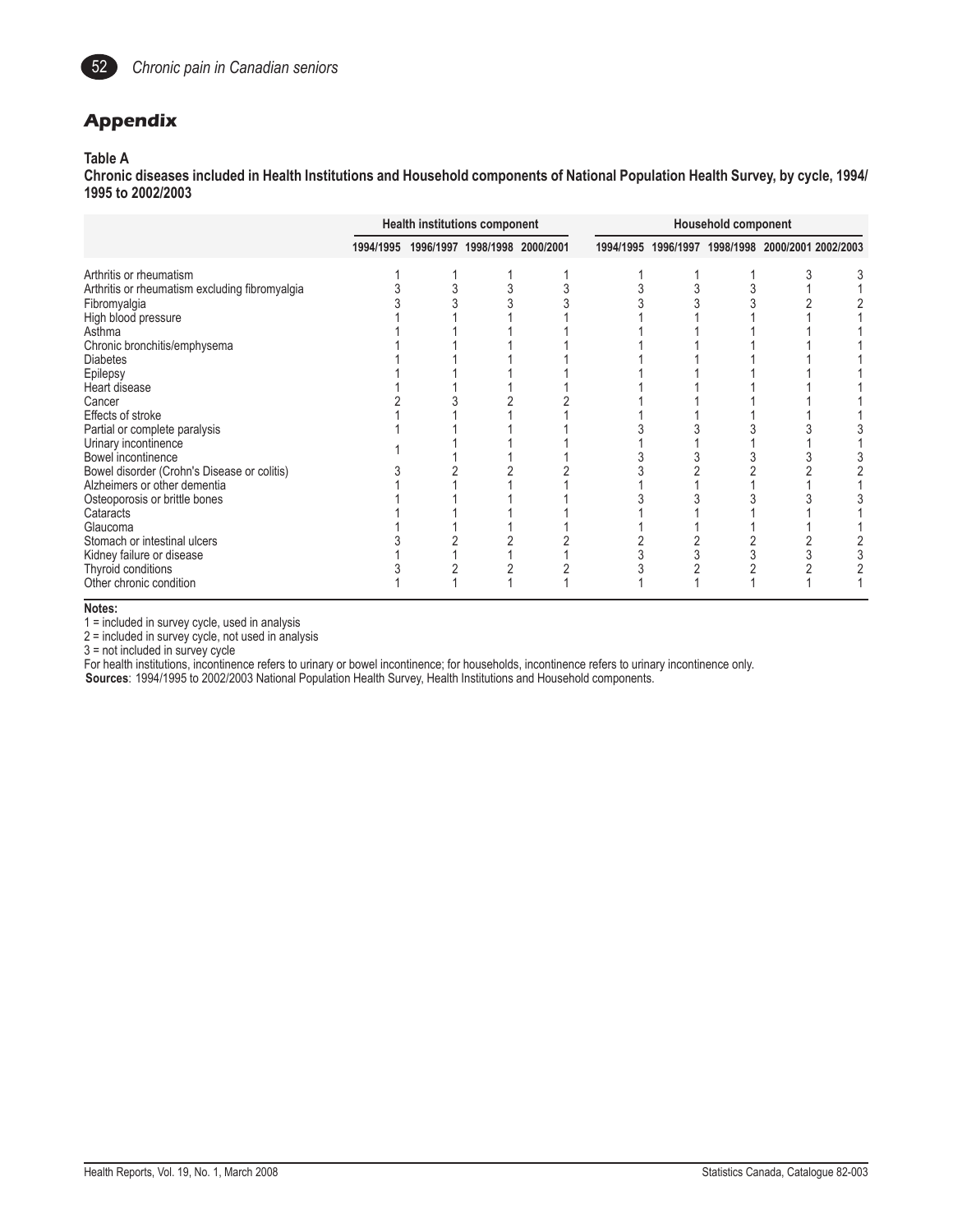# Health care use among gay, lesbian and bisexual Canadians

*Michael Tjepkema*

Thile a variety of factors have been studied in<br>relation to the decision to seek health care,<sup>1</sup><br>relatively little research has examined health relation to the decision to seek health care,<sup>1</sup> relatively little research has examined health care use and access by sexual orientation.<sup>2-4</sup> Much of the information about the role of sexual orientation in access to care comes from American studies, the balance of which suggests that gay men, lesbians and bisexuals experience unique obstacles. This research shows that lesbians are less likely than heterosexual women to have a regular source of care such as a family doctor, and more likely to report difficulties in access due to cost.<sup>2,5-8</sup> Some gay men, lesbians and bisexuals have reported negative experiences with the health care system related to their sexuality, $8-10$  and, as a result, avoid or delay seeking care.<sup>11-13</sup>

These findings, which are based primarily on data from the United States, may not reflect the situation in Canada, as the two countries have different health care systems. For instance, while many American studies have found an association between not having health insurance and lower rates of utilization, this should not be the case in the Canadian universal health insurance environment.<sup>14</sup>

#### **Abstract**

#### *Objective*

This article examines whether consultations with health care providers, not having a regular doctor, unmet health care needs, and receipt of preventive screening tests vary by sexual identity for Canadians aged 18 to 59.

#### *Data source*

Results are based on the Canadian Community Health Survey, combined 2003 and 2005 data.

#### *Analytical techniques*

Cross-tabulations were used to compare utilization rates of selected health care providers by sexual identity. Multiple logistic regression models that controlled for predisposing, enabling and health need variables were employed to ascertain if sexual identity was independently associated with health care use, not having a regular doctor, unmet health care needs, and receipt of preventive screening tests.

#### *Main results*

Gay men, lesbians and bisexual people were more likely than heterosexuals to consult mental health service providers. Lesbians had lower rates of consulting family doctors and were less likely to have had a Pap test, compared with heterosexual women. Bisexuals reported more unmet health care needs than did their heterosexual counterparts.

#### **Keywords**

Homosexuality, family physicians, health care services accessibility, health status, mammography, Pap smear test

#### **Author**

Michael Tjepkema (416-952-4620; Michael.Tjepkema@statcan.ca) is with the Health Information and Research Division at Statistics Canada in the Toronto Regional Office, 25 St. Clair Avenue E., Toronto, Ontario, M4T 1M4.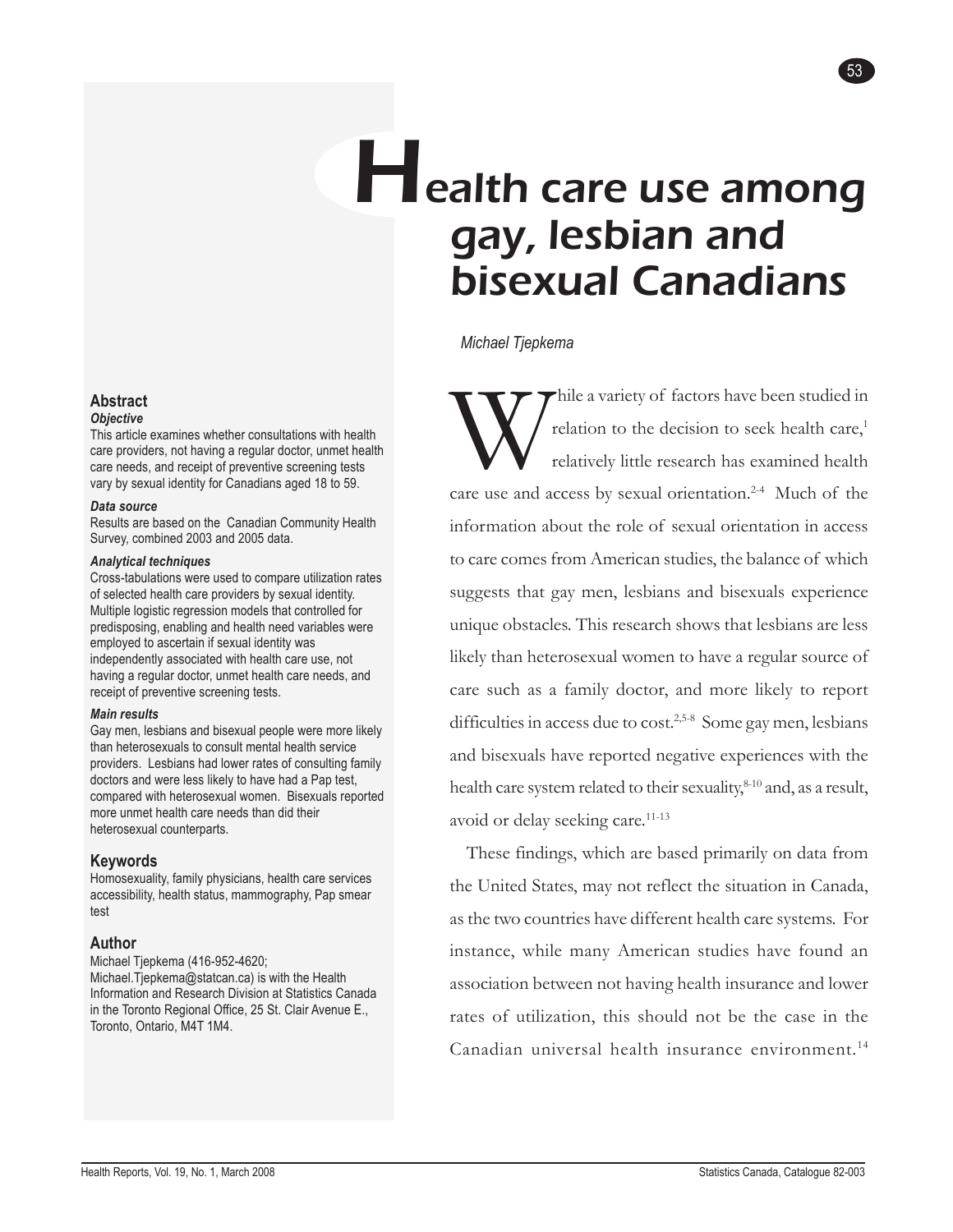As well, societal differences may limit the generalizability of American findings to a Canadian context.

The primary objective of this analysis is to determine if consultations with health care providers, not having a regular doctor, unmet needs, and receipt of preventive screening tests vary by sexual identity. The data come from Statistics Canada's Canadian Community Health Survey (CCHS), a large-scale national probability survey. The CCHS does not have the problems associated with non-probability surveys, such as volunteer bias, or with surveys based on small geographic areas whose results cannot necessarily be generalized. The CCHS collected information on a wide assortment of socio-demographic and health-related variables that can be used to control potential confounding when determining if health care use and access differ by sexual identity. The large sample size enables separate analyses for gay men, lesbians, and bisexuals, an important consideration, as some research has shown that bisexuals' health care utilization patterns differ from those of gay men, lesbians and heterosexuals.3,5,15,16

## **Methods**

54

#### **Data source**

Estimates are based on combined data from the 2003 and 2005 CCHS, cycles 2.1 and 3.1. The CCHS covers the household population aged 12 or older in all provinces and territories, except members of the regular Forces and residents of institutions, Indian reserves, Canadian Forces bases and some remote areas.

Data for cycle 2.1 were collected from January through December 2003 from a sample of 135,573 people; the response rate was 81%. Data for cycle 3.1 were collected from January through December 2005 from a sample of 132,947 people; the response rate was 79%. In each cycle, about 25% of interviews were conducted in person, and 75%, by telephone. More information about the CCHS is available in a published report $17$  and on Statistics Canada's Web site (www.statcan.ca).

Data for the population aged 18 to 59 who indicated their sexual identity were used in this analysis. Among men, 1,103 self-identified as gay, 498 as bisexual, and 72,972 as heterosexual. For women, 695 self-identified as lesbians, 833 as bisexual, and 83,723 as heterosexual. Respondents whose sexual identity was not known were excluded (3,662 men and 3,289); of these respondents, 767 men and 713 women refused to answer the question on sexual identity.

#### **Analytical techniques**

To compensate for the relatively small number of gay, lesbian and bisexual respondents, data from the 2003 and 2005 CCHS (cycles 2.1 and 3.1) were combined. This is feasible because the methodology is similar, and the wording of the questions used in this analysis is identical, except for how Aboriginal respondents were ascertained (see Definitions).<sup>18</sup>

For this analysis, the cycles were combined at the micro-data level, resulting in one dataset. Because sample weights were only available for each cycle separately, the total weighted population for the combined cycles would represent roughly twice the Canadian population. To obtain an estimate of the number of gay men, lesbians and bisexuals, the estimate was divided by two. Percentages and regression results did not have to be divided by two.

Between 2003 and 2005, the number of selfidentified gay men, lesbians and bisexuals increased by 13% to 20% (depending on the group), which suggests that respondents might have been more likely to disclose a non-heterosexual identity in 2005 than in 2003. Results from the forthcoming 2007 CCHS (cycle 4.1) will confirm if this trend continues.

Andersen's health behaviour model<sup>1</sup> provided the framework for the selection of explanatory variables in the modelling of health care utilization. The Andersen model proposes that the decision to seek care is influenced by predisposing factors such as age, gender and health beliefs; enabling factors such as income education and service availablility; and need factors such as health status and chronic conditions.1 For this analysis, the model provided guidance in variable selection, based on the information available in the CCHS.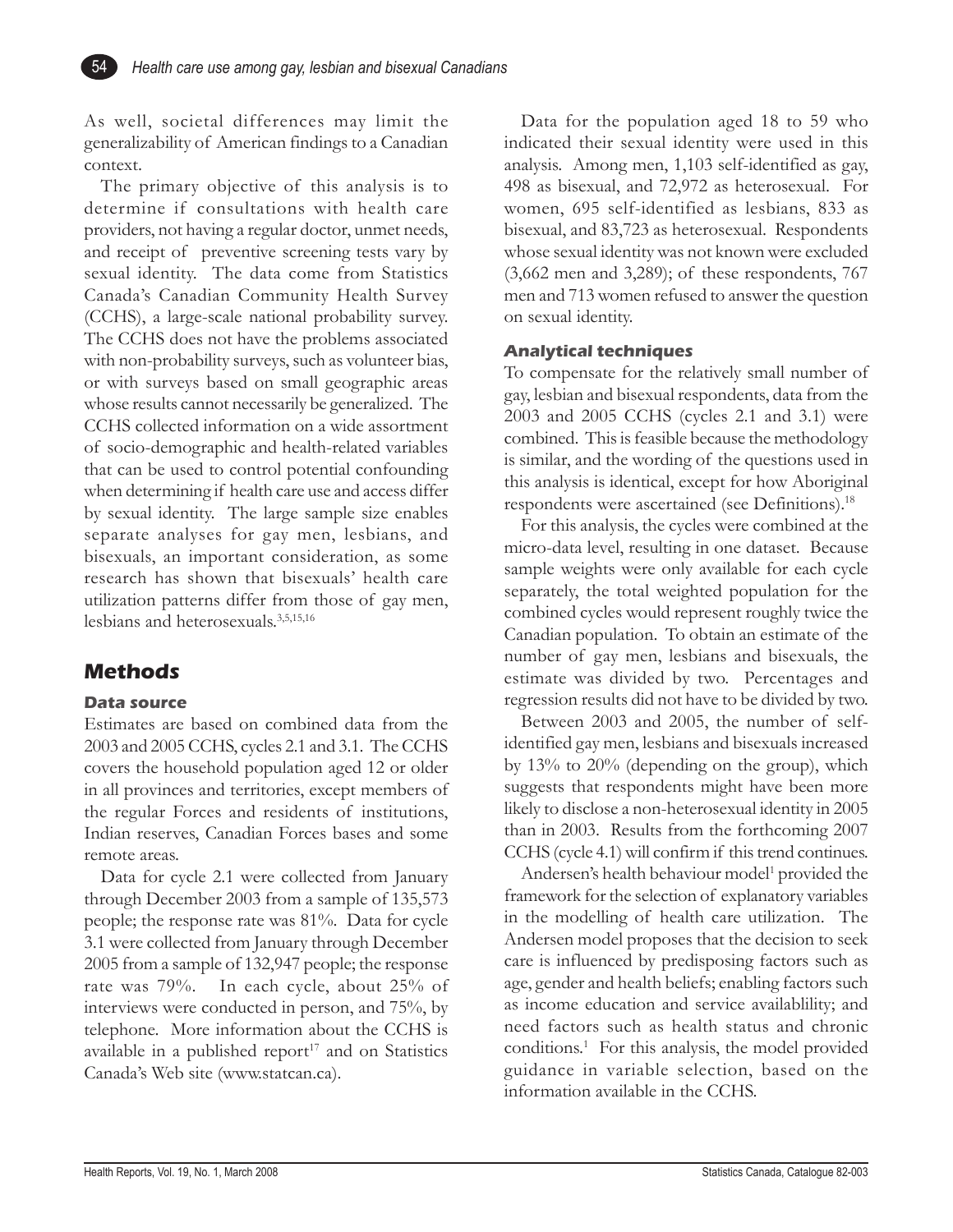Unadjusted logistic regression models were run by gender for each health care use variable: consultation in the past 12 months with: family doctor or general practitioner, medical specialist, nurse, social worker or counsellor, psychologist, alternative health care provider, self-help group; no regular doctor; unmet health care need; mammogram in past two years (women aged 50 to 59); and Pap test in past three years (all women). To improve comparability with adjusted logistic regression models, observations with missing data for independent variables used in the adjusted models (except income and education) were excluded from the unadjusted models. This ensured that the number of observations for each dependent variable was the same between the unadjusted and adjusted models. Regardless of statistical significance, the following variables were controlled in the adjusted logistic regression models: age (continuous), marital status, presence of child(ren) younger than 12 in household, education, household income quintile, place of residence, cultural or racial group, having a regular doctor (for all regression models except where it is the outcome), number of chronic conditions, self-perceived general health, two-week physical disability day, self-perceived mental health, diagnosed anxiety disorder, diagnosed mood disorder, two-week mental disability day, and survey cycle.

To account for survey design effects, standard errors and coefficients of variation were estimated with the bootstrap technique.<sup>19,20</sup> The significance level was preset at  $p \leq 0.05$ . Proportions were estimated using the CCHS sample weights.

#### **Definitions**

Epidemiological studies do not agree on a definition of sexual orientation—it depends on the research question and on data availability.<sup>21</sup> Sexual orientation consists of three distinct elements: 1) sexual attraction/fantasy; 2) sexual behaviour; and 3) selfidentification.<sup>21</sup> Although the three overlap, each measures sexual orientation slightly differently, with sexual attraction/fantasy the most inclusive, yielding the highest prevalence, and self-identification the most restrictive, yielding the lowest prevalence.<sup>22</sup> The CCHS asked, "Do you consider yourself to be heterosexual (sexual relations with people of the opposite sex), homosexual, that is lesbian or gay (sexual relations with people of your own sex) or bisexual (sexual relations with people of both sexes)?" This question was read to all respondents aged 18 or older in 2003, and to respondents aged 18 to 59 in 2005.

55

Health care use was determined by asking: "Not counting when you were an overnight patient, in the past 12 months, how many times have you seen, or talked on the telephone, about your physical, emotional or mental health with: a family doctor or general practitioner (GP), any other medical doctor (such as a surgeon, allergist, orthopedist, gynecologist or psychiatrist), a nurse for care or advice, a social worker or counsellor, a psychologist?"

*Alternative health care* was ascertained by the question: "People may also use alternative or complementary medicine. In the past 12 months, have you seen or talked to an alternative health care provider such as an acupuncturist, homeopath or massage therapist about your physical, emotional or mental health?"

Respondents were asked if they had attended a meeting of a *self-help group* such as AA or a cancer support group in the past 12 months.

Respondents were asked if they had a regular medical doctor. If they answered "no," they were considered to have *no regular doctor*.

Respondents who answered "yes" to the following question were considered to have *unmet health care needs*: "During the past 12 months, was there ever a time when you felt that you needed health care but you didn't receive it?"

Female respondents aged 35 or older were asked about *mammography*: "Have you ever had a mammogram, that is, a breast x-ray?" Those who answered "yes" were asked, "When was the last time?", with the interviewer reading five categories: less than 6 months ago, 6 months to less than 1 year ago, 1 year to less than 2 years ago, 2 years to less than 5 years ago, and 5 or more years ago. For this analysis, mammogram use was determined for women aged 50 to 59, with these women dichotomized as either having had a mammogram in the past 2 years or more than 2 years ago/never.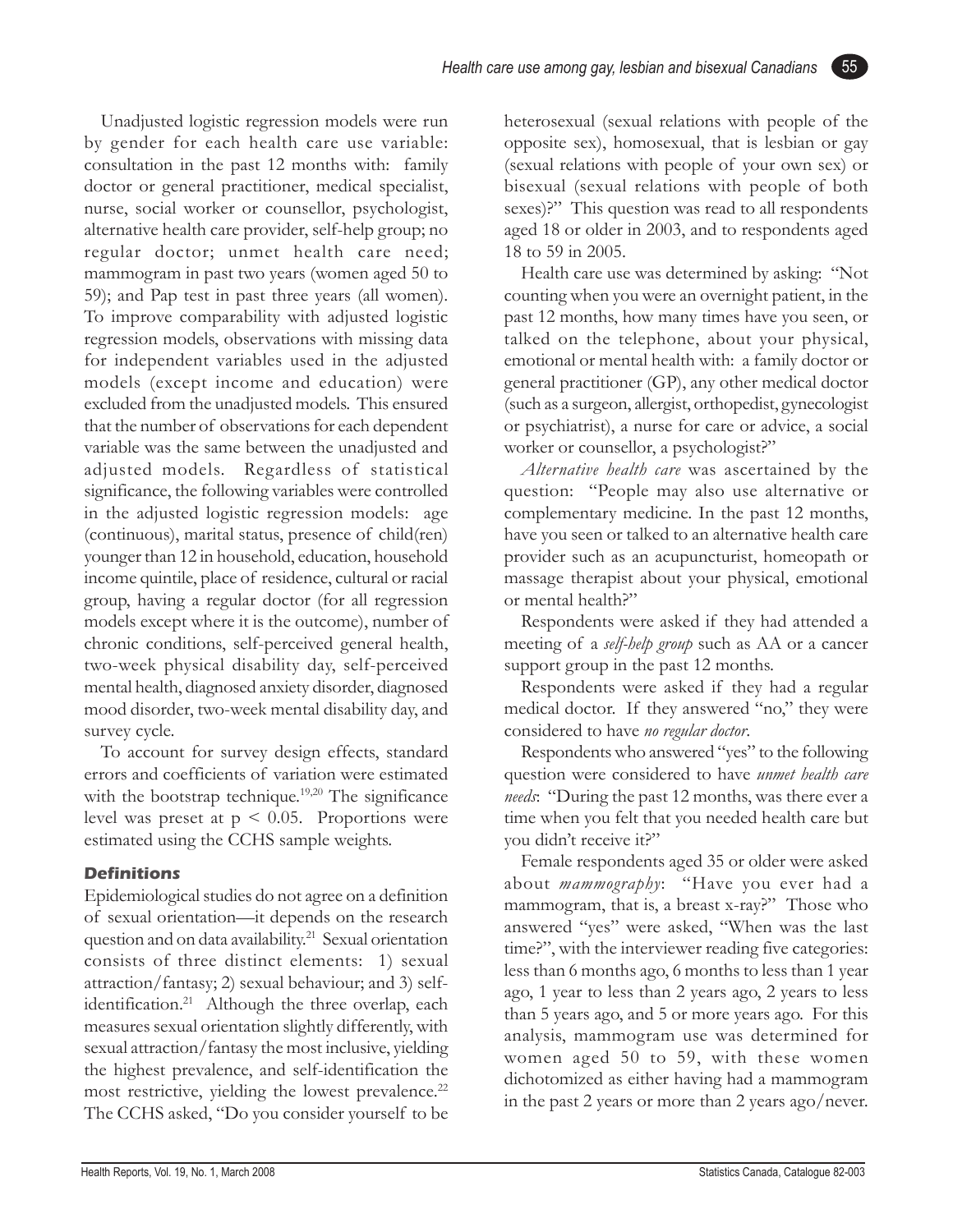*Pap test* was determined by asking female respondents, "Have you ever had a Pap smear test?" Those who answered "yes" were asked, "When was the last time?", with five categories read by the interviewer: less than 6 months, 6 months to less than 1 year ago, 1 year to less than 3 years ago, 3 years to less than 5 years ago, and 5 or more years ago. For this analysis, last Pap test was dichotomized as within 3 years or more than 3 years ago/never.

56

Four *age* groups were established: 18 to 24, 25 to 34, 35 to 44, and 45 to 59. In logistic regression analysis, age was entered as a continuous variable.

*Marital statu*s was categorized into three groups: married or common-law; previously married (divorced, separated or widowed); and single (never married).

*Place of residence* was determined by grouping Census Metropolitan Areas (CMAs) (http:// www12.statcan.ca/english/census01/Products/ Reference/dict/geo009.htm). A CMA consists of one or more adjacent municipalities situated around a major urban core with a population of at least 100,000.23 Three groups were created: CMA with population greater than 2 million (Montreal, Toronto and Vancouver), CMA with population between 100,000 and 2 million, and area outside CMAs with population less than 100,000.

Based on their highest level of *education*, respondents were grouped into four categories: postsecondary graduation, some postsecondary, secondary graduation, and less than secondary graduation. Missing values were included in multiple logistic regression models.

*Household income quintiles* were determined with a method developed at Statistics Canada.<sup>24</sup> For each respondent, a household weight factor was calculated on household size. The first household member was assigned a weight of 1, the second, a weight of 0.4, and the third and subsequent members, a weight of 0.3. The household weight factor was then calculated as the sum of these weights. Household income was divided by this household weight factor to derive income adjusted for household size. In instances where household income range rather than exact household income was available, the mid-point of the reported range was used to calculate total household income. For

this analysis, the weighted distribution of each CCHS cycle (2003 and 2005) for the population aged 18 to 59 was examined to establish cut-points for household income quintiles within each geographic classification (CMA population greater than 2 million, CMA population 100,000 to 2 million, and non-CMA with less than 100,000). Quintiles were calculated for each CCHS cycle and combined. In logistic regression analysis, records with missing income data (approximately 13% of the population) were included as a dummy variable.

To determine a respondent's *racial or cultural* group, the interviewer read the following statement: "People living in Canada come from many different cultural and racial backgrounds," and then asked if the respondent was: White, Black, South Asian, Southeast Asian, Filipino, Latin America, Arab, West Asian, Japanese, Korean, Aboriginal, or other. For this analysis, racial or cultural group was classified into two categories: White and non-white. In 2005 and part of 2003, a separate question was asked to determine Aboriginal identity. Respondents who self-identified as Aboriginal were not asked their racial or cultural group, but were included with other non-white respondents.

*Self-perceived general health* was assessed with the question, "In general, would you say your health is: excellent, very good, good, fair or poor?" Three categories were established: excellent or very good, good, and fair or poor.

*Self-perceived mental health* was assessed with the question, "In general, would you say your mental health is: excellent, very good, good, fair or poor?" Three categories were established: excellent or very good, good, and fair or poor.

*Number of chronic conditions* was determined by asking respondents if they had "long-term conditions that had lasted or were expected to last six months or more and that had been diagnosed by a health professional." The interviewer read a list of conditions; those included in this analysis (26) were: food allergies, other allergies, asthma, fibromyalgia, arthritis or rheumatism, back problems, high blood pressure, migraine, chronic bronchitis, diabetes, epilepsy, heart disease, cancer, stomach or intestinal ulcers, effects of stroke, urinary incontinence, bowel disorder, dementia, cataracts,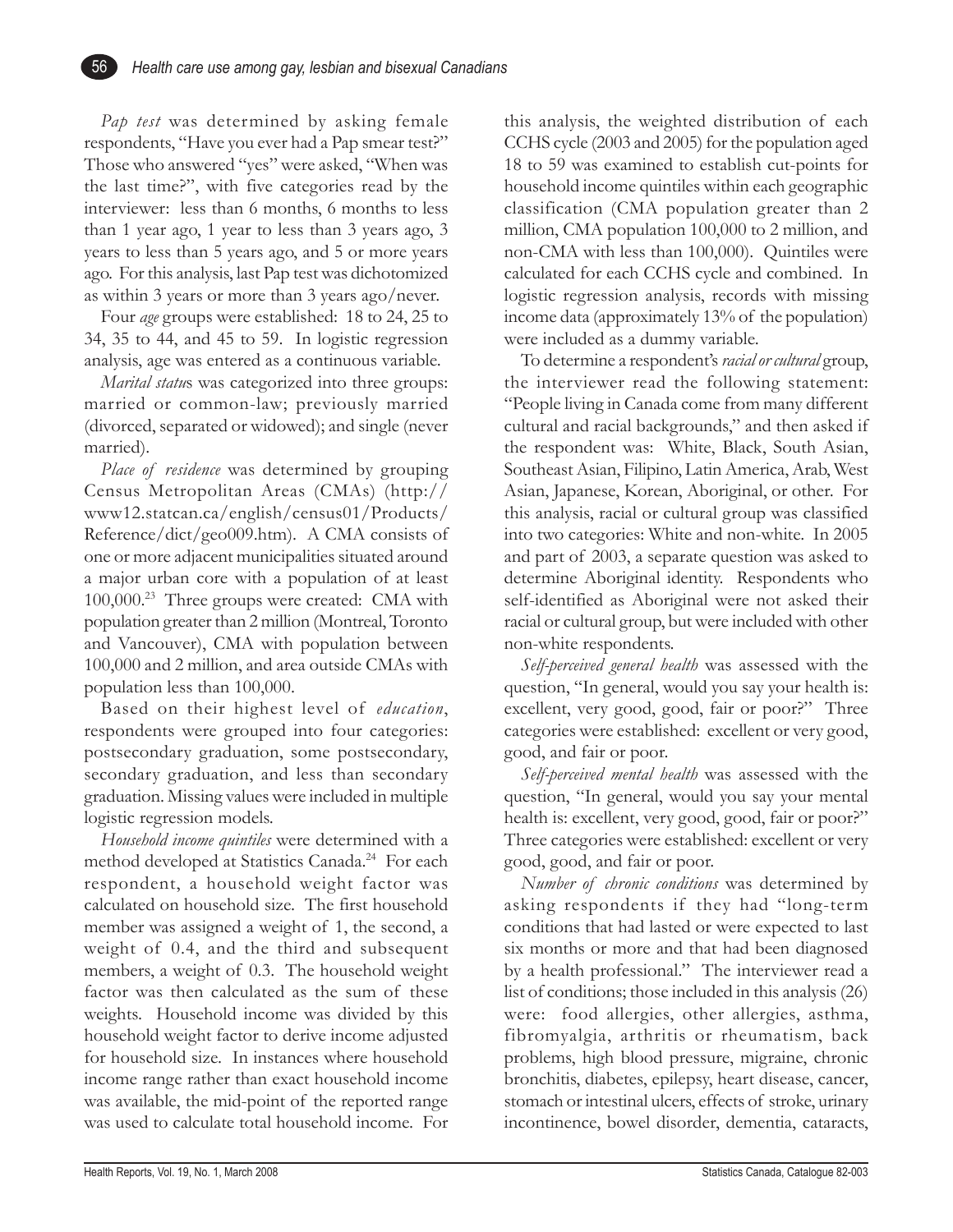glaucoma, thyroid condition, chronic fatigue syndrome, multiple chemical sensitivity, emphysema or chronic obstructive pulmonary disease, or any other long-term physical or mental condition.

*Mood disorder* was determined by asking, "Do you have a mood disorder such as depression, bipolar disorder, mania or dysthymia?" that had been diagnosed by a health professional.

*Anxiety disorder* was determined by asking, "Do you have an anxiety disorder such as a phobia, obsessive-compulsive disorder or a panic disorder?" that had been diagnosed by a health professional.

*Two-week disability (physical and mental)* was measured in terms of bed-days and "cut-down" days over the previous two weeks. Respondents were asked about days they stayed in bed (including nights in hospital) and about days they cut down normal activities because of illness or injury. Those who reported at least one disability day were asked if it was due to their emotional or mental health or use of alcohol or drugs. Responses were dichotomized as "yes" (at least one disability day) or "no."

## **Results**

#### **Population characteristics**

An estimated 346,000 adults self-identified as gay, lesbian or bisexual, together representing 1.9% of Canadians aged 18 to 59 (2.1% of men and  $1.7\%$ of women). The breakdown was: 130,000 gay men (1.4% of men aged 18 to 59), 59,000 bisexual men (0.7%), 71,000 lesbians (0.8% of women aged 18 to 59), and 85,000 bisexual women (0.9%).

Compared with the heterosexual population, a larger proportion of gay men and lesbians were aged 35 to 44, whereas bisexuals, especially women, were considerably younger (Table 1).

Not surprisingly, marital status varied by sexual identity. Gay men, lesbians and bisexuals were more likely than heterosexuals to be single (never married), and less likely to be married or in a common-law relationship.

About three in ten heterosexuals had a child younger than 12 living in their household. The proportions were much lower for gay men (2.6%) and lesbians (8.4%). Proportions were also low for bisexuals (18.5% of men and 26.1% of women), although when never-married people were excluded, the difference between heterosexuals and bisexuals disappeared (data not shown).

Compared with heterosexuals, gay men and lesbians had high levels of education; the educational attainment of bisexual men was lower. Relatively large proportions of gay men and lesbians were in the highest household income quintile, compared with the heterosexual population; bisexual men and women were over-represented in the lowest quintile.

Cultural and racial background and place of residence also differed by sexual identity. Higher

#### **Table 1**

**Distribution of household population aged 18 to 59, by gender, sexual identity, and selected socio-demographic and economic characteristics, Canada, 2003 and 2005 combined**

|                                                                                                                            |                                      | Men                                        |                                                                  |                                      | Women                                             |                                                              |  |  |  |
|----------------------------------------------------------------------------------------------------------------------------|--------------------------------------|--------------------------------------------|------------------------------------------------------------------|--------------------------------------|---------------------------------------------------|--------------------------------------------------------------|--|--|--|
|                                                                                                                            | Hetero-<br>sexual                    | Gay                                        | Bi-<br>sexual                                                    | Hetero-                              | sexual Lesbian                                    | Bi-<br>sexual                                                |  |  |  |
|                                                                                                                            | $\frac{0}{0}$                        | %                                          | $\frac{0}{0}$                                                    | $\frac{0}{0}$                        | $\frac{0}{0}$                                     | $\frac{9}{6}$                                                |  |  |  |
| Age group<br>18 to 24<br>25 to 34<br>35 to 44<br>45 to 59                                                                  | 16.3<br>21.8<br>27.6<br>34.3         | $9.7*$<br>22.5<br>$36.3*$<br>31.5          | $23.9*$<br>18.1<br>$22.2*$<br>35.7                               | 15.4<br>22.3<br>26.9<br>35.3         | $10.5*E$<br>22.1<br>$36.4*$<br>30.9               | $35.9*$<br>$26.8*$<br>$21.2*$<br>$16.1*$                     |  |  |  |
| <b>Marital status</b><br>Married or common-law<br>Previously married<br>Single (never married)                             | 64.4<br>6.0<br>29.6                  | $31.8*$<br>$4.0*$<br>$64.2*$               | $39.9*$<br>7.3 <sup>E</sup><br>$52.9*$                           | 65.6<br>10.1<br>24.3                 | $38.5*$<br>9.3<br>$52.2*$                         | $40.9*$<br>10.5<br>48.6*                                     |  |  |  |
| Children younger<br>than 12 in household                                                                                   | 29.5                                 | $2.6*$ <sup>E</sup>                        | $18.5*$ <sup>E</sup>                                             | 31.1                                 | $8.4*$                                            | $26.1*$                                                      |  |  |  |
| Education<br>(aged 25 to 59)<br>Less than secondary<br>Secondary<br>Some postsecondary<br>Postsecondary                    | 12.1<br>16.7<br>6.7<br>64.5          | $4.4*$ E<br>$10.2*$<br>9.3<br>$76.1*$      | 16.2<br>15.8 <sup>E</sup><br>14.4 <sup>E</sup><br>$53.6*$        | 10.6<br>18.1<br>6.8<br>64.4          | $6.1*$ <sup>E</sup><br>$13.4*$<br>6.1E<br>$74.4*$ | 10.7<br>19.1<br>9.4E<br>60.7                                 |  |  |  |
| Income quintiles<br>Lowest<br>Second-lowest<br>Middle<br>Second-highest<br>Highest                                         | 17.0<br>19.5<br>20.1<br>21.2<br>22.1 | 15.5<br>$14.6*$<br>17.9<br>22.0<br>$29.9*$ | $34.9*$<br>$29.1*$<br>$12.4*$<br>$11.6*$<br>$12.0*$ <sup>E</sup> | 22.0<br>21.2<br>20.3<br>19.2<br>17.3 | 19.0<br>$15.3*$<br>22.1<br>20.0<br>$23.4*$        | $42.7*$<br>22.0<br>$14.5*$<br>$12.0*$<br>$8.8*$ <sup>E</sup> |  |  |  |
| Racial or cultural group<br>White<br>Non-white                                                                             | 82.4<br>17.6                         | 88.1*<br>$11.9*$                           | 76.0<br>24.0                                                     | 82.7<br>17.3                         | $89.1*$<br>$10.9*E$                               | 81.9<br>18.1                                                 |  |  |  |
| Place of residence<br>Montreal, Toronto or<br>Vancouver<br>CMA 100,000 to 2 million 31.9<br>Non-CMA (less than<br>100,000) | 34.9<br>33.1                         | $55.9*$<br>$28.3*$<br>$15.8*$              | $47.0*$<br>$24.9*$<br>28.1                                       | 35.1<br>32.1<br>32.8                 | $41.0*$<br>35.1<br>$23.9*$                        | 34.9<br>31.3<br>33.8                                         |  |  |  |

significantly different from estimate for heterosexual population of same gender ( $p < 0.05$ )

 $E$  use with caution (coefficient of variation 16.6% to 33.3%)

**Note:** Missing values are excluded.

**Source:** 2003 and 2005 Canadian Community Health Survey (combined data).

57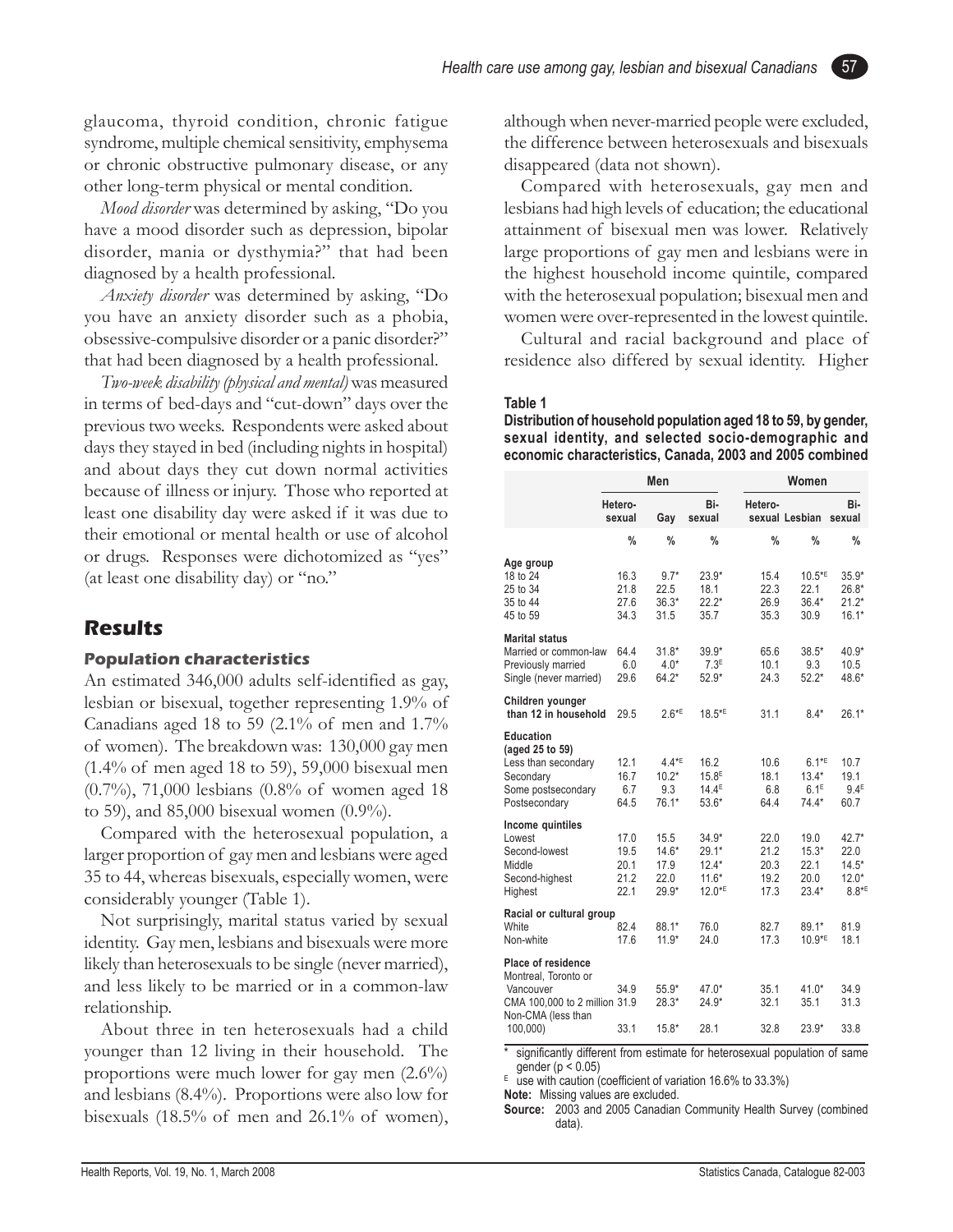proportions of gay men and lesbians were White, compared with heterosexuals and bisexuals. As well, comparatively large percentages of gay men, lesbians and bisexual men lived in Montreal, Toronto or Vancouver.

#### **Physical and mental health**

The self-perceived general health of gay men and lesbians was similar to that of heterosexuals (Table 2). By contrast, bisexuals were more likely than heterosexuals to report fair or poor health.

Gay men and bisexual women tended to report more chronic conditions than did the heterosexual population. They were also more likely to have had at least one disability day due to physical illness in the previous two weeks.

#### **Table 2**

58

**Health status indicators, by gender and sexual identity, household population aged 18 to 59, Canada, 2003 and 2005 combined**

|                                                                                   |                             | Men                                   |                              |                              | Women                            |                                    |  |  |  |
|-----------------------------------------------------------------------------------|-----------------------------|---------------------------------------|------------------------------|------------------------------|----------------------------------|------------------------------------|--|--|--|
|                                                                                   | Hetero-<br>sexual           | Gay                                   | Bi-<br>sexual                | Hetero-                      | sexual Lesbian                   | Bi-<br>sexual                      |  |  |  |
|                                                                                   | $\frac{0}{0}$               | $\%$                                  | $\frac{0}{0}$                | $\frac{0}{0}$                | $\frac{0}{0}$                    | $\%$                               |  |  |  |
| <b>Physical health</b>                                                            |                             |                                       |                              |                              |                                  |                                    |  |  |  |
| Self-perceived<br>general health<br>Excellent or very good<br>Good                | 63.9<br>28.5                | 65.4<br>26.0                          | 57.1<br>30.9                 | 63.8<br>27.5                 | 63.2<br>26.9                     | $51.6*$<br>32.2                    |  |  |  |
| Fair or poor                                                                      | 7.7                         | 8.5                                   | $12.0*$                      | 8.7                          | 9.8                              | $16.2*$                            |  |  |  |
| <b>Chronic conditions</b><br>None<br>One<br>Two<br>Three or more                  | 50.5<br>27.9<br>12.6<br>9.0 | $42.1*$<br>28.9<br>$17.5*$<br>$11.5*$ | 49.6<br>25.5<br>13.6<br>11.3 | 39.9<br>27.6<br>15.9<br>16.5 | 35.9<br>29.4<br>15.9<br>18.7     | $31.3*$<br>27.8<br>16.9<br>$23.9*$ |  |  |  |
| Disability day in past<br>two weeks (physical)                                    | 13.6                        | $17.9*$                               | 11.7                         | 19.2                         | 22.6                             | $27.0*$                            |  |  |  |
| <b>Mental health</b>                                                              |                             |                                       |                              |                              |                                  |                                    |  |  |  |
| Self-perceived<br>mental health<br>Excellent or very good<br>Good<br>Fair or poor | 75.4<br>20.3<br>4.3         | 73.8<br>20.5<br>5.7                   | 66.7*<br>23.9<br>$9.4*$      | 74.8<br>19.9<br>5.3          | 72.8<br>20.6<br>6.7 <sup>E</sup> | $57.5*$<br>$25.5*$<br>$17.0*$      |  |  |  |
| Type of disorder<br>Mood disorder<br>Anxiety disorder                             | 4.0<br>3.0                  | $11.1*$<br>$8.5*$                     | $11.4*$ E<br>$10.1*$ E       | 7.7<br>5.8                   | $11.4*$<br>$8.7*$                | $25.2*$<br>$17.7*$                 |  |  |  |
| Disability day in past<br>two weeks (mental)                                      | 1.2                         | $3.0*$ E                              | $5.5*$ <sup>E</sup>          | 2.0                          | 3.8 <sup>E</sup>                 | $6.6*$ <sup>E</sup>                |  |  |  |

significantly different from estimate for heterosexual population of same gender ( $p < 0.05$ )

 $E$  use with caution (coefficient of variation 16.6% to 33.3%)

**Note:** Missing values are excluded.

**Source:** 2003 and 2005 Canadian Community Health Survey (combined data).

Relatively large proportions of bisexuals reported mental health problems. Bisexual men were more than twice as likely as heterosexual men to perceive their mental health as fair or poor; for bisexual women, the proportion reporting fair or poor mental health was three times that of heterosexual women.

When respondents were asked if they had been diagnosed with a mood or anxiety disorder, all sexual minority groups reported levels above those for the heterosexual population. Such disorders were particularly prevalent among bisexual women, one in four of whom reported a mood disorder. The comparatively high prevalence of mood and anxiety disorders among gay men, lesbians and bisexuals was reflected in higher percentages reporting at least one disability day in the previous two weeks for mental or emotional reasons.

#### **Health care**

The use of health care services differed by sexual identity (Table 3). Compared with heterosexual men,

#### **Table 3**

**Percentage consulting selected health care providers, lacking regular doctor, reporting unmet health care need and using preventive screening, by gender and sexual identity, household population aged 18 to 59, Canada, 2003 and 2005 combined**

|                                                                                                                                                    | Men                                              |                                                                         |                                                                                          |                                                   | Women                                                                        |                                                                                 |  |
|----------------------------------------------------------------------------------------------------------------------------------------------------|--------------------------------------------------|-------------------------------------------------------------------------|------------------------------------------------------------------------------------------|---------------------------------------------------|------------------------------------------------------------------------------|---------------------------------------------------------------------------------|--|
|                                                                                                                                                    | Hetero-<br>sexual                                | Gay                                                                     | Bi-<br>sexual                                                                            | Hetero-                                           | sexual Lesbian                                                               | Bi-<br>sexual                                                                   |  |
|                                                                                                                                                    | $\%$                                             | $\%$                                                                    | $\%$                                                                                     | $\%$                                              | $\frac{0}{0}$                                                                | %                                                                               |  |
| <b>Consultation in past</b><br>12 months<br>Family doctor or                                                                                       |                                                  |                                                                         |                                                                                          |                                                   |                                                                              |                                                                                 |  |
| general practitioner<br>Medical specialist<br>Nurse<br>Social worker or counsellor<br>Psychologist<br>Alternative care provider<br>Self-help group | 69.2<br>19.0<br>8.4<br>3.5<br>2.5<br>11.0<br>2.1 | $74.8*$<br>$29.4*$<br>$14.7*$<br>$6.8*E$<br>$7.7*$<br>$20.3*$<br>$3.7*$ | 72.1<br>22.8<br>11.1<br>$9.3*$ E<br>$5.8*$ <sup>E</sup><br>13.4 <sup>E</sup><br>$4.5*$ E | 82.6<br>33.0<br>14.0<br>5.7<br>4.0<br>20.6<br>3.0 | 76.9*<br>37.6<br>13.2<br>8.6E<br>$10.0*$ <sup>E</sup><br>$33.1*$<br>$6.5*$ E | 81.3<br>38.2<br>$21.6*$<br>$16.6*$<br>$10.7*$ <sup>E</sup><br>$27.3*$<br>$9.4*$ |  |
| No regular doctor                                                                                                                                  | 21.9                                             | 22.2                                                                    | 26.2                                                                                     | 11.6                                              | $19.0*$                                                                      | $24.2*$                                                                         |  |
| Unmet health care need<br>in past 12 months                                                                                                        | 10.9                                             | $14.2*$                                                                 | $17.8*$                                                                                  | 14.8                                              | $19.6*$                                                                      | $28.6*$                                                                         |  |
| <b>Preventive screening</b><br>Mammogram in past 2<br>years (aged 50 to 59)<br>Pap test in past 3 years                                            | .                                                |                                                                         | .                                                                                        | 71.1<br>77.1                                      | 71.9<br>$64.0*$                                                              | 49.0*<br>76.2                                                                   |  |

significantly different from estimate for heterosexual population of same gender (p < 0.05)

 $E$  use with caution (coefficient of variation 16.6% to 33.3%) ... not applicable

**Note:** Missing values are excluded.

**Source:** 2003 and 2005 Canadian Community Health Survey (combined data).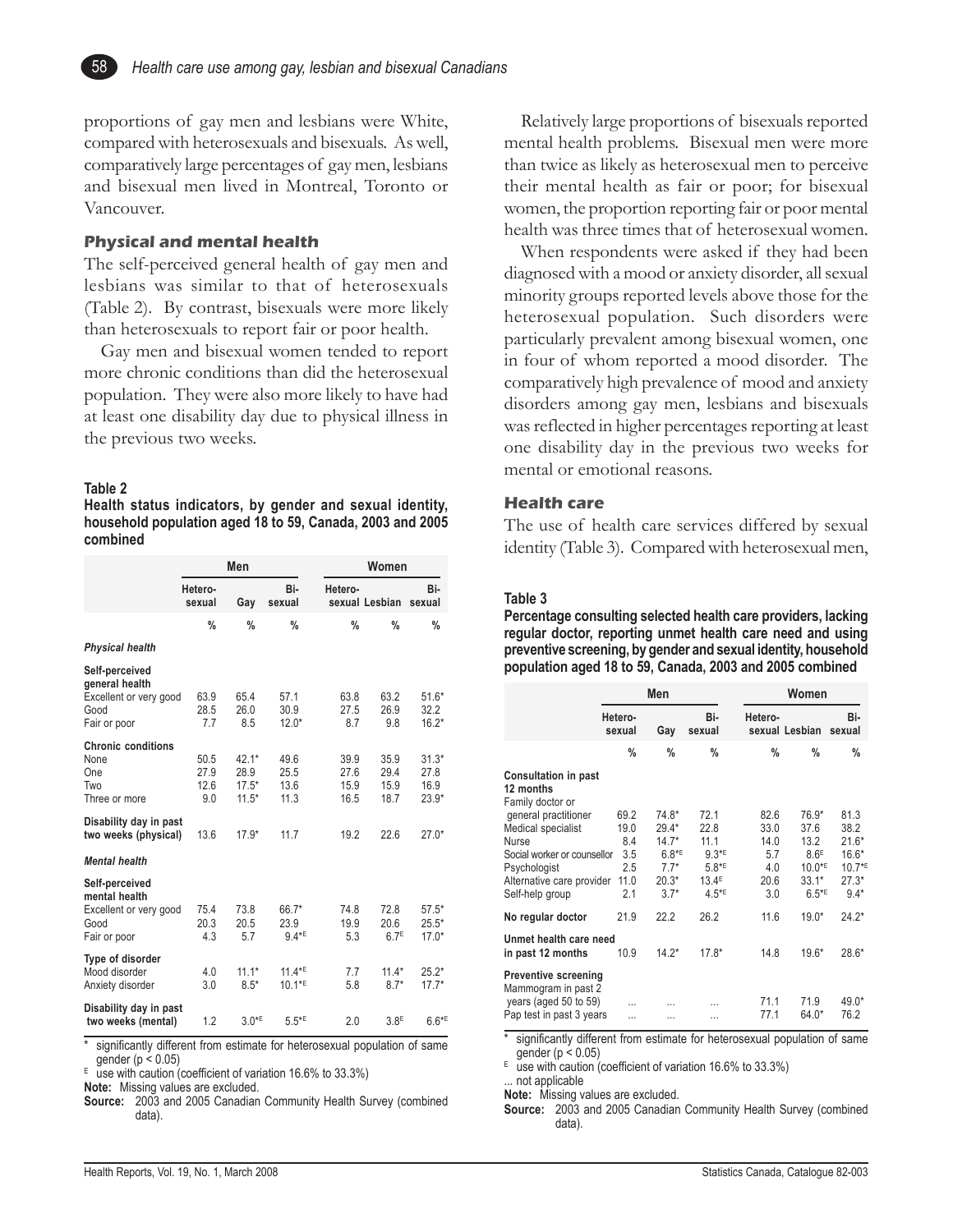gay men were more likely to have seen a family doctor, a medical specialist, or nurse in the previous 12 months. Utilization rates were also higher for social workers or counsellors, psychologists, alternative care providers, and self-help groups.

Consultations with doctors and nurses did not differ between bisexual and heterosexual men, but bisexual men had more frequent contact with social workers or counsellors and psychologists, and were more likely to report attending self-help groups.

Multivariate logistic regression models that controlled for predisposing, enabling and need characteristics were used to determine if sexual identity was independently associated with consulting health care professionals. Even when potentially confounding factors (notably, a higher prevalence of chronic conditions and mood disorders) were taken into account, compared with heterosexual men, gay men had increased odds of consulting medical specialists, nurses, social workers or counsellors, psychologists, and alternative care providers; bisexual men had higher odds for consultations with social workers or counsellors and alternative care providers (Table 4).

Among women, lesbians were slightly less likely to have seen a family doctor in the past 12 months, compared with heterosexual women, but more likely to have consulted psychologists and alternative care providers, and to have attended a self-help group (Table 3). Bisexual women had more contact with nurses, social workers or counsellors, psychologists and alternative care providers and were more likely to have attended self-help groups, compared with heterosexual women. Although odds ratios were somewhat attenuated in the multivariate regression models, the results were essentially unchanged (Table 5).

59

#### **No regular doctor/Unmet health care needs**

The proportions of gay, bisexual and heterosexual men who reported not having a regular doctor were statistically similar. Among women, the proportions who did not have a regular doctor were higher for lesbians and bisexuals than for heterosexuals. Results for both sexes remained the same when socio-demographic and health status variables were controlled in multivariate regression models.

#### **Table 4**

**Unadjusted and adjusted odds ratios comparing gay and bisexual men with heterosexual men for selected health care provider consultations, lack of regular doctor and report of unmet health care need, household population aged 18 to 59, Canada, 2003 and 2005 combined**

|                                          | Gay               |                               |               | <b>Bisexual</b>               |               |                               |               |                               |  |
|------------------------------------------|-------------------|-------------------------------|---------------|-------------------------------|---------------|-------------------------------|---------------|-------------------------------|--|
|                                          | <b>Unadjusted</b> |                               |               | <b>Adjusted</b>               |               | <b>Unadjusted</b>             |               | <b>Adjusted</b>               |  |
|                                          | Odds<br>ratio     | 95%<br>confidence<br>interval | Odds<br>ratio | 95%<br>confidence<br>interval | Odds<br>ratio | 95%<br>confidence<br>interval | Odds<br>ratio | 95%<br>confidence<br>interval |  |
| Consultation in past 12 months           |                   |                               |               |                               |               |                               |               |                               |  |
| Family doctor or general practitioner    | $1.32*$           | 1.09 to 1.59                  | 1.18          | 0.95 to 1.45                  | 1.15          | 0.85 to 1.56                  | 1.23          | 0.88 to 1.71                  |  |
| Medical specialist                       | $1.77*$           | 1.47 to 2.12                  | $1.40*$       | 1.14 to 1.70                  | 1.23          | 0.87 to 1.75                  | 1.15          | 0.79 to 1.69                  |  |
| <b>Nurse</b>                             | $1.88*$           | 1.48 to 2.40                  | $1.69*$       | 1.32 to 2.17                  | 1.33          | 0.94 to 1.90                  | 1.23          | 0.86 to 1.74                  |  |
| Social worker or counsellor              | $2.01*$           | 1.39 to 2.92                  | $1.55*$       | 1.01 to 2.38                  | $2.71*$       | 1.86 to 3.94                  | $1.65*$       | 1.10 to 2.46                  |  |
| Psychologist                             | $3.21*$           | 2.35 to 4.39                  | $2.13*$       | 1.46 to 3.11                  | $2.29*$       | 1.39 to 3.78                  | 1.49          | 0.88 to 2.51                  |  |
| Alternative care provider                | $2.07*$           | 1.68 to 2.54                  | $1.89*$       | 1.50 to 2.37                  | 1.26          | 0.81 to 1.95                  | $1.55*$       | 1.00 to 2.39                  |  |
| Self-help group                          | $1.71*$           | 1.21 to 2.44                  | 1.23          | 0.84 to 1.80                  | $2.06*$       | 1.22 to 3.48                  | 1.30          | 0.75 to 2.24                  |  |
| No regular doctor                        | 1.02              | 0.84 to 1.24                  | 1.01          | 0.82 to 1.24                  | 1.27          | 0.94 to 1.73                  | 1.16          | 0.84 to 1.61                  |  |
| Unmet health care need in past 12 months | $1.33*$           | 1.06 to 1.67                  | 1.17          | 0.92 to 1.48                  | $1.76*$       | 1.27 to 2.44                  | $1.46*$       | 1.02 to 2.09                  |  |

significantly different from estimate for heterosexual men ( $p < 0.05$ )

**Notes:** The following variables were controlled in the adjusted model: age (continuous), marital status, child(ren) under 12 in household, education (including missing values), income quintile (including missing values), place of residence, racial or cultural group, self-rated general health, number of chronic conditions, twoweek physical disability day, self-rated mental health, anxiety disorder, mood disorder, two-week mental health disability day, having a regular doctor (except for regression models where not having a regular doctor is the outcome), and survey cycle.

**Sources:** 2003 and 2005 Canadian Community Health Survey (combined data).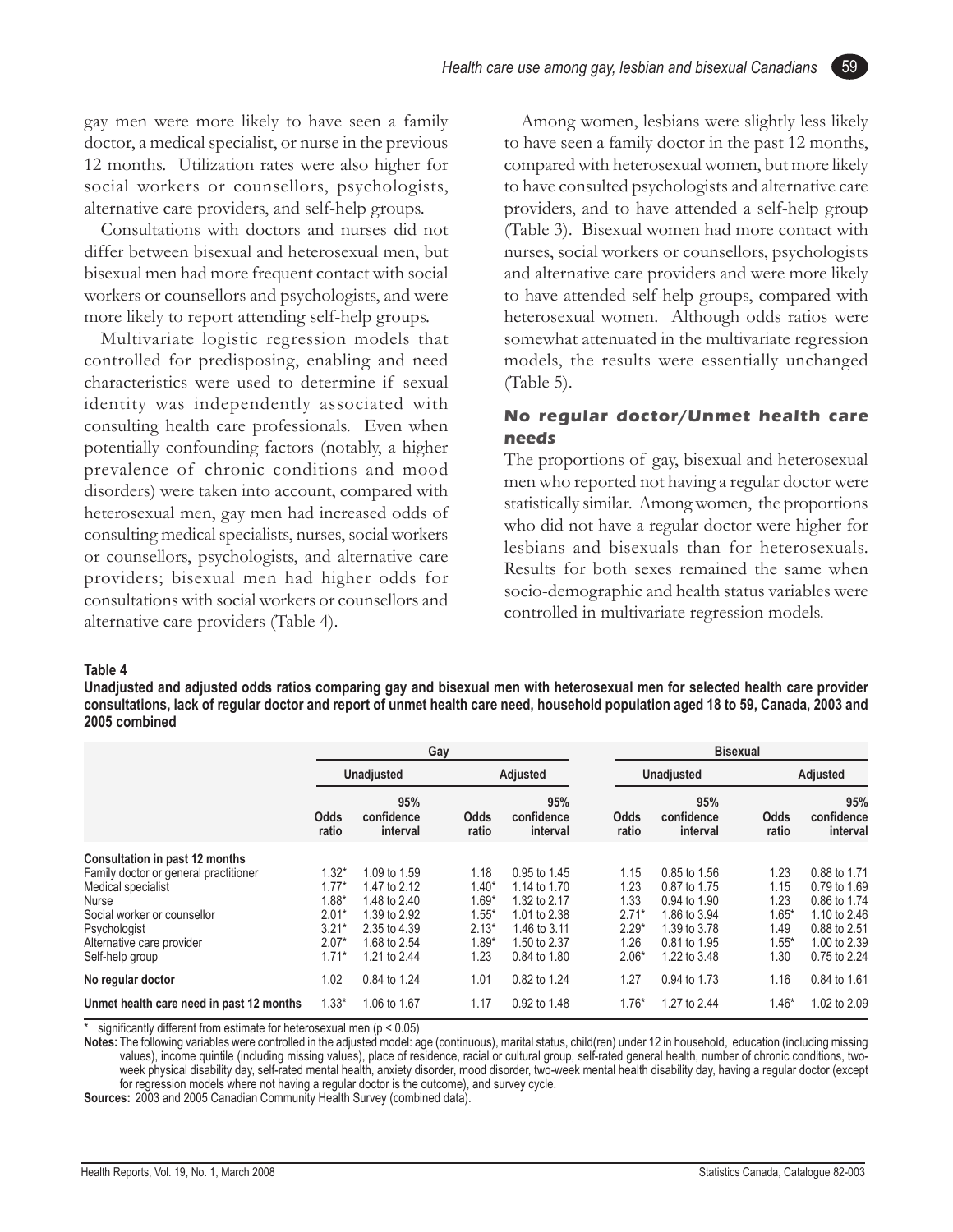

#### **Table 5**

**Unadjusted and adjusted odds ratios comparing lesbian and bisexual women with heterosexual women for selected health care provider consultations, lack of regular doctor, report of unmet health care need and use of preventive screening, household population aged 18 to 59, Canada, 2003 and 2005 combined**

|                                                                                                                                                                                                              | Lesbian                                                             |                                                                                                              |                                                                  |                                                                                                              | <b>Bisexual</b> |                                                                     |                                                                                                              |                                                                  |                                                                                                              |  |
|--------------------------------------------------------------------------------------------------------------------------------------------------------------------------------------------------------------|---------------------------------------------------------------------|--------------------------------------------------------------------------------------------------------------|------------------------------------------------------------------|--------------------------------------------------------------------------------------------------------------|-----------------|---------------------------------------------------------------------|--------------------------------------------------------------------------------------------------------------|------------------------------------------------------------------|--------------------------------------------------------------------------------------------------------------|--|
|                                                                                                                                                                                                              | <b>Unadjusted</b>                                                   |                                                                                                              |                                                                  | Adjusted                                                                                                     |                 | <b>Unadjusted</b>                                                   |                                                                                                              |                                                                  | Adjusted                                                                                                     |  |
|                                                                                                                                                                                                              | <b>Odds</b><br>ratio                                                | 95%<br>confidence<br>interval                                                                                | Odds<br>ratio                                                    | 95%<br>confidence<br>interval                                                                                |                 | <b>Odds</b><br>ratio                                                | 95%<br>confidence<br>interval                                                                                | <b>Odds</b><br>ratio                                             | 95%<br>confidence<br>interval                                                                                |  |
| Consultation in past 12 months<br>Family doctor or general practitioner<br>Medical specialist<br><b>Nurse</b><br>Social worker or counsellor<br>Psychologist<br>Alternative care provider<br>Self-help group | $0.70*$<br>1.21<br>0.91<br>$1.56*$<br>$2.65*$<br>$1.91*$<br>$2.24*$ | 0.54 to 0.90<br>0.97 to 1.52<br>0.69 to 1.20<br>1.04 to 2.35<br>1.76 to 3.97<br>1.53 to 2.38<br>1.27 to 3.95 | $0.70*$<br>1.13<br>0.90<br>1.36<br>$2.09*$<br>$1.66*$<br>$2.00*$ | 0.53 to 0.92<br>0.90 to 1.41<br>0.67 to 1.21<br>0.85 to 2.18<br>1.32 to 3.31<br>1.32 to 2.09<br>1.10 to 3.64 |                 | 0.94<br>1.24<br>$1.69*$<br>$3.29*$<br>$2.86*$<br>$1.47*$<br>$3.34*$ | 0.71 to 1.24<br>0.99 to 1.57<br>1.32 to 2.17<br>2.50 to 4.32<br>1.92 to 4.24<br>1.16 to 1.86<br>2.41 to 4.62 | 0.97<br>1.04<br>1.16<br>$1.56*$<br>$1.57*$<br>$1.56*$<br>$2.48*$ | 0.70 to 1.34<br>0.80 to 1.34<br>0.90 to 1.50<br>1.14 to 2.15<br>1.05 to 2.35<br>1.24 to 1.96<br>1.76 to 3.48 |  |
| No regular doctor                                                                                                                                                                                            | $1.78*$                                                             | 1.36 to 2.33                                                                                                 | $1.68*$                                                          | 1.28 to 2.21                                                                                                 |                 | $2.44*$                                                             | 1.86 to 3.19                                                                                                 | $2.04*$                                                          | 1.55 to 2.70                                                                                                 |  |
| Unmet health care need in past 12 months                                                                                                                                                                     | $1.41*$                                                             | 1.07 to 1.85                                                                                                 | 1.24                                                             | 0.92 to 1.68                                                                                                 |                 | $2.32*$                                                             | 1.84 to 2.92                                                                                                 | $1.36*$                                                          | 1.04 to 1.78                                                                                                 |  |
| <b>Preventive screening</b><br>Mammogram in past 2 years (aged 50 to 59)<br>Pap test in past 3 years                                                                                                         | 1.03<br>$0.52*$                                                     | 0.67 to 1.60<br>0.42 to 0.66                                                                                 | 1.20<br>$0.60*$                                                  | 0.78 to 1.84<br>0.47 to 0.77                                                                                 |                 | $0.41*$<br>0.96                                                     | 0.22 to 0.76<br>0.73 to 1.25                                                                                 | $0.46*$<br>$1.32*$                                               | 0.24 to 0.90<br>1.01 to 1.74                                                                                 |  |

significantly different from estimate for heterosexual women ( $p < 0.05$ )

**Notes:** The following variables were controlled in the adjusted model: age (continuous), marital status, child(ren) under 12 in household, education (including missing values), income quintile (including missing values), place of residence,racial or cultural group, self-rated general health, number of chronic conditions, twoweek physical disability day, self-rated mental health, anxiety disorder, mood disorder, two-week mental health disability day, having a regular doctor (except for regression models where not having a regular doctor is the outcome), and survey cycle.

**Sources:** 2003 and 2005 Canadian Community Health Survey (combined data).

Gay men, lesbians and bisexuals were more likely than heterosexuals to report having had an unmet health care need in the past year. However, in multivariate regression models, only bisexual men and women had increased odds of reporting an unmet health care need.

#### **Mammograms and Pap tests**

The likelihood that women had had a mammogram in the past two years differed somewhat by their sexual identity. Lesbians and heterosexual women aged 50 to 59 had similar levels of utilization, but the proportion was much lower for bisexual women, a difference that persisted in multivariate regression models.

Receipt of the Papanicolaou (Pap) test also varied by sexual identity. Fewer than two-thirds of lesbians reported having had a Pap test within the past three years, well below the figures for heterosexual (77.1%) and bisexual women (76.2%). Results changed somewhat in multivariate regression models that accounted for differences in socio-demographic

characteristics and health status. Compared with heterosexual women, lesbians still had reduced odds of having had a Pap test, but the odds for bisexual women were actually higher.

#### **Discussion**

Consultations with health care professionals varied by sexual identity, independent of sociodemographic and health status differences. As well, disparities were evident in the proportions who did not have a regular doctor and who reported unmet health care needs, and in women's receipt of two preventive cancer screening procedures (mammograms and Pap tests).

While the odds of consulting a family doctor in the past 12 months were similar for men regardless of their sexual identity, lesbians were less likely than heterosexual women to have done so. A possible reason could be some lesbians' unwillingness to disclose their sexual orientation to health care providers.11,25 In fact, research has shown more use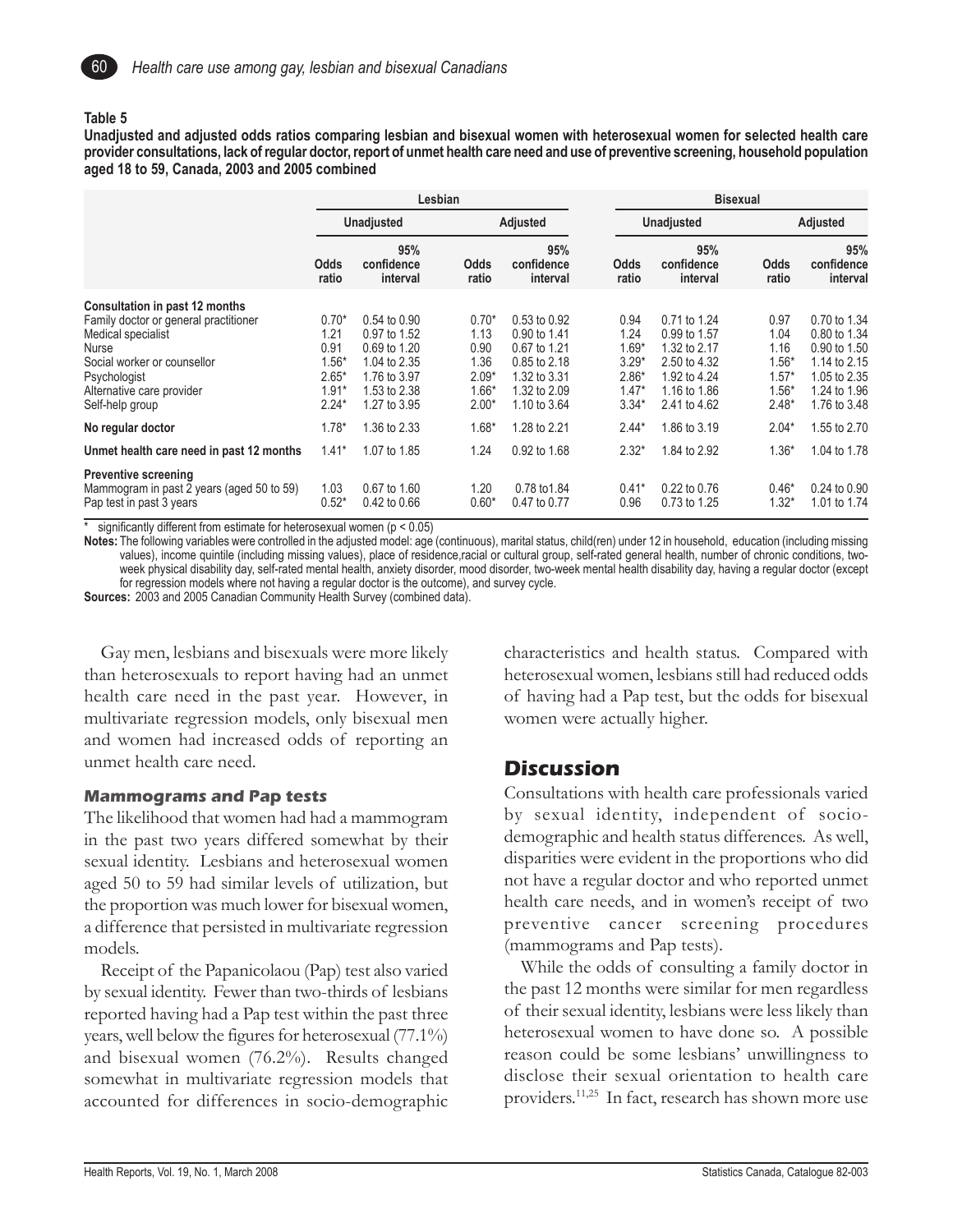of the health care system among lesbians who have told their doctor about their sexual orientation.<sup>12,26</sup> American studies have also demonstrated that some lesbians delay or avoid seeking care because of factors related to their sexual orientation such as fear of disclosing that they are lesbian to their doctor or past negative experiences.9,11,13,25 Differences in childbearing6 might also explain some of this disparity, although the CCHS results did not change when pregnant women and those who had given birth within the past two years were excluded from the regression model (data not shown).

The similar levels of contact with family doctors by gay, bisexual and heterosexual men was not unexpected. An American study showed that men living in same-sex relationships had increased odds of having visited a health professional in the past 12 months.<sup>2</sup> The authors suggested that the HIV epidemic might have made some gay men more likely to seek preventive care and to discuss HIVrelated concerns, and to be more open to health care providers about their sexual orientation.

Utilization rates of health professionals who provide emotional or mental support were generally higher among gays, lesbians and bisexuals , mirroring other research.3,16,27-30 It has been suggested that lesbians and bisexual women consider psychological counselling important, $31$  and that a positive norm for using mental health services might exist in the gay, lesbian and bisexual communities.28,32 As well, minority stress issues (the stress faced by individuals who belong to a stigmatized social category) could trigger seeking this type of care. $29,33$ 

Lesbians and bisexual women had high odds of not having a regular doctor, and bisexuals of both sexes had high odds of reporting unmet health care needs. Some evidence suggests that, compared with gay men, lesbians and bisexuals consider health care providers' attitudes toward non-heterosexual issues a more important factor when choosing a doctor.<sup>34</sup>

Women's use of preventive screening for cancer varied by sexual identity. While mammography rates among lesbians and heterosexual women aged 50 to 59 did not differ significantly, bisexual women were less likely to have ever had a mammogram. Results from other research have been mixed, with some studies showing lesbians less likely to have mammograms,6,35,36 others showing no difference,  $57,37$  and one study showing higher rates.<sup>38</sup> The reason for the lower mammography rate among bisexual women is not known, but it is noteworthy because a large American non-probability study found that bisexual women aged 50 to 79 were more likely than other women to have breast cancer.<sup>36</sup>

61

Consistent with other research, 5,7,31,35-39 CCHS results showed that lesbians had lower rates of Pap test screening than did heterosexual and bisexual women. The impact of this difference is not known, as little or no data exist on rates of cervical cancer among lesbians.6,40,41 Nonetheless, they have many of the same risk factors as heterosexual women, including unprotected sexual intercourse with men at some point in their lives.<sup>42-45</sup> As well, HPV (genital human papillomavirus) infection, a precursor to some cervical cancers, can be transferred between women through intimate sexual contact.<sup>43,45</sup> The lower screening rates among lesbians could be in response to past negative experiences with health care providers,<sup>8-10,41</sup> the belief that the test is not necessary,<sup>41</sup> or not usually taking birth control pills, renewal of prescriptions for which can be an opportunity for doctors to discuss and administer the Pap test.<sup>6</sup>

This study has several limitations. While survey questions that use the concept of sexual identity are considered to have excellent specificity (heterosexual people would not be classified as gay, lesbian or bisexual), their sensitivity has been criticized (some gay, lesbian and bisexual respondents would be classified as heterosexual).<sup>22</sup> Therefore, the CCHS results represent only people willing to self-identify as gay, lesbian or bisexual in an interview for a national survey. The degree of non-disclosure of sexual orientation is not known. Moreover, research has shown that a patient's "outness" predicts disclosure of sexual orientation to their health care providers, which has been associated with regular health care use.<sup>26</sup> Respondents who disclosed their sexual identity to a CCHS interviewer might be more open about their sexuality to others, and as a result, might be more inclined to use the health care system, compared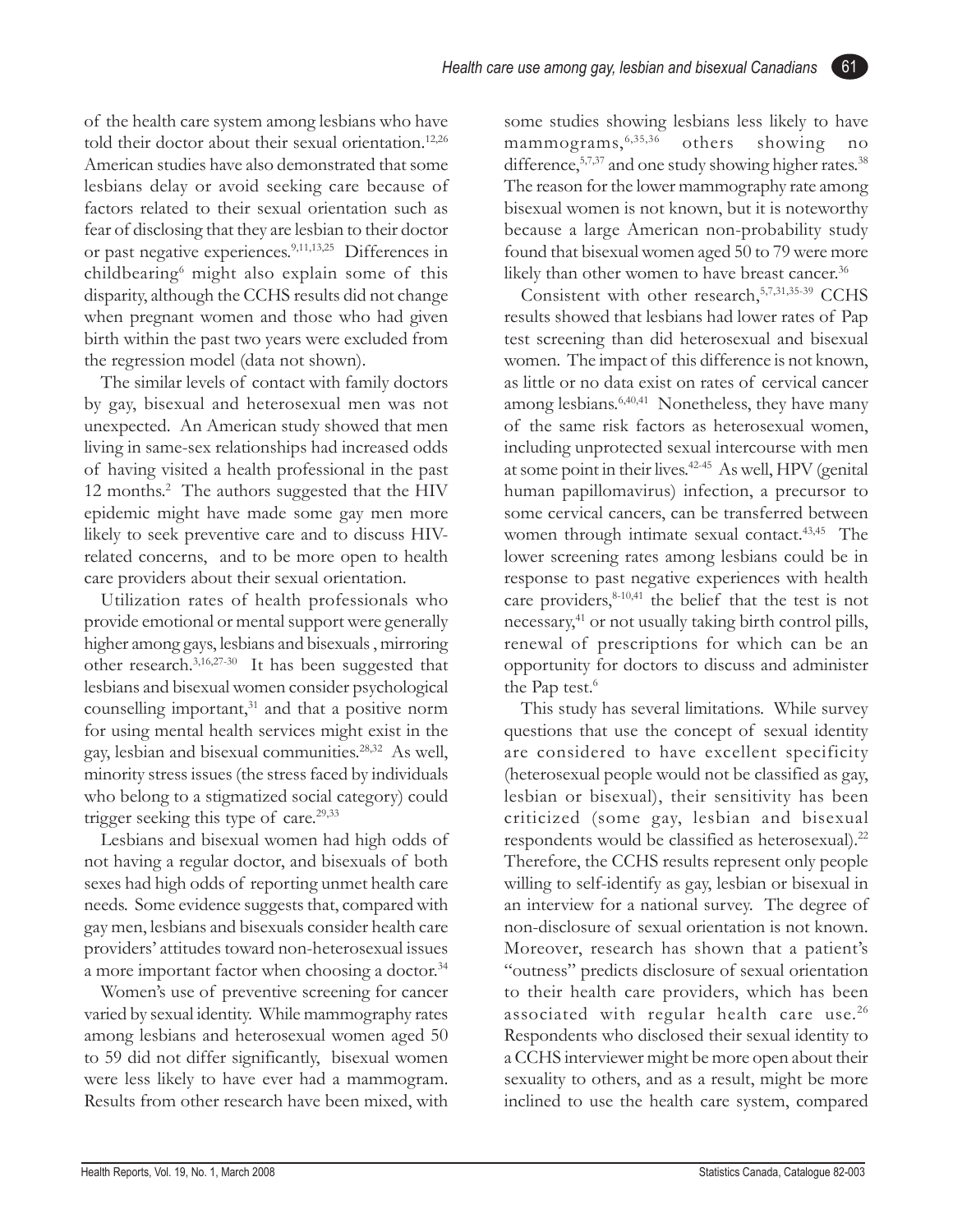with other members of the gay, lesbian and bisexual communities.12

This analysis is based on self-reported data; no independent verification of the information was undertaken. The degree to which the data are biased because of reporting error is unknown.

The sample size for some characteristics of the gay, lesbian and bisexual populations is small, thereby limiting the statistical power to detect differences.

Health status was not fully controlled in the multivarate logistic regression models, as the severity of chronic conditions was not ascertained. Furthermore, HIV/AIDS status was not known.

The questions on mood and anxiety disorders are not standardized measurement tools, and should not be considered as measures of the prevalence of these disorders.

#### **Conclusion**

This analysis provides evidence, based on a national probability sample, that the use of health care in Canada varies by sexual identity, independent of predisposing, enabling and health need factors.

Overall, compared with the heterosexual population, gays, lesbians and bisexuals were more inclined to consult mental health service providers. Lesbians were less likely to have a regular doctor, and not surprisingly, had lower utilization rates of family doctors and of receipt of the Pap test. Compared with heterosexuals, bisexuals reported higher levels of unmet health care needs.

The reasons for the different care-seeking behaviours of the gay, lesbian and bisexual populations could not be ascertained with CCHS data and require further study. Nonetheless, the findings illustrate that gay men, lesbians and bisexuals should not be considered a homogenous

## *What is known on this topic?*

- Gay, lesbian and bisexual Americans experience more barriers to health care than do heterosexual Americans.
- **Most American studies show that lesbians and bisexual** women undergo preventive cancer screening tests less frequently than do heterosexual women.
- **Much of this research was based on non-probability surveys.**

## *What does this study add?*

- Gays, lesbians and bisexual Canadians have different health-care-seeking behavior than do other Canadians, independent of predisposing, enabling and health need factors.
- Disparities in health care use were particularly evident among lesbians, who are less likely to have a regular doctor and who have lower utilization rates of GPs and Pap tests.
- **Bisexuals were more likely to report unmet health care** needs, compared with heterosexual Canadians.
- $\blacksquare$  Evidence from this study is based on a large national probability survey.

group with regard to health care use, and should be analyzed separately in future studies.

These results are a first step in describing health care use patterns among adult Canadians who selfidentify as gay, lesbian or bisexual. Further in-depth research would be useful to determine if the disparities persist across different segments of these groups (young and old, urban and rural), as well as the reasons for these disparities.  $\bullet$ 

Health Reports, Vol. 19, No. 1, March 2008 Statistics Canada, Catalogue 82-003

62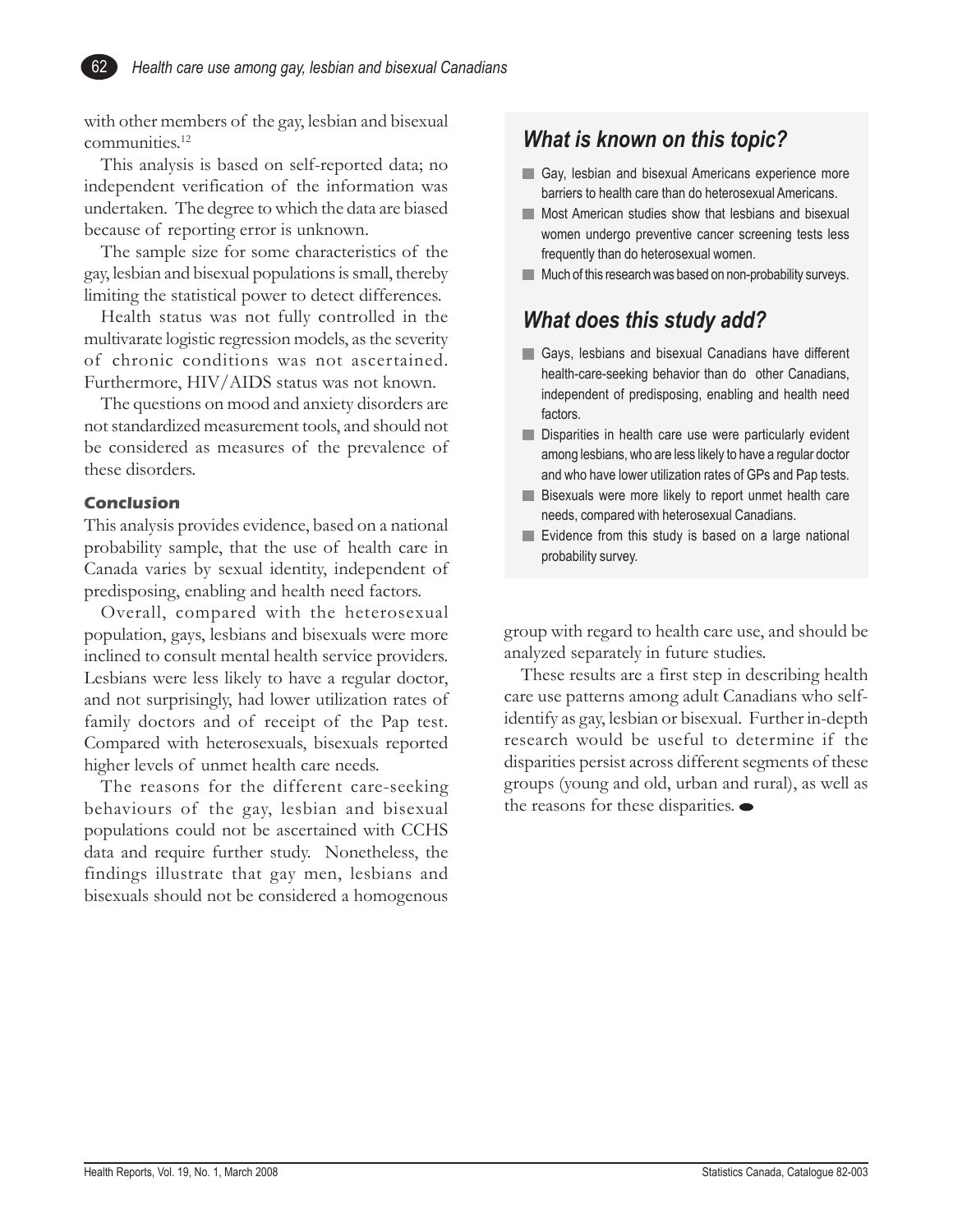**References** ○○○○○

- 1. Andersen RM. Revisiting the behavioral model and access to medical care: Does it matter? *Journal of Health and Social Behavior* 1995; 36(1): 1-10.
- 2. Heck JE, Sell RL, Gorin SS. Health care access among individuals in same-sex relationships. *American Journal of Public Health* 2006; 96(6): 1111-8.
- 3. Bakker FC, Sandfort TGM, Vanwesenbeeck I et al. Do homosexual persons use health care services more frequently than heterosexual persons: Findings from a Dutch population survey. *Social Science & Medicine* 2006; 63(8): 2022-30.
- 4. Sell RL, Becker JB. Sexual orientation data collection and progress toward healthy people 2010. A*merican Journal of Public Health 2001*; 91(6): 876-82.
- 5. Diamant AL, Wold C, Spritzer K et al. Health behaviors, health status, and access to and use of health care: A population-based study of lesbian, bisexual, and heterosexual women*. Archives of Family Medicine* 2000b; 9(10): 1043-51.
- 6. Cochran SD, Mays VM, Bowen D et al. Cancer-related risk indicators and preventive screening behaviors among lesbians and bisexual women. *American Journal of Public Health* 2001; 91(4): 591-7.
- 7. Mays VM, Yancey AK, Cochran SD et al. Heterogeneity of health disparities among African American, Hispanic, and Asian American women: Unrecognized influences of sexual orientation. *American Journal of Public Health* 2002; 92(4): 632-9.
- 8. Bowen DJ, Bradford JB, Powers D et al. Comparing women of differing sexual orientations using population-based sampling. *Women & Health* 2004; 40(3): 19-34.
- 9. Eliason MJ, Schope R. Does "Don't ask don't tell" apply to health care? Lesbian, Gay, and Bisexual people's disclosure to health care providers. *Journal of the Gay and Lesbian Medical Association* 2001; 5(4): 125-34.
- 10. Barbara AM, Quandt SA, Anderson RT. Experiences of lesbians in the health care environment. *Women & Health* 2001; 34(1): 45-62.
- 11. Stein GL, Bonuck KA. Physician-patient relationships among the lesbian and gay community. *Journal of the Gay and Lesbian Medical Association* 2001; 5(3): 87-93.
- 12. Bergeron S, Senn CY. Health care utilization in a sample of Canadian lesbian women: Predictors of risk and resilience. *Women & Health* 2003; 37(3): 19-35.
- 13. Van Dam MAA, Koh AS, Dibble SL. Lesbian disclosure to health care providers and delay of care. *Journal of the Gay and Lesbian Medical Association* 2001; 5(1): 11-19.
- 14. Madore O. *The Canada Health Act: Overview and Options*. Ottawa: Economics Division, Parliamentary Research Branch, Library of Parliament, May 2004.
- 15. Wells BE, Bimbi DS, Tider D et al. Preventive health behaviors among lesbian and bisexually identified women. *Women & Health* 2006; 44(2): 1-13.

16. Koh AS, Ross LK. Mental health issues: A comparison of lesbian, bisexual and heterosexual women. *Journal of Homosexuality* 2006; 51(1): 33-57.

63

- 17. Béland Y. Canadian Community Health Survey methodological overview. *Health Reports* (Statistics Canada, Catalogue 82-003) 2002; 13(3): 9-14.
- 18. Thomas S. Combining cycles of the Canadian Community Health Survey. *Proceedings of Statistics Canada Symposium: Methodological issues in measuring population health* 2006; 1-8.
- 19. Rao JNK, Wu CFJ, Yue K. Some recent work on resampling methods for complex surveys. *Survey Methodology* (Statistics Canada, Catalogue no. 12-001) 1992; 18(2): 209-17.
- 20. Rust KF, Rao JNK. Variance estimation for complex surveys using replication techniques. *Statistical Methods in Medical Research* 1996; 5: 281-310.
- 21. Michaels S, Lhomond B. Conceptualization and measurement of homosexuality in sex surveys: a critical review. *Cadernos de Saúde Pública* 2006; 22(7): 1365-74.
- 22. Smith AMA, Rissel CE, Richters J et al. Sexual identity, sexual attraction and sexual experience among a representative sample of adults. *Australian and New Zealand Journal of Public Health* 2003; 27(2): 138-45.
- 23. Statistics Canada. A profile of the Canadian population: where we live. *2001 Census Analysis Series* (Statistics Canada, Catalogue no. 96F0030XIE2001001) Ottawa : Statistics Canada, Census Operations Division, 2002
- 24. Carson J. Family spending power*. Perspectives on Labour and Income* (Statistics Canada Catalogue 75-001-XIE) 2002; 10(3): 5-13.
- 25. Klitzman RL, Greenberg JD. Patterns of communication between gay and lesbian patients and their health care providers. *Journal of Homosexuality* 2002; 42(4) 65-75.
- 26. Steele LS, Tinmouth JM, Lu A. Regular health care use by lesbians: a path analysis of predictive factors. *Family Practice* 2006; 23(6): 631-6.
- 27. Wang J, Häusermann M, Vounatsou P et al. Health status, behavior, and care utilization in the Geneva Gay Men's Health Survey. *Preventive Medicine* 2007; 44(1): 70-5.
- 28. Cochran SD, Mays VM. Relation between psychiatric syndromes and behaviorally defined sexual orientation in a sample of the US population. *American Journal of Epidemiology* 2000; 151(5): 516-23.
- 29. Cochran SD, Sullivan JG, Mays VM. Prevalence of mental disorders, psychological distress, and mental health services use among lesbian, gay, and bisexual adults in the United States. *Journal of Consulting and Clinical Psychology* 2003; 71(1): 53-61.
- 30. Sorensen L, Roberts SJ. Lesbian uses of and satisfaction with mental health services: Results from Boston lesbian health project. *Journal of Homosexuality* 1997; 33(1): 35-49.
- 31. Mathieson CM, Bailey N, Gurevich M. Health care services for lesbian and bisexual women: Some Canadian data. *Health Care for Women International* 2002; 23(2): 188-96.
- 32. Morgan KS. Caucasian lesbians' use of psychotherapy: A matter of attitude? *Psychology of Women Quarterly* 1992; 16: 127-30.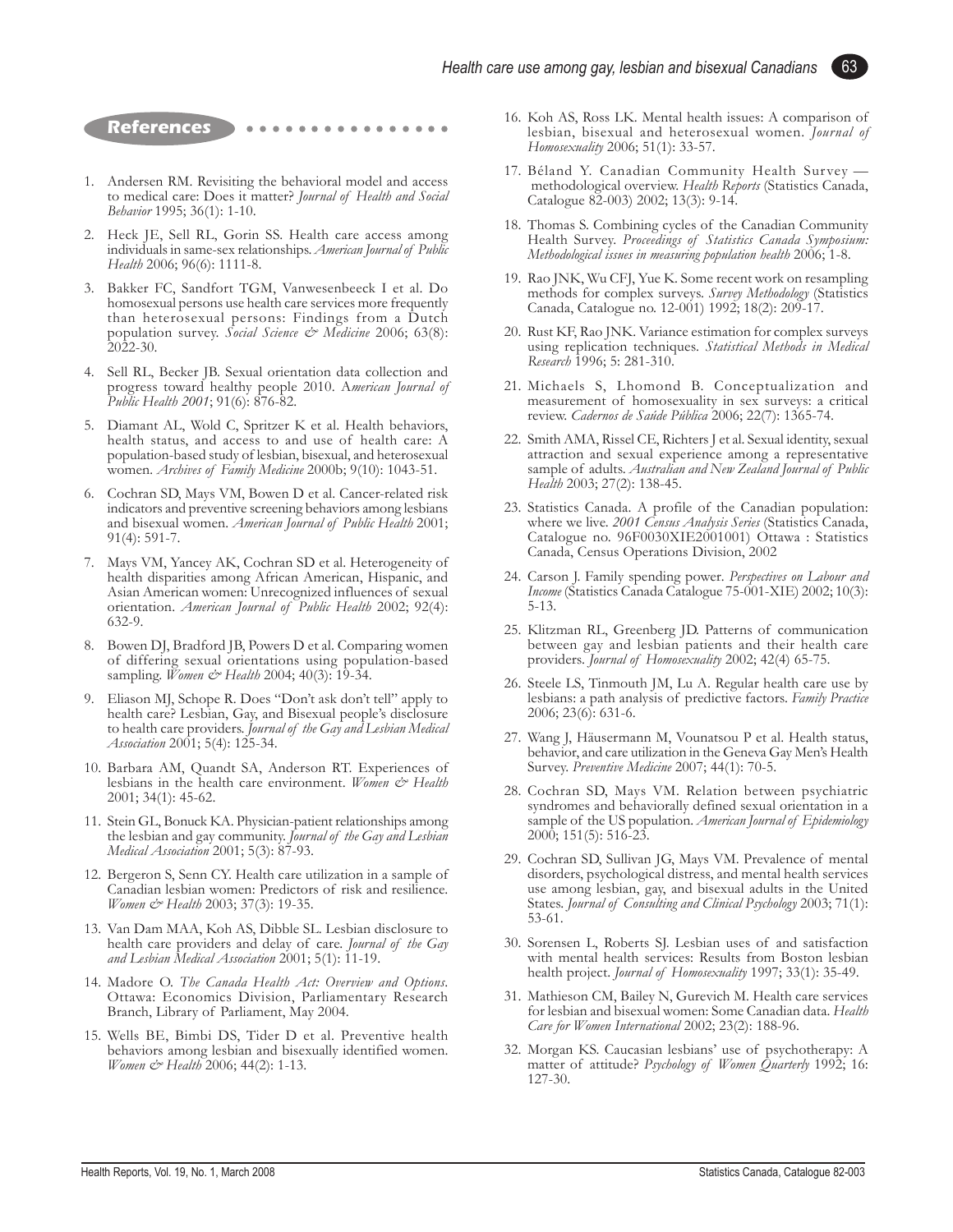

- 33. Meyer II. Prejudice, social stress, and mental health in lesbian, gay, and bisexual populations: Conceptual issues and research evidence *Psychological Bulletin* 2003; 129(5): 674-97.
- 34. Neville S, Henrickson M. Perceptions of lesbian, gay and bisexual people of primary healthcare services. *Journal of Advanced Nursing* 2006; 55(4): 407-15.
- 35. Kerker BD, Mostashari F, Thorpe L. Health care access and utilization among women who have sex with women: Sexual behavior and identity. *Journal of Urban Health* 2006; 83(5): 970-9.
- 36. Valanis BG, Bowen DJ, Bassford T et al. Sexual orientation and health: Comparisons in the Women's Health Initiative Sample. *Archives of Family Medicine* 2000; 9 (9): 843-53.
- 37. Diamant AL, Schuster MA, Lever J. Receipt of preventive health care services by lesbians. *American Journal of Preventive Medicine* 2000a; 19(3): 141-8.
- 38. Aaron DJ, Markovic N, Danielson ME et al. Behavioral risk factors for disease and preventive health practices among lesbians. *American Journal of Public Health* 2001; 91(6): 972-5.
- 39. Matthews AK, Brandenburg DL, Johnson TP et al. Correlates of underutilization of gynecological cancer screening among lesbian and heterosexual women. *Preventive Medicine* 2004; 38(1): 105-13.
- 40. Solarz A. ed. *Lesbian Health: Current Assessment and Directions for the Future*. Washington, DC: National Academy Press; 1999.
- 41. Marazzo JM, Koutsky LA, Kiviat NB et al. Papanicolaou test screening and prevalence of genital human papillomavirus among women who have sex with women. *American Journal of Public Health* 2001; 91(6): 947-52.
- 42. Diamant AL, Schuster MA, McGuigan K et al. Lesbians' sexual history with men: Implications for taking a sexual history. *Archives of Internal Medicine* 1999; 159 (22): 2730-6.
- 43. Marrazzo JM, Koutsky LA, Stine KL et al. Genital human papillomavirus infection in women who have sex with women. *The Journal of Infectious Diseases* 1998; 178(6): 1604-9.
- 44. Cochran SD, Mays VM. Disclosure of sexual preference to physicians by black lesbian and bisexual women. *The Western Journal of Medicine* 1998; 149(5): 616-9.
- 45. Rankow EJ, Tessaro I. Cervical cancer risk and Papanicolaou screening in a sample of lesbian and bisexual women. *Journal of Family Practice* 1998; 47(2): 139-43.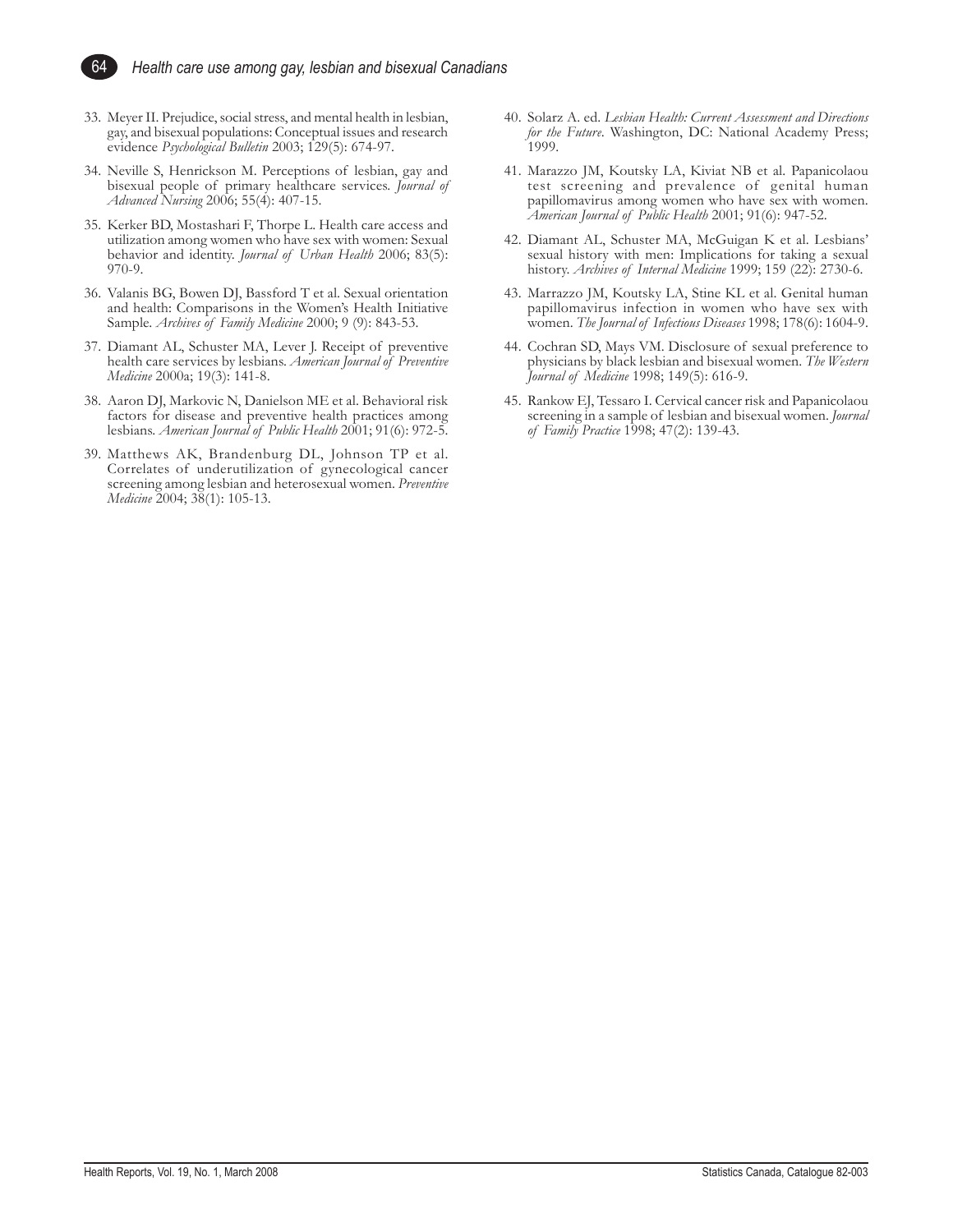# Getting a second opinion: Health information and the Internet by Cathy Underhill and Larry McKeown

In the little more than a decade since it was launched commercially, the Internet has changed the way Canadians conduct their everyday activities, from viewing weather, news and sports to banking and paying bills. The Internet has also changed the way many Canadians obtain health information, and potentially, their relationship with physicians.

In 2005, an estimated 8.7 million adults used the Internet to search for medical or health-related information, and of those in this group who visited a family doctor that year, more than a third discussed the information they obtained from their online search.

Based on findings from the 2005 Canadian Internet Use Survey (CIUS), this article examines adults' use of the Internet to access health information. The aim is to determine how individuals who use the Internet for health information differ from other Internet users and from people who do not use the Internet at all. The CIUS also identifies the types of searches conducted by those who sought health information.

## Who accesses online health information?

An estimated 16.8 million Canadians aged 18 or older (68%) used the Internet for personal nonbusiness reasons during 2005. Just over 15 million of them (about 90%) accessed it from home. Almost 6 of every 10 (58%) home Internet users went online at some point that year to search for health information.

CIUS respondents were divided into three groups according to their reported pattern of Internet use (see *The data*). An estimated 35% (8.7 million) were defined as *health users,* in that they went online at home during 2005 to search for health information. Another 25% (6.2 million) who went online at home that year, but not to search for health information, were defined as *other users.* The 32% (7.9 million) who reported that they had never used the Internet for personal, non-business reasons, or who had used it in the past, but not in the 12 months before the survey, were classified as *non-users.* A residual group (around 7% or 1.8 million) who used the Internet in 2005, but not from home, were excluded from this analysis because they were not asked about specific uses.

*Getting a second opinion: Health information and the Internet* 65

## Women more likely than men to seek health information

Going online to search for health information in 2005 was related to social and economic characteristics (Table 1). Consistent with a previous study, $1$  proportionately more women than men were health users.

#### Table 1

Socio-demographic characteristics of home Internet users and non-users, household population aged 18 or older, Canada excluding territories, 2005

|                                                                                             | Health<br>users      | Other<br>users                   | Non-<br>users           |
|---------------------------------------------------------------------------------------------|----------------------|----------------------------------|-------------------------|
| Average age                                                                                 | 41                   | 40<br>$\%$                       | 58*                     |
| Female<br>Married<br>University degree<br>Employed                                          | 55<br>56<br>32<br>74 | $45*$<br>$50*$<br>$24*$<br>$77*$ | 51<br>55<br>$7*$<br>44* |
| Children younger than 18<br>in household<br>Urban<br>Household income<br>more than \$80,000 | 42<br>82<br>43       | 44<br>$79*$<br>$37*$             | $21*$<br>69*<br>$13*$   |
| significantly different from estimate for health users ( $p < 0.01$ )                       |                      |                                  |                         |

**Source:** 2005 Canadian Internet Use Survey.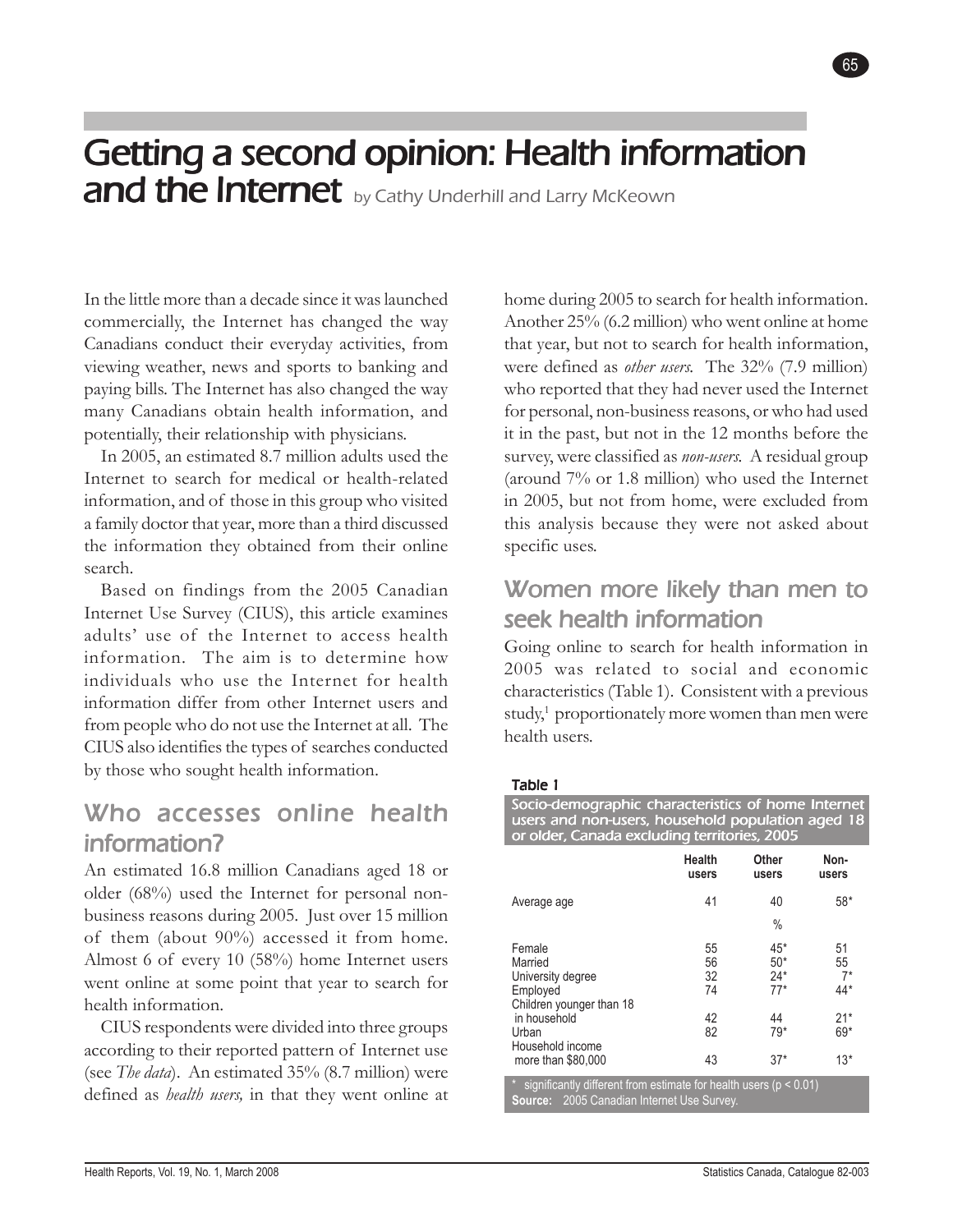The average age of health users and other users did not differ, but non-users were older than the other two groups. In addition, health users tended to have a higher level of education than either other users or non-users*,* and were more likely to report a higher household income.

## **Provincial differences**

Provincial differences in the use of the Internet to search for health information mirrored overall Internet use, with a lower rate in Quebec compared with other provinces (data not shown). There was a slight urban-rural difference as well—people in small towns and rural areas were less likely than urban residents to use the Internet to obtain health information (28% versus 41%). However, when other factors were taken into account, this urbanrural difference disappeared.

## Health users more engaged

Health users' overall online behaviour differed from that of other users (Table 2). Health users were more likely to access the Internet daily and to spend at least five hours a week online. They also reported more online activities, and were more likely to have been using the Internet for at least five years.

When selected socio-demographic and Internet use characteristics were considered together in a multivariate model, the primary predictor of whether Internet users would search for health

#### Table 2

| Internet characteristics of health users and other users,<br>household population aged 18 or older, Canada |                                                                             |
|------------------------------------------------------------------------------------------------------------|-----------------------------------------------------------------------------|
| Health<br>users                                                                                            | Other<br>users                                                              |
| 10.1                                                                                                       | 74                                                                          |
|                                                                                                            | $\%$                                                                        |
| 72<br>72<br>52<br>84<br>57<br>64                                                                           | $59*$<br>$56*$<br>$36*$<br>$78*$<br>$31*$<br>$50*$                          |
|                                                                                                            | $*$ oignificantly different from estimate for boolth users (n $\geq 0.01$ ) |

\* significantly different from estimate for health users ( $p < 0.01$ ) **Source:** 2005 Canadian Internet Use Survey.

information was the number of online activities in which they were engaged—as the "breadth of use" increased, so did their odds of seeking health information (Figure 1). Breadth of use appears to indicate a level of Internet sophistication: an individual capable of conducting a variety of activities via the Internet differs considerably from a novice learning to manage email.<sup>2</sup>

A number of demographic factors also played a significant role in determining whether an Internet user would search for health information. For women, the odds of being a health user were double those of men. Being married increased the odds of accessing health information, with odds for married individuals one and a quarter times those of unmarried individuals. The presence of children younger than 18 in the household was not a

#### **Figure 1**

**Odds ratios relating selected socio-demographic and Internet use characteristics to accessing health information online, household population aged 18 or older, Canada excluding territories, 2005**



 $*$  significantly different from estimate for reference category ( $p < 0.01$ ) **Notes:** Reference category is absence of characteristic; for example, reference category for "married" is "not married." Household income was not included because of high correlation with education. Respondent age was entered as a continuous control variable.

**Source:** 2005 Canadian Internet Use Survey.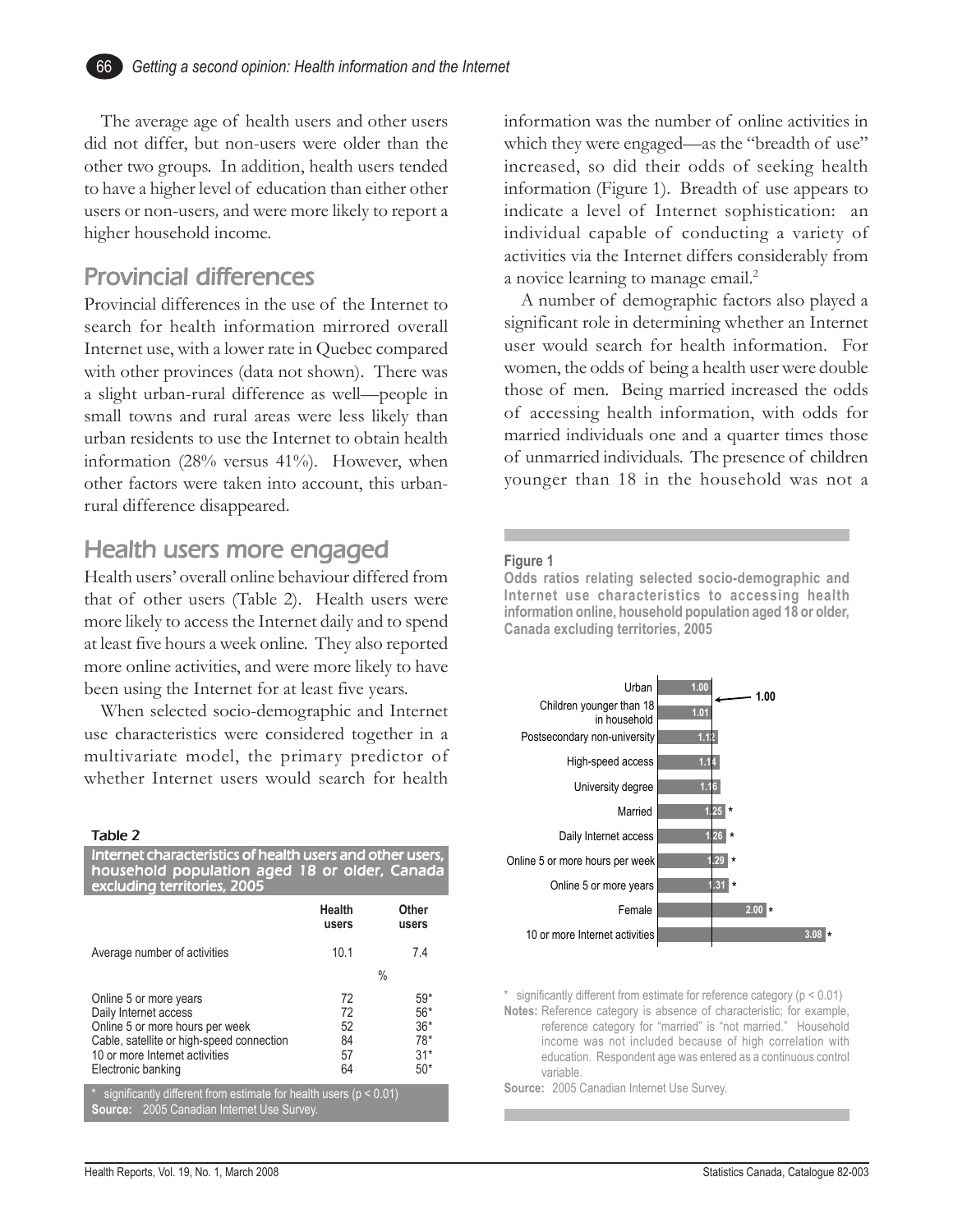significant predictor of being a health user, a finding similar to that of other research.<sup>3</sup>

Other important predictors included the number of years an individual had been online, frequency of use, and intensity of use (see *The data*).

## Specific diseases

Health users most commonly searched for information on specific diseases, with 56% (nearly 5 million) using the Internet for this purpose (Figure 2). Half of health users reported searching for particulars on lifestyle factors, such as diet, nutrition and exercise. Other topics frequently investigated were specific symptoms, drugs or medications, and alternative therapies. A similar pattern in search types was found among American Internet users.<sup>4</sup>

About three-quarters of health users searched for information on three or fewer topics, while the remaining quarter searched in at least four areas.

The type of information sought by health users varied with their age and sex. Proportionately more 18- to 44-year-olds looked for information on

**Figure 2**

**Percentage of health users, by type of search, household population aged 18 or older, Canada excluding territories, 2005**



**Source:** 2005 Canadian Internet Use Survey.

#### Table 3

Health users, by age, sex and type of search, household population aged 18 or older, Canada excluding territories, 2005

|                                                                                                                                            |              | 18 to 44 | 45 or older |       |  |  |
|--------------------------------------------------------------------------------------------------------------------------------------------|--------------|----------|-------------|-------|--|--|
| Type of search                                                                                                                             | Women<br>Men |          | Men         | Women |  |  |
|                                                                                                                                            |              | $\%$     |             | %     |  |  |
| Lifestyle                                                                                                                                  | 52           | 53       | 44          | 48    |  |  |
| Specific diseases                                                                                                                          | 49           | $55*$    | 59          | 66*   |  |  |
| Specific symptoms                                                                                                                          | 48           | 49       | 43          | 43    |  |  |
| Drugs or medications                                                                                                                       | 34           | $41*$    | 44          | 48    |  |  |
| Health care system                                                                                                                         | 22           | 20       | 19          | $15*$ |  |  |
| Alternative therapy                                                                                                                        | 19           | $26*$    | 23          | 27    |  |  |
| Surgeries                                                                                                                                  | 15           | 16       | 18          | 17    |  |  |
| $\star$<br>significantly different from estimate for men in same age group ( $p < 0.05$ )<br>2005 Canadian Internet Use Survey.<br>Source: |              |          |             |       |  |  |

lifestyle and the health care system, while comparatively more aged 45 or older sought information on specific diseases and on drugs or medications.

Regardless of age, female health users were more likely than male health users to seek information about specific diseases (Table 3). At ages 18 to 44, a higher percentage of women than men sought details about drugs or medications and about alternative therapies. At age 45 or older, men were more likely than women to look for information on the health care system or health care delivery.

Regional differences in search types were apparent (data not shown). For example, health users in Atlantic Canada were more likely to search for particulars about lifestyle (58%) and about drugs or medications (46%), compared with health users overall (50% and 41%, respectively). People in British Columbia were more likely to investigate alternative therapies (28% versus 24%). In Quebec, the proportion of health users seeking information on specific diseases (61%) exceeded the national figure (56%). By contrast, the proportion in Quebec searching for lifestyle information (44%) was significantly below the national level (50%).

## A second opinion

More than a third (38%) of health users reported that they had discussed their findings with a family doctor or health care provider. Individuals searching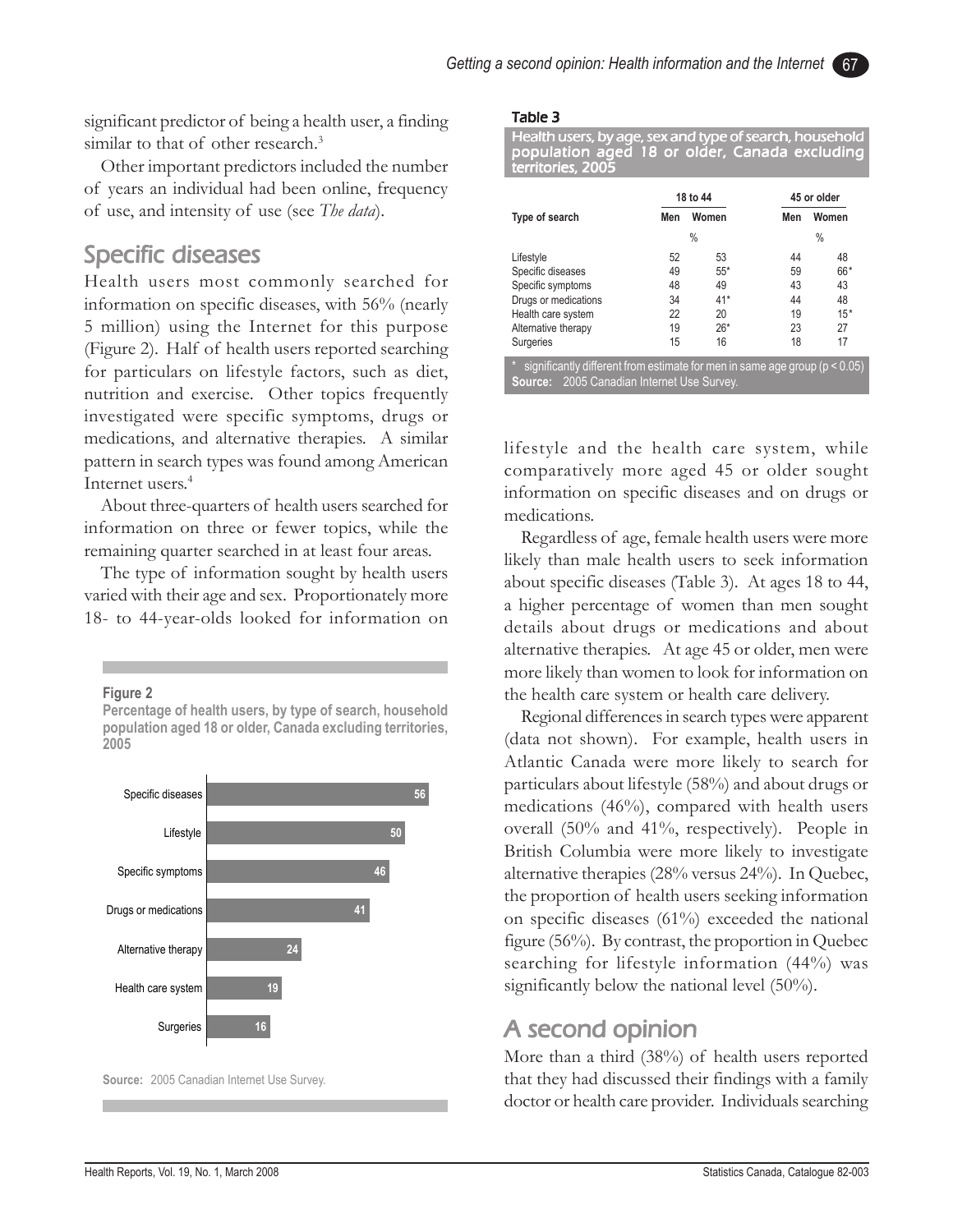## The data

This article is based on data from the 2005 Canadian Internet Use Survey (CIUS). Conducted in November 2005, the survey asked 30,466 Canadian residents aged 18 or older about their personal Internet use in the previous 12 months. As a supplement to the Labour Force Survey (LFS), the CIUS excludes residents of the territories, inmates of institutions, residents of Indian reserves, and full-time members of the Canadian Forces.

Population estimates are based on a CIUS person-weight, derived after adjustments to the LFS sub-weight. Standard errors and coefficients of variation are estimated using the bootstrap technique to account for survey design effects. More information on definitions, data sources and methods is available on the Statistics Canada website.<sup>5</sup>

Respondents to the 2005 CIUS were asked, "Have you ever used the Internet from home, work, school, or any other location for personal non-business use?" Those who reported personal, non-business use of the Internet at home were asked about a number of specific uses, including, "During the past 12 months, have you used the Internet at home to search for medical or healthrelated information?" An affirmative response led to a series of questions about medical and health use of the Internet. For example, "During the past 12 months, what kind of medical or health-related information did you search for using the Internet?" A list of possible responses was read to the respondents: lifestyle; alternative therapy; health care system or delivery; drugs or medication; surgeries; specific diseases; analysis of specific symptoms; or other. Respondents were then asked if they had communicated with their family doctor about their own health or that of another family member in the past 12 months. Those who had done so were asked, "During the past 12 months, have you discussed with your family doctor or general practitioner, medical or health information you obtained from the Internet?"

An *Internet user* is someone who used the Internet from any location in 2005 for personal, non-business reasons. A homeuser is someone who reported using the Internet from home, for the same reasons.

Respondents who reported using the Internet from home to search for medical or health-related information were classified as *health users.*

*Other users* were respondents who used the Internet from home, but not to search for medical or health-related information.

Respondents who reported that they had never used the Internet for personal, non-business reasons, or who had used it, but not in the past 12 months, were classified as *non-users*.

*Duration of Internet use* was measured in number of years respondents had been online.

*Intensity of Internet use* was measured in hours online per week. *Breadth of Internet use* was measured by number of reported Internet activities in which the respondent engaged.

for information on surgeries were particularly likely to have done so (Figure 3). In fact, over half (54%) of people who sought information on surgeries and who had contacted a doctor during 2005 reported that they had discussed their Internet findings with a family doctor or health care provider.

#### **Figure 3**

**Percentage of health users who discussed online health information with family doctor, by type of search, household population aged 18 or older, Canada excluding territories, 2005**



**Source:** 2005 Canadian Internet Use Survey.

## Summary

In 2005, more than one-third of Canadian adults used the Internet to search for health information. And of those who also visited a doctor, more than one-third discussed the results of their Internet search with their physician.

This study raises important considerations. First, it is anticipated that as more Canadians access the Internet, online searches for health information will increase. However, the accuracy and reliability of Internet information on any topic can vary widely. Internet sources of health information range from personal accounts of illnesses and patient discussion groups to clinical decision tools and peer-reviewed journal articles.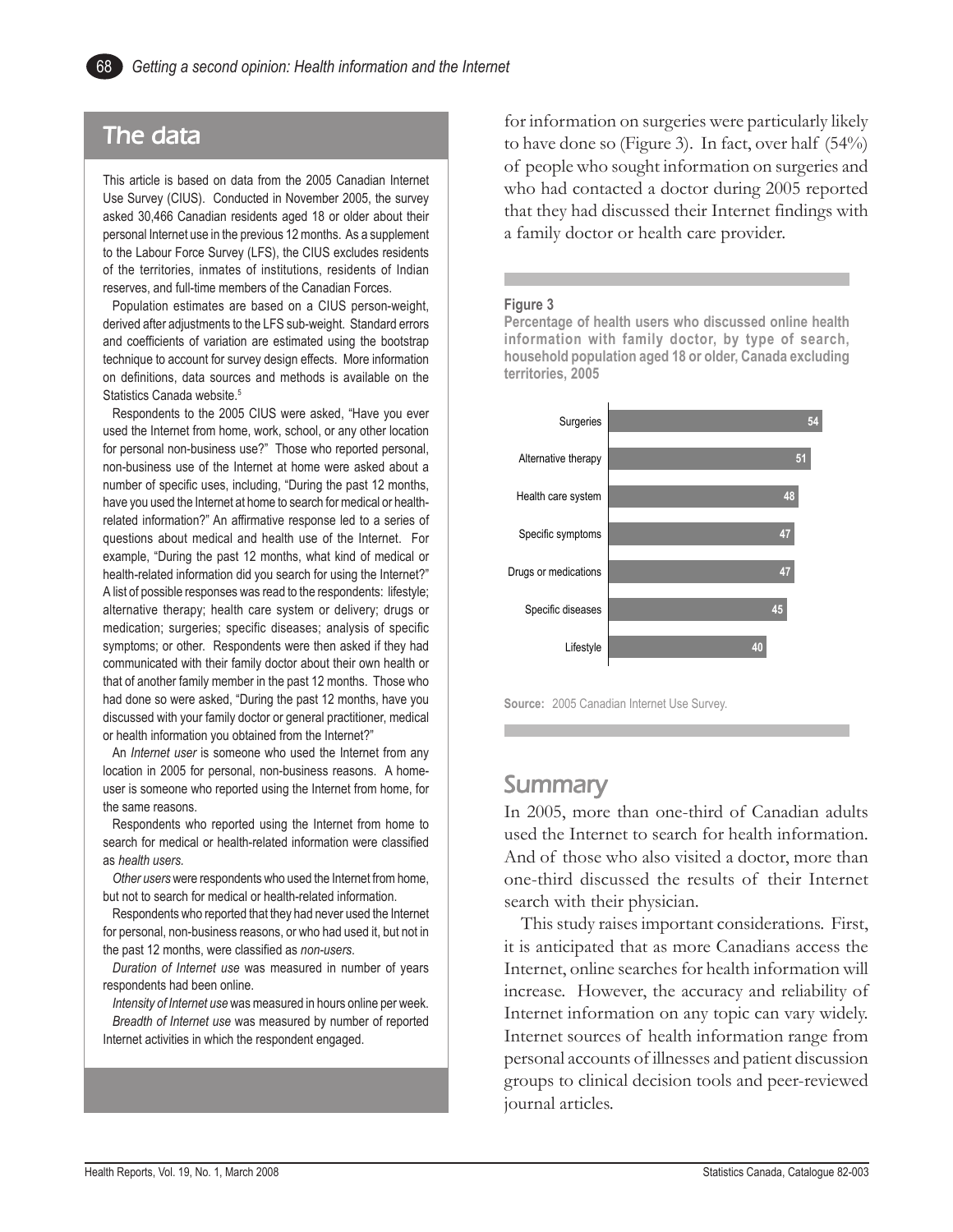Second, the use of the Internet to search for health information appears to be unevenly distributed among Canadians. Searching for health information online is an example of what has been described as a second level digital divide among Internet users.<sup>6</sup>

Cathy Underhill (613-951-6023; Cathy.Underhill@statcan.ca) and Larry McKeown (613-951-2582; Larry.Mckeown@statcan.ca) are with the Science, Innovation and Electronic Information Division at Statistics Canada, Ottawa, Ontario, K1A 0T6.

#### References

- 1. Dryburgh H. *Changing Our Ways: Why and How Canadians Use the Internet* (Statistics Canada, Catalogue 56F0006XIE) Ottawa: 2001. Available at: http://www.statcan.ca/english/ research/56F0006XIE/56F0006XIE2000001.pdf. Accessed April 2, 2007.
- 2. Eastin MS, LaRose R. Internet self-efficacy and the psychology of the Digital Divide. *Journal of Computer-Mediated Communication* 2000; 6(1) [On-line]. Available at: http://jcmc.indiana.edu/vol6/issue1/eastin.html. Accessed April 2, 2007.
- 3. McKeown L, Noce A, Czerny P. Factors associated with Internet use: Does rurality matter? *Rural and Small Town Canada Analysis Bulletin* (Statistics Canada, Catalogue 21-006-XIE) 2007; 7(3): 1-11.
- 4. Fox S. *Online Health Search 2006*. Washington, DC: Pew Internet and American Life Project, 2006. Available at: http://www.pewinternet.org. Accessed July 26, 2007.
- 5. Statistics Canada. *Canadian Internet Use Survey (CIUS).* Available at: http://www.statcan.ca/cgi-bin/imdb/ p2SV.pl?Function=getSurvey&SDDS=4432&lang=en&db= IMDB&dbg=f&adm=8&dis=2.
- 6. Hargittai E. Second-level digital divide: Differences in people's online skills. *First Monday* 2003; 7(4) [On-line]. Available at: http://www.uic.edu/htbin/cgiwrap/bin/ojs/ index.php/fm/issue/view/144. Accessed April 2, 2007.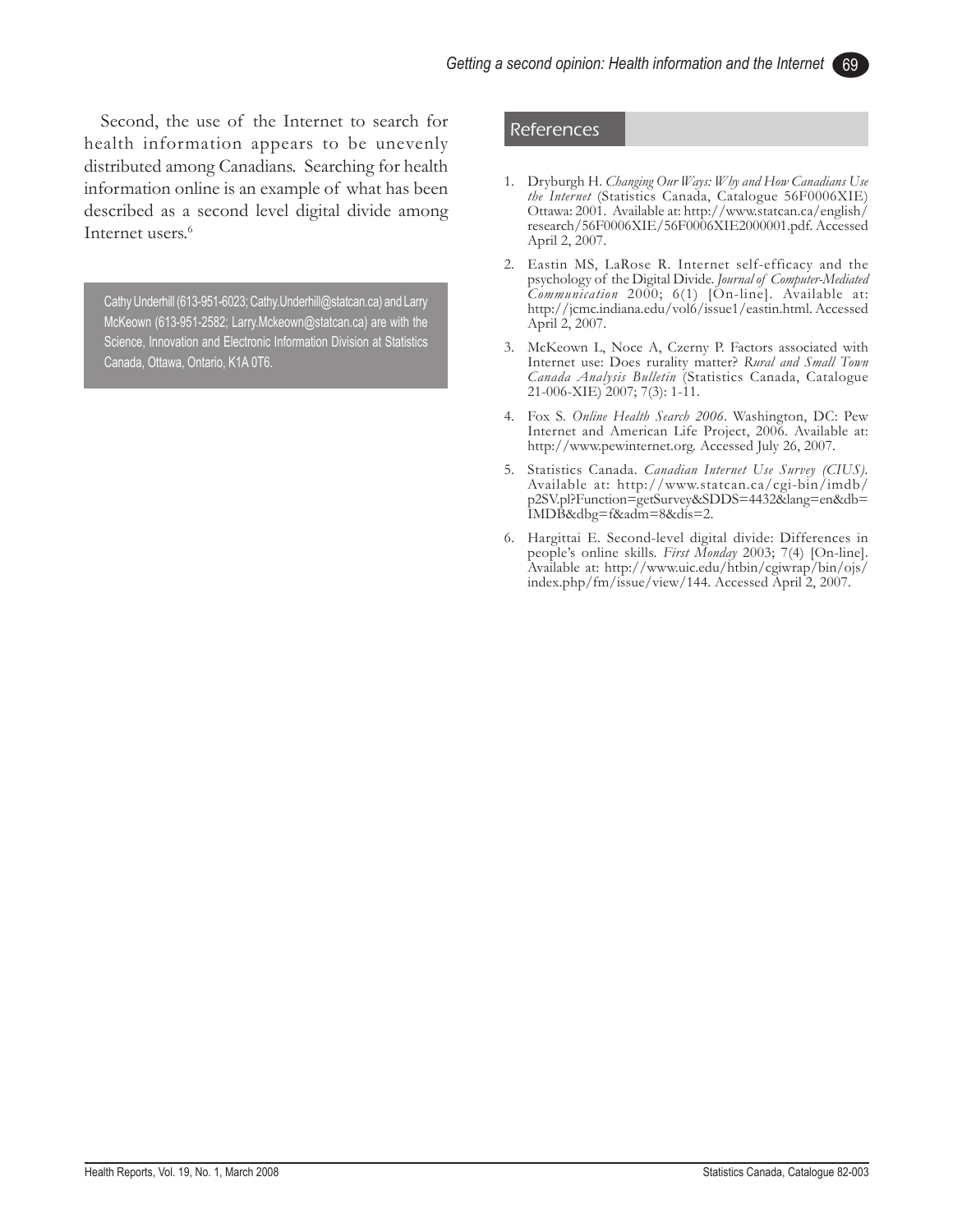

# ELECTRONIC PUBLICATIONS AVAILABLE AT www.statcan.ca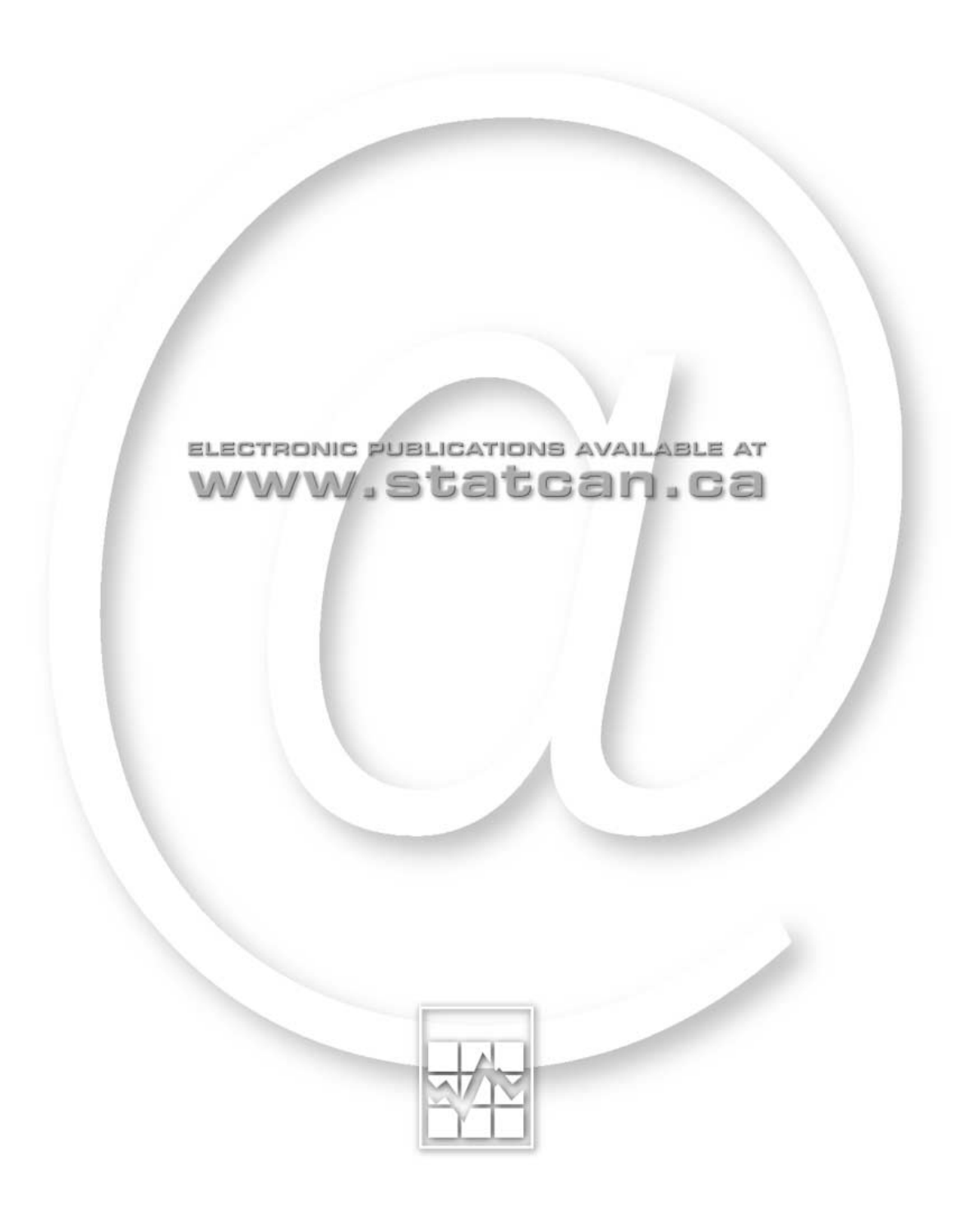# An algorithm to differentiate diabetic respondents in the Canadian Community Health Survey

71

*Edward Ng, Kaberi Dasgupta and Jeffrey A. Johnson*

iabetes is a serious chronic condition<br>characterized by high levels of glucose, the<br>body's primary fuel. Normally, glucose is<br>transferred from the circulation system into tissue cells characterized by high levels of glucose, the body's primary fuel. Normally, glucose is transferred from the circulation system into tissue cells through the action of insulin, a hormone produced by the pancreas. In patients with type 1 diabetes, high glucose levels result from a lack of insulin production. For patients with type 2 or gestational diabetes, glucose levels rise because of resistance to the action of insulin. Although gestational diabetes may resolve post-partum, women with this condition are at increased risk of developing type 2.<sup>1</sup>

Very high glucose levels can cause fatigue, dehydration, and even death. More moderate but long-term elevations of glucose levels can contribute to injury of blood vessels, which, in turn, can result in complications such as blindness, kidney injury, heart disease and stroke.<sup>2-5</sup> Because of its adverse health effects and the associated economic burden on the health care system,<sup>6,7</sup> diabetes is a major public health problem.

#### **Abstract** *Objectives*

This article describes an algorithm to classify respondents to cycle 1.1 (2000/2001) of the Canadian Community Health Survey (CCHS) according to whether they have type 1, type 2 or gestational diabetes.

### *Data source*

The data are from the chronic disease module and the drug module of cycle 1.1 of the CCHS.

### *Analytical techniques*

A total of 6,361 respondents to cycle 1.1 of the CCHS reported that a health care professional had diagnosed them as having diabetes. The Ng-Dasgupta-Johnson algorithm classifies this group according to whether they have type 1, type 2 or gestational diabetes, based on their answers to CCHS questions about diabetes during pregnancy, use of oral medications to control diabetes, use of insulin, timing of initiation of insulin treatment, and age at diagnosis.

### *Main results*

Application of an earlier algorithm to CCHS cycle 1.1 results in a 10%-90% split for type 1 and type 2 diabetes. By contrast, the Ng-Dasgupta-Johnson algorithm yields a 5%-95% split. This is not unreasonable, given the rapid rise in obesity, a major risk factor for type 2 diabetes, in Canada.

### **Keywords**

Chronic disease, classification, data collection, health surveys, insulin

### **Authors**

Edward Ng (613-951-5308; Edward.Ng@statcan.ca) is with the Health Information and Research Division at Statistics Canada in Ottawa, Ontario K1A 0T6; Kaberi Dasgupta is with the Division of Internal Medicine and Epidemiology at McGill University in Montreal, Quebec; and Jeffrey A. Johnson is with the School of Public Health at the University of Alberta in Calgary, Alberta.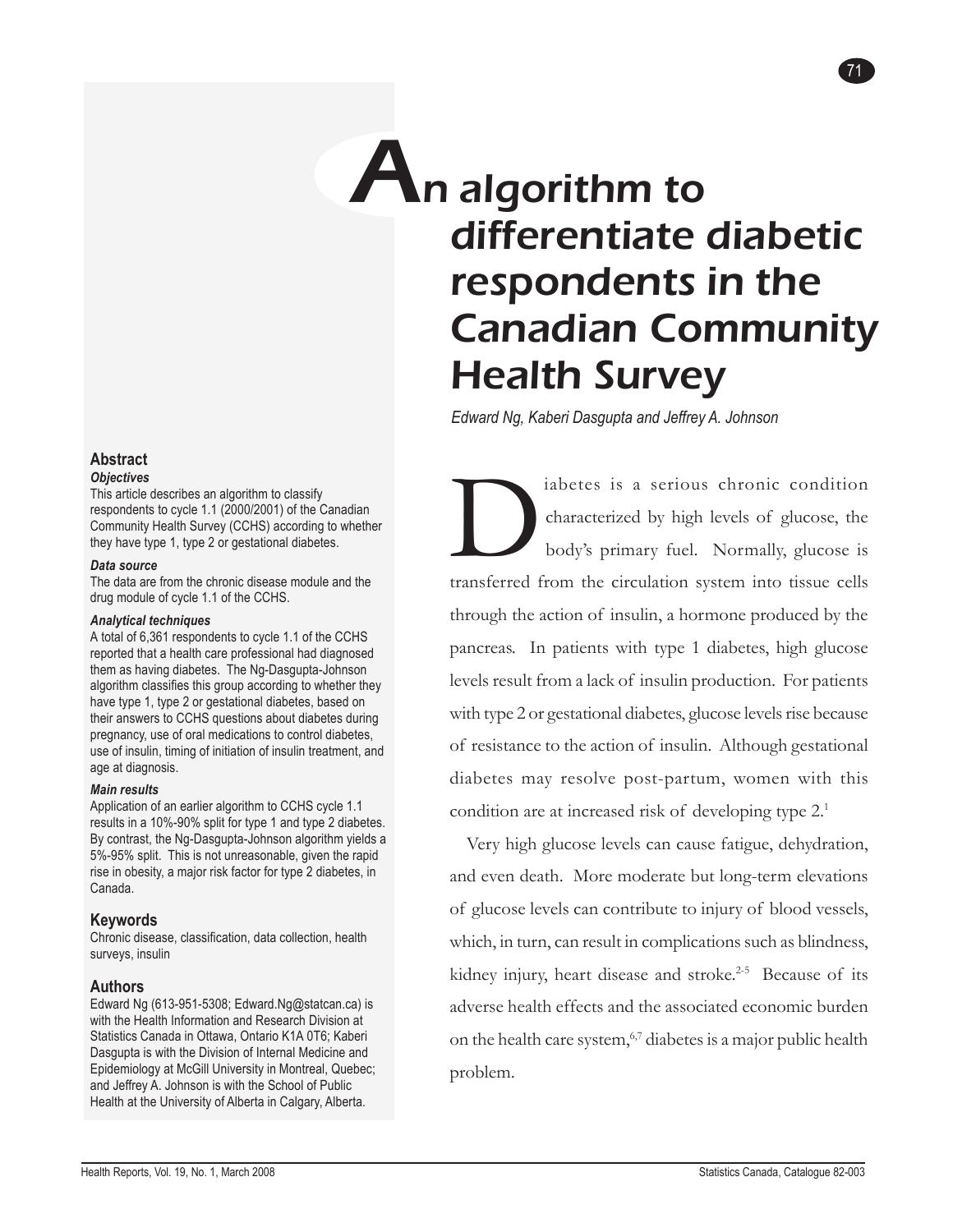

Recent literature suggests that the prevalence of diabetes is rising, not only in Canada, but worldwide.<sup>8,9</sup> It is likely that this increase is due primarily to the growing number of people with type 2 diabetes.<sup>8,9</sup> The insulin resistance that leads to type 2 diabetes results from a combination of excess body weight, physical inactivity, and genetic factors. Tellingly, the increasing prevalence of type 2 diabetes has paralleled the rise in obesity, which is a risk factor.

Because of differences in etiology, associated risk factors, costs, and prevention strategies for type 1 and type 2 diabetes, it is important for public health surveillance to be able to track their prevalence.<sup>10</sup> Data on diabetes are collected by Statistics Canada's Canadian Community Health Survey (CCHS). The CCHS is a nationally representative population survey that contains questions about a host of chronic conditions and a comprehensive array of demographic, socio-economic, health and lifestyle variables. Thus, potentially, the CCHS can be used to monitor the prevalence of diabetes in Canada and to study associations with risk factors. A major limitation of these data, however, is that the survey does not directly ask respondents about diabetes type.

This article describes a new algorithm based on cycle 1.1 (2000/2001) of the CCHS, which is designed to identify respondents according to whether they have type 1, type 2 or gestational diabetes.

### **Diabetes questions in the Canadian Community Health Survey**

The CCHS covers the population aged 12 or older living in private households. It does not include people on Indian reserves, on Canadian Forces bases, or in some remote areas. The first cycle (1.1) was conducted from September 2000 through October 2001. The overall response rate for cycle 1.1 was 85%; the total sample size was 131,535.

The chronic disease module of the CCHS contains six questions that deal specifically with diabetes:

| CCCA 101 | Do you have diabetes?                |
|----------|--------------------------------------|
| CCCA 102 | How old were you when this was first |
|          | diagnosed?                           |

| $CCCA$ _10A | Were you pregnant when you were<br>first diagnosed with diabetes? (asked<br>of women aged 15 or older) |
|-------------|--------------------------------------------------------------------------------------------------------|
| $CCCA_10B$  | Other than during pregnancy, has a                                                                     |
|             | health professional ever told you that                                                                 |
|             | you have diabetes? (asked of women                                                                     |
|             | who had diabetes during pregnancy)                                                                     |
| CCCA 10C    | When you were first diagnosed with                                                                     |
|             | diabetes, how long was it before you                                                                   |
|             | were started on insulin?                                                                               |
|             | Less than 1 month                                                                                      |
|             | 1 month to less than 2 months                                                                          |
|             | 2 months to less than 6 months                                                                         |
|             | 6 months to less than 1 year                                                                           |
|             | 1 year or more                                                                                         |
|             | Never                                                                                                  |
| $CCCA_105$  | Do you currently take insulin for your                                                                 |
|             | diabetes?                                                                                              |
|             |                                                                                                        |

As well, the drug module of the CCHS contains questions about diabetes medications:

In the past month, that is, from (date one month ago) to yesterday, did you take: DRGA\_1N ... insulin? DRGA\_1O ... pills to control diabetes?

### **Creating an algorithm**

To create an algorithm to classify CCHS respondents who report diabetes as being type 1, type 2 or gestational cases, it is necessary to understand the nature of these forms of the disease and differences in they way they are treated. Type 1 and type 2, in particular, differ not only in etiology, but also in treatment.

People with type 1 diabetes produce little or no insulin. In type 1, the pancreas cannot produce insulin, so it must be replaced. Therefore, treatement for type 1 invariably requires insulin injections. Type 1 usually develops during childhood or adolescence.3

In type 2 diabetes, the pancreas continues to produce insulin, but the body develops resistance to its effects, resulting in a relative insulin deficiency. Glucose control in type 2 diabetes may be achieved with weight reduction, exercise, and oral medications, although insulin production may become impaired over time, and many patients eventually require insulin treatment.<sup>11-13</sup> Type 2 typically occurs in adulthood after age  $30<sup>12</sup>$  and becomes progressively more common with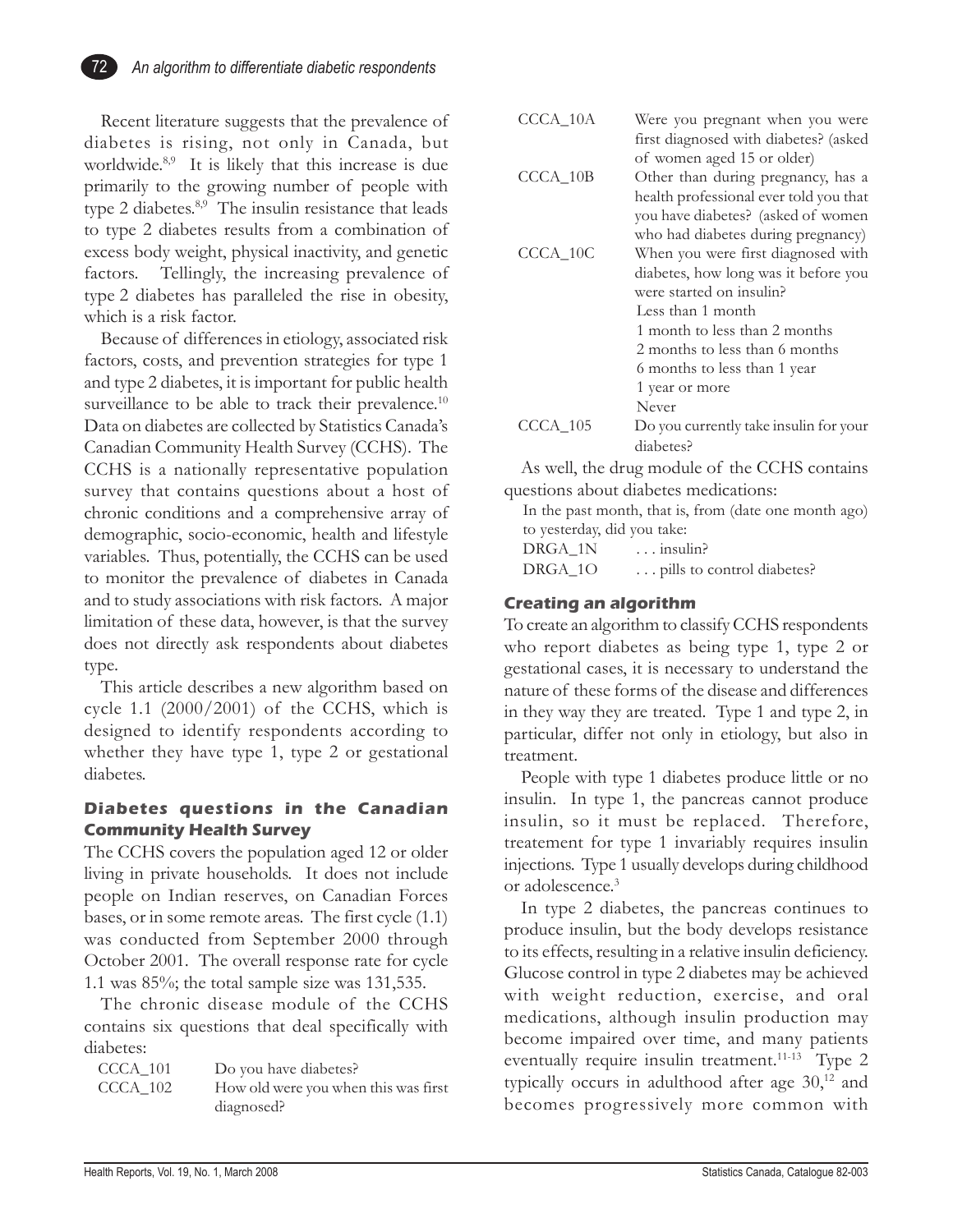advancing age. However, rates of type 2 among children and adolescents are rising, largely as a result of the increasing prevalence of obesity.14,15

Gestational diabetes occurs in about 4% of all pregnancies.16 Identifying gestational diabetes from the CCHS is relatively simple; the principal challenge is differentiating between types 1 and 2.

Given the differences in age of onset and treatment, it is possible to classify CCHS respondents as having type 1 or type 2 diabetes, based on their answers to questions about these factors. For example, age of diagnosis before 30 might be used to identify type 1 patients. Based on this criterion, close to 10% of the CCHS sample who reported diabetes would be classified as type 1 (n=608), a proportion consistent with previous studies.<sup>3</sup> However, responses to questions about medication use indicate that approximately half of these respondents started insulin treatment six months or more after they had been diagnosed, even though type 1 patients generally require insulin treatment within six months of diagnosis.17 This suggests that some of the patients identified as type 1 based on the age 30 criterion would be misclassified. This possibility is bolstered by the increasingly younger age at which type 2 diabetes is being diagnosed.14,15 As well, using insulin cannot definitively categorize patients as type 1 or type 2, given that insulin use is not confined to type 1 patients. Therefore, a combination of age and medication use criteria is needed to distinguish between types 1 and 2.

### **The Maddigan-Johnson algorithm**

An algorithm to classify CCHS respondents as having type 1 or type 2 diabetes was developed by Maddigan-Johnson (MJ) in 2006.<sup>18</sup> This algorithm (Figure 1) employs six CCHS questions: 1. has diabetes; 2. use of insulin; 3. age at first diagnosis; 4. timing of insulin treatment; 5. age of respondent; and 6. use of oral medications.

The MJ algorithm classifies the 6,361respondents reporting diabetes who used an oral medication as type 2, regardless of insulin use. Respondents using neither oral medications nor insulin are also classified as type 2. Those not using an oral medication, but using insulin, and who were younger than age 30 at

### **Figure 1 Maddigan-Johnson algorithm**



### **Figure 2**





Percentage represents weighted population percentage based on respondents who could be categorized as having type 1 or type 2 diabetes. **Source**: 2000/2001 Canadian Community Health Survey, cycle 1.1.

73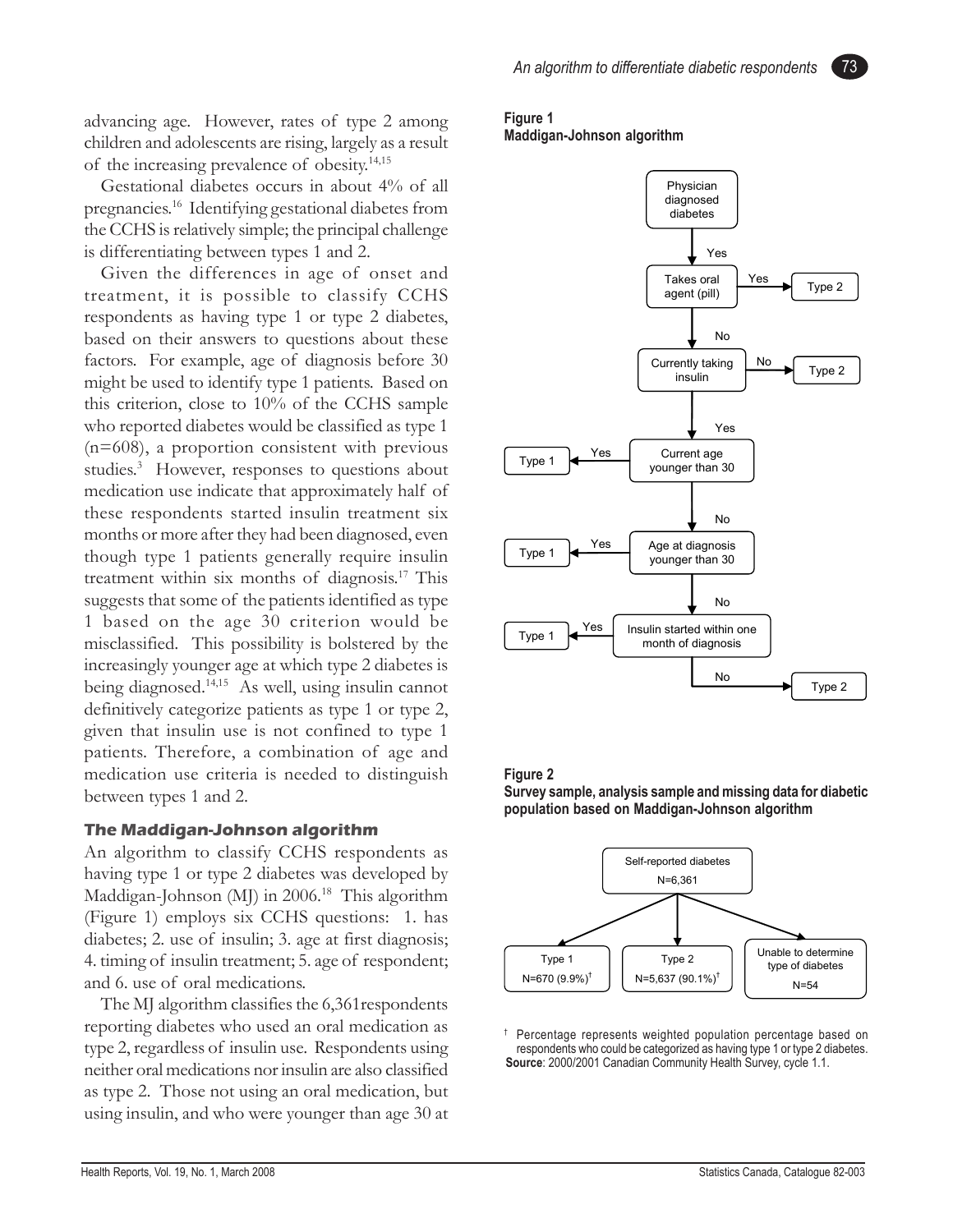the time of diagnosis or at the time of the interview, or who had started insulin therapy within one month of diagnosis, are classified as type 1. According to the MJ algorithm, the type1–type 2 split was 10%– 90% (Figure 2). However, 54 diabetic respondents were not classified, because they did not answer any of the six questions used in the algorithm.

While the MJ algorithm is an important first step in distinguishing between type 1 and type 2 diabetes, it has some limitations. First, it is not explicit in how missing information (refusal, don't know, etc.) should be treated. Second, some people with type 1 diabetes may not start insulin therapy within a month of diagnosis if they have some response to oral medications (although all will require insulin within six months). And third, it is not clear how women with gestational diabetes are classified in the MJ algorithm.

### **The Ng-Dasgupta-Johnson algorithm**

The proposed Ng-Dasgupta-Johnson (NDJ) aims to overcome the limitations of the MJ algorithm. It makes explicit the decisions with regard to dealing with missing information. It also uses the gestational diabetes question in the diabetes module, in which female respondents who report diabetes are asked if this had been only during pregnancy. Those who answer "yes" (that is, they had only gestational diabetes) skip out of the diabetes module to the questions in the next chronic disease module, and thus, cannot be classified by the MJ algorithm. The 54 cases of unknown type identified by the MJ algorithm may all be "gestational diabetes."

The NDJ algorithm requires seven steps to identify respondents to cycle 1.1 of the CCHS as having type 1, type 2 or gestational diabetes (Figure 3):

- Step 1. Target population: Respondents who replied "yes" to having diabetes (CCCA\_101=1) (n=6,361). These 6,361 respondents constitute the diabetes cohort. Those who did not know, refused to answer or did not respond were excluded (87).
- Step 2. Gestational diabetes: If the respondents were women who said that they had not been diagnosed with diabetes at any time other than when they were pregnant (CCCA\_10B=2) and the age of diagnosis was 15 to 49 (childbearing

age range), they were considered to be cases of gestational diabetes.

Screening forward: Respondents in the diabetes cohort not asked this question (males; females younger than 15), women who reported being diagnosed with diabetes during pregnancy and at another time ("yes" to CCCA\_10B), and those who did not answer were moved forward.

- Step 3. If respondents reported taking an oral medication (DRGA\_1O=1), they were assigned type 2 diabetes. Screening forward: If the response was "no," "not applicable," "don't know" or "not stated," they were moved forward. (The question about oral medications was asked of about 24% of all respondents in cycle 1.1, as only selected health authorities in Ontario used this question.)
- Step 4. If the respondents were not currently taking insulin (CCCA\_105=2), they were assigned type 2 diabetes. Screening forward: If the response was "yes," "not applicable" or "don't know," they were
- moved forward. Step 5. If the respondents were younger than 30 and began taking insulin within 6 months of being diagnosed, they were assigned type 1 diabetes. Screening forward: If the respondents were 30 or older or began taking insulin 6 or more months after being diagnosed, they were moved forward.
- Step 6. If the respondents' age of diagnosis was younger than 30 and they began taking insulin within 6 months of being diagnosed, they were assigned type 1 diabetes. Screening forward: If the respondents' age of diagnosis was 30 or older or if they did not know or refused to answer this question, or if they had started taking insulin more than 6 months
- after being diagnosed, they were moved forward. Step 7. All the remaining respondents were assigned type 2 diabetes, regardless of when they started taking insulin.

The MJ algorithm used the timing of the start of insulin treatment to assign some of the Step 7 respondents to type 1; specifically, those who began taking insulin within one month of diagnosis. However, about half of them were aged 50 or older when they were diagnosed, and so are far more likely to be type 2.

Table 1 contains the variable names, description, code, sample size, and frequency of the above-

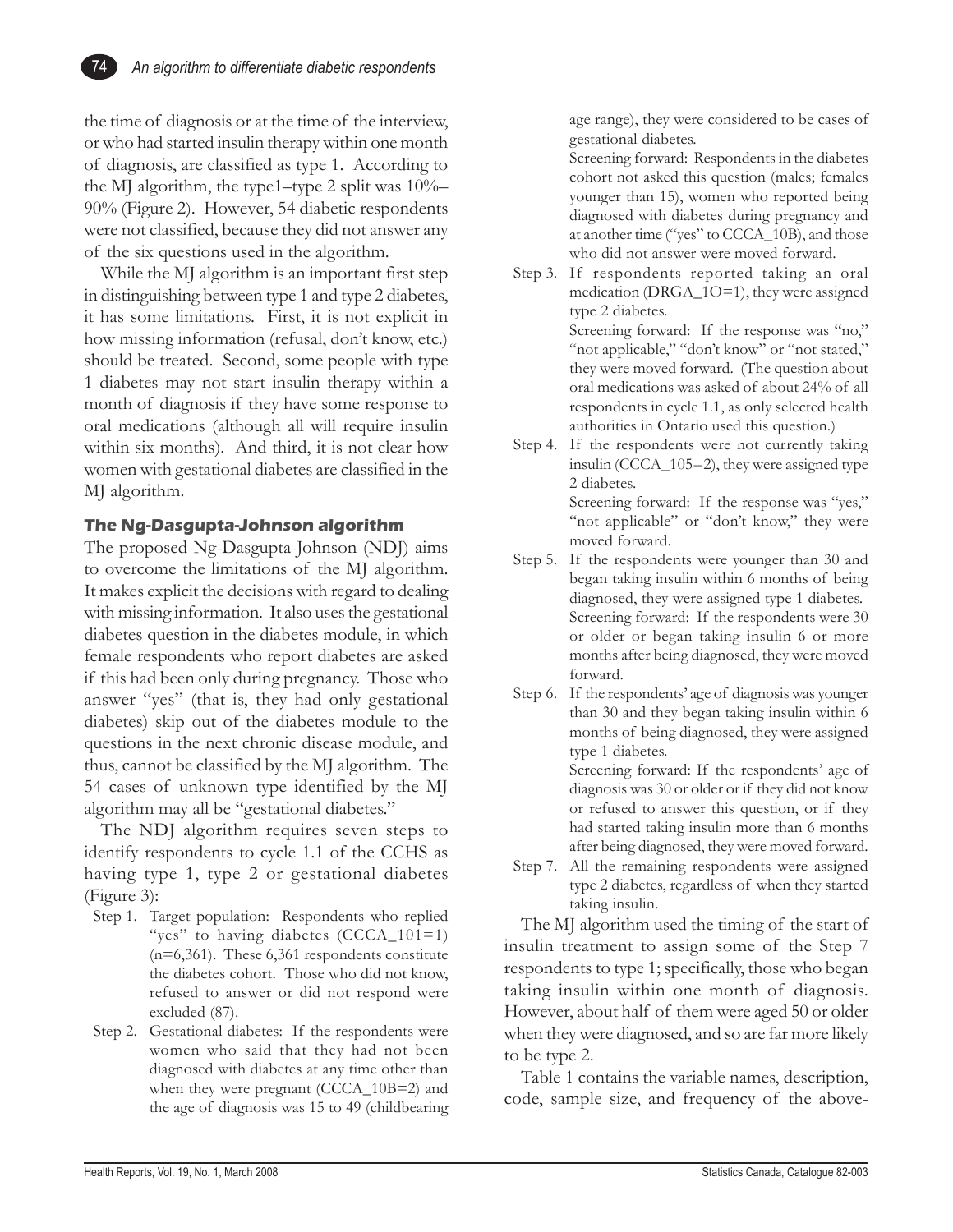### **Figure 3 Ng-Dasgupta-Johnson algorithm**



**Notes**: Sample size is listed in parenthesis. In CCHS cycle 1.1, the question about oral agents was asked only in selected Health Authorities in Ontario; thus, just 31,187 respondents, or 24% of the overall sample, were asked this question. **Source**: 2000/2001 Canadian Community Health Survey, cycle 1.1.

mentioned variables for all CCHS respondents. Table 2 contains the same information for respondents who reported that they had been diagnosed with diabetes by a health professional.

## **Results**

The main difference between the MJ and NDJ algorithms is the shift in the proportions classified as type 1 and type 2 diabetes. While the MJ algorithm results in a 10%–90% split, the NDJ algorithm yields a  $5\%$ -95% split (figure 4), which is not unreasonable, given the rapid rise in obesity $19,20$ and type 2 diabetes in Canada and around the world.<sup>2,21</sup>

The characteristics of type 1 and type 2 diabetic respondents identified by the NDJ algorithm reflect the variables used to make this assignment (Table 3). By definition, all type 1 respondents were currently taking insulin and had been diagnosed when they were younger than 30. No type 1 respondents had taken oral anti-diabetic medications in the past month, whereas this was the case for 16% of those classified as type 2. However, 75% and 74% of type 1 and 2 respondents were not asked this question, as it was included only in the optional submodule of CCHS cycle 1.1.

The timing of the start of insulin is used to differentiate between diabetes types at the end of the MJ algorithm, and to be classified as a type 1 case, respondents had to have begun insulin treatment within one month of diagnosis. The NDJ algorithm also uses this question, but broadens the

75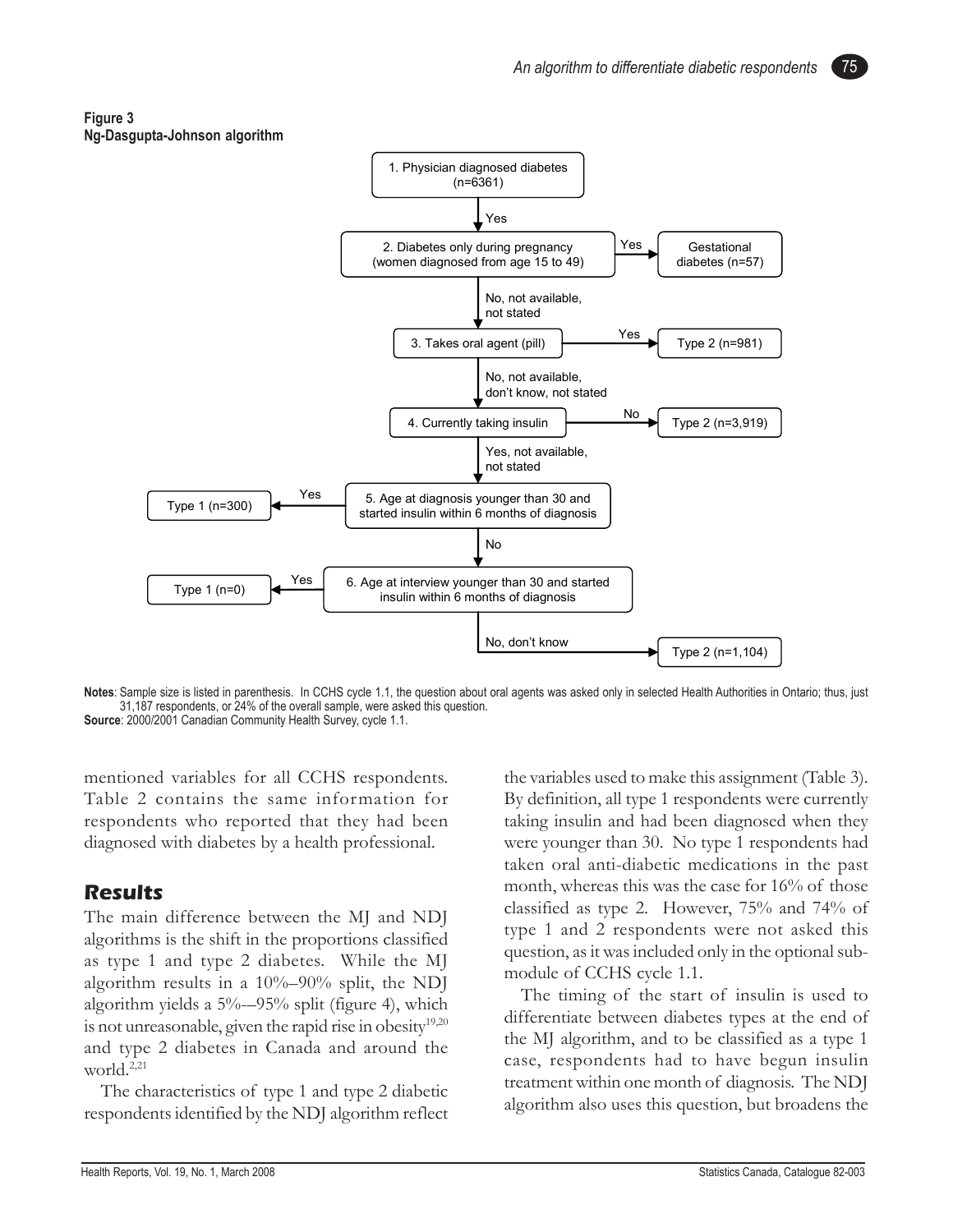

#### **Table 1**

**Information used to determine diabetes type (types 1, 2 and gestational plus unable to determine), total sample, Canadian Community Health Survey, cycle 1.1, (n=131,535)**

|               |                                                |                | Response           |                      |                           |                          |                      |                       |                      |
|---------------|------------------------------------------------|----------------|--------------------|----------------------|---------------------------|--------------------------|----------------------|-----------------------|----------------------|
| Variable name | Variable description                           |                | <b>Yes</b>         | <b>Other</b>         | No                        | <b>Not</b><br>applicable | Don't<br>know        | <b>Refusal</b>        | <b>Not</b><br>stated |
| CCCA_101      | Has diabetes                                   | Code<br>Sample | 6,361              | $\cdots$<br>$\cdots$ | $\overline{2}$<br>125,087 | 6<br>$\cdots$            | 61                   | 8                     | 9<br>25              |
| CCCA_10B      | Diagnosed other than<br>when pregnant          | Code<br>Sample | 143                | $\cdots$<br>$\cdots$ | 2<br>58                   | 6<br>131,262             | $\cdots$<br>$\cdots$ | $\cdots$<br>$\cdots$  | 9<br>72              |
| DRGA_10       | Pills used in past month                       | Code<br>Sample | 998                | $\cdots$<br>$\cdots$ | 2<br>30,136               | 6<br>100,348             | 23                   | $\cdots$<br>$\cdots$  | 9<br>30              |
| CCCA_105      | Currently taking insulin                       | Code<br>Sample | 1,530              | $\cdots$<br>$\cdots$ | 2<br>4,766                | 6<br>125,145             | $\overline{7}$       | $\cdots$<br>$\cdots$  | 9<br>87              |
| DHHA_AGE      | Current age                                    | Code<br>Sample | 12-102<br>131,535  | $\cdots$<br>$\cdots$ | $\cdots$<br>$\cdots$      | $\cdots$<br>$\cdots$     | $\cdots$<br>$\cdots$ | $\cdots$<br>$\cdots$  | $\cdots$<br>$\cdots$ |
| CCCA_102      | Age at diagnosis                               | Code<br>Sample | $0 - 92$<br>6,319  | $\cdots$<br>$\cdots$ | $\cdots$<br>$\cdots$      | 996<br>125,087           | 997<br>40            | 998<br>$\overline{2}$ | 999<br>87            |
| CCCA_10C      | Time between diagnosis<br>and starting insulin | Code<br>Sample | $< 1$ month<br>915 | Other<br>943         | Never<br>4,413            | 96<br>125,145            | 97<br>32             | $\cdots$<br>$\cdots$  | 99<br>87             |

**...** not applicable

< less than

**Source**: 2000/2001 Canadian Community Health Survey, cycle 1.1.

#### **Table 2**

**Information used to determine diabetes type (types 1, 2 and gestational plus unable to determine), diabetic sample, Canadian Community Health Survey, cycle 1.1, (n=6,361)**

|               |                                                |                |                    | Response             |                            |                          |                            |                       |                      |
|---------------|------------------------------------------------|----------------|--------------------|----------------------|----------------------------|--------------------------|----------------------------|-----------------------|----------------------|
| Variable name | Variable description                           |                | Yes                | Other                | No                         | <b>Not</b><br>applicable | Don't<br>know              | Refusal               | Not<br>stated        |
| CCCA 101      | Has diabetes                                   | Code<br>Sample | 6,361              | $\cdots$<br>$\cdots$ | $\overline{2}$<br>$\cdots$ | 6<br>$\cdots$            | $\overline{7}$<br>$\cdots$ | 8<br>$\cdots$         | 9<br>$\cdots$        |
| CCCA_10B      | Diagnosed other than<br>when pregnant          | Code<br>Sample | 143                | $\cdots$<br>$\cdots$ | 2<br>58                    | 6<br>6,134               | $\cdots$<br>$\cdots$       | $\cdots$<br>$\cdots$  | 9<br>26              |
| DRGA 10       | Pills used in past month                       | Code<br>Sample | 984                | $\cdots$<br>$\cdots$ | 2<br>646                   | 6<br>4,729               | 7                          | $\cdots$<br>$\cdots$  | 9                    |
| CCCA 105      | Currently taking insulin                       | Code<br>Sample | 1,530              | $\cdots$<br>$\cdots$ | 2<br>4,766                 | 6<br>58                  | ⇁<br>7                     | $\cdots$<br>$\cdots$  | 9<br>$\cdots$        |
| DHHA AGE      | Current age                                    | Code<br>Sample | < 30<br>187        | $\cdots$<br>$\cdots$ | $\geq 30$<br>6,174         | $\cdots$<br>$\cdots$     | $\cdots$<br>$\cdots$       | $\cdots$<br>$\cdots$  | $\cdots$<br>$\cdots$ |
| CCCA_102      | Age at diagnosis                               | Code<br>Sample | < 30<br>645        | $\cdots$<br>$\cdots$ | $\geq 30$<br>5,674         | 996<br>$\cdots$          | 997<br>40                  | 998<br>$\overline{2}$ | 999<br>$\cdots$      |
| CCCA 10C      | Time between diagnosis<br>and starting insulin | Code<br>Sample | $< 1$ month<br>915 | Other<br>943         | Never<br>4,413             | 96<br>58                 | 97<br>32                   | $\cdots$<br>$\cdots$  | 99<br>$\cdots$       |

**...** not applicable

< less than

≥ greater than or equal to

**Source**: 2000/2001 Canadian Community Health Survey, cycle 1.1.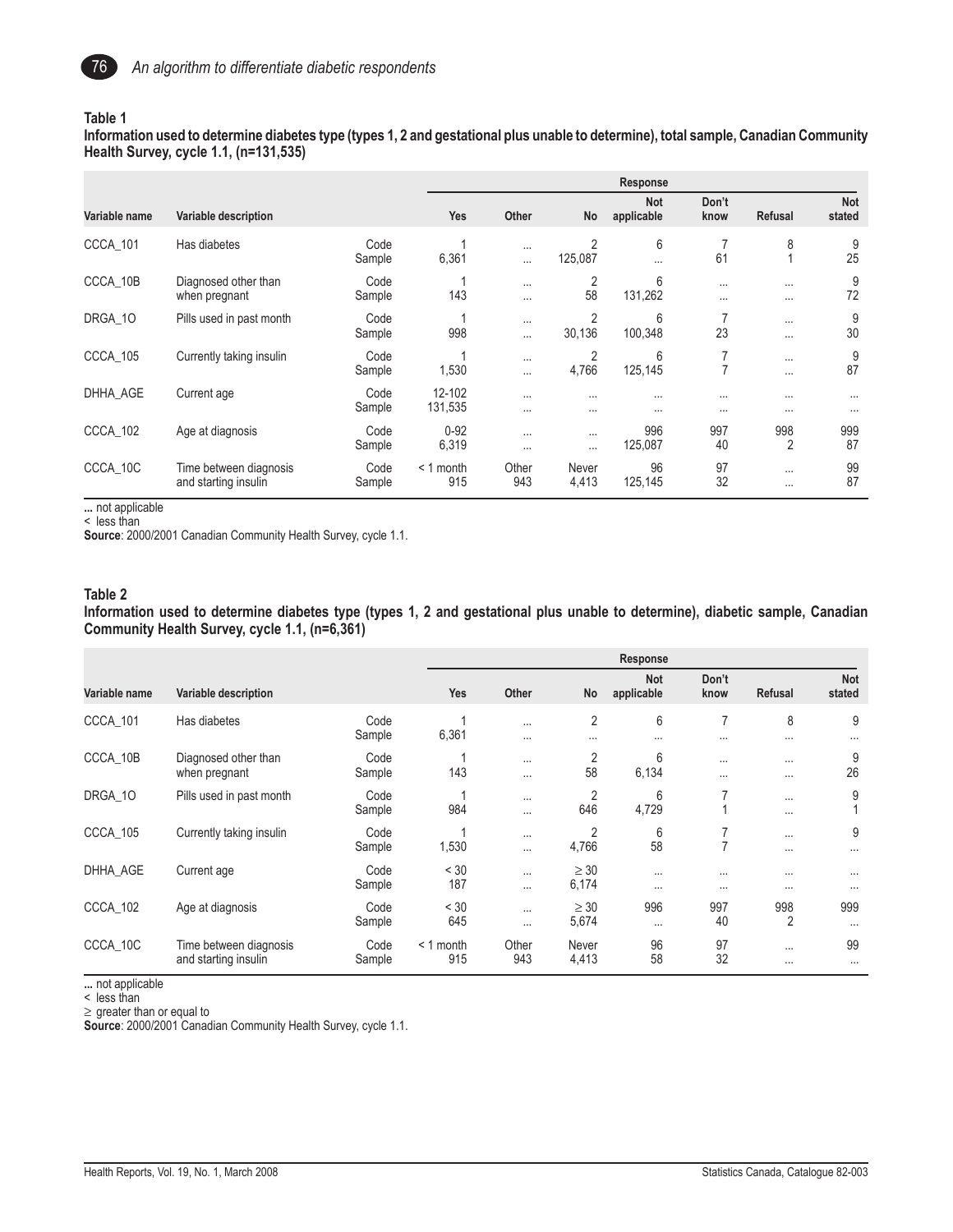### **Figure 4 Survey sample for diabetic population based on Ng-Dasgupta-Johnson algorithm**



† Percentage represents weighted population percentage based on respondents who could be categorized as having type 1 or type 2 diabetes. **Source**: 2000/2001 Canadian Community Health Survey, cycle 1.1.

### **Table 3**

**Characteristics of diabetes types 1 and 2 as assigned by Ng-Dasgupta-Johnson algorithm, Canadian Community Health Survey, cycle 1.1**

|                                                                                                                                                                                                                | Type 1<br>$(n=300)$                                    | Type 2<br>$(n=6,004)$                           |  |  |
|----------------------------------------------------------------------------------------------------------------------------------------------------------------------------------------------------------------|--------------------------------------------------------|-------------------------------------------------|--|--|
|                                                                                                                                                                                                                | % (unweighted)                                         |                                                 |  |  |
| <b>Has diabetes</b><br>Yes<br>No                                                                                                                                                                               | 100<br>0                                               | 100<br>0                                        |  |  |
| Diagnosed other than when pregnant<br>Yes<br>No/Not applicable/Not stated                                                                                                                                      | 5<br>95                                                | $\overline{2}$<br>98                            |  |  |
| Pills used in past month<br>Yes<br>No<br>Not asked                                                                                                                                                             | 0<br>25<br>75                                          | 16<br>9<br>74                                   |  |  |
| <b>Currently taking insulin</b><br>Yes<br>No/Not applicable/Not stated                                                                                                                                         | 100<br>0                                               | 20<br>80                                        |  |  |
| <b>Current age</b><br>Less than 30<br>30 or older                                                                                                                                                              | 37<br>63                                               | 1<br>99                                         |  |  |
| Age at diagnosis<br>Less than 30<br>30 or older/Not stated                                                                                                                                                     | 100<br>0                                               | 5<br>95                                         |  |  |
| Time between diagnosis and starting insulin<br>Less than 1 month<br>1 to less than 2 months<br>2 to less than 6 months<br>6 months to less than 1 year<br>1 year or more<br>Never<br>Not applicable/Don't know | 94<br>2<br>4<br>$\mathbf{0}$<br>$\mathbf{0}$<br>0<br>0 | 11<br>1<br>1<br>$\overline{2}$<br>12<br>74<br>1 |  |  |

**Source**: 2000/2001 Canadian Community Health Survey, cycle 1.1.

interval between diagnosis and the start of insulin treatment to six months.Based on the NDJ algorithm, 94% of the newly assigned type 1 cases had started insulin within one month of diagnosis, compared with just 11% of the newly assigned type 2 cases. By design, none of the type 1 cases had started insulin more than 6 months after diagnosis, compared with 14% of type 2 cases.

77

About 5% of type 2 patients (308 respondents) identified by the NDJ algorithm had been diagnosed when they were younger than 30; in fact, 81 of them had been younger than 16. This raises the possibility that they were misclassified, and perhaps should be type 1. However, of these 308 cases, 41 were taking an oral anti-diabetic medication and 198 of the remaining 267 cases were not taking insulin, and so were more likely to have type 2 than type 1. Of the remaining 69 cases, only 19 had been diagnosed when they were younger than 16. Given the recent increases in type 2 diabetes in young adults and children, $14,15$  it is reasonable to expect this number of younger respondents among those classified as type 2. Therefore, misclassification, if any, is not serious.

Beyond the type 1—type 2 distinction, other forms of diabetes are being recognized. As noted above, the NDJ algorithm takes account of the increase in "maturity onset diabetes of the young" (MODY), that is, a form of type 2 diabetes appearing in younger people. Other emerging forms include "latent autoimmune diabetes of adulthood" (LADA) and "latent autoimmune disease in youth" (LADY).<sup>22</sup> However, the prevalence of the last two conditions would be negligible in the populationbased surveillance data that CCHS provides.

A potential criticism of the NDJ algorithm is that only 24% of cycle 1.1 respondents were asked about oral medications (Step 3). However, the question on the use of pills for diabetes control is no longer optional content, and was asked of everyone who reported diabetes in cycles 3.1 and 4.1. Application of the NDJ algorithm to cycle 3.1 yielded prevalence estimates of type 1 and type 2 similar to those derived from cycle 1.1.

The number of CCHS respondents reporting physician-diagnosed diabetes rose from 6,361 in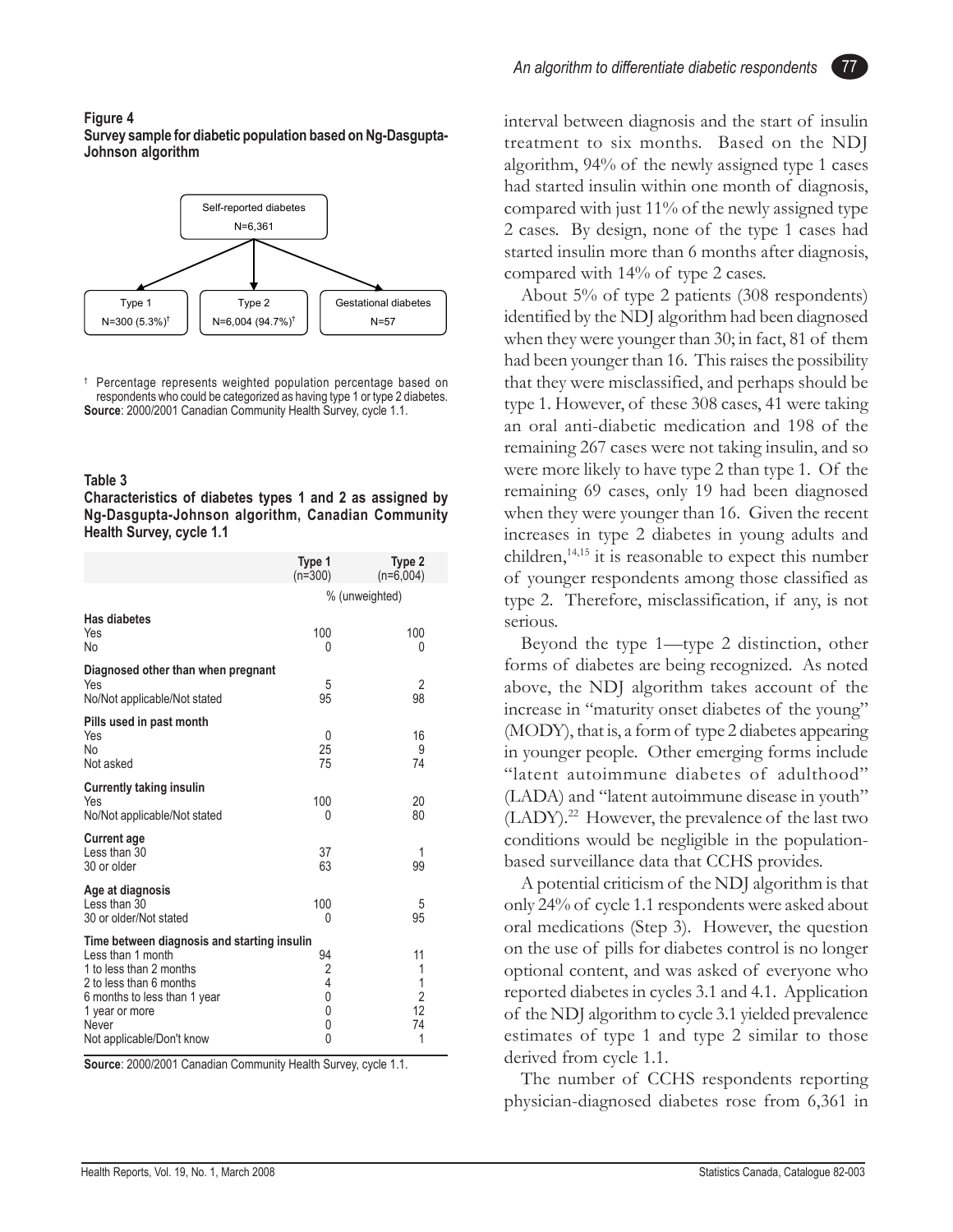

2000/2001 (CCHS 1.1) to 8,200 in 2005 (CCHS 3.1); the corresponding weighted estimates of the number of people with diabetes increased from 1,064,000 to 1,325,000. The distribution of these cases by type over this period varied little, with the proportion identified as type 1 fluctuating around 4% to 5%. Gestational diabetes consistently represented about 1% of cases

### **Conclusion**

The Ng-Dasgupta-Johnson algorithm expands upon the Maddigan-Johnson algorithm in attempting to classify type 1, type 2 and gestational diabetes based on self-reported information from cycle 1.1 of the CCHS. While the NDJ algorithm was developed using cycle 1.1, it can be applied to other CCHS cycles. Although a potential for misclassification exists, this is likely minor, and is overshadowed by the benefits of classifying the majority of diabetic respondents in this nationally representative survey.

Nonetheless, further development and validation of the NDJ algorithm are needed. No external criteria exist, so sensitivity and specificity measures cannot be derived. A possible method of validation of the algorithm is against hospital discharge data, specifically, through the recently linked files of the CCHS and a person-oriented version of the CIHI Hospital Morbidity Database. This database contains ICD-10-CA diagnostic codes (E10-E14) that identify diabetes type.<sup>23,24</sup> Using the

hospitalization record as a "gold standard," it may be possible to determine if CCHS respondents identified as having type 2 diabetes by the NDJ algorithm are similarly identified in hospital records.

Another possibility is to include a question about diabetes type in the CCHS itself. However, some people may not know what type of diabetes they have; type 2 patients taking insulin may believe they have type 1.

The new Canadian Health Measures Survey (CHMS), data from which will be available in 2010, contains a number of questions about diabetes. Respondents are directly asked about type of diabetes (type 1, type 2 or gestational), age at first diagnosis, and medication used. They also undergo blood tests which measure glycohaemoglobin (HbA1c), glucose (fasting or random), and fasting insulin. The CHMS results will offer an opportunity to determine if diabetic respondents can correctly identify the type of diabetes that they have.

## **Acknowledgements**

Kaberi Dasgupta holds a CIHR New Investigator Award. Jeffrey A. Johnson is a Health Scholar with the Alberta Heritage Foundation for Medical Research and holds a Canada Research Chair in Diabetes Health Outcomes.